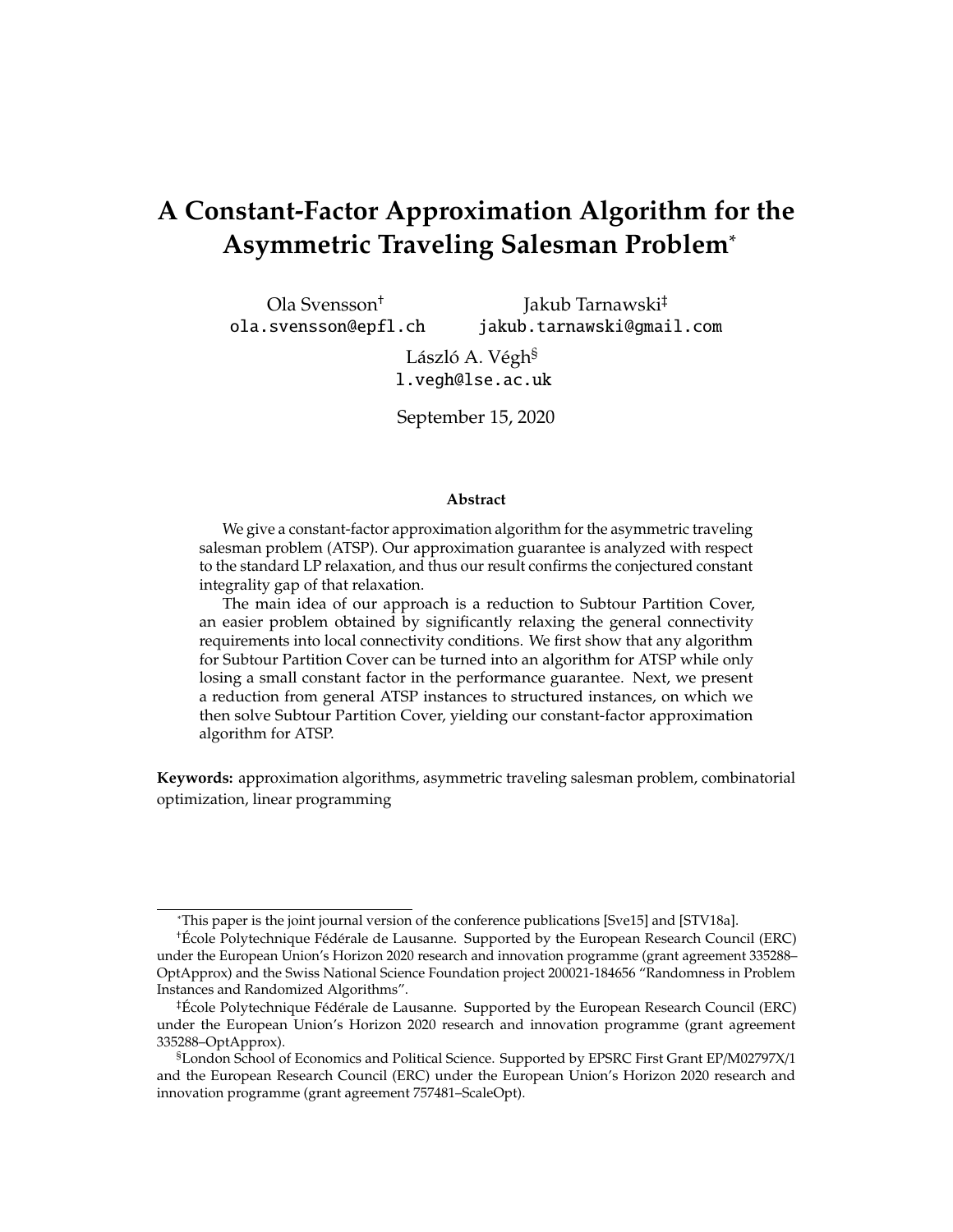## **Contents**

| $\mathbf{1}$ | Introduction<br>3<br>Brief overview of approach and outline of paper<br>$\overline{4}$<br>1.1                       |                      |  |  |  |
|--------------|---------------------------------------------------------------------------------------------------------------------|----------------------|--|--|--|
| $\mathbf{2}$ | Preliminaries<br>2.1<br>Laminarly-Weighted ATSP and Singleton Instances<br>2.2                                      | 6<br>7<br>9          |  |  |  |
| $\mathbf I$  | <b>Reducing ATSP to Subtour Partition Cover</b>                                                                     | 11                   |  |  |  |
| 3            | <b>Subtour Partition Cover</b><br>12                                                                                |                      |  |  |  |
| 4            | <b>Subtour Partition Cover for Singleton Instances</b>                                                              | 14                   |  |  |  |
| 5            | <b>From Local to Global Connectivity</b><br>5.1<br>5.1.1<br>5.2                                                     | 16<br>17<br>20<br>23 |  |  |  |
| $\mathbf{I}$ | <b>Obtaining structured instances</b>                                                                               | 30                   |  |  |  |
| 6            | Paths in Tight Sets                                                                                                 | 31                   |  |  |  |
| 7            | Contracting and Inducing on a Tight Set<br>7.1<br>7.2                                                               | 34<br>35<br>38       |  |  |  |
| 8            | <b>Reduction to Irreducible Instances</b>                                                                           | 41                   |  |  |  |
| 9            | <b>Backbones and Reduction to Vertebrate Pairs</b><br>9.1<br>Obtaining a Vertebrate Pair via Recursive Calls<br>9.2 | 43<br>43<br>46       |  |  |  |
| III          | <b>Solving Subtour Partition Cover</b>                                                                              | 48                   |  |  |  |
|              | 10 Algorithm for Vertebrate Pairs<br>10.1 Witness flows                                                             | 49<br>51             |  |  |  |
|              | 11 Completing the Puzzle: Proof of Theorem 1.1                                                                      | 60                   |  |  |  |
|              | 12 Conclusion                                                                                                       | 62                   |  |  |  |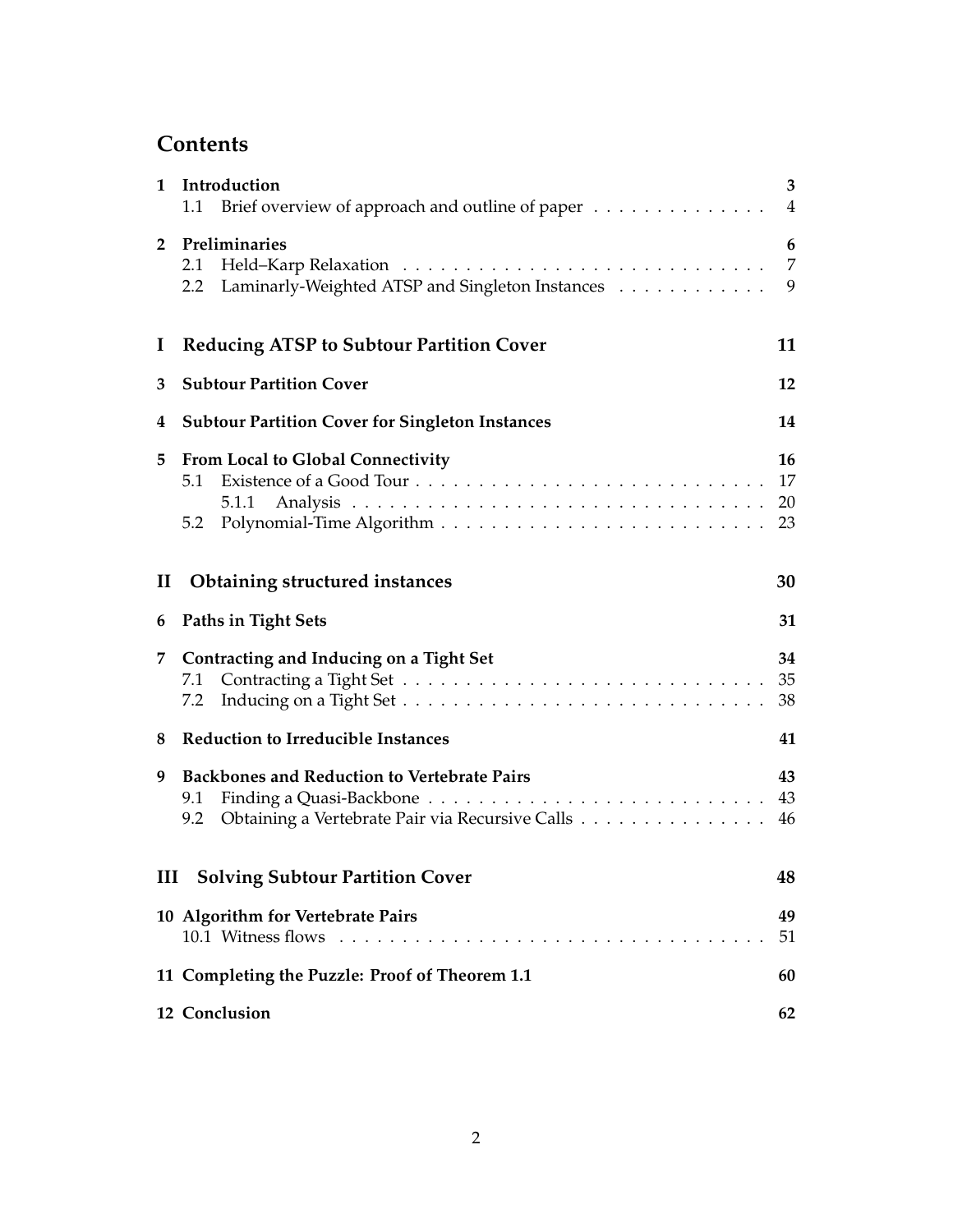### **1 Introduction**

The traveling salesman problem—to find the shortest tour visiting *n* given cities—is one of the best-known NP-hard optimization problems.

Without any assumptions on the distances, a simple reduction from the problem of deciding whether a graph is Hamiltonian shows that it is NP-hard to approximate the shortest tour to within any factor. Therefore it is common to relax the problem by allowing the tour to visit cities more than once. This is equivalent to assuming that the distances satisfy the triangle inequality: the distance from city *i* to *k* is no larger than the distance from *i* to *j* plus the distance from *j* to *k*. All results mentioned and proved in this paper refer to this setting.

If we also assume the distances to be symmetric, then Christofides' classic algorithm from 1976 [Chr76], also discovered independently by Serdyukov [Ser78, vBS20], is guaranteed to find a tour of length at most  $\frac{3}{2}$  times the optimum. Improving this approximation guarantee is a notorious open question in approximation algorithms. There has been a flurry of recent progress in the special case of unweighted graphs [GSS11, MS16, Muc12, SV14]. However, even though the standard linear programming (LP) relaxation is conjectured to approximate the optimum within a factor of 4/3, it remains an elusive problem to improve upon the Christofides–Serdyukov algorithm.

If we do not restrict ourselves to symmetric distances (undirected graphs), we obtain the more general *asymmetric* traveling salesman problem (ATSP). Compared to the symmetric setting, the gap in our understanding is much larger, and the current algorithmic techniques have failed to give *any* constant approximation guarantee. This is intriguing especially since the standard LP relaxation, also known as the *Held–Karp lower bound*, is conjectured to approximate the optimum to within a small constant. In fact, it is only known that its integrality gap $^1$  is at least 2 [CGK06]. We also note that the best known inapproximability bound for ATSP is 75/74 [KLS13].

One can easily show that a multiset of edges forms a feasible solution to ATSP if and only if it is connected and Eulerian. The first approximation algorithm for ATSP was given by Frieze, Galbiati and Maffioli [FGM82], achieving an approximation guarantee of log<sub>2</sub>(n). Their elegant "repeated cycle cover" approach maintains an Eulerian edge multiset throughout, but it initially relaxes connectivity, and enforces connectivity gradually. This approach was refined in several papers [Blä08, KLSS05, FS07], but there was no *superconstant* improvement in the approximation guarantee until the more recent 2010 *O*(log *n* / log log *n*)-approximation algorithm by Asadpour et al. [AGM+17]. They introduced a new and influential approach to ATSP based on relaxing the Eulerian degree constraints but maintaining connectivity throughout. The key idea is establishing a connection to the graph-theoretic concept of thin spanning trees. This has further led to improved algorithms for special cases of ATSP, such as graphs of bounded genus [GS11]. Moreover, Anari and Oveis Gharan recently exploited this connection to significantly improve the best known upper bound on the integrality gap of the standard LP relaxation to *O*(poly log log *n*) [AG15]. This implies an efficient

<sup>&</sup>lt;sup>1</sup>Recall that the integrality gap is defined as the maximum ratio between the optimum values of the exact (integer) formulation and of its relaxation.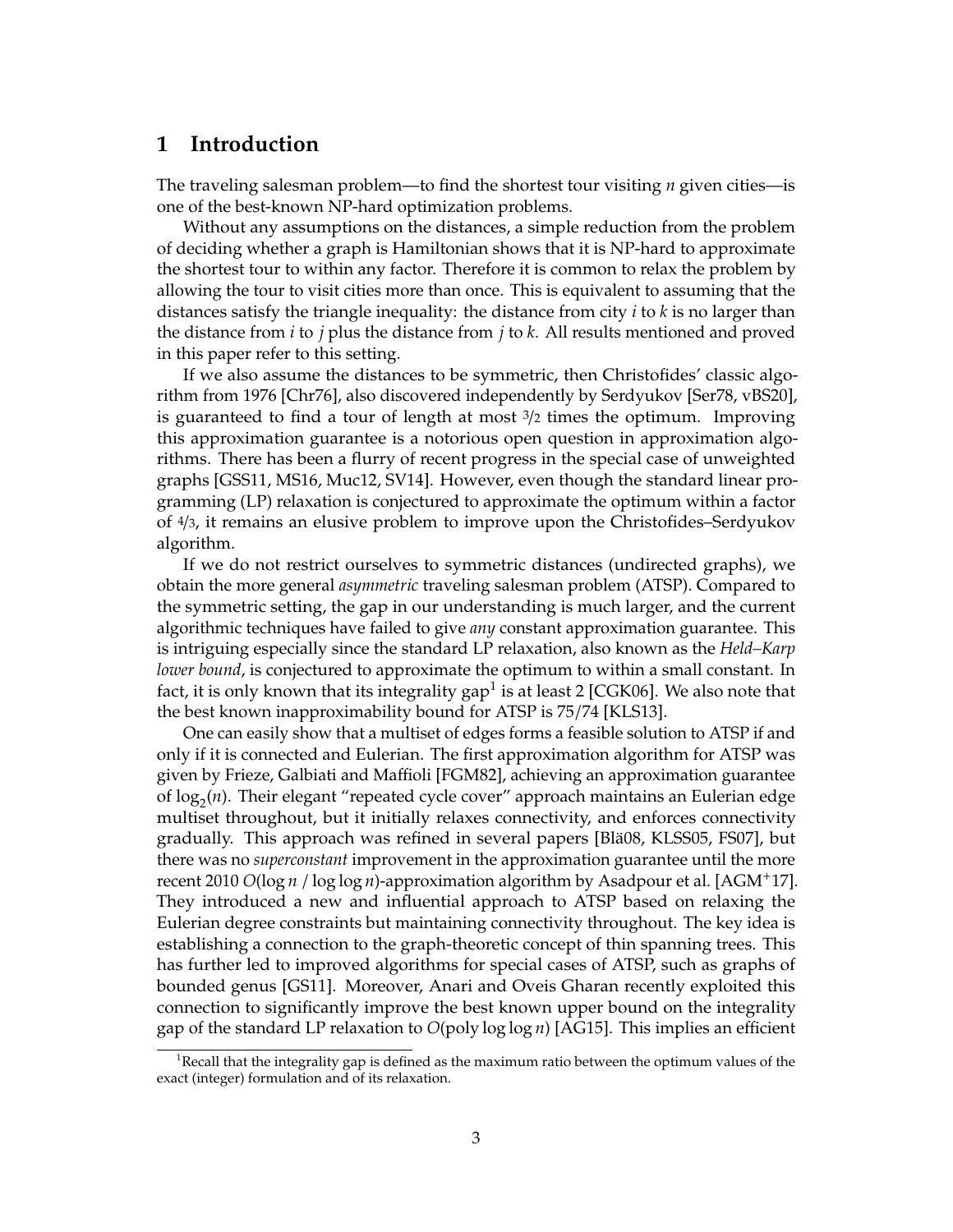algorithm for estimating the optimal value of a tour within a factor *O*(poly log log *n*) but, as their arguments are non-constructive, no approximation algorithm for finding a tour of matching guarantee.

In this paper, we follow an approach more akin to the one by Frieze, Galbiati and Maffioli [FGM82]. Namely, we maintain the Eulerian degree constraints but relax the connectivity requirements, by introducing a problem called *Subset Partition Cover*. We prove our main theorem using this auxiliary problem.

**Theorem 1.1.** *There is a polynomial-time algorithm for ATSP that returns a tour of value at most* 506 *times the Held–Karp lower bound.*

This paper is a joint version of the two conference publications [Sve15] and [STV18a]. The paper [Sve15] introduced the relaxed problem *Local-Connectivity ATSP* and used it to obtain a constant-factor approximation algorithm for unweighted digraphs, and more generally for *node-weighted graphs*, i.e., graphs whose weight function can be written as  $w(u, v) = f(u) + \tilde{f}(v)$  for some  $f : V \to \mathbb{R}_+$ .<sup>2</sup> The Subset Partition Cover problem described in this paper is a more refined version of Local-Connectivity ATSP; the terminology has been changed in order to emphasize the differences between the problems.

The publication [STV18a] proved Theorem 1.1 with an approximation ratio of 5500. The significant improvement in the guarantee presented here is due to using the more refined Subset Partition Cover problem along with some more efficient reductions.

We remark that we can obtain a tighter upper bound of 319 for the integrality gap of the Held–Karp relaxation, and that our results also imply a constant-factor approximation algorithm for the Asymmetric Traveling Salesman *Path* Problem via black-box reductions, given by Feige and Singh for the approximation guarantee [FS07] and recently by Köhne, Traub and Vygen [KTV19] for the integrality gap—see Section 11.

In a recent development, Traub and Vygen [TV20] have improved the approximation guarantee to  $22 + \varepsilon$ , and the integrality gap to 22. Their results are attained by improving and simplifying the techniques in this paper. They use a simpler chain of reductions by avoiding the use of irreducible instances inherent in our argument, as well as refining other parts of the reduction. See the conclusions (Section 12) for further discussion and open problems.

#### **1.1 Brief overview of approach and outline of paper**

It will be convenient to define ATSP in terms of its *graphic formulation*:

**Definition 1.2.** The input for ATSP is a pair (*G*, *w*), where *G* is a strongly connected directed graph (digraph) and *w* is a nonnegative weight function defined on the edges. The objective is to find a closed walk of minimum weight that visits every vertex at least once.

<sup>&</sup>lt;sup>2</sup>In [Sve15], the definition is slightly different:  $w(u, v) = g(u)$  for every  $(u, v) \in E$  for a function  $g: V \to \mathbb{R}_+$ . The two definitions are equivalent: by assigning  $g(u) = 2f(u)$ , the weight of any tour is equal for the weights  $w(u, v) = q(u)$  and for the weights  $w(u, v) = f(u) + f(v)$ .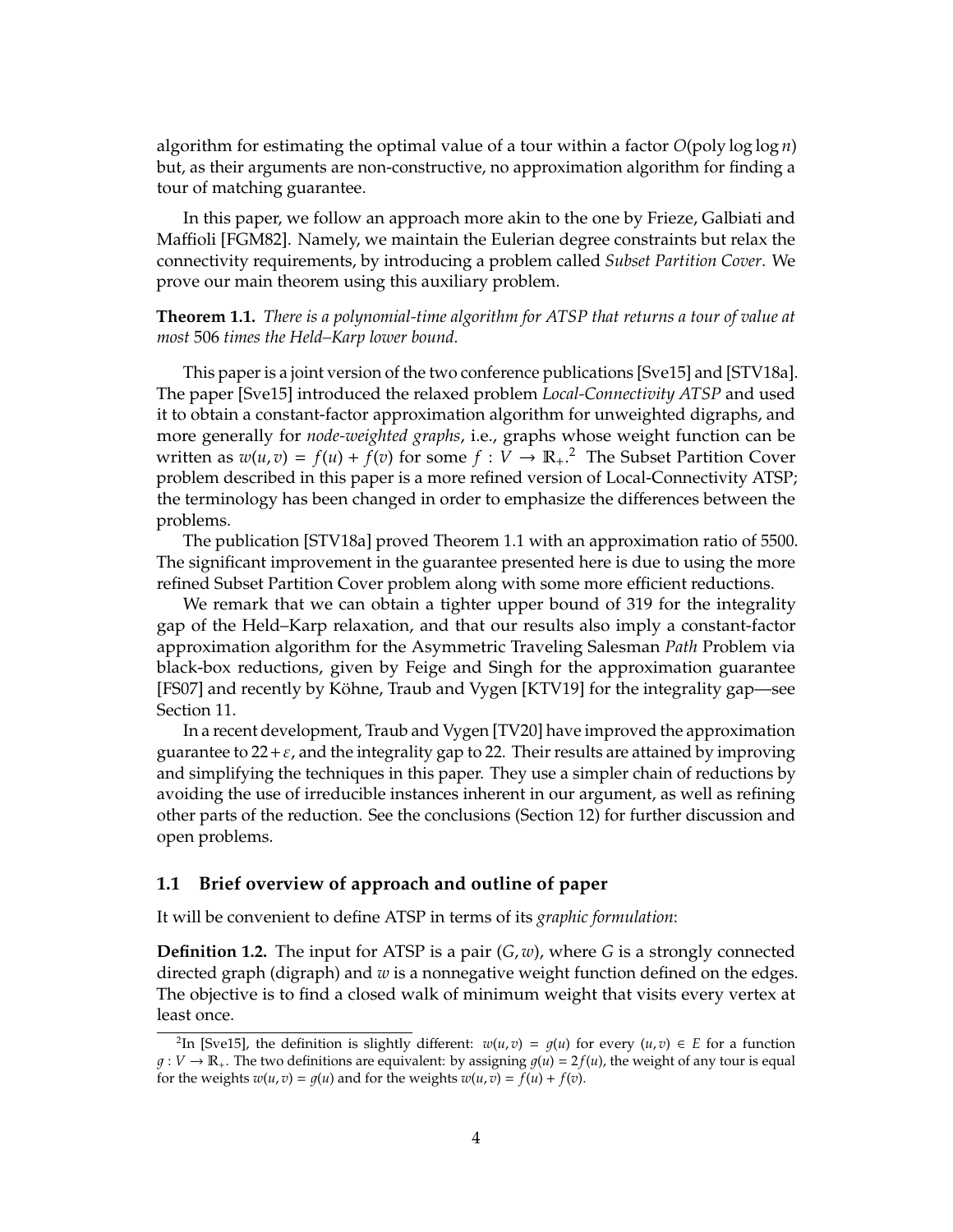Another standard definition of ATSP asks for a minimum-weight Hamiltonian cycle, that is, a closed walk that visits every vertex exactly once. If the weight function satisifies the triangle inequality, these two forms are equivalent: a tour that visits every vertex at least once can be shortcut to a tour visiting every vertex exactly once, without increasing the weight of the tour. Throughout the paper, we use the graphic formulation as in Definition 1.2.

Without loss of generality, one could assume that *G* is a complete digraph. However, for our reductions, it will be important that *G* may not be complete. We also remark that a closed walk that visits every vertex at least once is equivalent to an Eulerian multiset of edges that connects the graph. (An edge set of a digraph is Eulerian if the in-degree of each vertex equals its out-degree.)

The first main step of our argument is introducing the problem *Subtour Partition Cover* in Section 3. The main technical contribution of Part I is a reduction which shows that if one can solve Subtour Partition Cover on some class of graphs, then one can obtain a constant-factor approximation for ATSP on that class of graphs (cf. Theorem 5.1). In [Sve15], a constant-factor approximation algorithm was obtained for ATSP on node-weighted graphs by solving Subtour Partition Cover (more precisely, the earlier variant Local-Connectivity ATSP) for this class. Subsequently, [STV18b] solved Local-Connectivity ATSP for graphs with two different edge-weights. This required a rather difficult technical argument, and it appears to be very challenging to solve Subtour Partition Cover directly on general graphs.

In this paper, we follow a different approach. Before applying the reduction (Theorem 5.1), we remain in the realm of ATSP and use a series of natural reductions to gradually simplify the structure of instances that we are dealing with. The first of these reductions (in Section 2.2) crucially uses the laminar structure arising from the Held–Karp relaxation and its dual linear program (see Theorems 2.2 and 2.4). All further reductions are described in Part II. The most structured instances, for which we apply the reduction to Subtour Partition Cover and on which we then solve Subtour Partition Cover in Part III, are called *vertebrate pairs*.

The outline of the paper is as follows. In Section 2 we present preliminaries and introduce notation used throughout the paper. We introduce the standard Held– Karp relaxation in Section 2.1. Section 2.2 is devoted to our first reduction. There, we show that we can focus on *laminarly-weighted ATSP instances*: there is a laminar family L of vertex sets and a nonnegative vector  $(y_S)_{S \in L}$  such that any edge *e* has  $w(e) = \sum_{S \in L: e \in \delta(S)} y_S$ . See the left part of Figure 1 for an example. Note that the special case when the laminar family consists only of singletons roughly corresponds to nodeweighted instances. We call laminarly-weighted ATSP instances where  $\mathcal{L} \subseteq \{ \{v\} : v \in V \}$ *singleton instances*. 3

Next, in Part I we define the Subtour Partition Cover problem, where the connectivity requirements are relaxed in comparison to ATSP, and reduce the task of solving ATSP (with a constant-factor approximation) to that problem. We also solve Subtour Partition Cover on singleton instances (Theorem 4.1), thus illustrating the power of the reduction as well as developing a tool necessary later in Part II.

<sup>&</sup>lt;sup>3</sup>Every singleton instance is a node-weighted instance, but not vice versa; see the discussion following Theorem 2.5.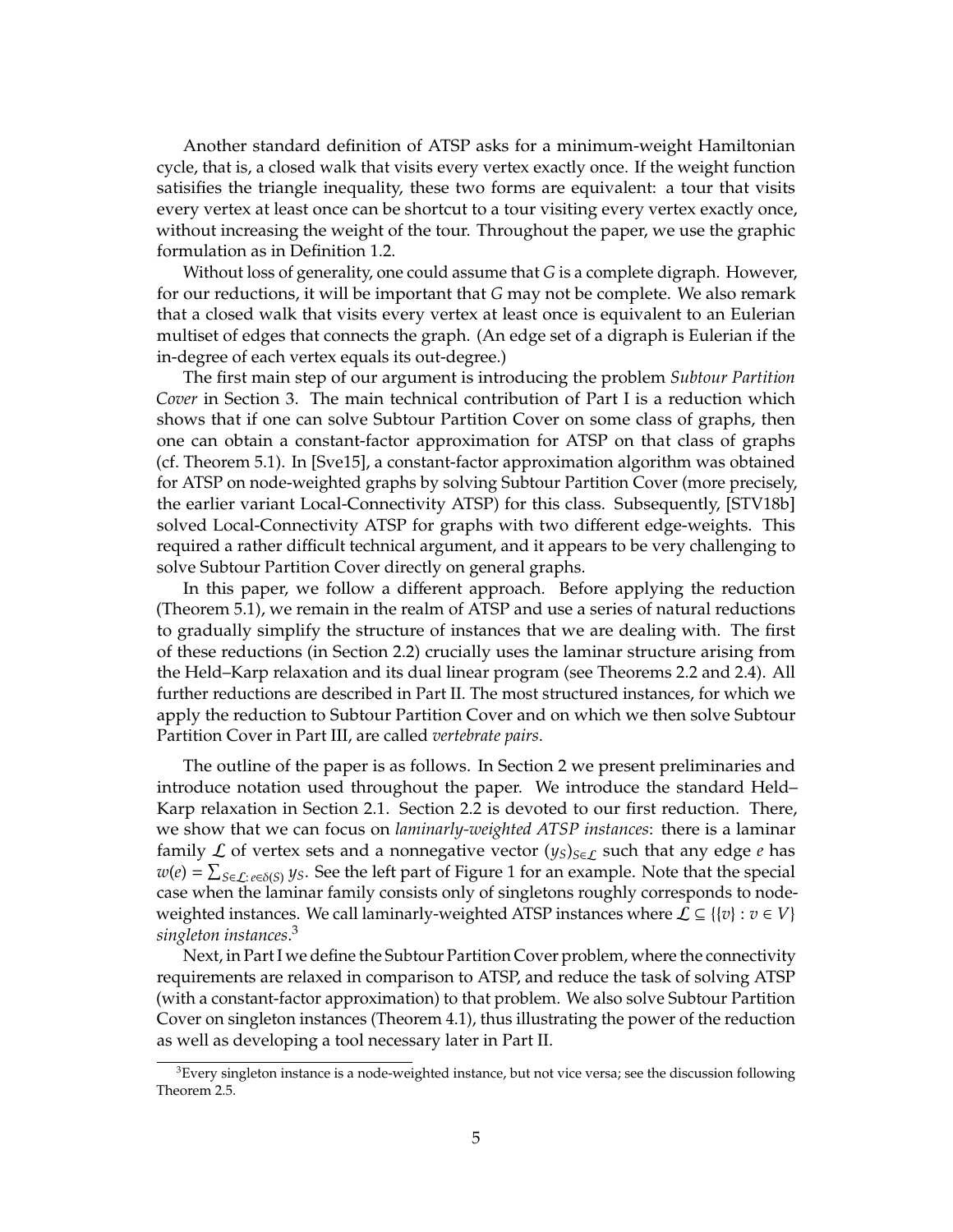

**Figure 1:** On the left we give an example of a laminarly-weighted ATSP instance. The sets of the laminar family are shown in gray. We depict a single edge *e* that crosses three sets in the laminar family, say *S*1, *S*2, *S*3, and so  $w(e) = y_{S_1} + y_{S_2} + y_{S_3}$ . On the right, we give an example of a vertebrate pair. Notice that the backbone (depicted as the cycle) crosses all non-singleton sets of the laminar family, though it may not visit all the vertices.

In Part II we turn our attention back to ATSP and, starting from laminarly-weighted instances, show that we can obtain very structured ATSP instances called vertebrate pairs by only increasing the approximation guarantee by a constant factor. A vertebrate pair consists of a laminar instance and a subtour *B*, called the backbone, that crosses every non-singleton set of  $\mathcal L$ . An example is depicted on the right part of Figure 1.

Finally, in Part III we give an algorithm for Subtour Partition Cover on such instances. By the aforementioned reductions, solving Subtour Partition Cover for vertebrate pairs is sufficient for obtaining a constant-factor approximation algorithm for general ATSP. We combine all the ingredients and calculate the obtained ratio in Section 11. We discuss future research directions in Section 12.

### **2 Preliminaries**

For a directed graph *G*, we let *V*(*G*) and *E*(*G*) denote the set of vertices and edges, respectively. All graphs in the paper will be directed; we will use the term 'graph' to refer to a directed graph. We use simply *V* and *E* whenever the graph is clear from the context. By an edge set  $F \subseteq E$ , we always mean an *edge multiset*: the same edge can be present in multiple copies. We will refer to the union of two edge (multi)sets as a multiset (adding up the multiplicities of every edge).

For vertex sets  $S, T \subseteq V$  we let  $\delta(S, T) = \{(u, v) \in E : u \in S \setminus T, v \in T \setminus S\}$ . For a set  $S \subseteq V$  we let  $\delta^+(S) = \delta(S, V \setminus S)$  denote the set of outgoing edges, and we let  $δ$ <sup>−</sup>(*S*) =  $δ$ (*V* \ *S*, *S*) denote the set of incoming edges. Further, let  $δ(S) = δ$ <sup>−</sup>(*S*) ∪  $δ$ <sup>+</sup>(*S*) be all boundary edges and  $E(S) = \{(u, v) \in E : u, v \in S\}$  be interior edges of a vertex set *S*. For a vertex  $v \in V$  we define  $\delta^+(v) = \delta^+(v)$  and  $\delta^-(v) = \delta^-(v)$ . For an edge (multi)set *F*  $\subseteq$  *E*, we use  $\delta_F(S, T) = \delta(S, T) \cap F$ ,  $\delta_F^+(S) = \delta^+(S) \cap F$ , etc. We let *V*(*F*) denote the set of vertices incident to at least one edge in  $F$ , and  $\mathbb{I}_F$  denote the indicator vector of  $F$ , which has a coordinate for each edge *e* with value equal to the multiplicity of *e* in *F*.

For a vertex set  $U \subsetneq V$ , we let  $G[U] = (U, E(U))$  denote the subgraph induced by U. That is, *G*[*U*] is the subgraph of *G* whose vertex set is *U* and whose edge set consists of all edges in *E*(*G*) with both endpoints in *U*. We also let *G*/*U* denote the graph obtained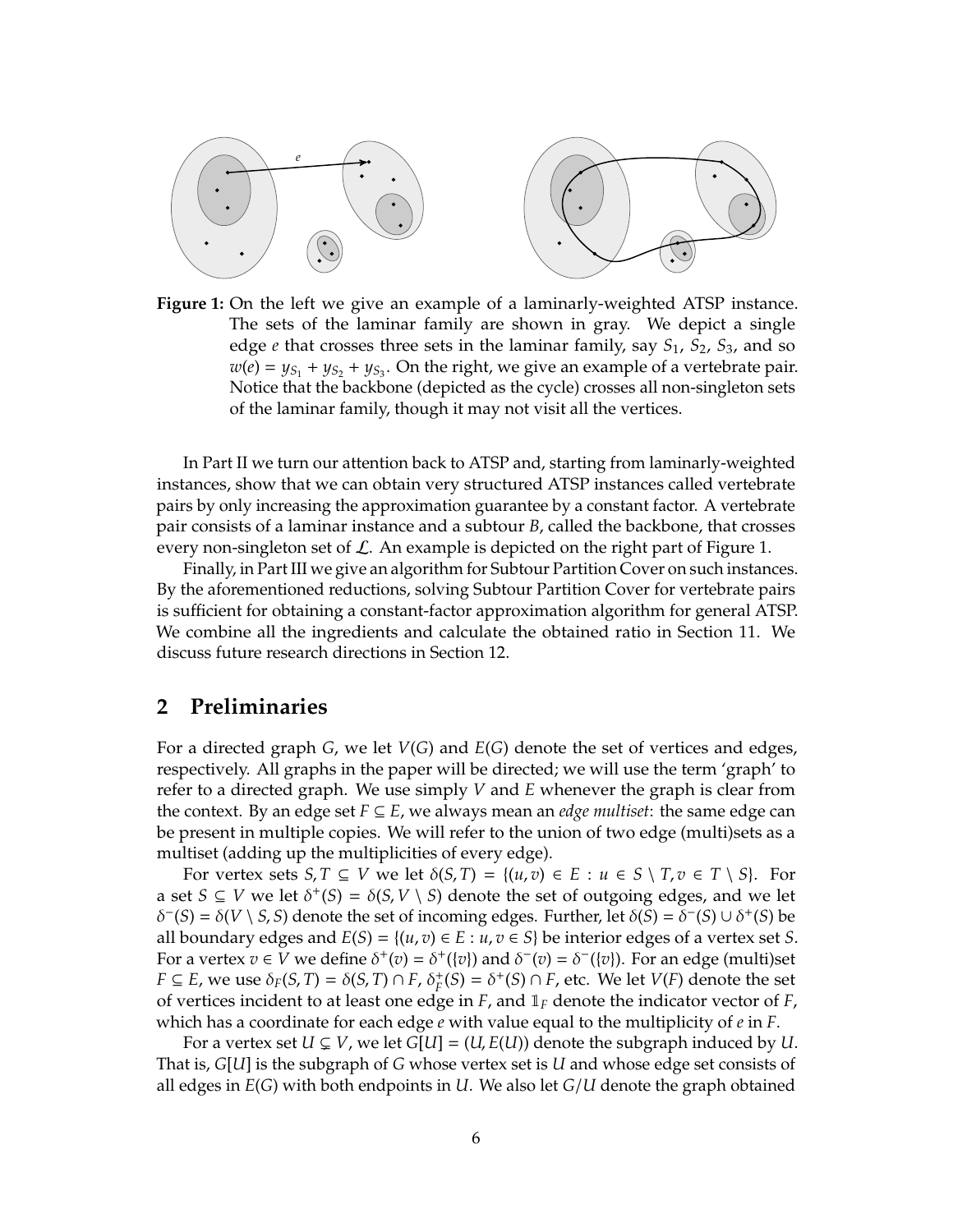by contracting the vertex set *U*, i.e., by replacing the vertices in *U* by a single new vertex *u* and redirecting every edge with one endpoint in *U* to point from/to the new vertex *u*. This may create parallel edges in *G*/*U*. We keep all parallel copies; thus, every edge in *G*/*U* will have a unique preimage in *G*.

For a set  $S \subsetneq V$  we let  $S_{\text{in}}$  and  $S_{\text{out}}$  be those vertices of *S* that have an incoming edge from outside of *S* and those that have an outgoing edge to outside of *S*, respectively. That is,

 $S_{\text{in}} = \{ v \in S : \delta^-(S) \cap \delta^-(v) \neq \emptyset \}$  and  $S_{\text{out}} = \{ v \in S : \delta^+(S) \cap \delta^+(v) \neq \emptyset \}.$ 

We let R<sup>+</sup> denote the set of nonnegative real numbers. The *support* of a function/vector *f* : *X* →  $\mathbb{R}_+$  is the subset {*x* ∈ *X* : *f*(*x*) > 0}. For a subset *Y* ⊆ *X*, we also use  $f(Y) = \sum_{x \in Y} f(x)$ .

When talking about graphs, we shall slightly abuse notation and sometimes write *w*(*G*) instead of *w*(*E*) and *f*(*G*) instead of *f*(*V*) when it is clear from the context that *w* and *f* are functions on the edges and vertices.

Finally, a closed walk will be called a subtour:

**Definition 2.1.** We call  $F \subseteq E$  a *subtour* if *F* is Eulerian (we have  $|\delta_F^+(v)| = |\delta_F^-(v)|$  $\overline{F}(v)$  for every  $v \in V$ ) and the graph ( $V(F)$ , F) is connected. By convention,  $F = \emptyset$  is a subtour. A *tour* is a subtour *F* with  $V(F) = V$ .

Therefore a subtour is an Eulerian multiset of edges that form a single connected component (or an empty set), and a tour is an Eulerian multiset of edges that connects the graph.

For any Eulerian multiset *F* of edges, we refer to the connected components of (*V*(*F*), *F*) as *subtours in F*. We often refer to *F* as a collection of subtours. Note that if *T* is a subtour in *F*, then  $T \neq \emptyset$ .

We say that a subtour *T* intersects another subtour *T'* if we have  $V(T) \cap V(T') \neq \emptyset$ .

#### **2.1 Held–Karp Relaxation**

Given an edge-weighted digraph  $(G, w)$ , the Held–Karp relaxation has a variable  $x(e) \ge 0$ for every edge  $e \in E$ . The intended solution is that  $x(e)$  should equal the number of times *e* is used in the solution. The linear programming relaxation  $LP(G, w)$  is now defined as follows:

minimize  
\n
$$
\sum_{e \in E} w(e)x(e)
$$
\nsubject to  
\n
$$
x(\delta^+(v)) = x(\delta^-(v)) \quad \text{for } v \in V,
$$
\n
$$
x(\delta(S)) \ge 2 \quad \text{for } \emptyset \ne S \subsetneq V,
$$
\n
$$
x \ge 0.
$$
\n(LP(G, w))

The optimum value of this LP is called the *Held–Karp lower bound*. The first set of constraints says that the in-degree should equal the out-degree for each vertex, i.e., the solution should be Eulerian. We call a non-negative vector *x* satisfying these constraints a *circulation*. The second set of constraints enforces that the solution is connected. These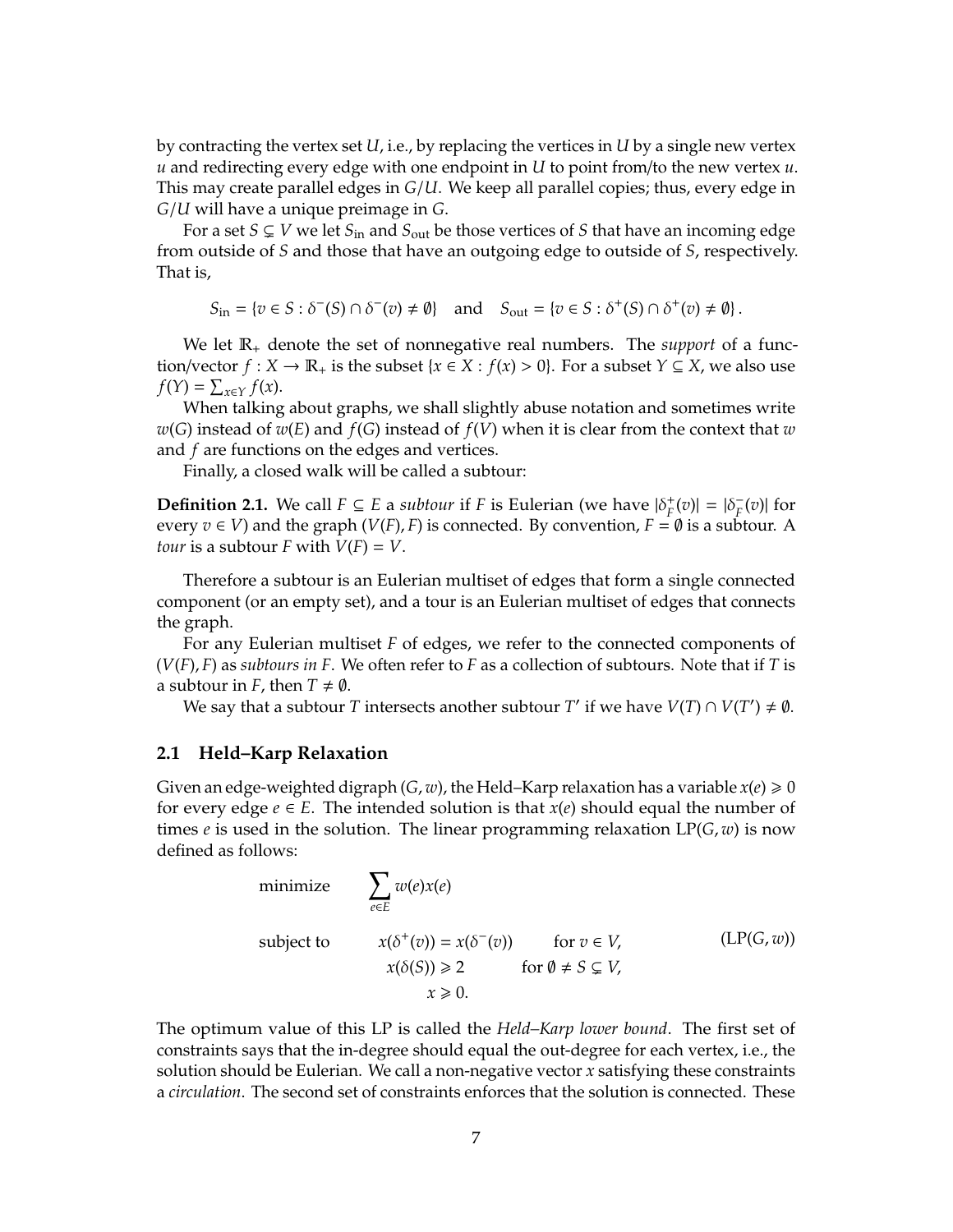are sometimes referred to as subtour elimination constraints. Notice that the Eulerian property implies  $x(\delta^-(S)) = x(\delta^+(S))$  for every set  $S \subseteq V$ , and therefore these constraints are equivalent to  $x(\delta^+(S)) \geq 1$  for all  $\emptyset \neq S \subsetneq V$ , which appear more frequently in the literature. We use the above formulation as it enables some simplifications in the presentation.

We say that a set  $S \subseteq V$  is *tight* with respect to a solution *x* to  $LP(G, w)$  if  $x(\delta(S)) = 2$ , that is,  $x(\delta^-(S)) = x(\delta^+(S)) = 1$ .

Let us now formulate the dual linear program DUAL(*G*, *w*). We associate variables  $(\alpha_v)_{v \in V}$  and  $(y_S)_{\emptyset \neq S \subset V}$  with the first and second set of constraints of LP(*G*, *w*), respectively.

maximize  
\nsubject to  
\n
$$
\sum_{\emptyset \neq S \subseteq V} 2 \cdot y_S
$$
\n
$$
\sum_{S:(u,v)\in \delta(S)} y_S + \alpha_u - \alpha_v \le w(u,v) \quad \text{for } (u,v) \in E,
$$
\n(DUAL(*G*, w))  
\n
$$
y \ge 0.
$$
\n(DVALU $(G, w)$ 

For singleton sets  $\{u\}$ , we will also use the notation  $y_u = y_{\{u\}}$ .

The Held–Karp relaxation has exponentially many constraints, but it can be solved in polynomial time using the ellipsoid method with a separation oracle. Moreover, an optimal solution to DUAL(*G*, *w*) can also be found in polynomial time. We now briefly explain how the ellipsoid method can be applied. Let *P* be the feasible region. Given a point  $x \in \mathbb{R}^E$ , we can decide whether  $x \in P$  by checking the Eulerian constraints and computing the minimum cut value. If *x* is not feasible, this yields a separating inequality that is one of the inequalities of the system LP(*G*, *w*). We have a *well-described polyhedron* as in Definition 6.2.2 in [GLS12]: *P* is an *m*-dimensional polyhedron defined by inequalities of encoding length at most 2*m* + 3. Theorems 6.4.9 and 6.5.14-15 in [GLS12] show that optimal primal and dual solutions can be found using a polynomial number of oracle calls. Since the encoding length is *O*(*m*), and separation can be done in strongly polynomial time, the overall running time is strongly polynomial. We note that an optimal primal solution can also be found by formulating an equivalent compact (polynomial-size) linear program [Art82, Car96]; but such a reduction would not directly yield a dual optimal solution.

The ellipsoid method provides an optimal solution to DUAL(*G*, *w*) with a polynomial-size support. We will need a dual optimal solution with a "nice" support, as stated next. Recall that a family  $\mathcal{L} \subseteq 2^V$  of vertex subsets is *laminar* if for any  $A, B \in \mathcal{L}$ we have either *A*  $\subseteq$  *B* or *B*  $\subseteq$  *A* or *A*  $\cap$  *B* =  $\emptyset$ .

**Lemma 2.2.** *For every edge-weighted digraph* (*G*, *w*) *there exists an optimal solution* (α, *y*) *to* DUAL(*G*, *w*) *such that the support of y is a laminar family of vertex subsets. Moreover, such a solution can be computed in polynomial time.*

We note that the existence of a laminar solution was also used previously in [VY99]. For finding one in polynomial time we invoke a result by Karzanov [Kar96].

*Proof.* We start by showing the existence of a laminar optimal solution using a standard uncrossing argument (see e.g. [CFN85] for an early application of this technique to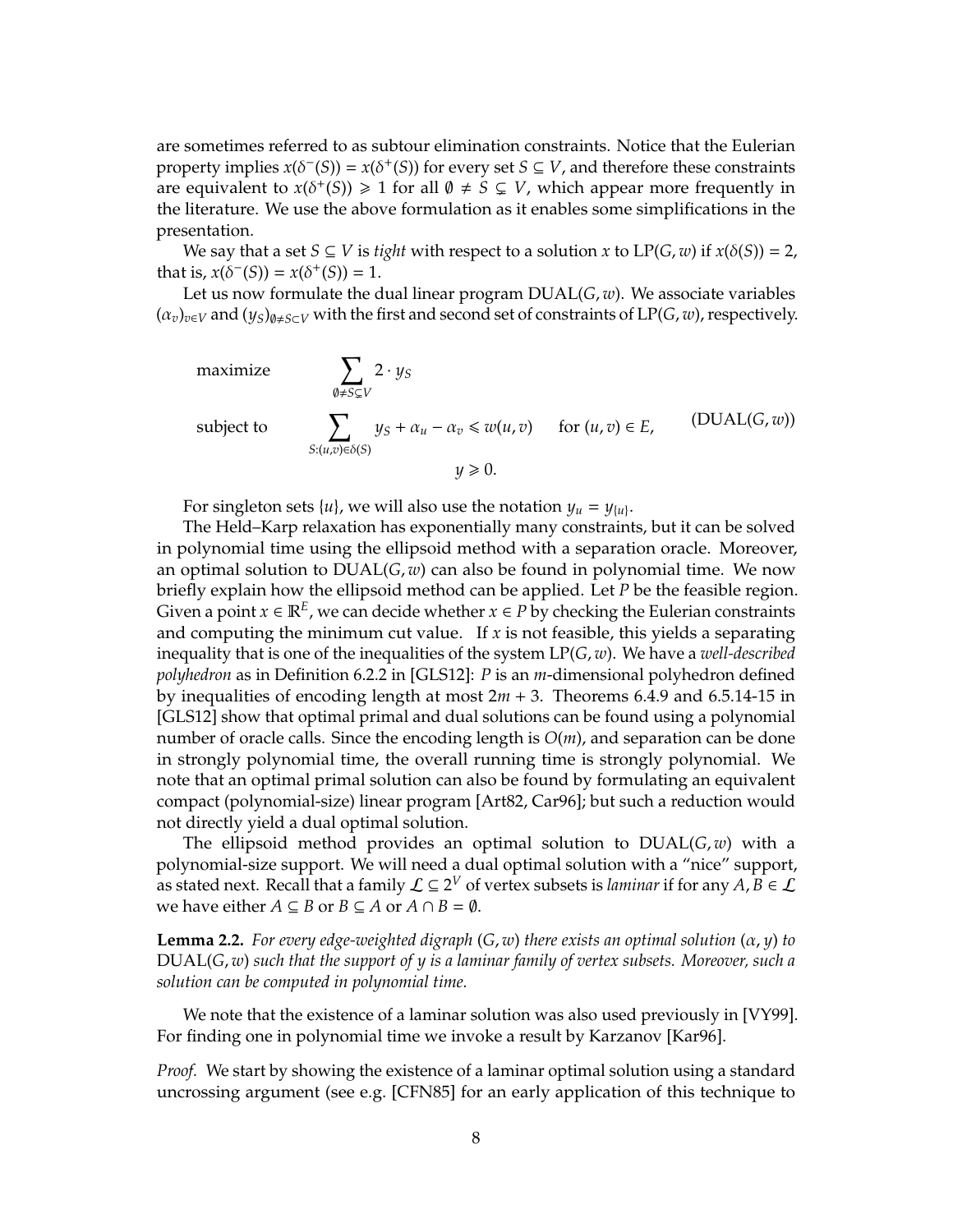the Held–Karp relaxation of the symmetric traveling salesman problem). Select  $(\alpha, \gamma)$ to be an optimal solution to  $DUAL(G, w)$  minimizing  $\sum_{S} |S| y_S$ . That is, among all dual solutions that maximize the dual objective 2  $\sum_{S} y_S$ , we select one that minimizes  $\sum_{S} |S| y_S$ . We claim that the support  $\mathcal{L} = \{S : y_S > 0\}$  is a laminar family. Suppose not, i.e., that there are sets *A*, *B* ∈  $\mathcal L$  such that *A* ∩ *B*, *A* \ *B*, *B* \ *A*  $\neq$   $\emptyset$ . Then we can obtain a new dual solution  $(\alpha, \hat{y})$ , where  $\hat{y}$  is defined, for  $\varepsilon = \min(y_A, y_B) > 0$ , as

$$
\hat{y}_S = \begin{cases} y_S - \varepsilon & \text{if } S = A \text{ or } S = B, \\ y_S + \varepsilon & \text{if } S = A \setminus B \text{ or } S = B \setminus A, \\ y_S & \text{otherwise.} \end{cases}
$$

That  $(\alpha, \hat{y})$  remains a feasible solution follows since  $\hat{y}$  remains non-negative (by the selection of ε) and since for any edge *e* we have

$$
\mathbb{1}_{e \in \delta(A)} + \mathbb{1}_{e \in \delta(B)} \ge \mathbb{1}_{e \in \delta(A \setminus B)} + \mathbb{1}_{e \in \delta(B \setminus A)}.
$$

Therefore  $\sum_{S: e \in \delta(S)} \hat{y}_S \le \sum_{S: e \in \delta(S)} y_S$  and so the constraint corresponding to edge *e* remains satisfied. Further, we clearly have  $2\sum_{S}\hat{y}_{S}=2\sum_{S}y_{S}$ . In other words,  $(\alpha,\hat{y})$  is an optimal dual solution. However,

$$
\sum_{S} |S|(y_S - \hat{y}_S) = (|A| + |B| - |A \setminus B| - |B \setminus A|)\varepsilon > 0,
$$

which contradicts that  $(\alpha, y)$  was selected to be an optimal dual solution minimizing  $\sum_{S} |S|y_S$ . Therefore, there can be no such sets *A* and *B* in *L*, and so it is a laminar family.

To find a laminar optimal solution in polynomial time, we start with an arbitrary dual optimal solution. As noted above, one can be computed in polynomial time. Now we apply the above uncrossing operation to obtain a laminar optimal solution. A result by Karzanov [Kar96, Theorem 2] shows that if we carefully select the sequence of pairs *A*, *B* to uncross, this can be performed in polynomial time (although for an arbitrary sequence, the number of uncrossing steps may not be polynomially bounded).

#### **2.2 Laminarly-Weighted ATSP and Singleton Instances**

In this section we show that without loss of generality (i.e., without any loss in the approximation factor) we can focus on instances whose weights come from a sparse and highly structured family of sets. Below we define the crucial notion of laminarly-weighted instances that we will work with throughout the paper.

**Definition 2.3.** A tuple  $I = (G, \mathcal{L}, x, y)$  is called a *laminarly-weighted ATSP instance* if G is a strongly connected digraph,  $\mathcal L$  is a laminar family of vertex subsets, x is a feasible solution to LP(*G*, **0**), and  $y : \mathcal{L} \to \mathbb{R}_+$ . We further require that  $x_e > 0$  for every  $e \in E$ and that every set *S*  $\in$  *L* be tight with respect to *x*, i.e., that *x*( $\delta^{+}(S)$ ) = *x*( $\delta^{-}(S)$ ) = 1. We define the *induced weight function*  $w_I : E \to \mathbb{R}_+$  as

$$
w_I(e) = \sum_{S \in \mathcal{L}: \ e \in \delta(S)} y_S \quad \text{for every } e \in E.
$$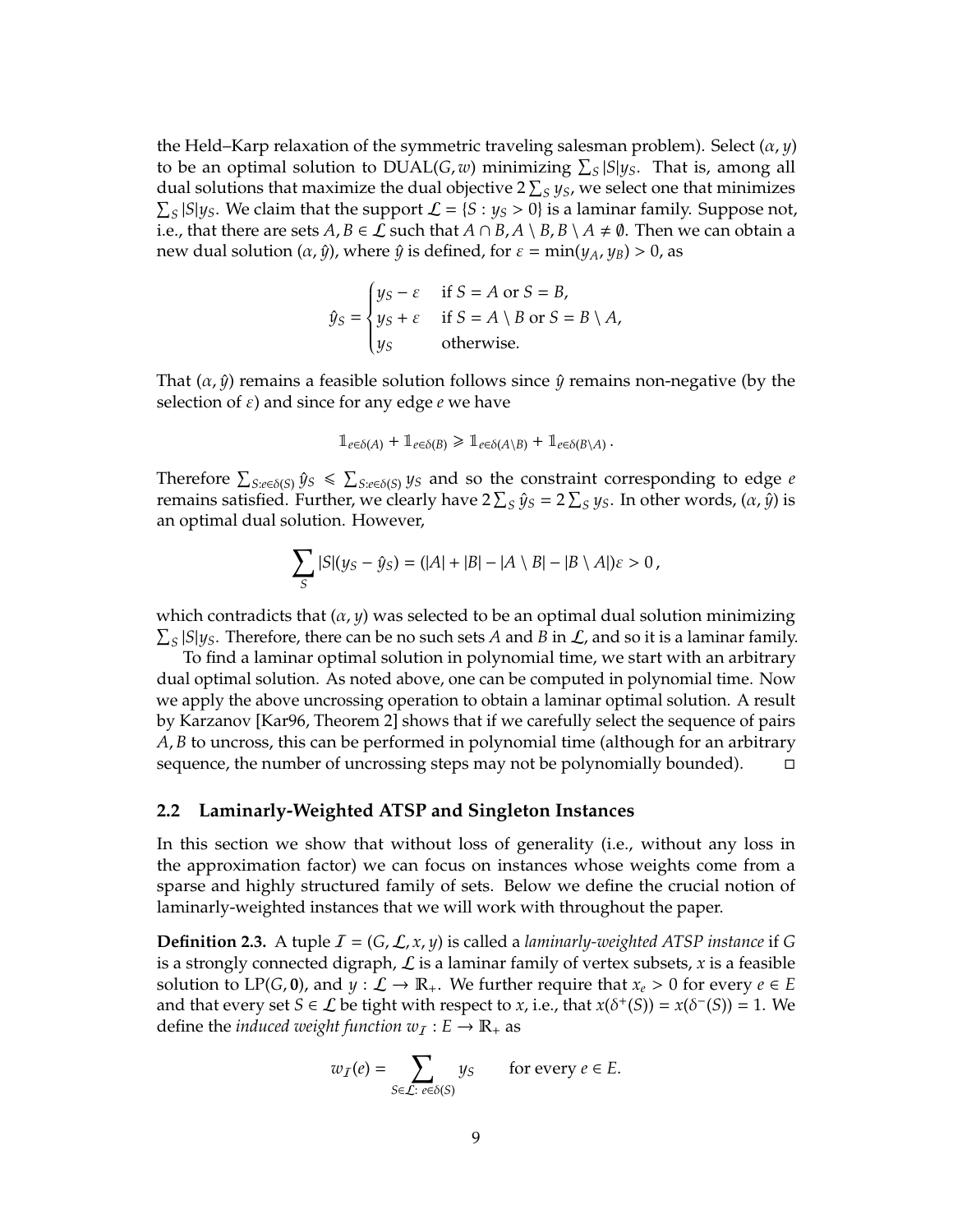Here, **0** denotes the zero weight function.

Given an instance I as in the definition, the vectors *x* and *y* have the following important property. Define a dual solution  $(\bar{\alpha}, \bar{y})$  by setting  $\bar{\alpha}_u = 0$  for all  $u \in V$ , and  $\bar{y}_S = y_S$  if  $S \in \mathcal{L}$  and  $\bar{y}_S = 0$  otherwise. Then complementary slackness implies that for the induced weight function  $w_I$ , the vector *x* is an optimal solution to LP(*G*,  $w_I$ ) and  $(\bar{\alpha}, \bar{\gamma})$  is an optimal solution to DUAL(*G*,  $w<sub>T</sub>$ ).

Our first main insight is that ATSP with arbitrary weights can be reduced to the laminarly-weighted ATSP problem.

**Theorem 2.4.** *Assume we have a polynomial-time algorithm that finds a solution of weight at most* α *times the Held–Karp lower bound for every laminarly-weighted ATSP instance. Then there is a polynomial-time algorithm for the general ATSP problem that finds a solution of weight at most* α *times the Held–Karp lower bound.*

*Proof.* Consider an arbitrary edge-weighted strongly connected digraph (*G*, *w*). Let *x* be an optimal solution to  $LP(G, w)$  and let  $(\alpha, y)$  be an optimal solution to  $DUAL(G, w)$ as guaranteed by Lemma 2.2, that is, *y* has a laminar support L. We now define a pair  $(G', w')$  as

 $V(G') = V(G)$ ,  $E(G') = \{e \in E(G) : x(e) > 0\}$ , and  $w'(u, v) = w(u, v) - \alpha_u + \alpha_v$ .

We claim that  $I = (G', \mathcal{L}, x, y)$  is a laminarly-weighted ATSP instance whose induced weight function  $w_I$  equals  $w'$ . To see this, recall that *x* is a primal optimal solution and that (α, *y*) is a dual optimal solution (for (*G*, *w*)). Therefore complementary slackness implies that every set in  $\mathcal L$  is tight with respect to *x* and that for every edge  $(u, v) \in E(G')$ , the weight  $w'(u, v) = w(u, v) - \alpha_u + \alpha_v$  equals the sum of *y<sub>S</sub>*-values for the sets *S* crossed by  $(u, v)$ . Finally, we have  $x_e > 0$  for every  $e \in E(G')$  by definition. So *I* satisfies all the properties of Definition 2.3, i.e., it is a laminarly-weighted instance.

We now argue that an  $\alpha$ -approximate solution for  $\bm{\mathcal{I}}$  with respect to the Held–Karp relaxation LP( $G'$ ,  $w'$ ) implies an  $\alpha$ -approximate solution for the original instance ( $G$ ,  $w$ ) with respect to LP(*G*, *w*). To this end, we make the following observation:

*Claim.* For any circulation  $x \in \mathbb{R}^{E(G')}$ *E*(*G*<sup>′</sup>), we have  $\sum_{e \in E(G')} w(e)x(e) = \sum_{e \in E(G')} w'(e)x(e)$ .

Therefore the Held–Karp lower bound is the same for  $(G, w)$  and for  $(G', w')$ , and any solution for  $(G', w')$  is a solution of the same weight for  $(G, w)$ .

In the rest of the paper we work exclusively with laminarly-weighted ATSP instances  $I = (G, \mathcal{L}, x, y)$ . We will refer to them as simply *instances*.

**Definition 2.5.** We say that an instance  $\mathcal{I} = (G, \mathcal{L}, x, y)$  is a *singleton instance* if all sets in  $\mathcal L$  are singletons.

Such instances will play an important role in our algorithm. In particular, note that for singleton instances, the weight function  $w_I$  is induced by nodes  $(w(u, v) = y_u + y_v$  for all  $(u, v)$  ∈ *E*) just like in a node-weighted instance. The difference between singleton and node-weighted instances is that singleton instances are those *laminarly-weighted* instances whose weight function is induced by nodes after having performed the reduction of Theorem 2.4. A node-weighted instance does not necessarily give rise to a singleton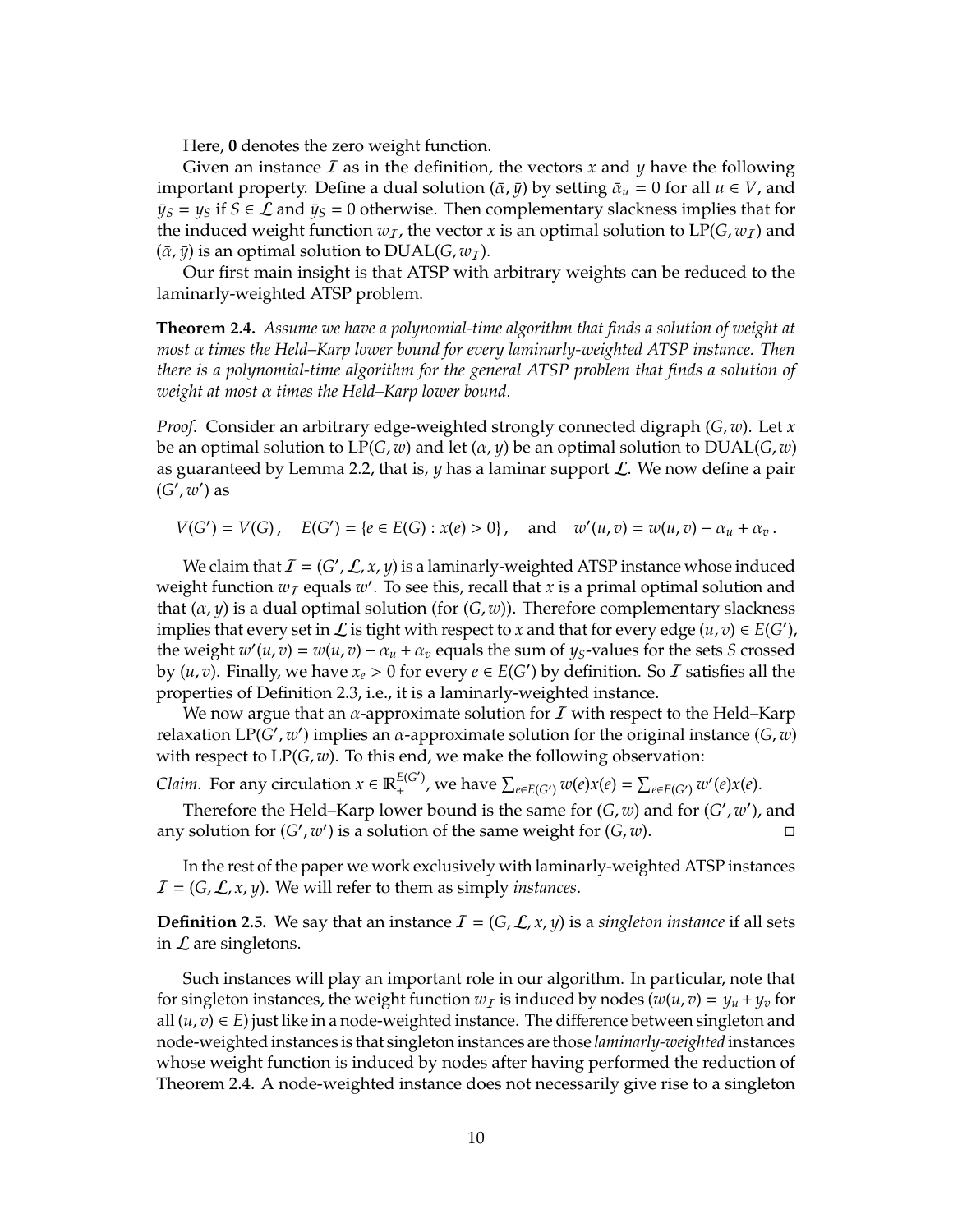instance: for singleton instances we will also require that  $x(\delta^+(v)) = x(\delta^-(v)) = 1$  for every node *v* with  $y_v > 0$ .

Recall that  $w_I(F)$  is the induced weight of an edge multiset  $F \subseteq E$  in the instance  $I$ . We will omit the subscript and use simply  $w(F)$  whenever  $\overline{I}$  is clear from the context.

**Definition 2.6.** For an instance  $I = (G, \mathcal{L}, x, y)$  and a set  $S \subseteq V$  we define

value<sub>I</sub>
$$
(S) = 2 \cdot \sum_{R \in \mathcal{L}: R \subsetneq S} y_R
$$

to be the fractional dual value associated with the sets strictly inside *S*.

Again, we will omit the subscript whenever clear from the context. We also use value(*I*) = value<sub>*I*</sub>(*V*); note that this equals the Held–Karp lower bound of the instance. Indeed, as noted above, *y* can be extended to an optimal dual solution to DUAL(*G*, *w*), and hence the optimum value for  $\text{DLAL}(G, w)$  equals  $2 \cdot \sum_{S \in \mathcal{L}} y_S$ , which is equal to the primal optimum value P *<sup>e</sup>*∈*<sup>E</sup> w*(*e*)*x*(*e*) for LP(*G*, *w*) by strong duality.

# **Part I Reducing ATSP to Subtour Partition Cover**

In this part we define the Subtour Partition Cover problem and reduce the task of solving ATSP to that problem. This reduction will be used to solve general instances in Part III. Here, we illustrate its power by giving a constant-factor approximation algorithm for singleton instances.

Let us begin with some intuition. It is illustrative to consider the following "naive" algorithm:

1. Select a random cycle cover *C* using the Held–Karp relaxation.

It is well known that one can sample such a cycle cover *C* of expected weight equal to the optimal value value(*I*) of the Held–Karp relaxation.

2. While there exist more than one component, add the lightest cycle (i.e., the cycle of smallest weight) that decreases the number of components.

It is clear that the above algorithm always returns a solution to ATSP: we start with an Eulerian graph, and the graph stays Eulerian during the execution of the while-loop, which does not terminate until the graph is connected. This gives a tour. However, what is its weight? First, as remarked above, we have that the expected weight of the cycle cover is value(*I*). So if *C* contains  $k = |C|$  cycles, we would expect that a cycle in *C* has weight value( $I$ )/ $k$  (at least on average). Moreover, the number of cycles added in Step 2 is at most *k* − 1 since each cycle decreases the number of components by at least one. Thus, if each cycle in Step 2 has weight at most the average weight value( $I$ )/ $k$  of a cycle in  $C$ , we obtain a 2-approximate tour of weight at most value(*I*) +  $\frac{k-1}{k}$  $\frac{-1}{k}$  value(*I*)  $\leq 2$  value(*I*).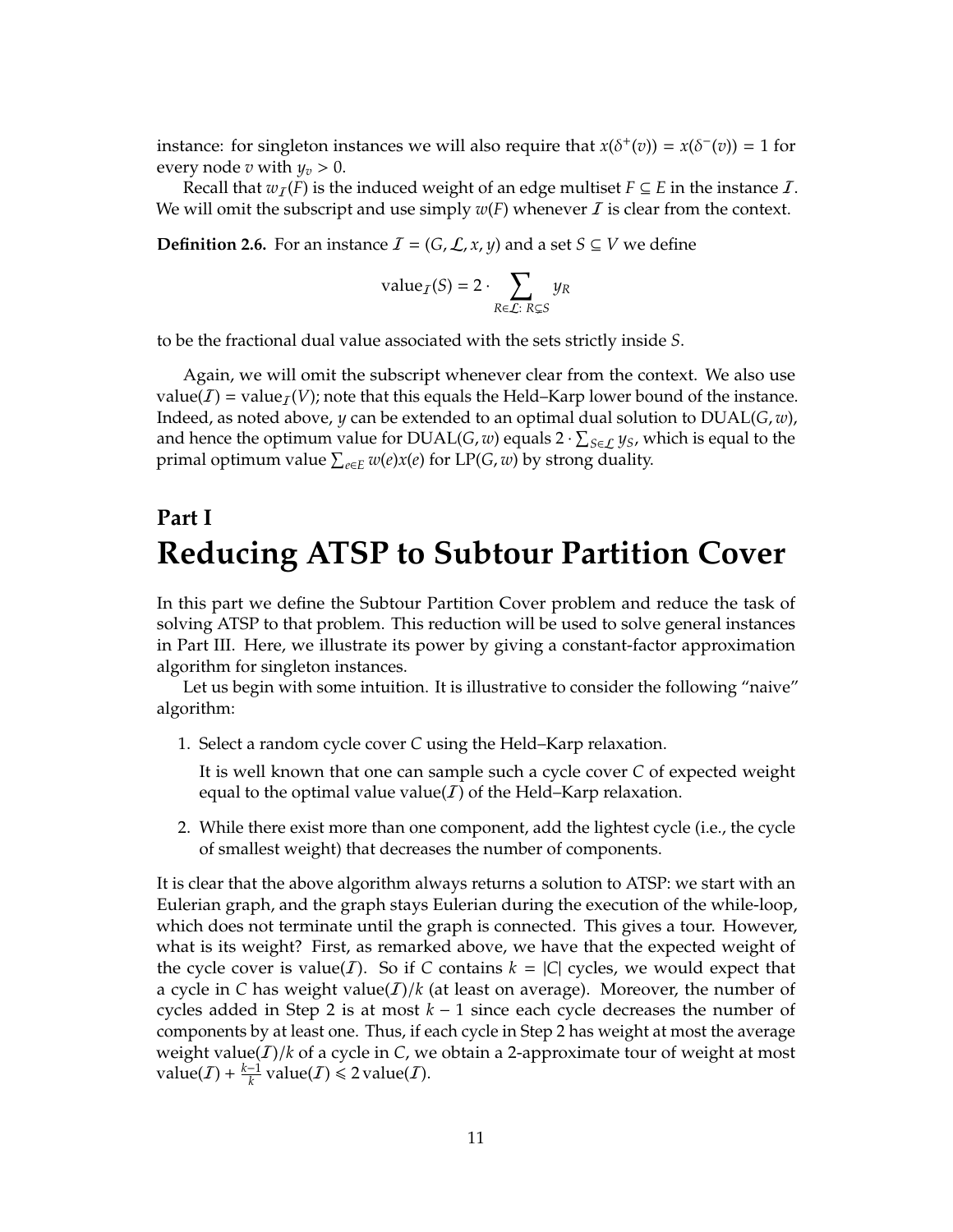Unfortunately, it seems hard to find a cycle cover *C* such that we can always connect it with light cycles. Instead, what we can do is to first select a cycle cover *C*, then add light cycles that decrease the number of components as long as possible. When there are no more light cycles to add, the vertices are partitioned into connected components  $V_1, \ldots, V_k$ . In order to make progress from this point, we would like to find a "light" Eulerian set *F* of edges that crosses the cuts  $\{(V_i, \bar{V}_i) \mid i = 1, 2, ..., k\}$ . We could then hope to add *F* to our solution and continue from there. It turns out that the meaning of "light" in this context is crucial. For our arguments to work, we need that *F* is selected so that the edges in each component have weight at most  $\alpha$  times what the linear programming solution "pays" for the vertices in that component. This is the intuition behind the definitions of Subtour Partition Cover (formerly Local-Connectivity ATSP) and "light" algorithms for that problem. We also need to be very careful as to how we add edges from light cycles and how to use the light algorithm for Subtour Partition Cover. In Section 5, our algorithm will iteratively solve Subtour Partition Cover and, in each iteration, it will add a carefully chosen subset of the found edges, together with light cycles.

We remark that in Subtour Partition Cover we have relaxed the global connectivity properties of ATSP into local connectivity conditions that only say that we need to find an Eulerian set of edges that crosses at most  $n = |V|$  cuts defined by a partitioning of the vertices. In spite of that, we are able to leverage the intuition above to obtain our main technical result of this part (Theorem 5.1).

Its proof is based on generalizing and, as alluded to above, deviating from the above intuition in several ways. First, we start with a carefully chosen collection of subtours which generalizes the role of the cycle cover *C* in Step 1 above. Second, both the iterative use of the light algorithm for Subtour Partition Cover and the way we add light cycles are done in a careful and dependent manner so as to be able to bound the total weight of the returned solution.

## **3 Subtour Partition Cover**

In this section we define the Subtour Partition Cover problem, which is obtained from ATSP by relaxing the connectivity requirements. Consider a laminarly-weighted instance  $\mathcal{I} = (G, \mathcal{L}, x, y)$ . For notational convenience we extend the vector *y* to all singletons so that  $y_v = 0$  if  $\{v\} \notin \mathcal{L}$ . Let  $lb_t : V \to \mathbb{R}$  be the *lower bound function* defined by  $\text{lb}_I(v) = 2y_v$ . We simplify notation and write lb instead of  $\text{lb}_I$  if I is clear from the context. Note that  $\text{lb}(V)$  is at most the Held–Karp lower bound value(*I*), with equality only for singleton instances. For an edge set *F*, we use the simplified notation  $\text{lb}(F) = \text{lb}(V(F))$  to denote the total lower bound of the vertices incident to *F*.

Perhaps the main difficulty of ATSP is to satisfy the connectivity requirement, i.e., to select an Eulerian subset *F* of edges that satisfies all subtour elimination constraints. In *Subtour Partition Cover*, this condition is relaxed and we only require that the subtour elimination constraints be satisfied for some disjoint sets.

**Subtour Partition Cover**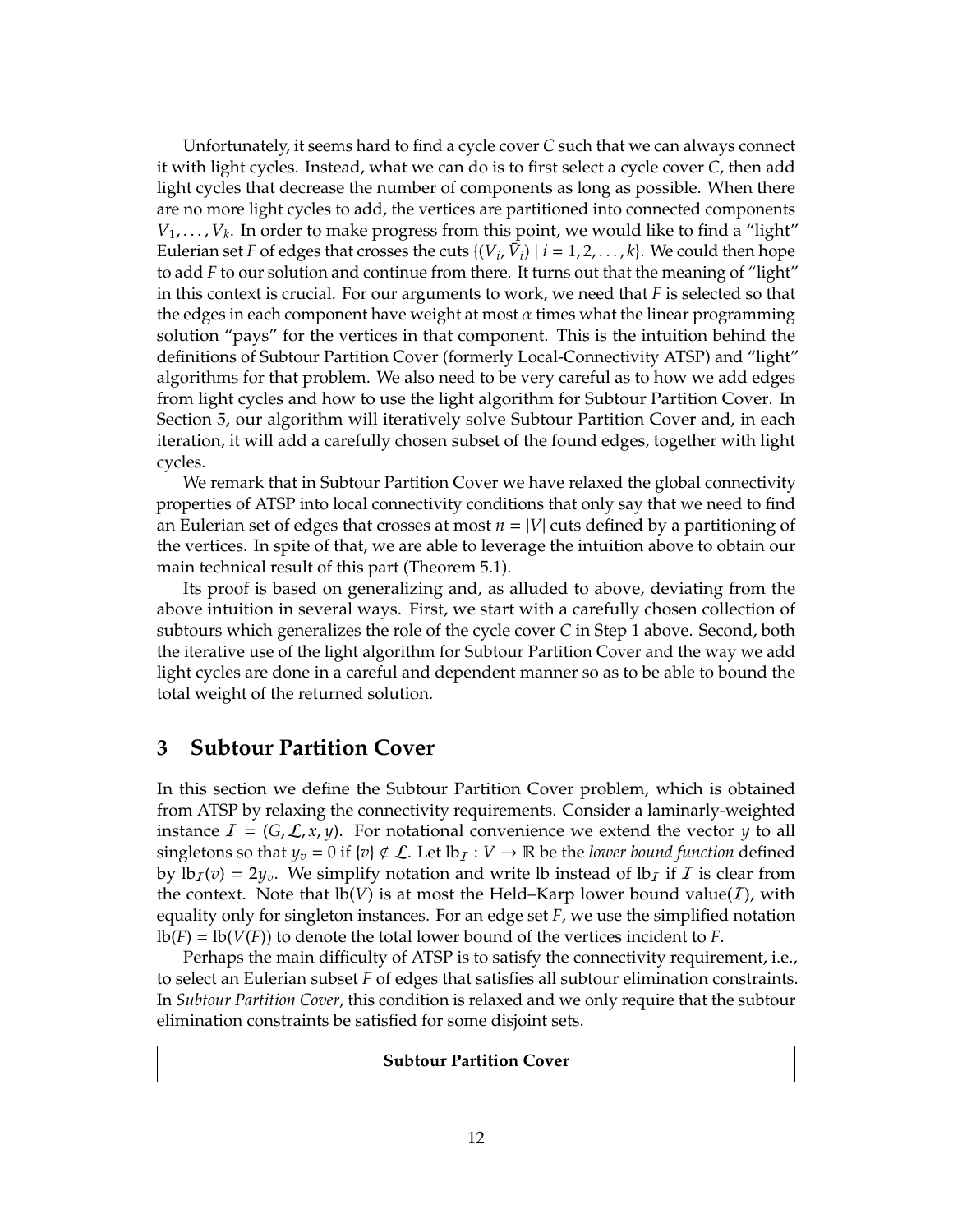- *Given:* An instance  $I = (G, \mathcal{L}, x, y)$ , a subtour *B* in *G*, and a partition  $(V_1, V_2, \ldots, V_k)$ of  $V \setminus V(B)$  such that the graph induced by  $V_i$  is strongly connected for  $i = 1, \ldots, k$ .
- *Find:* A collection *F* of subtours of *E* such that  $|\delta_F^+(V_i)| \ge 1$  for  $i = 1, 2, ..., k$ .

An example of an instance and a solution to Subtour Partition Cover can be found in Figure 3 on page 19. In that figure, the vertices  $V \setminus V(B)$  are partitioned into six sets depicted in gray (the right-most set is *V*(*B*)) and the blue (solid) subtours show a solution. Note that the subtours are not required to connect the whole graph; they are only required to cross the boundaries defined by the partitioning of  $V \setminus V(B)$ .

**Definition 3.1.** We say that an algorithm for Subtour Partition Cover is (α, β)*-light* for an instance  $I$  and subtour  $B$  if, for any input partition of strongly connected subsets, the collection *F* of subtours satisfies

 $- w_I(T) \le \alpha \text{ lb}(T)$  for every subtour *T* in *F* with  $V(T) \cap V(B) = \emptyset$ , and

 $- w_I(F_B)$  ≤ β, where  $F_B ⊆ F$  is the collection of subtours in *F* that intersect *B*.<sup>4</sup>

We use the  $(\alpha, \beta)$ -light terminology to avoid any ambiguities with the concept of approximation algorithms.

If we let *c* be the scaling factor such that  $c$  lb( $V$ ) = value( $I$ ), then an  $\alpha$ -approximation algorithm for ATSP with respect to the Held–Karp relaxation is trivially an  $(\alpha \cdot c, 0)$ -light algorithm for Subtour Partition Cover with  $B = \emptyset$ : output the same tour *F* as the algorithm for ATSP. However, Subtour Partition Cover seems like a significantly easier problem than ATSP, as the set of subtours *F* only needs to cross *k* cuts formed by a partitioning of the vertices  $V \setminus V(B)$ . We substantiate this intuition by proving, in Section 4, that there exists a simple (2, 0)-light algorithm for Subtour Partition Cover on singleton instances with  $B = \emptyset$ . Perhaps more surprisingly, in Section 5 we show that an  $(\alpha, \beta)$ -light algorithm for Subtour Partition Cover for an instance I with subtour *B* can be turned into an approximation algorithm for ATSP that always returns a tour of cost at most  $(9 + \varepsilon)\alpha \ln(V \setminus V(B)) + \beta + w(B)$  for any  $\varepsilon > 0$ .

The main difference between the Subtour Partition Cover problem and the Local-Connectivity ATSP problem introduced in [Sve15] is the introduction of the subtour *B* and the more general definition of lightness. While this flexibility is unnecessary for singleton instances with  $B = \emptyset$  (which are closely related to the node-weighted instances considered in that paper), it will be useful in the general case: in Section 10 we give an algorithm for Subtour Partition Cover that, in turn, implies the constant-factor approximation algorithm for general instances.

*Remark* 3.2*.* Our generic reduction from ATSP to Subtour Partition Cover (Theorem 5.1) is robust with respect to the definition of lb and there are many possibilities to define such a lower bound. Another natural example is  $lb(v) = \sum_{e \in \delta^+(v)} x_e w(e)$ . In [Sve15], Local-Connectivity ATSP was defined with this lb function, and with  $B = \emptyset$ ; in this case we can set  $\beta = 0$ . In fact, in order to get a constant bound on the integrality gap

<sup>4</sup>Recall that we say that a subtour *T* intersects another subtour *B* if they visit a common vertex, i.e., *V*(*T*) ∩ *V*(*B*)  $\neq$  Ø. Hence, *F*<sub>*B*</sub> = {*T* subtour in F : *V*(*T*) ∩ *V*(*B*)  $\neq$  Ø}.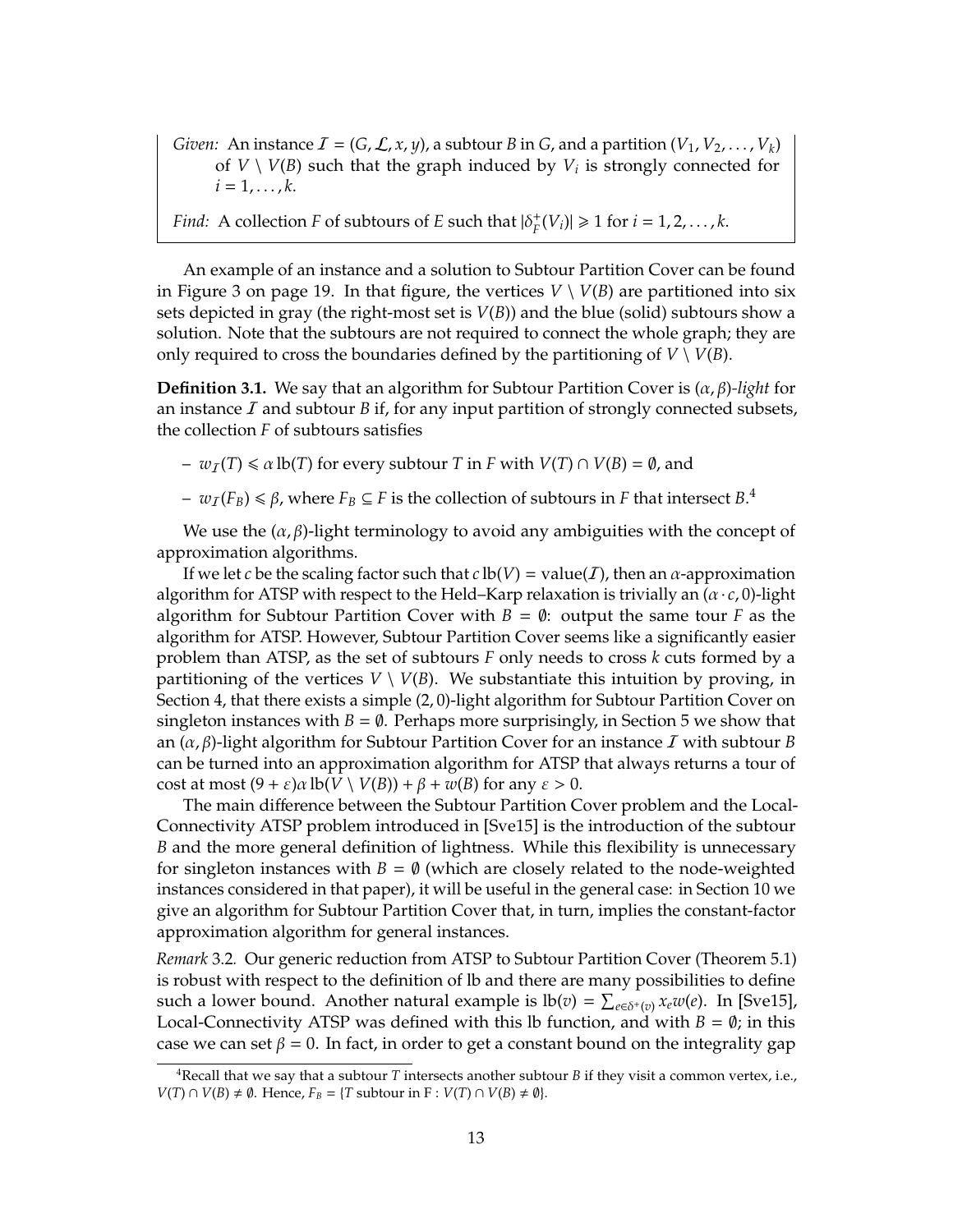of the Held–Karp relaxation, our results say that it is enough to find an (*O*(1), 0)-light algorithm for Subtour Partition Cover with respect to some nonnegative lb that only needs to satisfy that  $lb(V)$  is at most the value value( $I$ ) of the optimal solution to the LP. Even more generally, if lb(*V*) is at most the value of an optimal tour (rather than the LP value) then our methods would give a similar approximation guarantee (but not with respect to the Held–Karp relaxation).

A variant of Subtour Partition Cover was used in [STV18b] to obtain a constant factor approximation guarantee for ATSP with two different edge weights; a key idea of that paper is the careful choice of the lb function.

### **4 Subtour Partition Cover for Singleton Instances**

We give a simple (2,0)-light algorithm for Subtour Partition Cover for the special case of singleton instances, that is, when  $\mathcal L$  is a singleton family, and for  $B = \emptyset$ .

The proof is based on finding an integral circulation that sends flow across the cuts  $\{(\overline{V}_i, \overline{V}_i): i = 1, 2, ..., k\}$  and, in addition, satisfies that the outgoing flow of each vertex *v* ∈ *V* with  $y_v$  > 0 is at most 2, which in turn, by the assumptions on the instance, implies a (2, 0)-light algorithm.

**Theorem 4.1.** *There exists a polynomial-time algorithm for Subtour Partition Cover that is*  $(2, 0)$ -light for singleton instances with  $B = \emptyset$ .

*Proof.* Let  $\mathcal{I} = (G, \mathcal{L}, x, y)$ ,  $B$ ,  $(V_1, V_2, \ldots, V_k)$  be an instance of Subtour Partition Cover where *I* is a singleton instance and  $B = \emptyset$ . Let also  $w = w<sub>T</sub>$  denote the induced weight function. We prove the theorem by giving a polynomial-time algorithm that finds a collection *F* of subtours satisfying

$$
|\delta_F^+(V_i)| \ge 1 \text{ for } i = 1, \dots, k \quad \text{and} \quad |\delta_F^+(v)| \le 2 \text{ for } v \in V \text{ with } y_v > 0. \tag{4.1}
$$

The first condition means that *F* crosses every cut  $(V_i, \bar{V}_i)$ , thus the algorithm indeed solves the Subtour Partition Cover problem. We show that the second condition implies (2, 0)-lightness. Since *B* =  $\emptyset$ , we need to show that  $w(T) \le 2 \text{ lb}(T)$  for every subtour *T* in *F*. Since *I* is a singleton instance,  $w(u, v) = y_u + y_v$  for all  $(u, v) \in E$  (recall the convention  $y_u = 0$  if  $\{u\} \notin \mathcal{L}$ ). Consider now any subtour *T* in *F*. We have

$$
w(T)=\sum_{e\in T}w(e)=\sum_{v\in V(T)}|\delta_F(v)|y_v=2\sum_{v\in V(T)}|\delta^+_F(v)|y_v\leq 4\sum_{v\in V(T)}y_v=2\operatorname{lb}(T).
$$

We proceed by describing a polynomial-time algorithm for finding an Eulerian set *F* satisfying (4.1). The set *F* will be obtained by rounding the circulation *x* to integrality while maintaining that it crosses each cut  $(V_i, \bar{V}_i)$ . For each cut  $(V_i, \bar{V}_i)$  we introduce a new auxiliary vertex  $a_i$  to represent it. In lieu of requiring a flow of at least 1 through *Vi* , we will require such a flow through *a<sup>i</sup>* . To show that such a (fractional) circulation exists, we modify *x* by redirecting an arbitrary flow of value 1 that passes through *V<sup>i</sup>* to instead pass through *a<sup>i</sup>* .

First, we transform *G* into a new graph *G*' and *x* into a new circulation  $x'$  by performing the following for each  $i = 1, \ldots, k$  (see also Figure 2):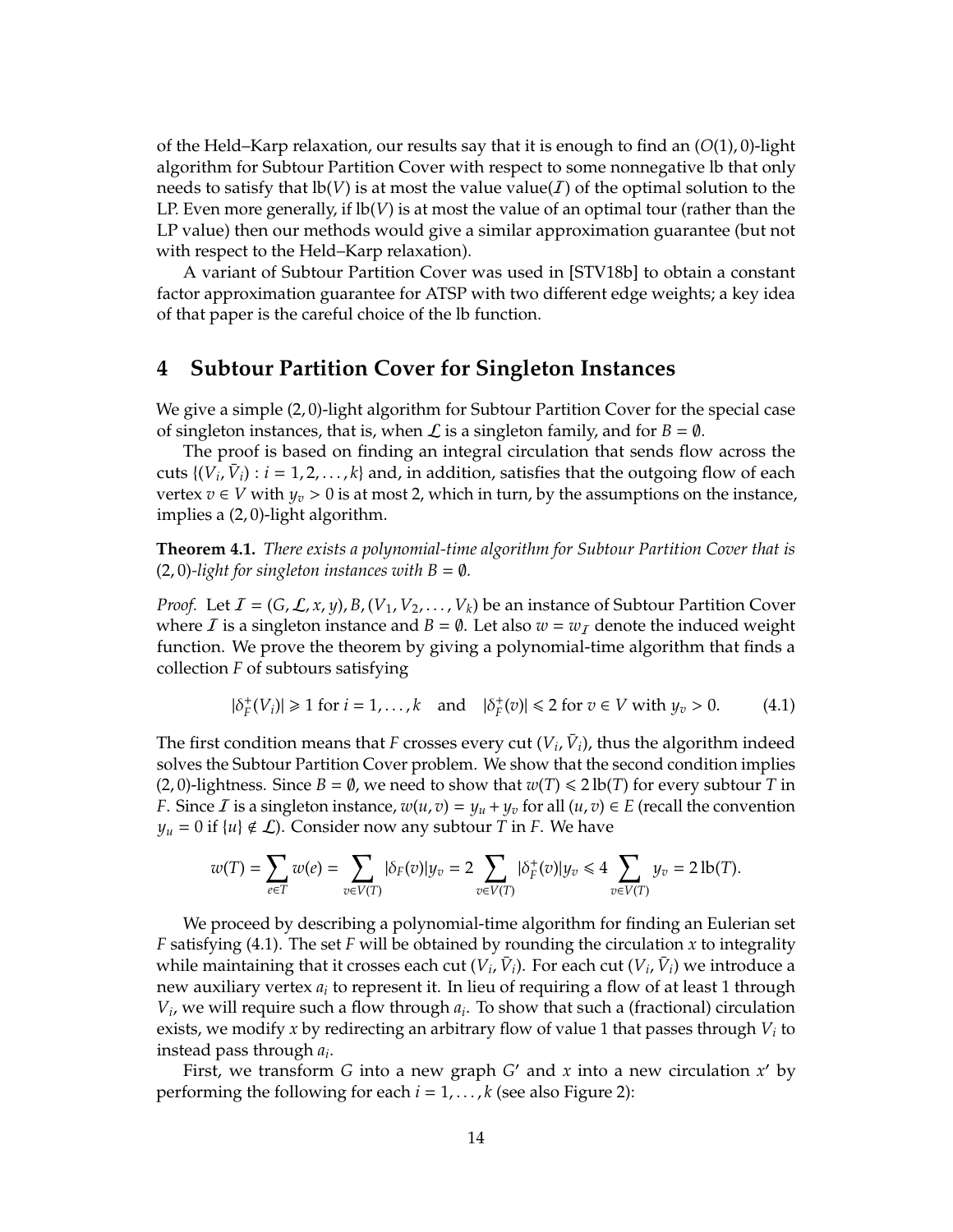- Select a subset of incoming edges *X* −  $\chi_i^- \subseteq \delta^-(V_i)$  with  $x(X_i^-)$  $i<sub>i</sub>$ <sup>-</sup> $)$  = 1. This is possible since  $x(\delta^{-}(V_i)) \geq 1.5$
- Consider a cycle decomposition of *x* and follow the incoming edges in *X* −  $\frac{1}{i}$  in the decomposition. Select *X* +  $\hat{C}_i^+ \subseteq \delta^+(V_i)$  to be the set of outgoing edges on which these cycles first leave  $V_i$  after entering on an edge in  $X_i^ \frac{1}{i}$ , such that  $x(X_i)$  $i_j^+$ ) = 1.<sup>6</sup> We define a flow *x<sup>i</sup>* to be the *x*-flow on these cycle segments connecting the heads of edges in *X* −  $\frac{1}{i}$  and the tails of edges in  $X_i^+$ *i* .
- We introduce a new auxiliary vertex *a<sup>i</sup>* and redirect all edges in *X* −  $\int_{i}^{-}$  to point to  $a_i$ , and those in  $X_i^+$  $\mathbf{x}_i^*$  to point from  $\mathbf{a}_i$ . We subtract the flow  $\mathbf{x}_i$  from  $\mathbf{x}_i$ .

Note that *x'* is a circulation, and that it satisfies the following conditions:

 $- x'(\delta^+(v)) \le 1$  for all  $v \in V$  with  $y_v > 0$ ,

$$
- x'(\delta^+(a_i)) = 1 \text{ for all } i = 1, \ldots, k.
$$

Here, the first condition holds since all sets in  $\mathcal L$  are tight and thus  $x(\delta^+(v)) = 1$  whenever  $y_v > 0$ ; the rest is by construction. As the vertex-degree bounds are integral, we can also, in polynomial time, find an *integral* circulation z' that satisfies these two conditions (see e.g. Chapter 11 in [Sch03]).

Next, we map *z'* from *G'* to a flow *z* in *G* in the natural way: by reversing the redirection of the edges incident to the auxiliary vertices *a<sup>i</sup>* while retaining their flow. Now, the flow *z* so obtained may not be a circulation. Specifically, since the in- and out-degree of  $a_i$  were exactly 1 in  $z'$ , in each component  $V_i$  there is a pair of vertices  $u_i$ ,  $v_i$  that are the head and tail, respectively, of the mapped-back edges adjacent to *ai* . These are the only vertices whose in-degree in *z* may differ from their out-degree. (They differ unless  $u_i = v_i$ .) To repair this, for each  $i = 1, ..., k$  we route a path  $P_i$  from  $u_i$  to  $v_i$  in  $V_i$ ; this is always possible as we assumed that  $V_i$  is strongly connected (by the definition of Subtour Partition Cover).

We obtain our final solution *F* from *z* by taking every edge  $e \in E$  with multiplicity  $z_e$ and adding the paths *P<sup>i</sup>* . Note that *F* is Eulerian, i.e, a collection of subtours. To see that *F* satisfies (4.1), note that *F* crosses every cut  $(V_i, \bar{V}_i)$  (since the edges redirected from *a<sup>i</sup>* are boundary edges of *Vi*). Moreover, by the first property above and the fact that paths  $P_i$  are vertex-disjoint (being inside disjoint subsets  $V_i$ ), we have  $|\delta_F^+(v)| \le 2$ for each  $v \in V$  with  $y_v > 0$ . This concludes the proof of Theorem 4.1.

 $\Box$ 

<sup>5</sup>To obtain exactly 1, we might need to break an edge up into two copies, dividing its *x*-value between them appropriately, and include one copy in  $X_i^-$  but not the other; we omit this for simplicity of notation, and assume there is such an edge set with exactly  $x(X_i^-) = 1$ .

 $6A$ gain, to obtain exactly 1, we proceed as in the above footnote.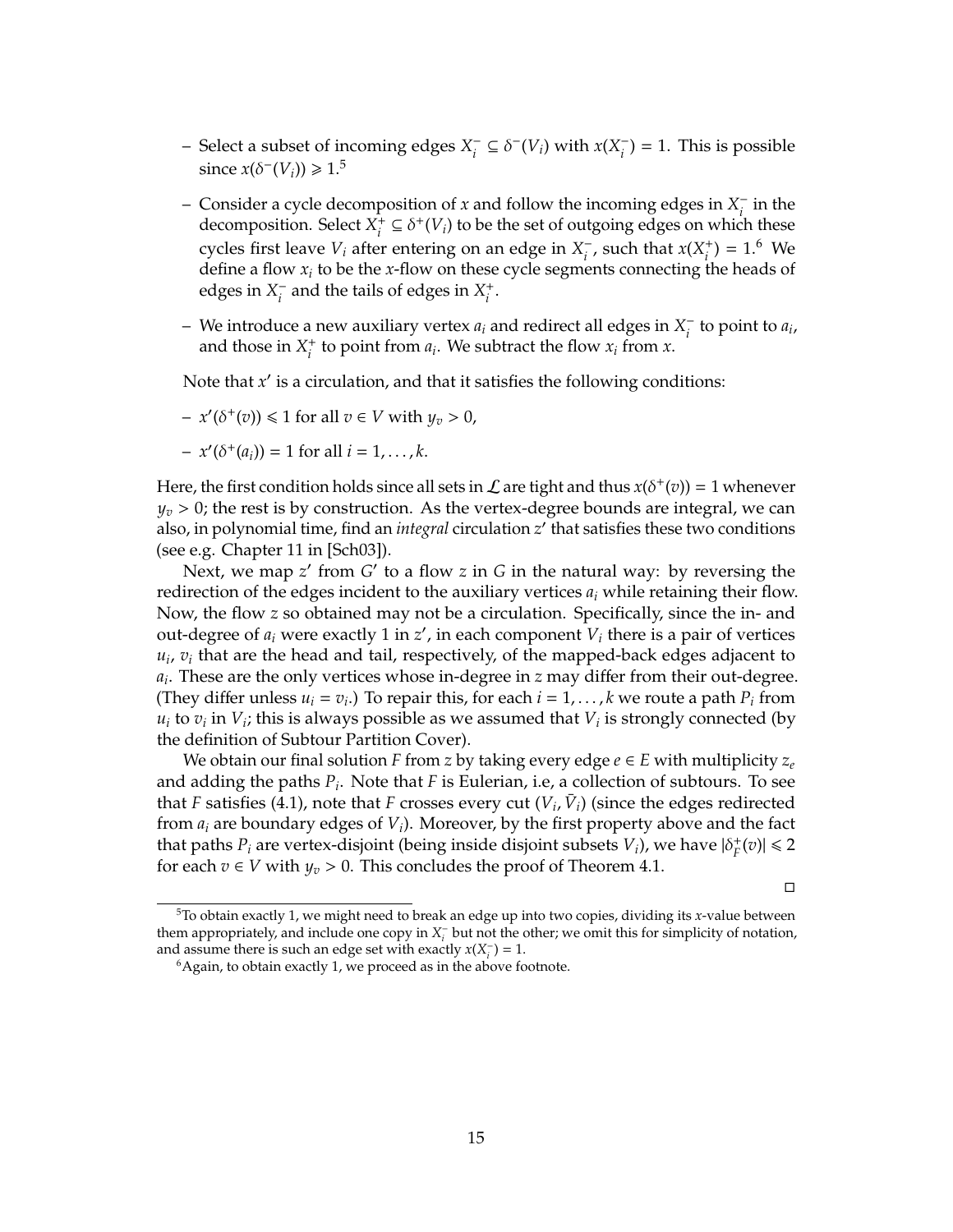

**Figure 2:** A depiction of the proof of Theorem 4.1. The neighborhood of a component  $V_i$  is shown.

(a) shows *x*, with  $x(e) = \frac{1}{2}$  on every shown edge. We select  $X_i^$  $i_{i}^{-} = \{e_{2}^{-}\}$  $\frac{1}{2}$ ,  $e_3^ \frac{1}{3}$ (thick incoming edges). Suppose that the cycle decomposition of *x* has a cycle containing *e* −  $\frac{1}{1}$ ,  $e_{12}$ ,  $e_{23}$ ,  $e_{3}^{+}$  $\frac{1}{3}$ , a cycle containing  $e_2^ \frac{1}{2}$ ,  $e_2$ <sup>+</sup>  $_2^+$ , and a cycle containing  $e_3^-$ 3 , *e*31, *e* +  $\frac{1}{1}$ . Thus we have  $X_i^+$  $i^+$  =  $\{e_1^+$  $^+_1, e^+_2$  $\frac{1}{2}$ } (thick outgoing edges), and the flow  $\frac{1}{x_i}$ (wiggly) puts value <sup>1</sup>/<sup>2</sup> on *e*31.

**(b)** shows *x'*, with *x'*(*e*) = 1/2 on every shown edge. We redirect *e*<sub>2</sub>  $\frac{1}{2}$ ,  $e_3^ _3^-$  to point to  $a_i$  and  $e_1^+$  $^{+}_{1}$ ,  $e_{2}^{+}$ <sup>+</sup><sub>2</sub> to point from  $a_i$ . We also subtract  $x_i$ , removing  $e_{31}$ .

**(c)** shows  $z'$ , which is integral. Note that  $z'(\delta^-(a_i)) = z'(\delta^+(a_i)) = 1$ .

**(d)** shows the final solution *F*. The thick edges, which are redirected from the edges incident to  $a_i$  in  $z'$ , guarantee that *F* crosses  $V_i$ . The path  $P_i$  is dashed.

## **5 From Local to Global Connectivity**

In this section, we reduce the task of approximating ATSP to that of solving Subtour Partition Cover. To simplify the notation, for a subtour *B*, we let

$$
\mathrm{lb}_T(\bar{B}) = \mathrm{lb}_T(V \setminus V(B)) = 2 \sum_{v \in V \setminus V(B)} y_v. \tag{5.1}
$$

The main theorem can be stated as follows.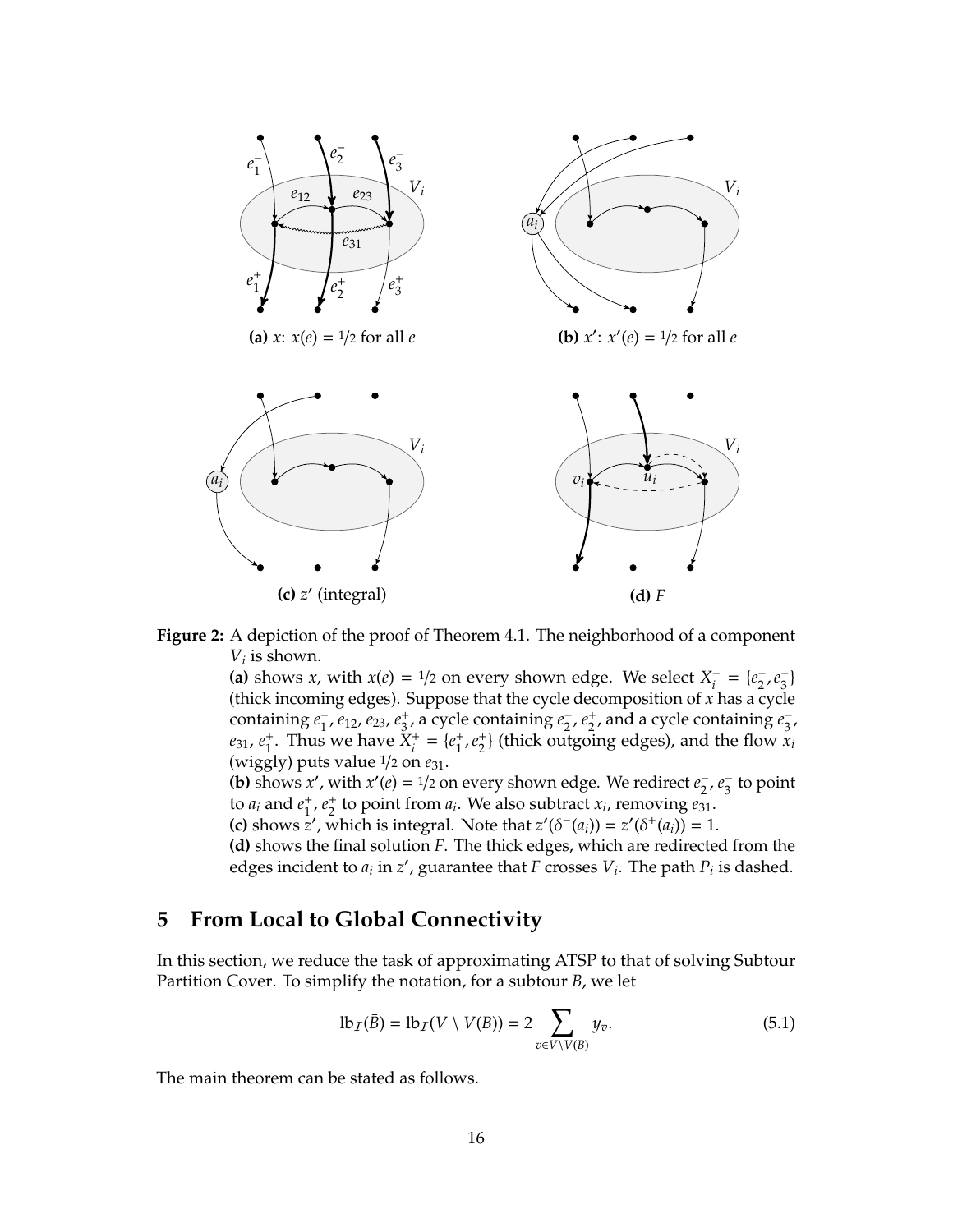**Theorem 5.1.** Let  $\mathcal A$  be an algorithm for Subtour Partition Cover. For any instance  $I =$  $(G, \mathcal{L}, x, y)$  *and subtour B, if*  $\mathcal{A}$  *is*  $(\alpha, \beta)$ *-light for I and B, then there exists a tour of G of weight at most*  $5\alpha \text{ lb}_I(\bar{B}) + \beta + w_I(B)$ *. Moreover, for any*  $\varepsilon > 0$ *, a tour of weight at most*  $9(1 + \varepsilon)\alpha \, \text{lb}_I(B) + \beta + w_I(B)$  can be found in time polynomial in the number  $n = |V|$  of vertices, *in* 1/ε*, and in the running time of* A*.*

Using Theorem 4.1, we immediately obtain a constant-factor approximation for ATSP on singleton instances.

**Corollary 5.2.** *For any* ε > 0*, there exists a polynomial-time* (18+ε)*-approximation algorithm for ATSP on singleton instances.*

In the sequel, we will use  $\alpha_s = 18 + \varepsilon$  for the approximation ratio for ATSP on singleton instances to make the dependence on this factor transparent.

Throughout this section we let  $\mathcal{I} = (G, \mathcal{L}, x, y)$ , *B* and  $\mathcal{A}$  be fixed as in the statement of the theorem; we let  $w = w_I$  throughout. The proof of the theorem is by giving an algorithm that uses  $\mathcal A$  as a subroutine. We first give the non-polynomial-time algorithm (with the better guarantee) in Section 5.1, followed by Section 5.2 where we modify the arguments so that we also efficiently find a tour (with a slightly worse guarantee).

#### **5.1 Existence of a Good Tour**

The idea of the algorithm is to start with a collection of subtours and then iteratively merge/connect them into a single tour that visits all vertices by adding additional (cheap) subtours. We remark that since we will only add Eulerian subsets of edges, the algorithm always maintains a collection of subtours. So the state of the algorithm is described by a collection of subtours *T* ∗ .

**Initialization.** For the rest of the section, we assume that  $V(B) \neq V$ . Otherwise, *B* itself is a tour and the algorithm simply returns *B*. The algorithm starts by selecting non-empty subtours *T* ∗ 1 , *T* ∗ ,<br><sub>2</sub>, . . . , T<sub>\*</sub> *k* such that

- I1: *B*, *T* ∗ 1 , *T* ∗ <sup>\*</sup><sub>2</sub>, . . . ,  $T_{k}^{*}$ *k* are disjoint subtours;
- I2:  $w(T_i^*$ <sup>\*</sup><sub>*i*</sub></sub> $\leq 2a \text{ lb}(T_i^*)$  $i$ <sup>\*</sup>) for  $i = 1, 2, ..., k$ ;
- I3: the tuple  $\langle$ lb( $T_1^*$ <sup>\*</sup><sub>1</sub>), lb( $T_2^*$ <sup>\*</sup><sub>2</sub>), ..., lb( $T_k^*$ <sup>\*</sup><sub>k</sub>) is lexicographically maximal.

As the lexicographic order is maximized, the subtours are ordered so that  $lb(T_1^*$  $_{1}^{*}$ )  $\geqslant$  $lb(T_2^*)$  $\binom{2}{2}$  ≥ ··· ≥ lb( $T_k^*$  $\binom{4}{k}$ . The set  $T^*$  is initialized as  $T^* = T_0^*$  $\binom{*}{0}$  ∪  $T_1^*$ 1 ∪ *T* ∗ <sup>\*</sup><sub>2</sub> ∪ · · · ∪  $T_k^*$  $\kappa$ <sup>\*</sup>, where we let *T* ∗  $_{0}^{*} = B.$ 

During the execution of the algorithm we will also use the following concept. For a subtour *T* of *G*, let ind(*T*) be the smallest index of a subtour in  $T_0^*$  $_{0}^{*},\ldots,T_{k}^{*}$  $\frac{k}{k}$  that it intersects (or  $\infty$  if it intersects none). That is,

$$
ind(T) = min\{i : V(T_i^*) \cap V(T) \neq \emptyset\}.
$$

Moreover, an important quantity will be lb(*T* ∗  $\lim_{x \to \text{ind}(T)}$ ), with the convention that  $\text{lb}(T^*_{\infty}) = 0$ .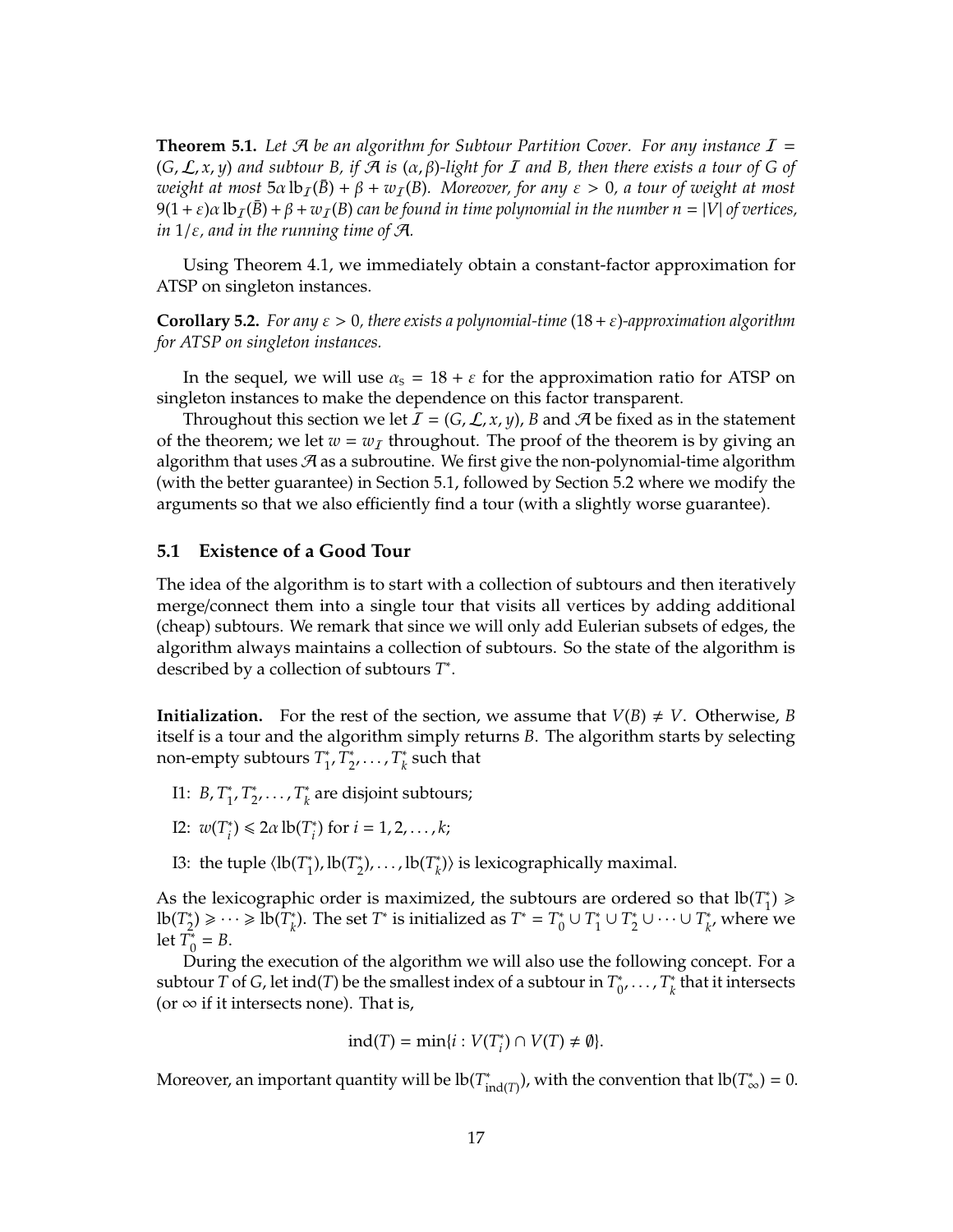*Remark* 5.3*.* The main difference in the polynomial-time algorithm is the initialization, as we do not know how to find an initialization satisfying I1-I3 in polynomial time. Indeed, it is consistent with our knowledge that  $2\alpha$  (even 2) is an upper bound on the integrality gap and, in that case, such an algorithm would always find a tour for singleton instances with  $B = \emptyset$ .

*Remark* 5.4*.* For intuition, let us mention that the reason to maximize the lexicographic order (subject to I1-I2) is that we will use the following properties to bound the weight of the final tour:

- 1. Let *T* be a subtour with  $\text{ind}(T) = i > 0$  and  $w(T) \le 2\alpha \text{ lb}(T)$ . Then  $\text{lb}(T) \le \text{lb}(T)$ ; *i* ).
- 2. For any disjoint subtours  $T_1, T_2, \ldots, T_\ell$  with  $\text{ind}(T_i) = i > 0$  and  $w(T_i) \le \alpha \text{ lb}(T_i)$ for  $j = 1, \ldots, \ell$ , we have

$$
\sum_{j=1}^{\ell} \text{lb}(T_j) \leq 2 \text{ lb}(T_i^*).
$$

These claims will be used to bound the weight of the subtours added in the merge procedure (see below). Their proofs are easy and can be found in the analysis (see the proofs of Claim 5.10 and Claim 5.11).

Merge procedure. After the initialization,  $T^*$  contains a collection of subtours that do not necessarily form a tour. The goal of the "merge procedure" is to form a tour of the entire graph, connecting these subtours by adding additional (cheap) subtours. We will do so while maintaining the invariant that  $T_0^*$  $\sum_{0}^{*}$  = *B* is a disjoint subtour in *T*<sup>\*</sup> until the very last step when a tour is formed. We emphasize that even though *T* ∗ changes throughout the procedure, the index ind(*T*) will always be defined with respect to the original subtours *T* ∗ \*<sub>0</sub>, . . . , *T*<sub>\*</sub> *k* .

Specifically, the procedure repeats the following until *T* ∗ is a tour (that visits all the vertices). Let  $T_0^*$  $\frac{1}{0}$ , *T*<sub>1</sub>, ..., *T*<sub> $\ell$ </sub> be the collection of subtours in *T*<sup>\*</sup> (recall that *T* ∗  $\mathcal{O}_0^* = B$ ). As they are disjoint,  $T_1, T_2, \ldots, T_\ell$  naturally partition the vertex set *V*  $\setminus$ *V*(*B*) into *V*(*T*<sub>1</sub>), *V*(*T*<sub>2</sub>), . . . , *V*(*T*<sub> $\ell$ </sub>) plus singleton sets for the remaining vertices in *V* \ (*V*(*B*) ∪ *V*(*T*<sub>1</sub>) ∪ . . . ∪ *V*(*T*<sub>*t*</sub>)). Let *C* be this partitioning of *V* \ *V*(*B*). By construction, each nonsingleton set in C corresponds to a subtour and thus, for each  $V' \in C$ , the subgraph induced by  $V'$  is strongly connected. We can therefore use  $\mathcal A$  to find a collection *F* of subtours such that

- (i)  $|\delta_F^+(V')| \ge 1$  for all  $V' \in C$ ,
- (ii)  $w_T(T) \le \alpha \, \text{lb}(T)$  for every subtour *T* in *F* disjoint from *B*, and
- (iii)  $w(F_B) \le \beta$ , where  $F_B \subseteq F$  is the collection of subtours in *F* that intersect *B*.

Note that  $\mathcal A$  is guaranteed to find such a collection  $F$  since it is assumed to be an  $(\alpha, \beta)$ -light algorithm for Subtour Partition Cover on  $(\mathcal{I}, \mathcal{B})$ . Furthermore, we may assume that a subtour *T* in *F* does not only visit a subset  $V(T)$  of the vertices  $V(T')$ visited by a subtour  $T'$  in  $T^*$ . Indeed, such a subtour can safely be removed from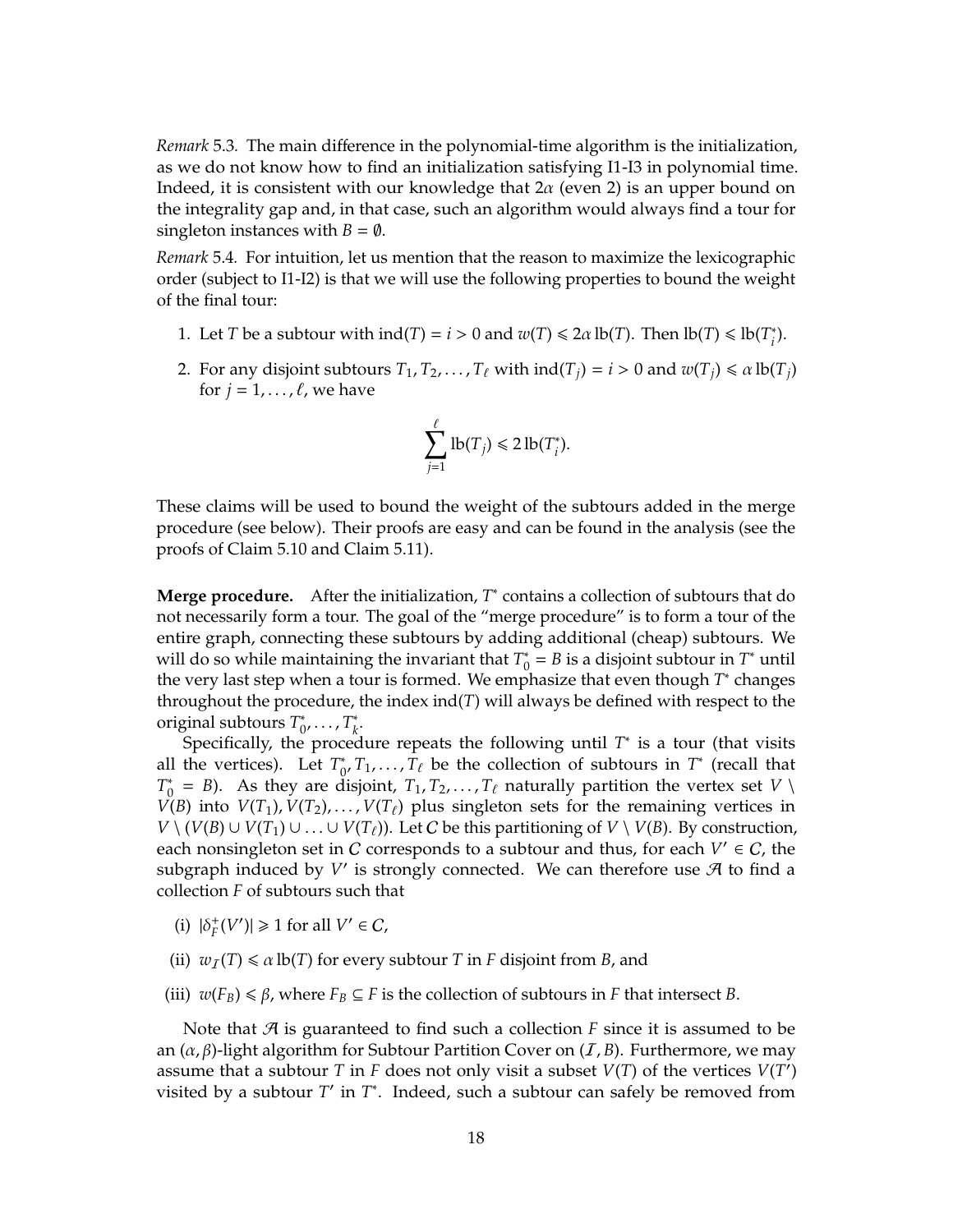*F*, yielding a new (smaller) collection of subtours that satisfies the above conditions. Having selected *F*, we now proceed to explain the "update phase".

- U1: Let  $X = \emptyset$ .
- U2: Select a subtour *T* in  $T^* \cup F \cup X$  that *maximizes* ind(*T*). Let  $j = \text{ind}(T)$ .
- U3: If there exists a cycle *C* of weight  $w(C) \le \alpha \ln(T^*$ *j* ) that connects *T* to other vertices, i.e., *V*(*T*) ∩ *V*(*C*)  $\neq$  Ø and *V*(*C*)  $\nsubseteq$  *V*(*T*), then add *C* to *X* and repeat from Step U2.
- U4: Otherwise, update  $T^*$  by adding the "new" edges in  $T$ , i.e.,  $T^* \leftarrow T^* \cup (T \cap F) \cup (T \cap X)$ .

Some comments about the update of *T* <sup>∗</sup> are in order. We emphasize that we do *not* add all edges of *F* ∪ *X* to *T* ∗ . Instead, we only add those new edges that belong to the component *T* selected in the final iteration of the update phase. Among other things, this ensures the invariant that *B* is a subtour in *T* <sup>∗</sup> until the very end. Indeed, the iteration where we add a subtour intersecting  $B = T_0^*$  must be the last iteration. This is because, in that case, the selected *T* that maximizes ind(*T*) must satisfy ind(*T*) = 0, which in turn implies that  $T^* \cup F \cup X$  is a single tour *T* that visits all vertices.

Finally, let us remark that the update maintains that *T*<sup>\*</sup> is a collection of subtours (i.e., an Eulerian multiset of edges). As *T* is a subtour in *T* <sup>∗</sup> ∪ *F* ∪ *X*, and *F* and *X* themselves are collections of subtours, we have that  $T^*$  remains a collection of subtours after the update. This finishes the description of the merging procedure and the algorithm (see also the example below).



**Figure 3:** An illustration of the merge procedure. The gray areas depict the subtours in *T* ∗ . Blue (solid) cycles depict *F* and the red (dashed) cycle depicts *X* after one iteration of the update phase. The thick cycle represents the edges that this merge procedure would add to *T* ∗ .

Example 5.5. In Figure 3, we have that, at the start of a merging step, T<sup>\*</sup> consists of 7 subtours containing {*T* ∗ 6 , *T* ∗ 7 , *T* ∗ 9 , *T* ∗ <sup>10</sup>}, {*<sup>T</sup>* ∗ \*<sub>3</sub>}, {*T*<sub>5</sub> 5 , *T* ∗  $\{T_4^*\}, \{T_4^*\}$  $\{T_2^*\}$ ,  $\{T_2^*\}$  $_{2}^{*}$ , and  $\{T_{1}^{*}\}$  $_{1}^{*}$ . The blue (solid) cycles depict the subtours of *F*. First, we set  $X = \emptyset$  and the algorithm selects the subtour *T* in  $T^* \cup F \cup X$  that maximizes ind(*T*). In this example, it would be the leftmost of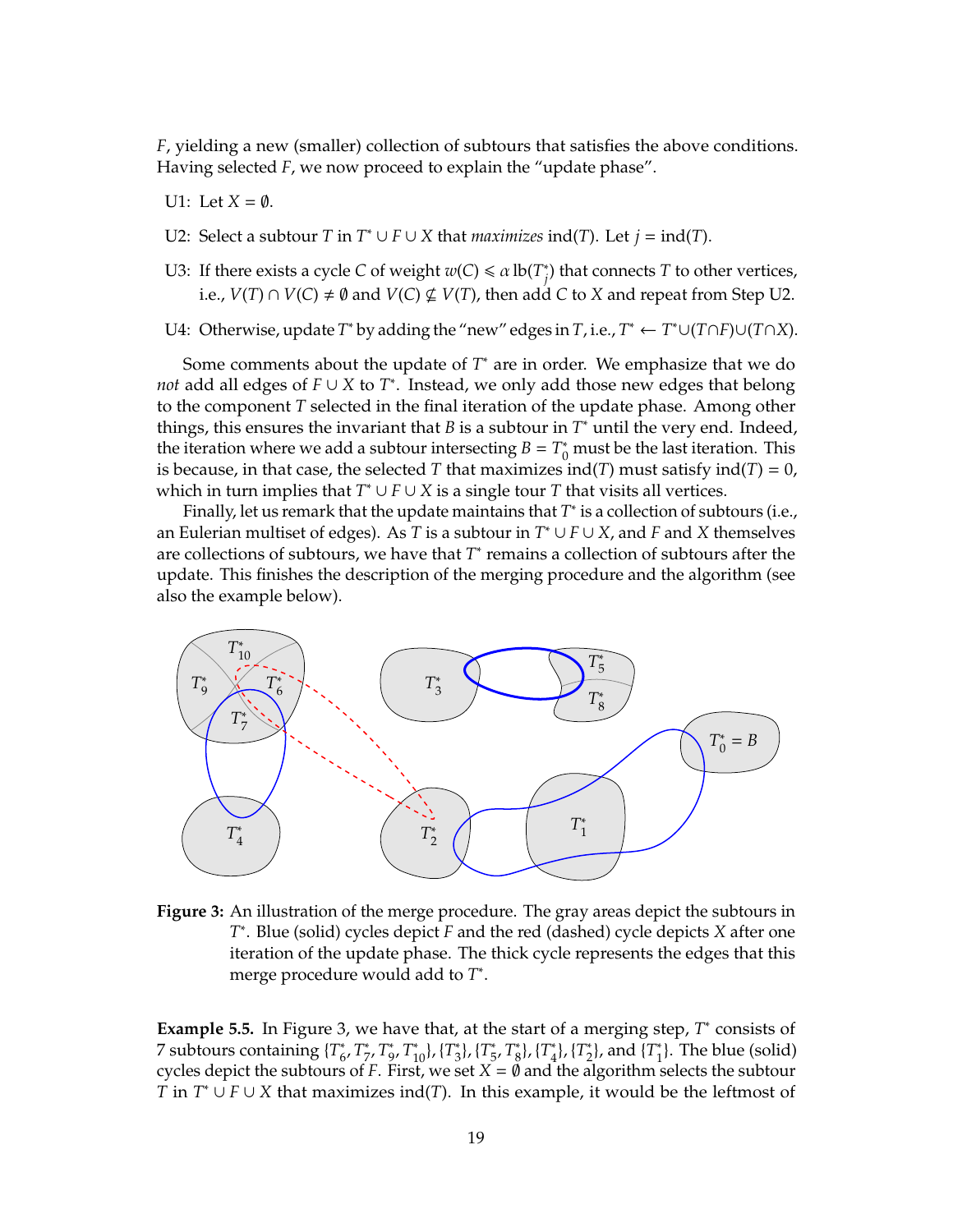the three subtours in  $T^* \cup F$ , with  $ind(T) = 4$ . The algorithm now tries to connect this component to another component by adding a cycle with weight at most  $\alpha$  lb( $T_A^*$  $_{4}^{\circ}$ ). The red (dashed) cycle corresponds to such a cycle and its edge set is added to *X*. In the next iteration, the algorithm considers the two subtours in *T* <sup>∗</sup> ∪ *F* ∪ *X*. The one that maximizes ind(*T*) contains *T* ∗ 3 , *T* ∗ 5 , and *T* ∗ \*. Now suppose that there is no cycle of weight at most  $\alpha$  lb( $T_3^*$ 3 ) that connects this component to another component. Then the set *T* ∗ is updated by adding those subtours (edges) of  $F \cup X$  that belong to this component (depicted by the thick cycle).

#### **5.1.1 Analysis**

**Termination.** We show that the algorithm terminates by arguing that the update phase decreases the number of connected components and the merge procedure is therefore repeated at most  $k \leq n$  times.

**Lemma 5.6.** *The update phase terminates in polynomial time and decreases the number of connected components in* (*V*, *T* ∗ )*.*

*Proof.* First, observe that each single step of the update phase can be implemented in polynomial time. The only nontrivial part is Step U3, which can be implemented as follows: for each edge  $(u, v) \in \delta^+(V(T))$  consider the cycle consisting of  $(u, v)$  and a shortest path from *v* to *u*. Moreover, the entire update phase terminates in polynomial time, because each time the if-condition of Step U3 is satisfied, we add a cycle to *X* that decreases the number of connected components in  $(V, T^* \cup F \cup X)$ . The if-condition of Step U3 can therefore be satisfied at most  $k \le n$  times.

We proceed by proving that, at termination, the update phase decreases the number of connected components in (*V*, *T*<sup>\*</sup>). Recall that, once the algorithm reaches Step U4, it has selected a subtour *T* in *T* <sup>∗</sup> ∪ *F* ∪ *X*. We claim that *T* visits vertices in at least two components of  $(V, T^*)$ . This is because the subtours in *F* satisfy  $|\delta^+_F(V')| \geq 1$  for all  $V' \in C$ , where C denotes the connected components of  $(V \setminus V(B), T^* \setminus B)$ . Moreover, as already noted, *T* intersects *B* only in the last iteration, when *T* forms a tour. Therefore, when the algorithm updates *T* <sup>∗</sup> by adding the edges (*F* ∪ *X*) ∩ *T*, it decreases the number of components in  $(V, T^*)$  by at least one.

**Performance Guarantee.** We split our analysis of the performance guarantee into two parts. Note that when one execution of the merge procedure terminates (Step U4), we add the edge set  $(F \cap T) \cup (X \cap T)$  to our solution. We will analyze the contribution of these two sets ( $F \cap T$  and  $X \cap T$ ) separately. More formally, suppose that the algorithm performs *R* repetitions of the merge procedure. Let  $T_1, T_2, \ldots, T_R, F_1, F_2, \ldots, F_R$ , and  $X_1, X_2, \ldots, X_R$  denote the selected subtour *T*, the edge set *F*, and the edge set *X*, respectively, at the end of each repetition. To simplify notation, we denote the edges added to  $T^*$  in the *r*-th repetition by  $\tilde{F}_r = F_r \cap T_r$  and  $\tilde{X}_r = X_r \cap T_r$ .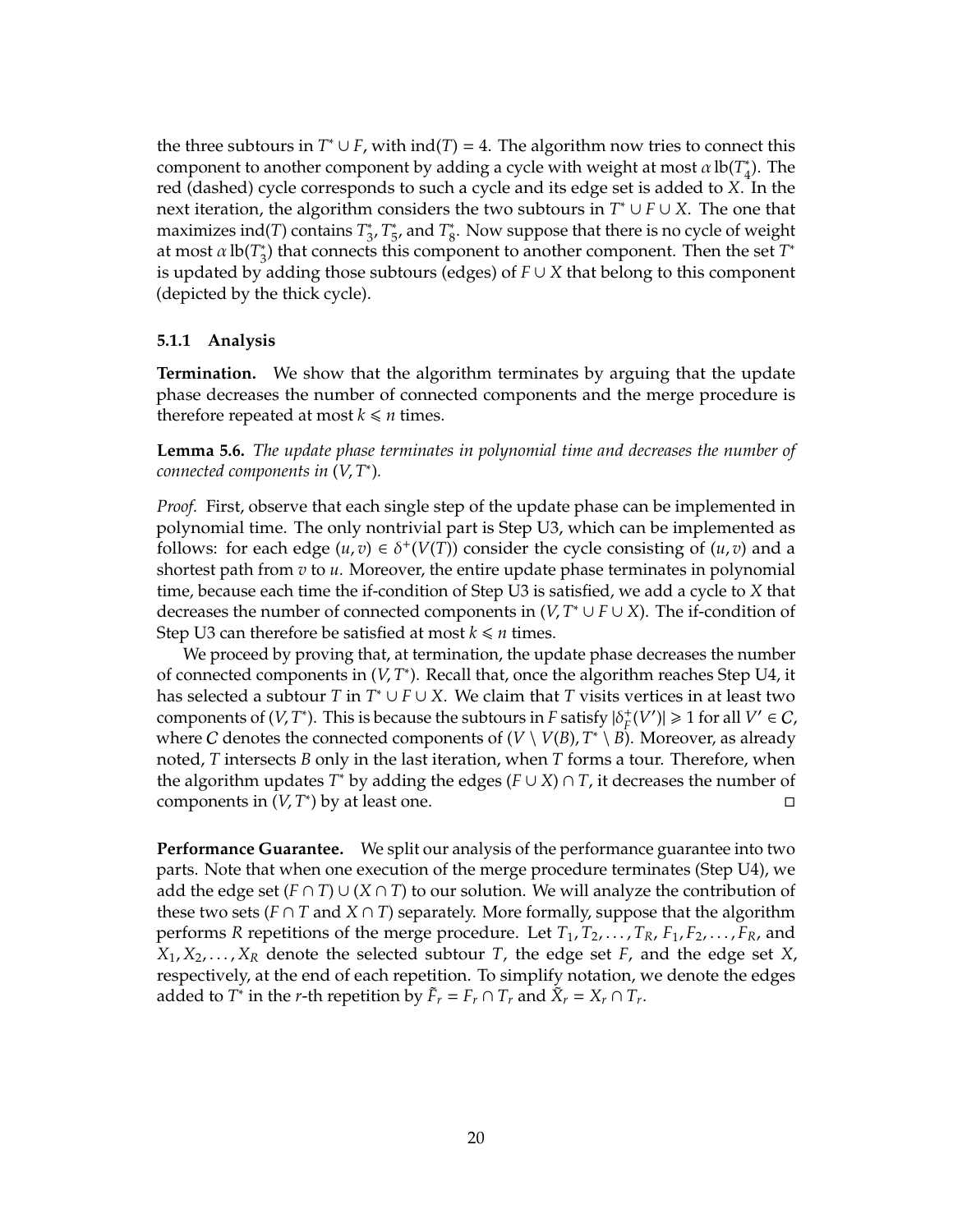With this notation, we proceed to bound the total weight of the solution by

$$
w\left(\bigcup_{r=1}^{R} \tilde{F}_{r}\right) + w(B) + \sum_{i=1}^{k} w(T_{i}^{*})
$$
  
\n
$$
\leq \alpha \ln(B) + \beta \text{ by Lemma 5.8} \leq \alpha \ln(B) \text{ by Lemma 5.7}
$$
  
\n
$$
\leq \frac{5\alpha \ln(B)}{5\alpha \ln(B)} + \beta + w(B),
$$

as claimed in Theorem 5.1. Here we used that  $\sum_{i=1}^k w(T^*_i)$  $\binom{a}{i} \leq 2\alpha \operatorname{lb}(\bar{B})$ , which is implied by the selection of *T* ∗ 1 , *T* ∗  $x_2, \ldots, T_k^*$ *k* (I1-I2). It remains to prove Lemmas 5.7 and 5.8.

**Lemma 5.7.** *We have w*  $\left(\bigcup_{r=1}^R \tilde{X}_r\right) \le \alpha \operatorname{lb}(\bar{B})$ *.* 

*Proof.* Note that  $\tilde{X}_r$  consists of a subset of the cycles added to  $X_r$  in Step U3 of the update phase: specifically, of those cycles that were contained in the subtour  $T_r$  selected in Step U2 in the last iteration of the update phase during the *r*-th repetition of the merge procedure. We can therefore decompose  $\bigcup_{r=1}^R \tilde{X}_r$  into cycles  $C_1, C_2, \ldots, C_c$ , indexed in the order they were added by the algorithm. We assume that all these cycles have strictly positive weight, as 0-weight cycles do not affect  $w\left(\bigcup_{r=1}^R \tilde{X}_r\right)$ . At the time a cycle  $C_i$  (with  $w(C_i) > 0$ ) was selected in Step U3 of the update phase, it satisfied the following two properties:

- (i) it connected the subtour *T* with  $\text{ind}(T) = j > 0$  selected in Step U2 with at least one other subtour *T'* such that  $ind(T') < ind(T)$ ; and
- (ii) it had weight  $w(C_i) \le \alpha \, \text{lb}(T_i)$ *j* ).

In this case, we say that  $C_i$  is marked by *j*. Note that  $1 \leq j \leq k$ , since  $\alpha \text{ lb}(T^*_i)$  $y_j^*$   $\geq w(C_i) > 0$ and by convention  $\text{lb}(T^*_{\infty})=0$ .

We claim that at most one cycle in  $C_1, C_2, \ldots, C_c$  is marked by each of the numbers  $\{1, 2, \ldots, k\}$ . To see this, consider the first cycle  $C_i$  marked by *j* (if any). By *(i)* above, when  $C_i$  was added, it connected two subtours *T* and *T'* such that  $\text{ind}(T') < \text{ind}(T) = j$ . As the algorithm only adds edges, *T* and *T'* will remain connected throughout the execution of the algorithm. Therefore, by the definition of ind and by the fact that  $ind(T') < ind(T)$ , we have that a subtour  $T''$  selected in Step U2 later in the algorithm always has  $ind(T'') \neq j$ . Hence, no other cycle will be marked by *j*.

The bound now follows since at most one cycle with positive weight is marked by *j*, and such a cycle has weight at most α lb(*T* ∗  $\mathcal{E}_{j}^k$ ). Moreover, we have  $\sum_{j=1}^k \alpha \, \text{lb}(T^*_{j})$  $j^*$ )  $\leq \alpha \text{ lb}(\bar{B})$ , which is again implied by the selection of  $T_1^*$ 1 , *T* ∗ \*<sub>2</sub>, . . . , *T*<sub>\*</sub>  $\frac{1}{k}$  (I1-I2).

We complete the analysis of the performance guarantee with the following lemma. We remark that this is the only part of the proof that relies on the initial subtours *T* ∗ <sup>\*</sup><sub>1</sub>, ..., *T*<sup>\*</sup><sub>*k*</sub> maximizing the lexicographic order (I3).

**Lemma 5.8.** *We have w*  $\left(\bigcup_{r=1}^{R} \tilde{F}_r\right) \leq 2\alpha \, \text{lb}(\bar{B}) + \beta$ *.*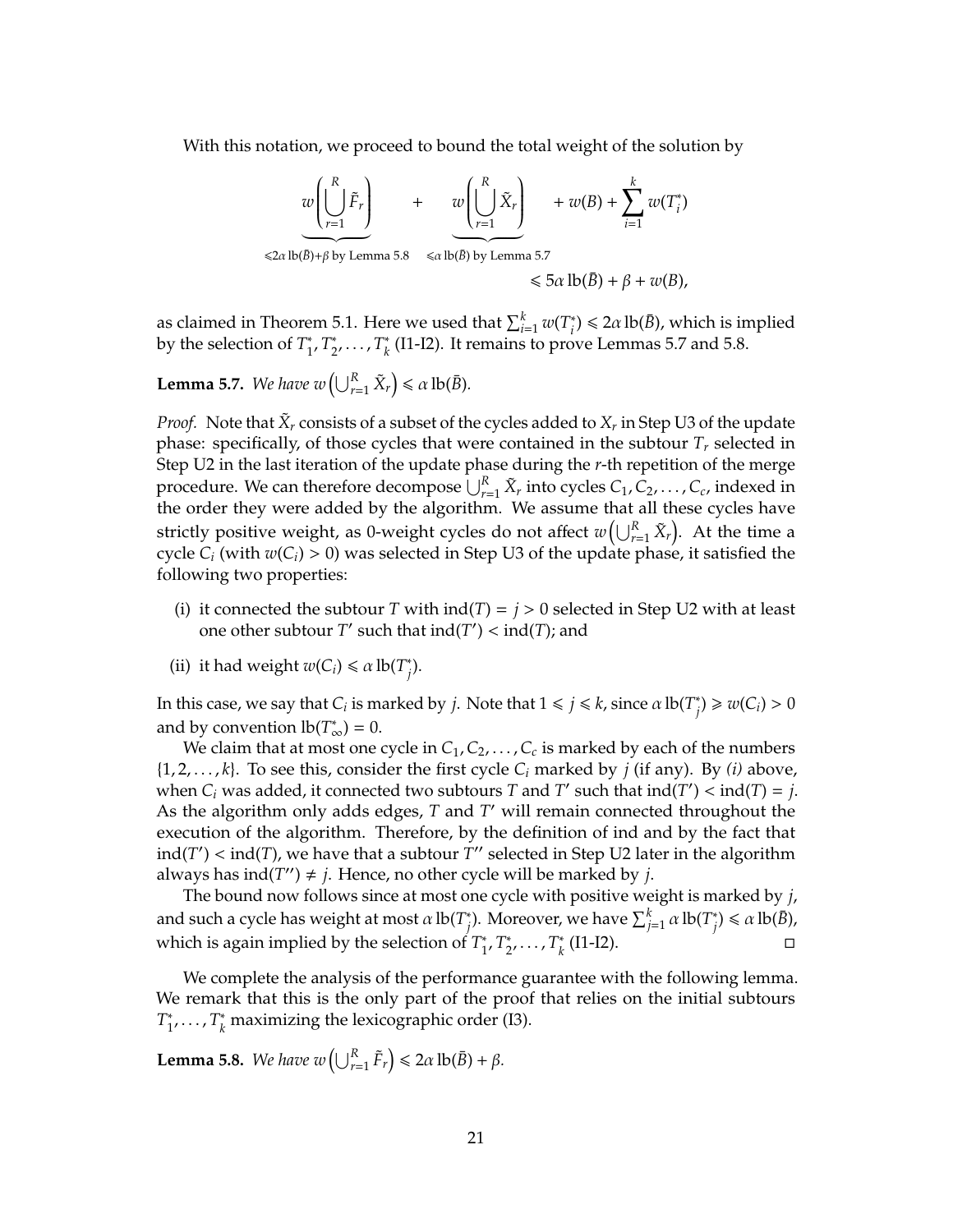*Proof.* Consider the *r*-th repetition of the merge procedure. Partition the collection of subtours  $\tilde{F}_r$  into

$$
\tilde{F}_r^i = \{T \text{ subtour in } \tilde{F}_r : \text{ind}(T) = i\} \quad \text{for } i \in \{0, 1, \ldots, k, \infty\}.
$$

That is,  $\tilde{F}_r^i$  contains those subtours in  $\tilde{F}_r$  that intersect  $T_i^*$  $\sum_{i=1}^{n}$  and do not intersect any of the subtours *T* ∗  $_{0}^{*} = B, T_{1}^{*}$ 1 , *T* ∗ \*<sub>2</sub>, . . . , *T*<sub>i</sub>  $i$ <sup> $\dagger$ </sup> (or intersect none if *i* = ∞). The total weight *w*( $\tilde{F}_r$ ) of  $\tilde{F}_r$ thus equals

$$
w(\tilde{F}_r^0)+w(\tilde{F}_r^{\infty})+\sum_{i=1}^k w(\tilde{F}_r^i).
$$

We bound the weight of  $\tilde{F}_r$  by considering these terms separately. Let us start with  $\tilde{F}^0_r$ . *Claim* 5.9. The set  $\tilde{F}^0_r$  can be non-empty only for  $r = R$ , and  $w(\tilde{F}^0_R) \le \beta$ .

*Proof.* The first claim follows by the invariant that *B* is a subtour in *T*<sup>∗</sup> until the very last iteration of the merge procedure. Indeed, if  $\tilde{F}^0_r \neq \emptyset$ , then the algorithm must terminate after the *r*-th merge procedure: the subtour *T* selected in Step U2 must visit all vertices. For the second part, we have that every  $T \in \tilde{F}_R^0$  must intersect  $T_0^*$  $_{0}^{\ast}$  = *B*. Therefore, property (iii) of the edge set  $\tilde{F}_R$  returned by  $\mathcal A$  asserts that  $w(\tilde{F}_R^0) \leq \beta$ .

For  $i > 0$ , we start by two simple claims that follow since each subtour *T* in  $\tilde{F}_r$ satisfies  $w(T) \le \alpha \, \text{lb}(T)$  (by property (ii) of  $\mathcal{A}$ ) and the choice of  $T_1^*$ <sup>\*</sup><sub>1</sub>, ...,  $T_k^*$ *k* to maximize the lexicographic order I3 subject to I1-I2.

*Claim* 5.10. For *i* > 0 and  $T \in \tilde{F}_r^i$  we have  $\text{lb}(T) \leq \text{lb}(T_i^*)$ *i* ).

*Proof.* The inequality  $\text{lb}(T) > \text{lb}(T)$ ; <sup>\*</sup><sub>*i*</sub></sub>) together with the fact that  $w(T) \le \alpha \text{ lb}(T) \le 2\alpha \text{ lb}(T)$ would contradict that *T* ∗  $T_1^*$ ,  $T_k^*$  was chosen to maximize the lexicographic order I3. Indeed, in that case, a an initialization satisfying I1-I2 of higher lexicographic order would be *T* ∗  $T_i^*$ , . . . ,  $T_i^*$ *i*−1 , *T*.

Together with  $\text{lb}(T^*_{\infty}) = 0$ , this claim implies that  $w(\tilde{F}_r^{\infty}) = 0$ . We now present a more general claim that also applies to  $\tilde{F}^i_r$  with  $1 \leq i \leq k$ .

*Claim* 5.11*.* If *i* > 0, then we have  $\text{lb}(\tilde{F}_r^i) \le 2 \text{ lb}(T_i^*$ *i* ).

*Proof.* Suppose towards a contradiction that  $\text{lb}(\tilde{F}_r^i) > 2 \text{ lb}(T_i^*$  $T_i^*$ ). Let  $T_1, T_2, \ldots, T_\ell$  be the subtours in  $\tilde{F}^i_r$  and define  $T$  to be the subtour obtained by taking the union of the subtours *T* ∗ <sup>\*</sup><sub>*i*</sub> and *T*<sub>1</sub>, . . . , *T*<sub> $\ell$ </sub>. Consider the initialization *T*<sup>\*</sup><sub>1</sub> ∗<br><u>1</u>′ · · · *, T*<sup>\*</sup> *i*−1 , *T*. By construction these subtours are disjoint and disjoint from *B* since *i* > 0. Thus I1 is satisfied. Moreover, we have  $\text{lb}(T) > \text{lb}(T_i^*$ <sup>\*</sup>/<sup>\*</sup>/ and therefore this initialization is lexicographically larger than *T* ∗ <sup>\*</sup><sub>1</sub>,  $\ldots$ ,  $T_k^*$ <sup>*k*</sup>. This is a contradiction if *T* also satisfies I2, i.e., if  $w(T) \le 2\alpha \text{ lb}(T)$ .

Therefore, we must have  $w(T) > 2\alpha \text{ lb}(T)$ . By the facts that  $w(T_i) \le \alpha \text{ lb}(T_i)$  (by property (ii) of  $\mathcal{A}$ ) and that  $w(T_i^*$  $\binom{n}{i}$   $\leq 2\alpha \ln(T_i)$ *i* ) (by I2),

$$
w(T) = w(T_i^*) + \sum_{j=1}^\ell w(T_j) \leq 2\alpha \operatorname{lb}(T_i^*) + \sum_{j=1}^\ell \alpha \operatorname{lb}(T_j) \quad \text{ and } \quad \operatorname{lb}(T) \geq \sum_{j=1}^\ell \operatorname{lb}(T_j).
$$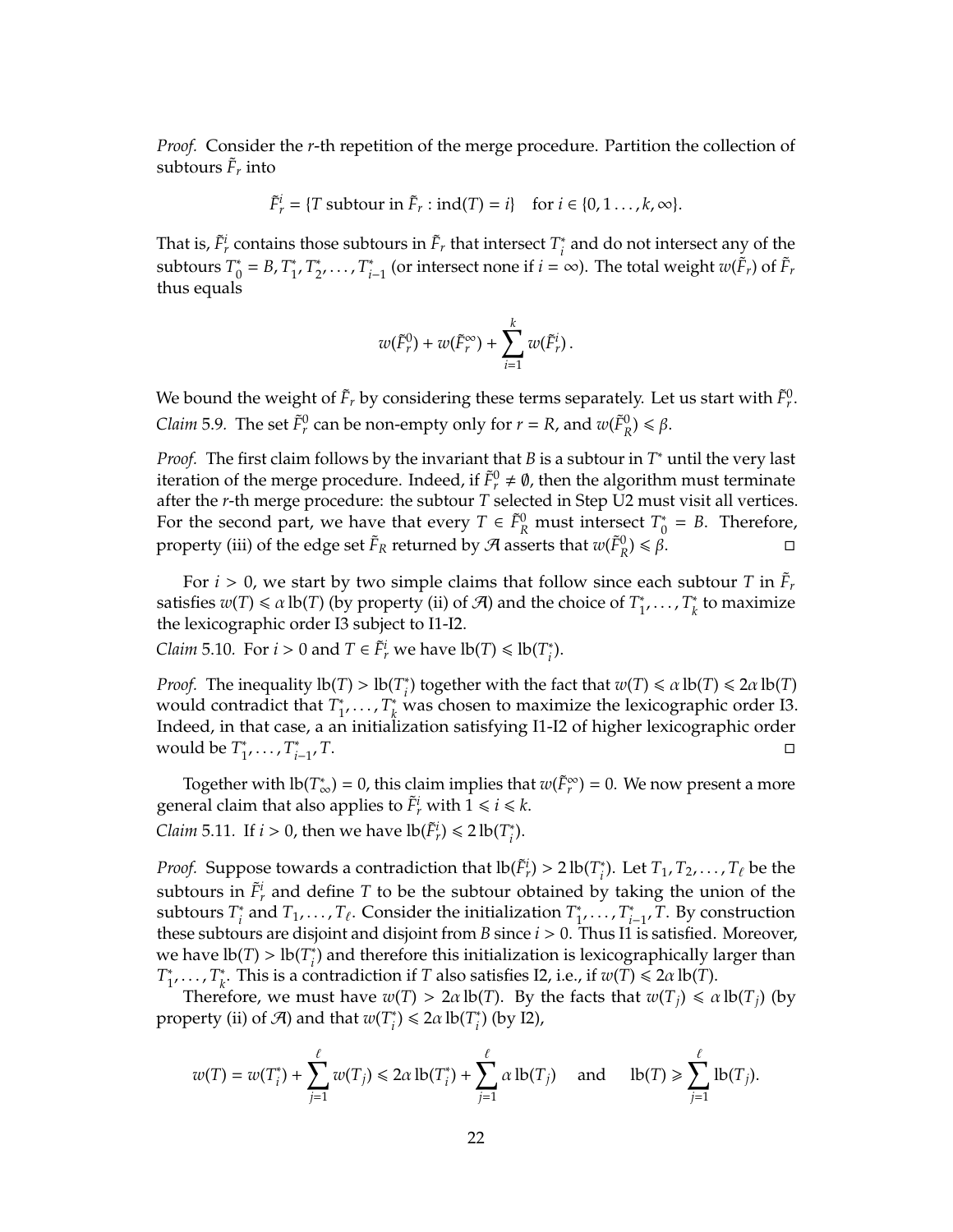Together with  $w(T) > 2\alpha \, \text{lb}(T)$ , we see that

$$
2\alpha \sum_{j=1}^{\ell} \text{lb}(T_j) < 2\alpha \text{ lb}(T_i^*) + \alpha \sum_{j=1}^{\ell} \text{ lb}(T_j).
$$

From here, we can conclude that  $\text{lb}(\tilde{F}_r^i) = \sum_{j=1}^{\ell} \text{lb}(T_j) \leq 2 \text{ lb}(T_i^*$ *i*  $\Box$ 

Using the above claims, we can write  $w\left(\bigcup_{r=1}^R \tilde{F}_r\right)$  as

$$
\sum_{r=1}^{R} \left( w(\tilde{F}_r^0) + w(\tilde{F}_r^{\infty}) + \sum_{i=1}^{k} w(\tilde{F}_r^i) \right) \leq \beta + \sum_{r=1}^{R} \sum_{i=1}^{k} w(\tilde{F}_r^i)
$$
  

$$
\leq \beta + \alpha \sum_{r=1}^{R} \sum_{i=1}^{k} \text{lb}(\tilde{F}_r^i)
$$
  

$$
= \beta + \alpha \sum_{i=1}^{k} \sum_{r: \tilde{F}_r^i \neq \emptyset} \text{lb}(\tilde{F}_r^i)
$$
  

$$
\leq \beta + 2\alpha \sum_{i=1}^{k} \sum_{r: \tilde{F}_r^i \neq \emptyset} \text{lb}(T_i^*).
$$

We complete the proof of the lemma by using Claim 5.10 to prove that  $\tilde{F}_r^i$  is non-empty for at most one repetition *r* of the merge procedure. Suppose towards a contradiction that there exist  $1 \le r_0 < r_1 \le R$  such that both  $\tilde{F}^i_{r_0} \ne \emptyset$  and  $\tilde{F}^i_{r_1} \ne \emptyset$ . In the  $r_0$ -th repetition of the merge procedure,  $T_i^*$  was contained in the subtour  $T_{r_0}$  (selected in Step U2) since otherwise no edges incident to  $T_i^*$  would have been added to  $T^*$ . Therefore  $j = \text{ind}(T_{r_0}) \leq i$ . Now consider a subtour *T* in  $\tilde{F}^i_{r_1}$ . First, recall that we have assumed that *T*, being a subtour in  $F_{r_1}$ , does not only visit a subset  $V(T)$  of vertices  $V(T')$  visited by a subtour  $T'$  in  $T^*$ . In particular, since  $T_{r_0}$  is a subset of some subtour  $T'$  in  $T^*$ during the  $r_1$ -th repetition, we have  $V(T) \nsubseteq V(T_{r_0})$ . Second, by Claim 5.10, we have  $w(T) \le \alpha \text{ lb}(T) \le \alpha \text{ lb}(T)$ *i* ).

In short*, T* is a subtour that connects  $T_{r_0}$  to another component and it has weight at most α lb(*T* ∗  $\alpha$ <sup>\*</sup>)  $\leq \alpha$  lb(*T*<sup>\*</sup><sub>*j*</sub>  $\chi^*$ ), where  $j = \text{ind}(T_{r_0}) \leq i$ . As *T* is Eulerian, it can be decomposed into cycles. One of these cycles, say  $C$ , connects  $T_{r_0}$  to another component and

$$
w(C) \leq w(T) \leq \alpha \operatorname{lb}(T_j^*). \tag{5.2}
$$

In other words, there exists a cycle *C* that, in the  $r_0$ -th repetition of the merge procedure, satisfied the if-condition of Step U3, which contradicts the fact that *C* was not added during the  $r_0$ -th repetition.

#### **5.2 Polynomial-Time Algorithm**

In this section we describe how to modify the arguments in Section 5.1 to obtain an algorithm that runs in time polynomial in the number *n* of vertices, in  $1/\varepsilon$ , and in the running time of  $\mathcal{A}$ .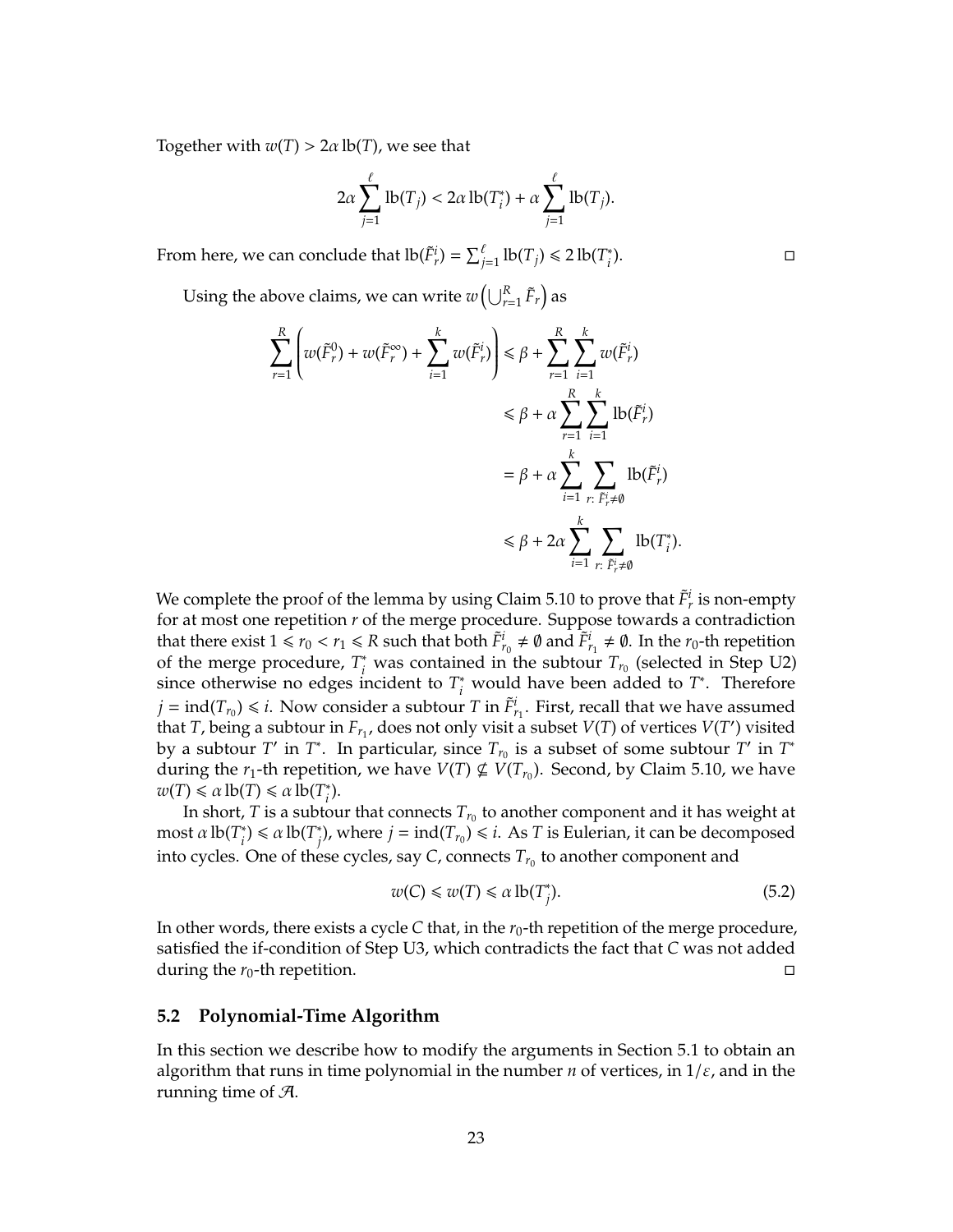By Lemma 5.6, the update phase can be implemented in time polynomial in *n*. Therefore, the merge procedure described in Section 5.1 runs in time polynomial in *n* and in the running time of  $\mathcal{A}$ . The problem is the initialization: as mentioned in Remark 5.3, it seems difficult to give a polynomial-time algorithm for finding subtours *T* ∗ <sup>\*</sup><sub>1</sub>, ...,  $T_k^*$ *k* that satisfy I1 and I2 together with the third condition I3 that we should maximize the lexicographic order of

$$
\langle \operatorname{lb}(T_1^*), \operatorname{lb}(T_2^*), \ldots, \operatorname{lb}(T_k^*) \rangle.
$$

We overcome this obstacle by first identifying the properties that we actually use from selecting the subtours as above. We then show that we can obtain an initialization that satisfies these properties in polynomial time. Our initialization will still satisfy I1 and a relaxed variant of I2 that we now describe. To simplify notation, define

$$
\overline{\text{lb}}(T) = \text{lb}(T) + \varepsilon \cdot \frac{|V(T)|}{n} \cdot \text{lb}(\bar{B})
$$

for a subtour *T*. Note that  $\overline{lb}(T)$  is a slightly increased version of  $lb(T)$ . This increase is used to lower-bound the progress in Lemma 5.13. Also note that  $\overline{lb}$ , like lb, is additive over vertex-disjoint subtours. Finally, we reprise the convention that  $\overline{\text{lb}}(T^*_{\infty}) = \text{lb}(T^*_{\infty}) = 0.$ 

Our initializations will be collections *T* ∗  $T_k^*$ , . . . ,  $T_k^*$ *k* of subtours satisfying

I1: *B*, *T* ∗ 1 , *T* ∗  $x_2^*, \ldots, T_k^*$ *k* are disjoint subtours;

I2': 
$$
w(T_i^*) \leq 3\alpha \overline{\text{lb}}(T_i^*)
$$
 for  $i = 1, 2, ..., k$ .

While we do not maximize the lexicographic order, we assume that the subtours are indexed so that  $\overline{\text{lb}}(T_1^*$ <sup>\*</sup><sub>1</sub></sub>  $\geq \frac{1}{16}$ (T<sup>\*</sup><sub>2</sub> <sup>\*</sup><sub>2</sub></sub>) ≥ ... ≥  $\overline{\text{lb}}(T^*_k)$ *k* ). Note that the difference between I2' and I2 is that here we require  $w(T^*_i)$ <sup>\*</sup>)  $\leq 3\alpha \overline{\text{lb}}(T_i^*)$ <sup>\*</sup>) instead of  $w(T_i^*$ <sup>\*</sup><sub>*i*</sub></sub> $\leq 2a \text{ lb}(T_i^*)$ *i* ). The reason why we use a factor of 3 instead of 2 is that it leads to a better constant when balancing the parameters and, as previously mentioned, we use  $\overline{1b}$  instead of lb to lower-bound the progress in Lemma 5.13.

The main change to our initialization to achieve polynomial running time is that we do *not* maximize the lexicographic order (I3). As mentioned in the analysis in Section 5.1, the only way we use that the initialization maximizes the lexicographic order is for the proof of Lemma 5.8. In particular, this is used in the proofs of Claims 5.10 and 5.11. Instead of maximizing the lexicographic order, our polynomial-time algorithm will ensure a relaxed variant of those claims (formalized in the lemma below: see Condition (5.3)). The claimed polynomial-time algorithm is then obtained by first proving that a slight modification of the merge procedure returns a tour of value at most  $9(1+\varepsilon)\alpha \, \text{lb}(B) + \beta + w(B)$  if Condition (5.3) holds, and then showing that an initialization satisfying this condition (and I1,I2') can be found in time polynomial in *n*,  $1/\varepsilon$ , and in the running time of  $A$ . We start by describing the modification to the merge procedure.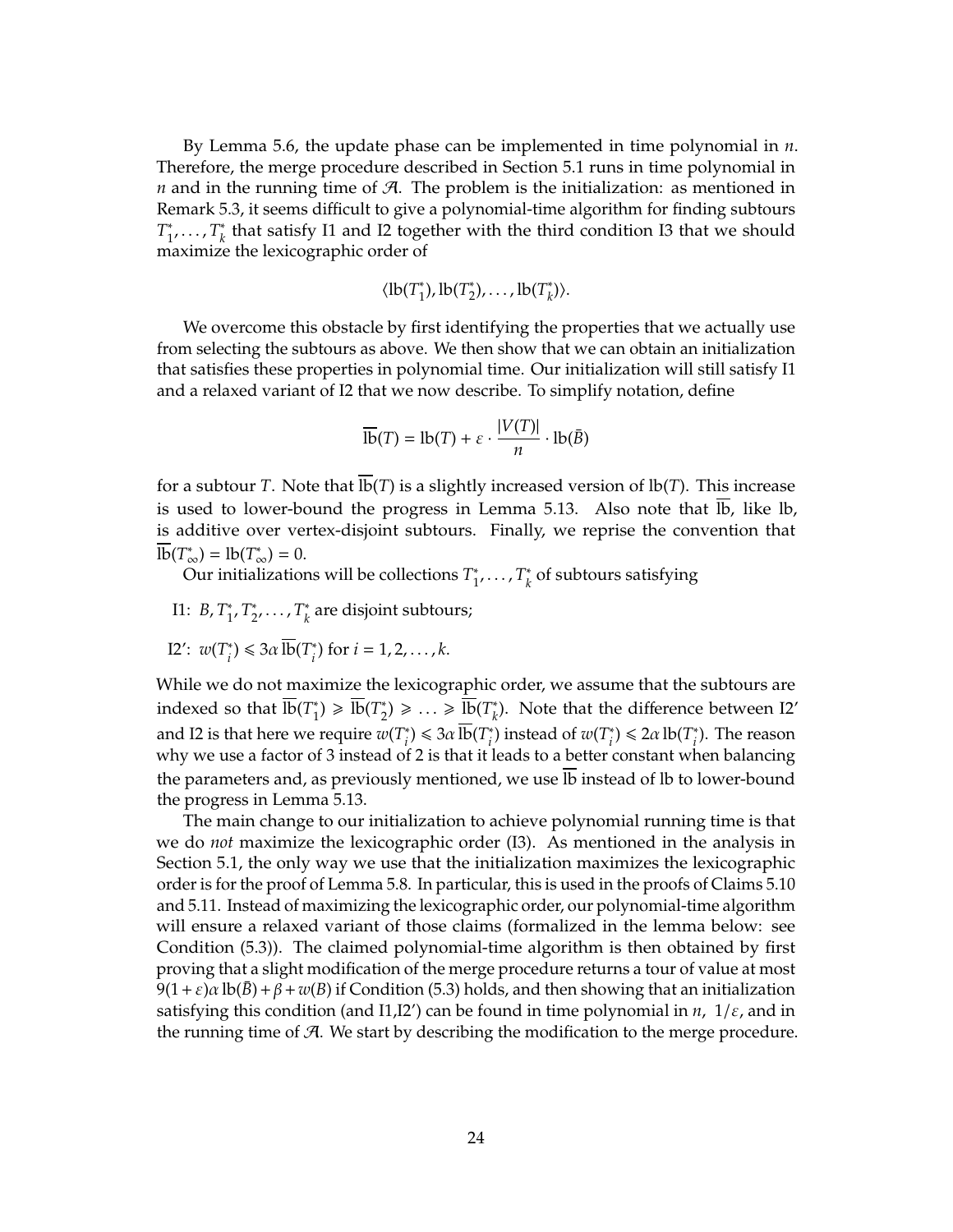**Modified merge procedure.** The only modification to the merge procedure in Section 5.1 is that we change the update phase by relaxing the condition of the if-statement in Step U3 from  $w(C) \le \alpha \ln(T^*_{\alpha})$ *j*) to  $w(C) \leq 3\alpha \, \overline{\text{lb}}(T_f^*)$  $j^*_{j}$ ), where  $j = \text{ind}(T)$  and  $T$  is the subtour selected in Step U2. In other words, Step U3 is replaced by:

U3': If there exists a cycle *C* of weight  $w(C) \leq 3\alpha \overline{1b}(T^*_)$ *j* ) that connects *T* to other vertices, i.e., *V*(*T*) ∩ *V*(*C*)  $\neq$  Ø and *V*(*C*)  $\nsubseteq$  *V*(*T*), then add *C* to *X* and repeat from Step U2.

Clearly the modified merge procedure still runs in time polynomial in *n* and in the running time of A. Moreover, we show that if Condition (5.3) holds then the returned tour will have the desired weight. Recall from Section 5.1 that  $\tilde{F}_r$  denotes the subset of *F* and  $\tilde{X}_r$  denotes the subset of *X* that were added in the *r*-th repetition of the (modified) merge procedure. Furthermore, we define (as in the previous section)  $\tilde{F}^i_r = \{T \text{ subtour in } \tilde{F}_r : \text{ind}(T) = i\}.$ 

**Lemma 5.12.** *Suppose that the algorithm is initialized with subtours T* ∗ 1 , *T* ∗  $T_{2}^{*}, \ldots, T_{k}^{*}$ *k satisfying I1 and I2'. If in each repetition r of the modified merge procedure we add a subset F*˜ *<sup>r</sup> such that*

$$
\mathrm{lb}(\tilde{F}_r^i) \leq 3 \overline{\mathrm{lb}}(T_i^*) \qquad \text{for all } i \in \{1, 2, \dots, k, \infty\},\tag{5.3}
$$

*then the returned tour has weight at most*  $9(1 + \varepsilon)\alpha \text{ lb}(\bar{B}) + \beta + w(B)$ *.* 

Let us comment on the above statement before giving its proof. The bound (5.3) is a relaxation of the bound of Claim 5.11 from  $\text{lb}(\tilde{F}_r^i) \leq 2 \text{ lb}(T_i^* )$ <sup>\*</sup>) to  $\text{lb}(\tilde{F}_r^i) \leq 3 \overline{\text{lb}}(T_i^*$ *i* ); and it also implies a relaxed version of Claim 5.10: from  $\text{lb}(T) \leq \text{lb}(T)$ ; <sup>\*</sup><sub>i</sub></sub>) to  $\text{lb}(T) \leq 3 \cdot \overline{\text{lb}}(T_i^*)$ *i* ) (for every *T* in  $\tilde{F}^i_r$ ). It is because of this relaxed bound that we modified the if-condition of the update phase (by relaxing it by the same amount); this will be apparent in the proof.

*Proof.* As in the analysis of the performance guarantee in Section 5.1, we can write the weight of the returned tour as

$$
w\left(\bigcup_{r=1}^R \tilde{F}_r\right) + w\left(\bigcup_{r=1}^R \tilde{X}_r\right) + w(B) + \sum_{i=1}^k w(T_i^*).
$$

To bound  $w\left(\bigcup_{r=1}^R \tilde{X}_r\right)$ , we observe that the proof of Lemma 5.7 generalizes verbatim except that the weight of a cycle marked by *i* is now bounded by 3 $\alpha \overline{\text{lb}}(T^*_i)$ *i* ) instead of by  $\alpha$  lb( $T_i^*$ *i* ) (because of the relaxation of the bound in the if-condition in Step U3'). Hence

$$
w\left(\bigcup_{r=1}^R \tilde{X}_r\right) \leq \sum_{i=1}^k 3\alpha \, \overline{\text{lb}}(T_i^*)\,.
$$

We proceed to bound  $w\left(\bigcup_{r=1}^R \tilde{F}_r\right)$ . Using the same arguments as in the proof of Lemma 5.8, we get

$$
w\left(\bigcup_{r=1}^R \tilde{F}_r\right) = \sum_{r=1}^R \left(w(\tilde{F}_r^0) + w(\tilde{F}_r^\infty) + \sum_{i=1}^k w(\tilde{F}_r^i)\right) \leq \beta + \sum_{r=1}^R \sum_{i=1}^k w(\tilde{F}_r^i)
$$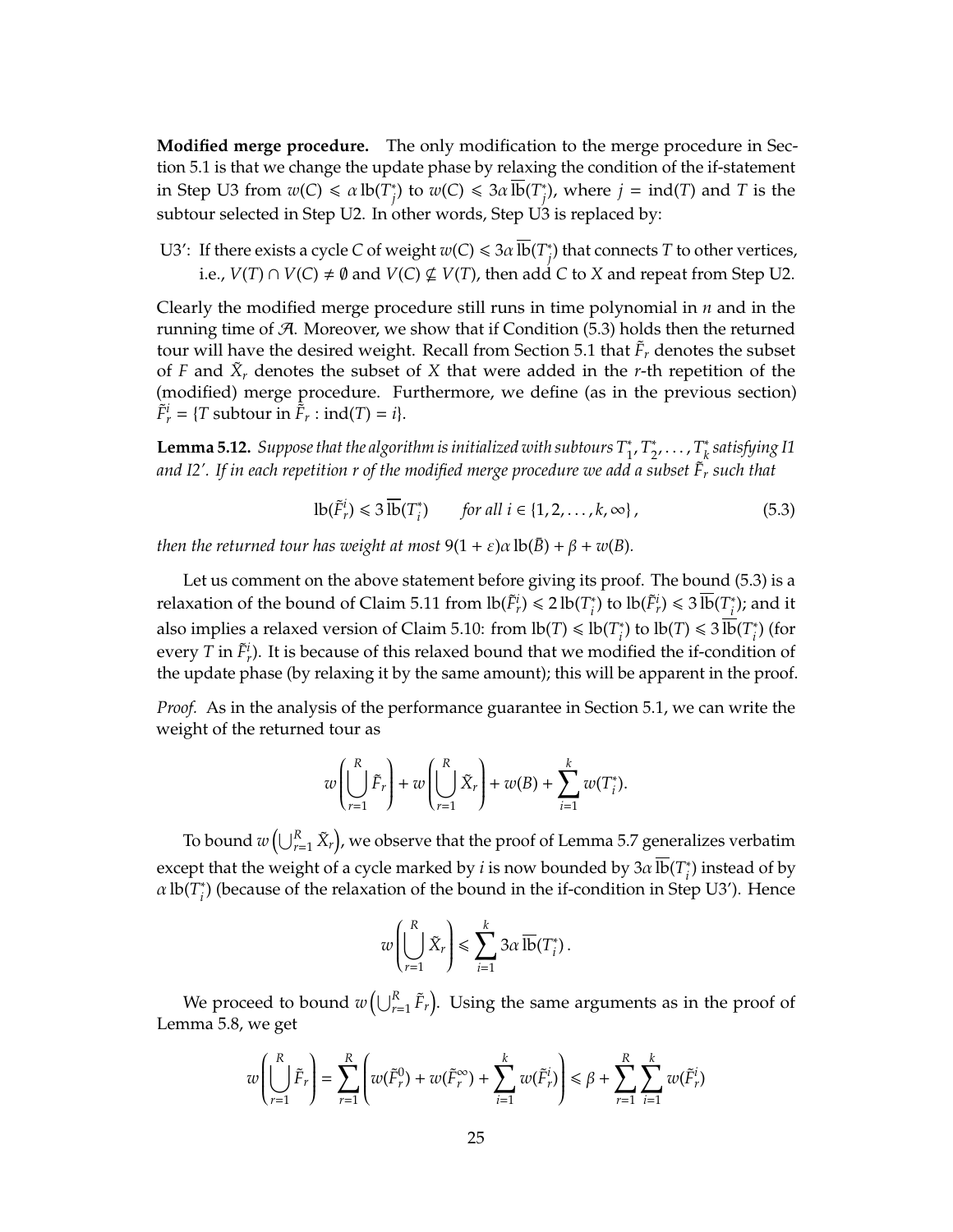$$
\leq \beta + \alpha \sum_{i=1}^k \sum_{r: \, \tilde{F_r} \neq \emptyset} \mathrm{lb}(\tilde{F_r^i}) \leq \beta + \alpha \sum_{i=1}^k \sum_{r: \, \tilde{F_r^i} \neq \emptyset} 3 \, \overline{\mathrm{lb}}(T_i^*)
$$

where, for the first inequality, we used that Claim 5.9:  $\sum_{r=1}^{R} w(\tilde{F}_r^0) \le \beta$  generalizes verbatim from the non-constructive analysis and we have  $w(\tilde{F}_r^{\infty}) \le \alpha \ln(\tilde{F}_r^{\infty}) \le 3\alpha \ln(T^*_{\infty}) = 0$ by the assumption of the lemma; similarly, the last inequality is by the assumption of the lemma.

Now using that the subtours are indexed so that  $\overline{\text{lb}}(T_1^*$ <sup>\*</sup><sub>1</sub></sub> $\geq \frac{1}{16}(T_2^*)$  $\overline{\text{lb}}(T_k^*) \geqslant \ldots \geqslant \overline{\text{lb}}(T_k^*)$ *k* ) we apply exactly the same arguments as in the end of the proof of Lemma 5.8 to prove that  $\tilde{F}^i_r$  is non-empty for at most one repetition *r* of the merge procedure. The only difference is that (5.2) becomes

$$
w(C) \leq w(T) \leq 3\alpha \, \overline{\text{lb}}(T_j^*)
$$

(because (5.3) can be seen as a relaxed version of Claim 5.10). However, as we also updated the bound in the if-condition, the argument that *C* would satisfy the if-condition of Step U3' is still valid. Hence, we conclude that  $\tilde{F}^i_r$  is non-empty in at most one repetition and therefore

$$
w\left(\bigcup_{r=1}^R \tilde{F}_r\right) \leq \beta + \alpha \sum_{i=1}^k \sum_{r: \tilde{F}_r^i \neq \emptyset} 3 \overline{\text{lb}}(T_i^*) \leq \beta + \sum_{i=1}^k 3\alpha \overline{\text{lb}}(T_i^*)\,.
$$

By the above bounds and since the initialization *T* ∗ 1 , *T* ∗ \*<sub>2</sub>, . . . , *T*<sub>\*</sub> *k* satisfies I1 and I2', the weight of the returned tour is

$$
w\left(\bigcup_{r=1}^{R} \tilde{F}_{r}\right) + w\left(\bigcup_{r=1}^{R} \tilde{X}_{r}\right) + w(B) + \sum_{i=1}^{k} w(T_{i}^{*})
$$
  
\n
$$
\leq \beta + \sum_{i=1}^{k} 3\alpha \overline{\text{lb}}(T_{i}^{*}) + \sum_{i=1}^{k} 3\alpha \overline{\text{lb}}(T_{i}^{*}) + w(B) + \sum_{i=1}^{k} w(T_{i}^{*})
$$
  
\n
$$
\leq 9\alpha \sum_{i=1}^{k} \overline{\text{lb}}(T_{i}^{*}) + \beta + w(B)
$$
  
\n
$$
\leq 9(1 + \varepsilon)\alpha \text{ lb}(\bar{B}) + \beta + w(B).
$$

 $\Box$ 

**Finding a good initialization in polynomial time.** By the above Lemma 5.12, it is sufficient to find an initialization such that I1, I2' are satisfied and Condition (5.3) holds during the execution of the modified merge procedure. However, how can we do it in polynomial time? We proceed as follows. First, we select the trivial *empty* initialization that consists of no subtours. Then we run the modified merge procedure and, in each repetition, we verify that Condition (5.3) holds. Note that this condition is easy to verify in time polynomial in *n*. If it holds until we return a tour, then we know by Lemma 5.12 that the tour has weight at most  $9(1 + \varepsilon)\alpha \text{ lb}(B) + \beta + w(B)$ . If it does not hold during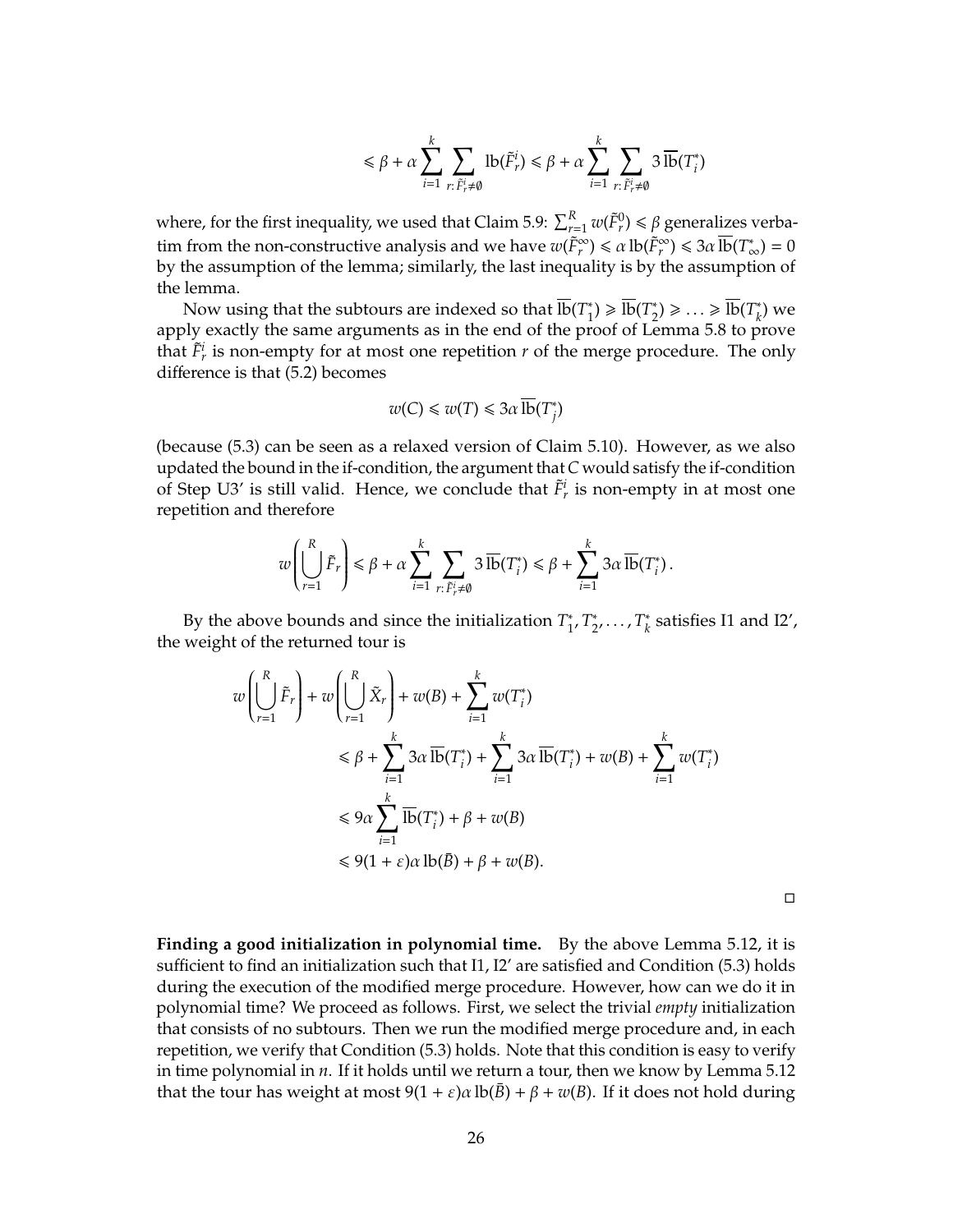some repetition, then we will restart the algorithm with a new initialization that we find using the following lemma. We continue in this manner until the merge procedure executes without violating Condition (5.3) and therefore returns a tour of weight at most  $9(1 + \varepsilon)\alpha \, lb(\overline{B}) + \beta + w(B)$ .

**Lemma 5.13.** *Suppose that some repetition of the (modified) merge procedure violates Condition* (5.3) *when run starting from an initialization T* ∗ 1 , *T* ∗  $T_{2}^{*}, \ldots, T_{k}^{*}$ *k satisfying I1 and I2'. Then we can, in time polynomial in n, find a new initialization T* 0  $T'_1$ ,  $T'_2$  $T_k^{\prime}$ , . . . ,  $T_k^{\prime}$ *k* 0 *such that I1, I2' are satisfied and*

$$
\sum_{j=1}^{k'} \overline{1b}(T'_j)^2 - \sum_{j=1}^{k} \overline{1b}(T_j^*)^2 \ge \frac{\varepsilon^2}{3n^2} \ln(\bar{B})^2.
$$
 (5.4)

Note that the above lemma implies that we will reinitialize (in polynomial time) at most  $3n^2(1+\varepsilon)^2/\varepsilon^2$  times, because any initialization  $T_1^*$  $T_k^*$ , . . . ,  $T_k^*$  $\sum_{i=1}^k \overline{\text{lb}}(T_i^*)$  $i^*$ <sup>2</sup>  $\leq$  $((1 + \varepsilon) \text{ lb}(\bar{B}))^2$ . As each execution of the merge procedure takes time polynomial in  $n$  and in the running time of  $A$ , we can therefore find a tour of weight at most  $9(1 + \varepsilon)\alpha \text{ lb}(\bar{B}) + \beta + w(B)$  in the time claimed in Theorem 5.1, i.e., polynomial in *n*,  $1/\varepsilon$ , and the running time of  $A$ . It remains to prove the lemma.

*Proof.* Suppose the *r*-th repetition of the merge procedure violates Condition (5.3), that is, there is an *i* ∈  $\{1, 2, \ldots, k, \infty\}$  such that

$$
lb(\tilde{F}_r^i) > 3\,\overline{lb}(T_i^*)\,.
$$

Suppose first  $i = \infty$ . Then  $\tilde{F}_r^{\infty} \neq \emptyset$ . Let *T* be a subtour in  $\tilde{F}_r^{\infty}$ . We have  $w(T) \leq$  $\alpha \, \text{lb}(T) \leq \alpha \, \overline{\text{lb}}(T)$  by property (ii) of  $\mathcal A$  and  $T$  is disjoint from  $T_1^*$ <sup>\*</sup><sub>1</sub>, ...,  $T_k^*$  $\frac{k}{k}$  and *B* by the definition of  $\tilde{F}_r^{\infty}$ . We can therefore compute (in polynomial time) a new initialization  $T'_{1}$  $T_1' = T_1^*$  $T'_1$ ,  $T'_2$  $T_2' = T_2^*$  $C_2^*, \ldots, T'_k$  $T_k' = T_k^*$  $\int_k^* T'_k$  $k_{k+1}$  = *T* with  $k' = k + 1$  such that I1, I2' are satisfied and

$$
\sum_{j=1}^{k'} \overline{\text{lb}}(T'_j)^2 - \sum_{j=1}^{k} \overline{\text{lb}}(T^*_j)^2 = \overline{\text{lb}}(T'_{k+1})^2 = \overline{\text{lb}}(T)^2 \ge \frac{\varepsilon^2}{n^2} \text{lb}(\bar{B})^2,
$$

where the last inequality is by the definition of  $\overline{1b}$  and  $|V(T)| \ge 1$ .

We now consider the case when  $\text{lb}(\tilde{F}_r^i) > 3\,\overline{\text{lb}}(T_i^*)$ *i* ) for an *i* ∈ {1, . . . , *k*}. Let *I* ⊆  $\{1, 2, \ldots, k\}$  be the indices of those subtours of  $T_1^*$ 1 , *T* ∗  $T_{2}^{*}, \ldots, T_{k}^{*}$  $\kappa_k^*$  that intersect subtours in *F*<sup> $i$ </sup><sup>*r*</sup>. Note that, by definition, we have *i* ∈ *I* and *j* ≥ *i* for all *j* ∈ *I*. We construct a new initialization as follows:

– Sort *I* \ {*i*} = {*t*<sub>1</sub>, . . . , *t*<sub>|*I*|−1</sub>} so that

$$
\frac{\overline{\text{lb}}(T^*_{t_j} \setminus \tilde{F}^i_r)}{\overline{\text{lb}}(T^*_{t_j} \cap \tilde{F}^i_r)} \geq \frac{\overline{\text{lb}}(T^*_{t_{j+1}} \setminus \tilde{F}^i_r)}{\overline{\text{lb}}(T^*_{t_{j+1}} \cap \tilde{F}^i_r)},
$$

where for a subtour  $T$  we simplify notation by writing  $\overline{\text{lb}}(T\setminus \tilde{F}_r^i)$  and  $\overline{\text{lb}}(T\cap \tilde{F}_r^i)$  for  $\overline{\text{lb}}(V(T)\setminus V(\tilde{F}_{r}^{i}))$  and  $\overline{\text{lb}}(V(T)\cap V(\tilde{F}_{r}^{i})),$  respectively.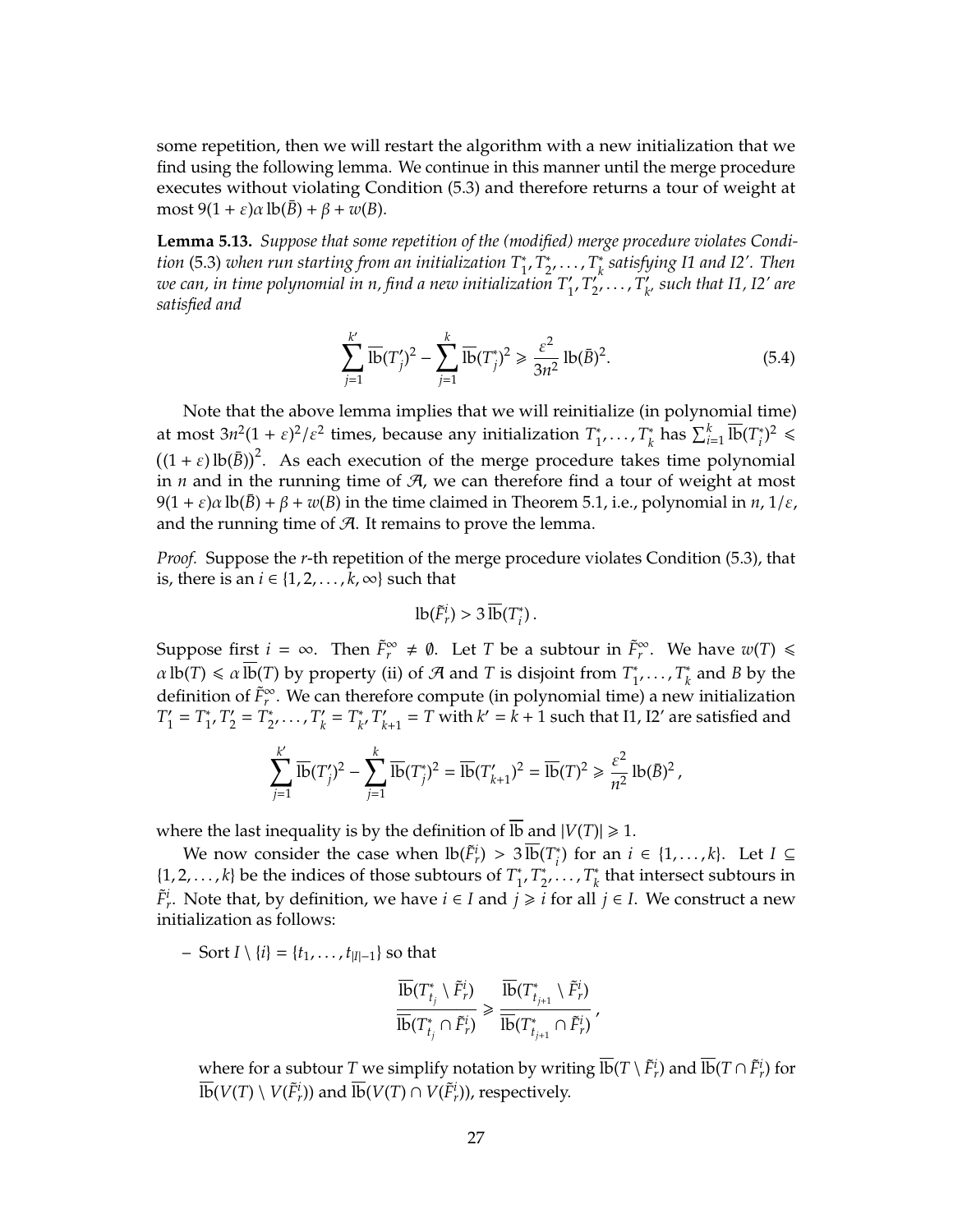$-$  Let *S* be the minimal (possibly empty) prefix of indices  $t_1, t_2, \ldots, t_s$  such that

$$
\sum_{j\in S} \overline{\mathrm{lb}}(T_j^*\setminus \tilde{F}_r^i) \geq \frac{1}{3}\sum_{j\in I\setminus\{i\}} \overline{\mathrm{lb}}(T_j^*\setminus \tilde{F}_r^i) - \overline{\mathrm{lb}}(T_i^*)\,.
$$

- Define *T* ∗ to be the subtour obtained by taking *T* ∗  $i<sub>i</sub>$ , the union of all the subtours in  $\tilde{F}_{r}^{i}$ , and all the subtours  $\{T_{i}^{*}\}$ *j* }*j*∈*S*. Note that this is a single (i.e., connected) subtour since every subtour in  $\tilde{F}_r^i$  intersects  $T_i^*$  $i<sup>i</sup>$ , and every subtour *T*<sup>\*</sup><sub>*j*</sub> with *j* ∈ *S* ⊆ *I* intersects a subtour in  $\tilde{F}_r^i$ .
- Reinitialize with subtours *T* <sup>∗</sup> and {*T* ∗  $\int$ *j* $\neq$ *I*.

All the above steps can be computed in polynomial time. Moreover, the new initialization still satisfies I1 by the definition of *I* and since  $T^*$  does not intersect *B*. We now use the way *S* was selected to prove that I2' still holds and that the "potential" function has increased as stated in (5.4). As we will calculate below, the increase of the potential function is simply because we required that  $\sum_{j\in S} \overline{\text{lb}}(T^*_j)$  $\sum_{j}^{*} \setminus \tilde{F}_{r}^{i}$   $\geqslant \frac{1}{3}$  $\frac{1}{3}\sum_{j\in I\setminus\{i\}}\overline{\text{lb}}(T_j^*)$  $\frac{1}{i}$  *\F<sup>i</sup>*</sup><sub>*r*</sub> $)$  - lb(*T*<sup>\*</sup><sub>*i*</sub> *i* ). That I2' holds, i.e., that  $w(T^*) \leq 3\alpha \, \overline{lb}(T^*)$ , follows since we selected *S* to be the minimal prefix with respect to the prescribed ordering, which prefers subtours that have small overlap with  $\tilde{F}_r^i$  and therefore contribute significantly to  $\overline{\text{lb}}(T^*)$ . We now formalize this intuition.

*Claim* 5.14*.* We have  $w(T^*) \leq 3\alpha \overline{1b}(T^*)$ .

*Proof.* As *S* is selected to be a minimal prefix and every  $j \in I$  satisfies  $\overline{lb}(T^*_j)$  $j$ <sup>\*</sup>) ≤  $\overline{\text{lb}}(T_i^*)$ *i* ), we claim that

$$
\sum_{j \in S} \overline{\text{lb}}(T_j^* \setminus \tilde{F}_r^i) \leq \frac{1}{3} \sum_{j \in I \setminus \{i\}} \overline{\text{lb}}(T_j^* \setminus \tilde{F}_r^i). \tag{5.5}
$$

This is trivially true if  $S = \emptyset$ ; otherwise, since the prefix  $S \setminus \{t_s\}$  was not chosen, we had

$$
\sum_{j \in S \setminus \{t_s\}} \overline{\text{lb}}(T_j^* \setminus \tilde{F}_r^i) < \frac{1}{3} \sum_{j \in I \setminus \{i\}} \overline{\text{lb}}(T_j^* \setminus \tilde{F}_r^i) - \overline{\text{lb}}(T_i^*)
$$

and thus indeed

$$
\sum_{j\in S}\overline{\mathrm{lb}}(T_j^*\setminus\tilde{F}_r^j)<\frac{1}{3}\sum_{j\in I\setminus\{i\}}\overline{\mathrm{lb}}(T_j^*\setminus\tilde{F}_r^i)-\overline{\mathrm{lb}}(T_i^*)+\overline{\mathrm{lb}}(T_{t_s}^*\setminus\tilde{F}_r^i)\overbrace{<0}.
$$

Moreover, by the sorting of the indices in  $I \setminus \{i\}$  we must then also have

$$
\sum_{j \in S} \overline{\text{lb}}(T_j^* \cap \tilde{F}_r^i) \leq \frac{1}{3} \sum_{j \in I \setminus \{i\}} \overline{\text{lb}}(T_j^* \cap \tilde{F}_r^i),\tag{5.6}
$$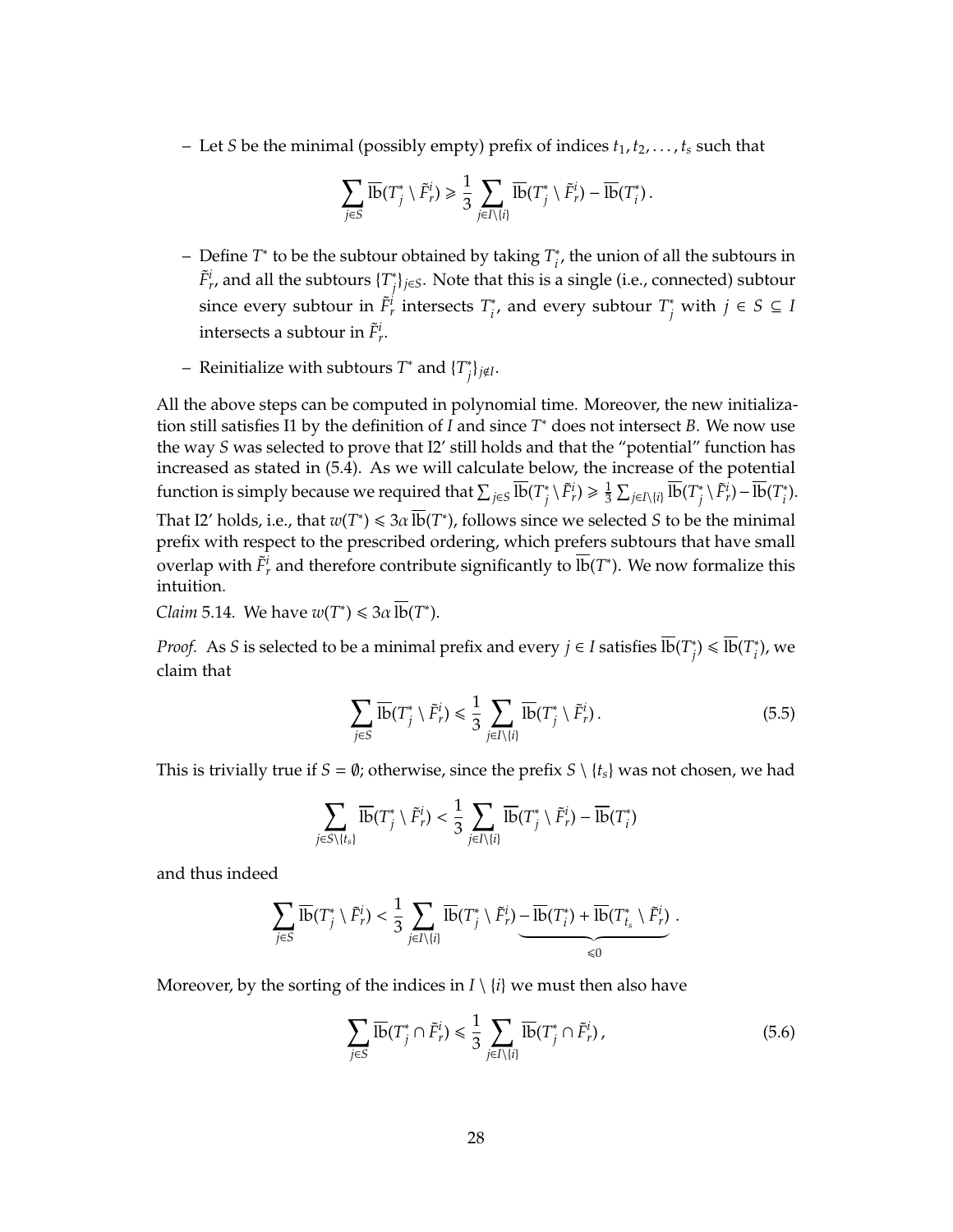which is again trivially true if  $S = \emptyset$ ; otherwise we write

$$
\begin{split} \frac{2}{3}\sum_{j\in S}\overline{\mathrm{lb}}(T_j^*\cap \tilde{F}_r^i)\cdot \frac{\overline{\mathrm{lb}}(T_{t_s}^*\setminus \tilde{F}_r^i)}{\overline{\mathrm{lb}}(T_{t_s}^*\cap \tilde{F}_r^i)} \leq \frac{2}{3}\sum_{j\in S}\overline{\mathrm{lb}}(T_j^*\cap \tilde{F}_r^i)\cdot \frac{\overline{\mathrm{lb}}(T_j^*\setminus \tilde{F}_r^i)}{\overline{\mathrm{lb}}(T_j^*\cap \tilde{F}_r^i)} = \frac{2}{3}\sum_{j\in S}\overline{\mathrm{lb}}(T_j^*\setminus \tilde{F}_r^i)\\ \leq \frac{1}{3}\sum_{j\in I\setminus\{i\}\setminus S}\overline{\mathrm{lb}}(T_j^*\setminus \tilde{F}_r^i) = \frac{1}{3}\sum_{j\in I\setminus\{i\}\setminus S}\overline{\mathrm{lb}}(T_j^*\cap \tilde{F}_r^i)\cdot \frac{\overline{\mathrm{lb}}(T_j^*\cap \tilde{F}_r^i)}{\overline{\mathrm{lb}}(T_{t_s}^*\setminus \tilde{F}_r^i)}\\ \leq \frac{1}{3}\sum_{j\in I\setminus\{i\}\setminus S}\overline{\mathrm{lb}}(T_j^*\cap \tilde{F}_r^i)\cdot \frac{\overline{\mathrm{lb}}(T_{t_s}^*\setminus \tilde{F}_r^i)}{\overline{\mathrm{lb}}(T_{t_s}^*\cap \tilde{F}_r^i)}\,, \end{split}
$$

where the middle inequality is by subtracting  $\frac{1}{3} \sum_{j \in S} \overline{\text{lb}}(T^*_j)$  $\tilde{f}_j^i \setminus \tilde{F}_r^i$ ) from both sides of (5.5), and the remaining two are due to our sorting of indices. Next, we divide both sides by  $\overline{\text{lb}}(T^*_{t_s} \backslash \tilde{F}^i_r)$  $\frac{16(T_{t_s}^* \setminus F_r^i)}{\overline{16}(T_{t_s}^* \cap \overline{F_r^i})}$  (which is nonzero by minimality of *S*) and add  $\frac{1}{3}$   $\sum_{j \in S}$   $\overline{16}(T_j^*)$  $\tilde{f}_j^i \cap \tilde{F}_r^i$ ) to both sides to obtain (5.6).

By (5.6) we have

$$
\sum_{j \in S} w(T_j^*) \leq 3\alpha \sum_{j \in S} \overline{\text{lb}}(T_j^*) = 3\alpha \sum_{j \in S} \overline{\text{lb}}(T_j^* \setminus \tilde{F}_r^i) + 3\alpha \sum_{j \in S} \overline{\text{lb}}(T_j^* \cap \tilde{F}_r^i)
$$
  

$$
\leq 3\alpha \sum_{j \in S} \overline{\text{lb}}(T_j^* \setminus \tilde{F}_r^i) + \alpha \sum_{j \in I \setminus \{i\}} \overline{\text{lb}}(T_j^* \cap \tilde{F}_r^i)
$$
  

$$
\leq 3\alpha \sum_{j \in S} \overline{\text{lb}}(T_j^* \setminus \tilde{F}_r^i) + \alpha \overline{\text{lb}}(\tilde{F}_r^i),
$$

where the first inequality holds because *T* ∗ ∗<br><sub>1</sub>′ . . . , *T*<sub>k</sub> *k* satisfy I2' and the last inequality holds because they are disjoint (I1). By property (ii) of  $A$  and by the assumption that  $\text{lb}(\tilde{F}_r^i) > 3 \overline{\text{lb}}(T_i^*)$  $\binom{*}{i}$  we also have respectively that

$$
w(\tilde{F}_r^i) \le \alpha \operatorname{lb}(\tilde{F}_r^i) \le \alpha \overline{\operatorname{lb}}(\tilde{F}_r^i)
$$
 and  $w(T_i^*) \le 3\alpha \overline{\operatorname{lb}}(T_i^*) < \alpha \overline{\operatorname{lb}}(\tilde{F}_r^i)$ .

These inequalities imply the claim since

$$
w(T^*) = w(\tilde{F}_r^i) + w(T_i^*) + \sum_{j \in S} w(T_j^*)
$$
  

$$
< \alpha \overline{\text{lb}}(\tilde{F}_r^i) + \alpha \overline{\text{lb}}(\tilde{F}_r^i) + 3\alpha \sum_{j \in S} \overline{\text{lb}}(T_j^* \setminus \tilde{F}_r^i) + \alpha \overline{\text{lb}}(\tilde{F}_r^i)
$$
  

$$
= 3\alpha \overline{\text{lb}}(\tilde{F}_r^i) + 3\alpha \sum_{j \in S} \overline{\text{lb}}(T_j^* \setminus \tilde{F}_r^i)
$$
  

$$
\leq 3\alpha \overline{\text{lb}}(\tilde{F}_r^i) + 3\alpha \sum_{j \in S} \overline{\text{lb}}(T_j^* \setminus \tilde{F}_r^i) + 3\alpha \overline{\text{lb}}(T_i^* \setminus \tilde{F}_r^i)
$$
  

$$
= 3\alpha \overline{\text{lb}}(T^*).
$$

 $\Box$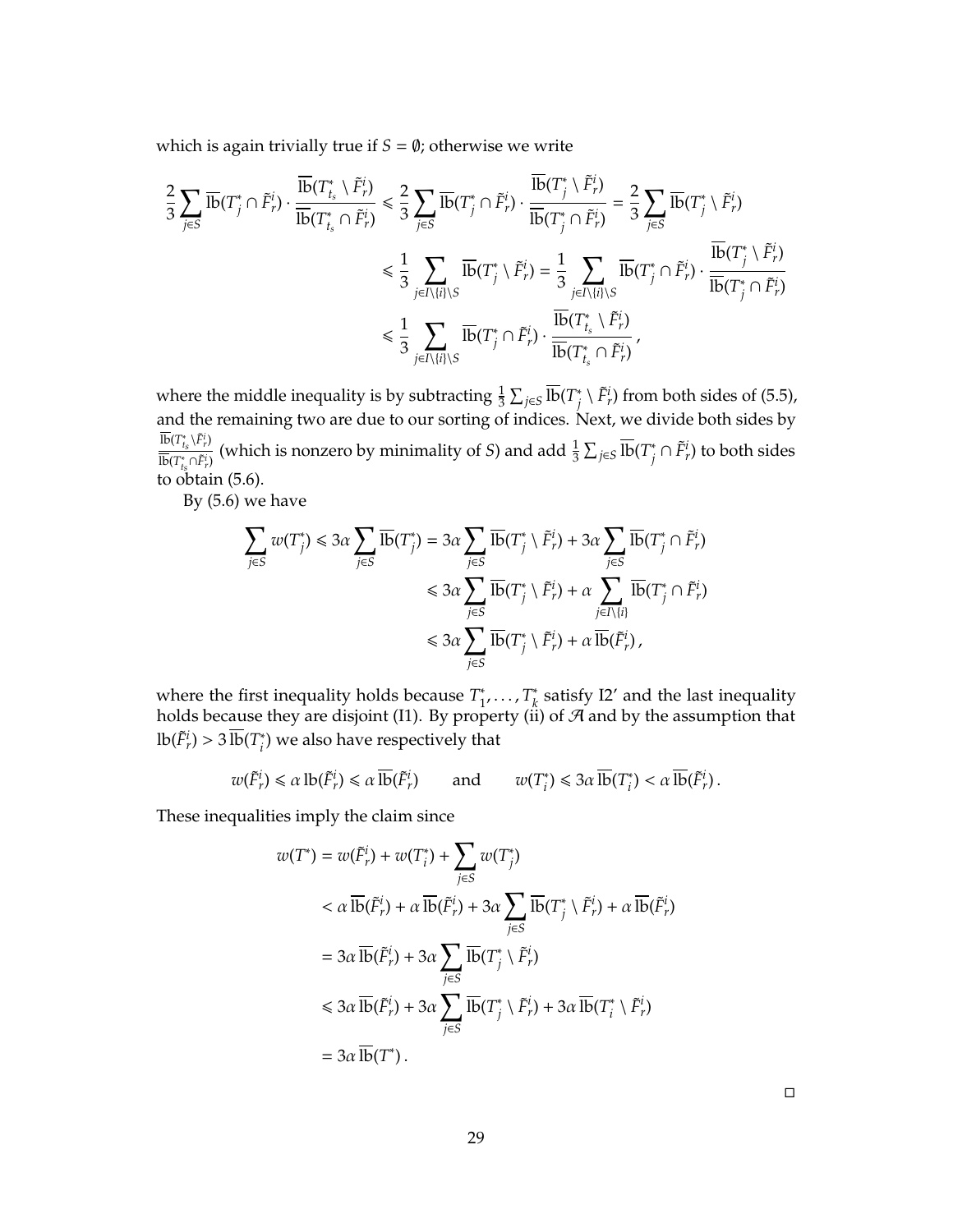It remains to verify the increase of the "potential" function as stated in (5.4). By the definition of the new initialization, the increase is

$$
\overline{\text{lb}}(T^*)^2 - \sum_{j\in I} \overline{\text{lb}}(T_j^*)^2 \,.
$$

Let us concentrate on the first term:

$$
\overline{\text{lb}}(T^*)^2 = \left(\overline{\text{lb}}(\tilde{F}_r^i) + \overline{\text{lb}}(T_i^* \setminus \tilde{F}_r^i) + \sum_{j \in S} \overline{\text{lb}}(T_j^* \setminus \tilde{F}_r^i)\right)^2
$$
  
\$\geq \overline{\text{lb}}(\tilde{F}\_r^i) \left( \overline{\text{lb}}(\tilde{F}\_r^i) + \overline{\text{lb}}(T\_i^\* \setminus \tilde{F}\_r^i) + \sum\_{j \in S} \overline{\text{lb}}(T\_j^\* \setminus \tilde{F}\_r^i) \right).

By the selection of *S*, the expression inside the parenthesis is at least

$$
\overline{\text{lb}}(\tilde{F}^i_r) + \overline{\text{lb}}(T^*_i \setminus \tilde{F}^i_r) + \frac{1}{3} \sum_{j \in I \setminus \{i\}} \overline{\text{lb}}(T^*_j \setminus \tilde{F}^i_r) - \overline{\text{lb}}(T^*_i)
$$
  

$$
\ge \overline{\text{lb}}(\tilde{F}^i_r) + \frac{1}{3} \sum_{j \in I} \overline{\text{lb}}(T^*_j \setminus \tilde{F}^i_r) - \overline{\text{lb}}(T^*_i).
$$

Using  $\overline{\text{lb}}(T_i^*)$  $\sqrt[*]{\mathbf{a}}$ <sup>\*</sup>) <  $\overline{\text{lb}}(\tilde{F}_r^i)/3$ , we can further lower-bound this expression by

$$
\frac{1}{3}\,\overline{\mathrm{lb}}(\tilde{F}_r^i) + \frac{1}{3}\left(\overline{\mathrm{lb}}(\tilde{F}_r^i) + \sum_{j\in I}\,\overline{\mathrm{lb}}(T_j^*\setminus\tilde{F}_r^i)\right) \geq \frac{1}{3}\,\overline{\mathrm{lb}}(\tilde{F}_r^i) + \frac{1}{3}\sum_{j\in I}\,\overline{\mathrm{lb}}(T_j^*).
$$

Finally, as  $\overline{\text{lb}}(T_i^*)$  $j$ <sup>\*</sup>) ≤  $\overline{\text{lb}}(T_i^*)$  $i<sub>j</sub>$  for all  $j \in I$ , we have

$$
\overline{\text{lb}}(T^*)^2 - \sum_{j\in I} \overline{\text{lb}}(T_j^*)^2 \ge \overline{\text{lb}}(T^*)^2 - \overline{\text{lb}}(T_j^*) \sum_{j\in I} \overline{\text{lb}}(T_j^*)
$$
\n
$$
\ge \overline{\text{lb}}(\tilde{F}_r^i) \left( \frac{1}{3} \overline{\text{lb}}(\tilde{F}_r^i) + \frac{1}{3} \sum_{j\in I} \overline{\text{lb}}(T_j^*) \right) - \overline{\text{lb}}(T_j^*) \sum_{j\in I} \overline{\text{lb}}(T_j^*)
$$
\n
$$
= \frac{1}{3} \overline{\text{lb}}(\tilde{F}_r^i)^2 + \underbrace{\left( \frac{\overline{\text{lb}}(\tilde{F}_r^i)}{3} - \overline{\text{lb}}(T_j^*) \right)}_{>0} \sum_{j\in I} \overline{\text{lb}}(T_j^*)
$$
\n
$$
\ge \frac{1}{3} \left( \varepsilon \frac{\text{lb}(\bar{B})}{n} \right)^2 = \frac{\varepsilon^2}{3n^2} \text{lb}(\bar{B})^2,
$$

which completes the proof of Lemma 5.13.

30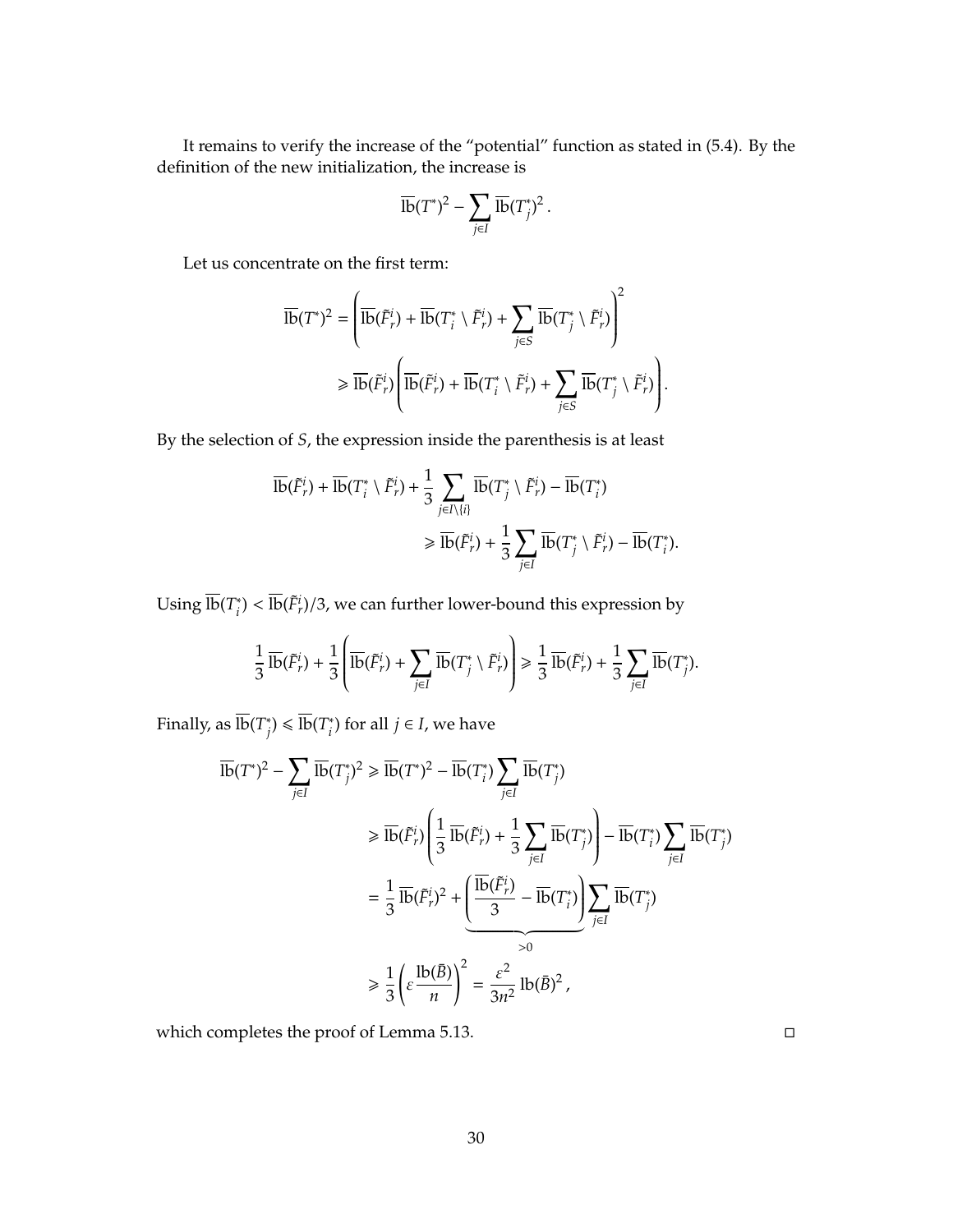## **Part II Obtaining structured instances**

In the previous part we have reduced the problem of approximating ATSP to that of designing algorithms for Subtour Partition Cover. Our approach for dealing with general instances is to first simplify their structure and then to solve Subtour Partition Cover on the resulting structured instances. In this part, we show that we can obtain very structured instances by only increasing the approximation guarantee by a constant factor. In Part III we then solve Subtour Partition Cover on those instances.

The outline of this part is as follows. We begin by exploring the structure of sets in the laminar family  $\mathcal{L}$ : in Section 6 we study paths inside sets  $S \in \mathcal{L}$  and, in Section 7, we introduce analogues of the classic graph-theoretic operations of contracting and inducing on such a set. These operations naturally give rise to a recursive algorithm that, intuitively, works as long as the contraction of some set  $S \in \mathcal{L}$  results in a significant decrease in the value of the LP relaxation. In Section 8 we formally analyze this recursive algorithm and reduce the task of approximating ATSP to that of approximating ATSP on *irreducible* instances: those where no set  $S \in \mathcal{L}$  brings about a significant decrease of the LP value if contracted.

Informally, every set *S*  $\in \mathcal{L}$  in an irreducible instance has two vertices  $u, v \in S$ such that the shortest path from  $u$  to  $v$  crosses a large (weighted) fraction of the sets  $R \in \mathcal{L} : R \subsetneq S$  (otherwise contracting *S* into a single vertex, endowed with a node-weight equal to the weight of the shortest path, would lead to a decrease in the LP value). This insight, together with the approximation algorithm for singleton instances in Part I (Theorem 5.2), allows us to construct a low-weight subtour *B* that does not necessarily visit every vertex, but crosses every non-singleton set of  $\mathcal{L}$ . See the right part of Figure 1 for an example. We refer to *B* as a *backbone*, and to the ATSP instance and the backbone together as a *vertebrate pair*. This reduction allows us to further assume that our input is such a vertebrate pair; it is presented in Section 9.

In each of the above stages, we prove a theorem of the form: if there is a constantfactor approximation for ATSP on more structured instances, then there is a constantfactor approximation for ATSP on less structured instances. For example, an algorithm for irreducible instances implies an algorithm for laminarly-weighted instances. One can also think of making a stronger and stronger assumption on the instance without loss of generality, making it increasingly resemble a singleton instance.

## **6 Paths in Tight Sets**

An instance  $\mathcal{I} = (G, \mathcal{L}, x, y)$  will be fixed throughout this section. We say that a path *P crosses a set S k times* if  $|P \cap \delta(S)| = k$ . We say that a path *P traverses* a set *S* if both endpoints of *P* are in  $V \setminus S$  and *P* crosses *S* at least twice (once entering and once leaving). We now exhibit properties of paths traversing tight sets. In particular, we show that the strongly connected components of a tight set *S* enjoy a nice path-like structure as depicted in Figure 4.

Recall from Section 2 that a set *S* of vertices is tight if  $x(\delta(S)) = 2$ . Moreover,  $S_{\text{in}}$  and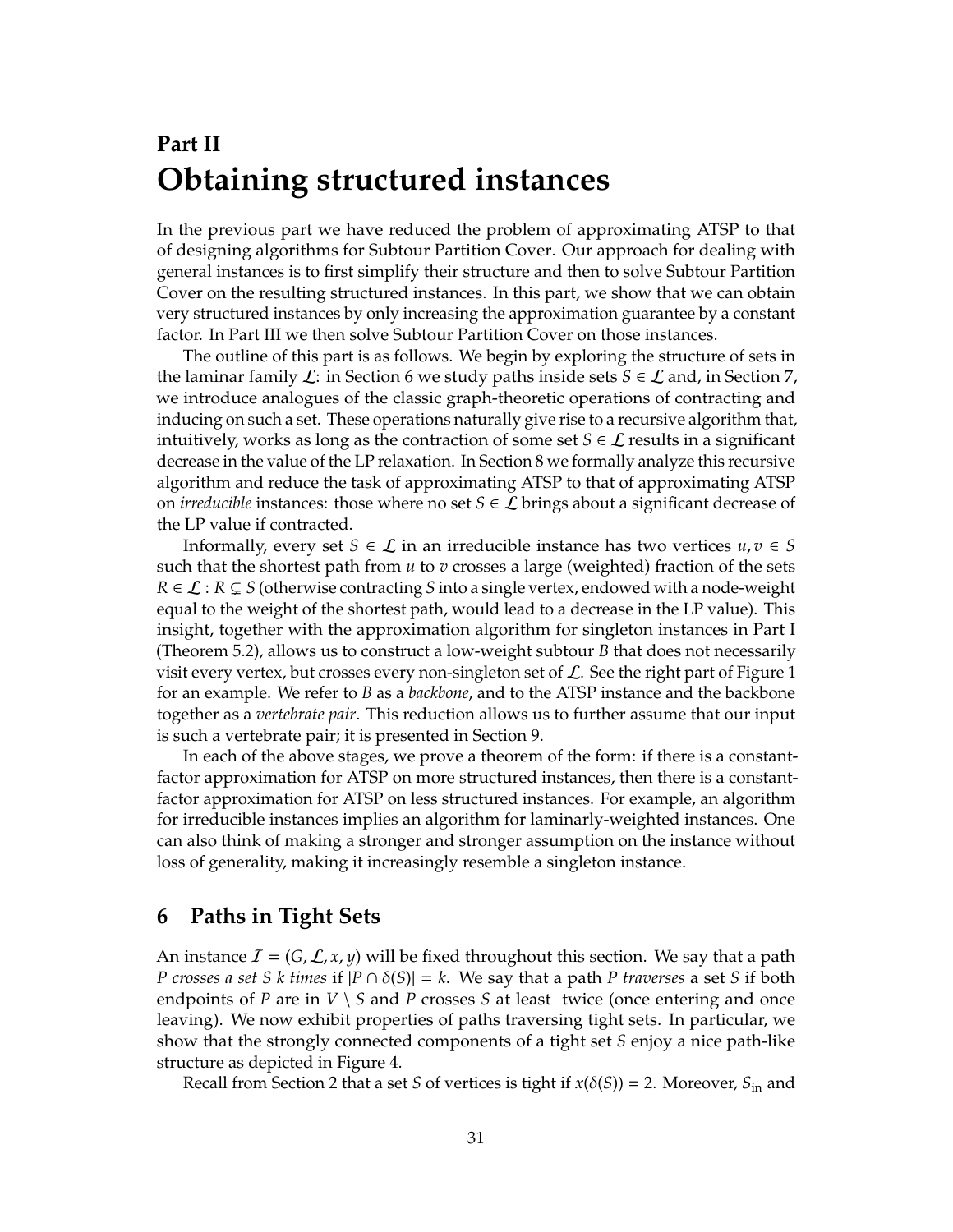

**Figure 4: (a)** The structure of a tight set  $S$  with strongly connected components  $S_1, \ldots, S_\ell.$ Every path traversing *S* enters at a vertex in  $S_{\text{in}} \subseteq S_1$ , then visits all strongly connected components, which form a "path" structure, before it exits from a vertex in  $S_{\text{out}} \subseteq S_{\ell}$ .

> **(b)** The structure of the path *P* from  $u \in S_{\text{in}}$  to  $v \in S_{\text{out}}$  for a tight set *S* as given by Lemma 6.2. The path crosses the set that contains *u* but not *v* once and it crosses the sets of  $\mathcal L$  that are disjoint from  $\{u, v\}$  at most twice.

*S*out denote those vertices of *S* that have an incoming edge from outside of *S* and those that have an outgoing edge to outside of *S*, respectively.

**Lemma 6.1.** *For a tight set*  $S \subsetneq V$  *we have the following properties:* 

- (a) *Every path from a vertex*  $u \in S_{in}$  *to a vertex*  $v \in S_{out}$  *(and thus every path traversing S) visits every strongly connected component of S.*
- (b) *For every u* ∈ *Sin and v* ∈ *S there is a path from u to v inside S. The same holds for every*  $u \in S$  and  $v \in S_{out}$ *.*

*Proof.* We remark that *(a)* can also be seen to follow from the "τ-narrow cut" structure as introduced in [AKS15] by setting  $\tau = 0$ . We give a different proof that we find simpler for our setting.

Let  $S_1, S_2, \ldots, S_\ell$  be the vertex sets of the strongly connected components of *S*, indexed using a topological ordering. We thus have that each subgraph *G*[*Si*] is strongly connected and that there is no edge from a vertex in  $S_i$  to a vertex in  $S_j$  if  $i > j$ .

By the above, we must have  $\delta^-(S_1) \subseteq \delta^-(S)$ . Moreover, since  $x(\delta^-(S_1)) \geq 1 = x(\delta^-(S))$ , we can further conclude that  $\delta^-(S_1) = \delta^-(S)$  (recall that all edges have positive *x*-value) and  $x(\delta^-(S_1)) = x(\delta^+(S_1)) = 1$  (i.e.,  $S_1$  is a tight set).

Similarly, we can show by induction on  $k \geq 2$  that

 $\delta^{-}(S_k) = \delta^{+}(S_{k-1})$  and  $x(\delta^{-}(S_k)) = x(\delta^{+}(S_k)) = 1$ .

To see this, note that  $\delta^-(S_k) \subseteq \delta^-(S) \cup \bigcup_{i \leq k} \delta^+(S_i)$ . However,  $\delta^-(S) = \delta^-(S_1)$  (which is disjoint from  $\delta^-(S_k)$ ), and for  $i < k - 1$ , the induction hypothesis gives that  $\delta^+(S_i)$  = δ <sup>−</sup>(*Si*+1) (which is also disjoint from <sup>δ</sup> <sup>−</sup>(*S<sup>k</sup>* )). The only term left in the union is *i* = *k* − 1 and so  $\delta^-(S_k) \subseteq \delta^+(S_{k-1})$ . Moreover,  $1 \le x(\delta^-(S_k)) \le x(\delta^+(S_{k-1})) = 1$ , which implies the statement for *k*.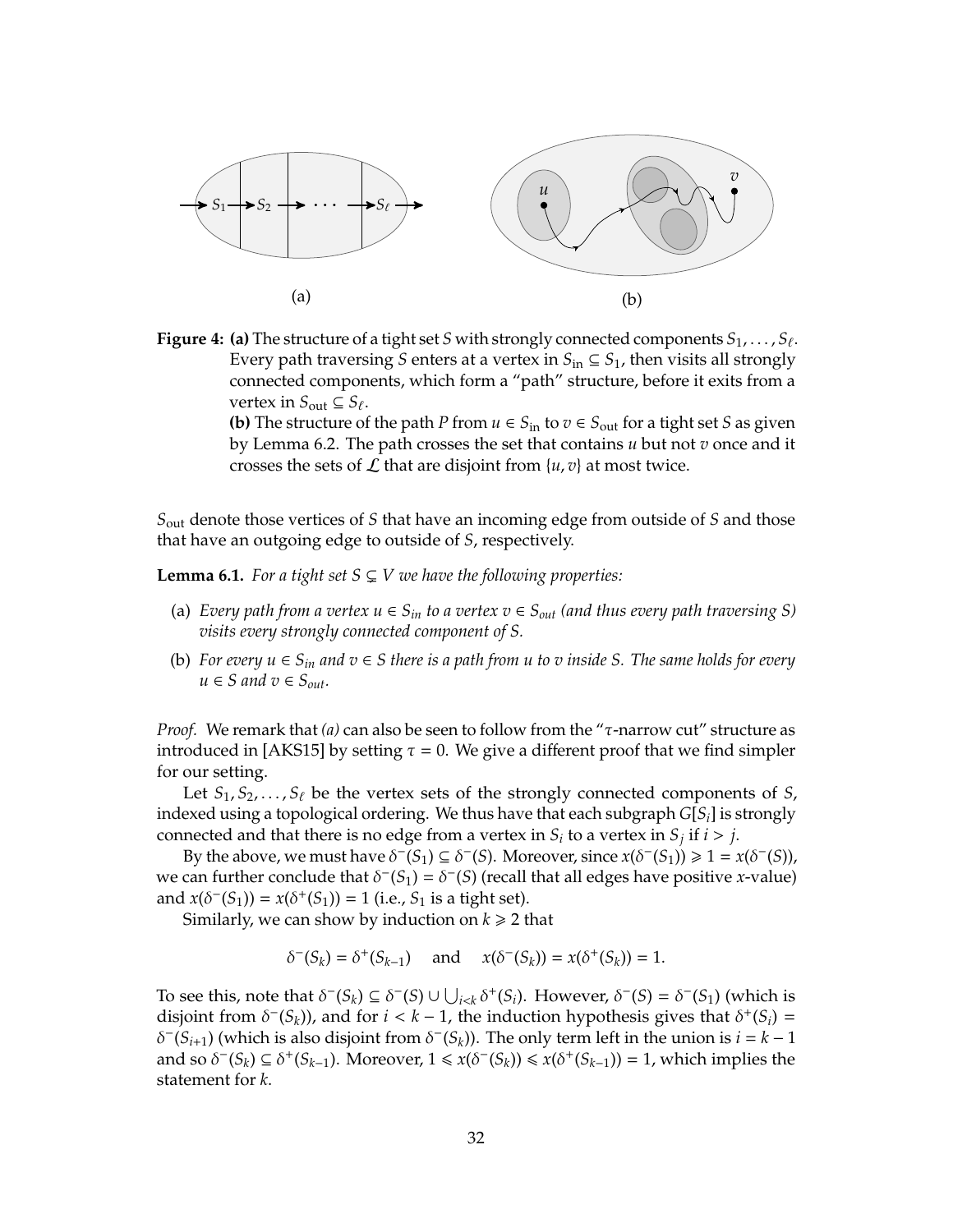Finally, we have that  $\delta^{+}(S_{\ell}) = \delta^{+}(S)$ . To recap, all incoming edges of *S* are into *S*<sub>1</sub>, the set of outgoing edges of every component is the set of incoming edges of the next one, and all outgoing edges of *S* are from  $S_\ell$ . This shows (a), i.e., that every path traversing *S* needs to enter through  $S_1$ , exit through  $S_\ell$ , and pass through every component on the way.

Finally, *(b)* follows because  $S_{\text{in}} \subseteq S_1$  (similarly  $S_{\text{out}} \subseteq S_\ell$ ), each two consecutive components are connected by an edge, and each component is strongly connected.

**Lemma 6.2.** *Let S* ⊆ *V be a non-empty set such that*  $\mathcal{L} \cup \{S\}$  *is a laminar family. Suppose u*, *v* ∈ *S are two vertices such that there is a path from u to v inside S. Then we can in polynomial time find a path P from u to v inside S that crosses every set in* L *at most twice. Thus, the path satisfies*  $w(P) \le \sum_{R \in \mathcal{L}: R \subsetneq S} 2 \cdot y_R = \text{value}(S)$ *.* 

*In addition, if u* ∈  $S_{in}$  *or*  $v \in S_{out}$ *, then P crosses every tight set*  $R \in \mathcal{L}$ *,*  $R \subsetneq S$  *at most*  $2 - |R ∩ {u, v}|$  *times. Thus, it satisfies*  $w(P) ≤ ∑_{R∈L: R⊆S} (2 − |R ∩ {u, v}|) · y_R$ .

*Proof.* Since  $\mathcal{L} \cup \{S\}$  is a laminar family, any path inside *S* only crosses those sets  $R \in \mathcal{L}$ that have  $R \subsetneq S$ . Now, to prove both statements, it is enough to find, in polynomial time, a path *P* inside *S* that for each  $R \in \mathcal{L}$  with  $R \subsetneq S$  satisfies

$$
|P \cap \delta(R)| \le \begin{cases} 2 & \text{if } |R \cap \{u, v\}| = 0, \\ 1 & \text{if } |R \cap \{u, v\}| = 1, \\ 2 & \text{if } |R \cap \{u, v\}| = 2, \\ 0 & \text{if } |R \cap \{u, v\}| = 2 \text{ and } u \in S_{\text{in}} \text{ or } v \in S_{\text{out}}. \end{cases}
$$

The algorithm for finding *P* starts with any path *P* from *u* to *v* inside *S*. Such a path is guaranteed to exist by the assumptions of the lemma and can be easily found in polynomial time. Now, while *P* does not satisfy the above conditions, select a set  $R \in \mathcal{L}$ of *maximum* cardinality that violates one of the above conditions. We remark that the selected set *R* is tight since  $R \in \mathcal{L}$ . Therefore Lemma 6.1*(b)* implies that there is a path from any  $u' \in R$  to any  $v' \in R$  inside  $R$  if  $u' \in R_{\text{in}}$  or  $v' \in R_{\text{out}}$ . Using this, the algorithm now modifies *P* depending on which of the above conditions is violated:

- **Case 1:**  $|R \cap \{u, v\}| = 0$ . Let *u'* be the first vertex visited by *P* in *R* and let *v'* be the last. Then  $u' \in R_{\text{in}}$  and  $v' \in R_{\text{out}}$ , which implies by Lemma 6.1*(b)* that there is a path *Q* from  $u'$  to  $v'$  inside R. We update P by letting Q replace the segment of P from  $u'$ to *v* 0 . This ensures that the set *R* is no longer violated, since the path *P* now only enters and exits *R* once.
- **Case 2:**  $|R \cap \{u, v\}| = 1$ . This case is similar to the previous one. Suppose that  $u \in R$ and  $v \notin R$  (the other case is analogous). Let  $v'$  be the last vertex visited by P in R. Then  $v' \in R_{\text{out}}$ , and again by Lemma 6.1(*b*) there is a path *Q* from *u* to *v*' inside *R*. We update *P* by letting *Q* replace the segment of *P* from *u* to *v'*. This ensures that the set *R* is no longer violated, since the path *P* now only exits *R* once.
- **Case 3:**  $|R \cap \{u, v\}| = 2$ . Let *u'* be the first vertex visited by *P* in  $R_{in}$ . By Lemma 6.1*(b)*, there is a path *Q* from  $u'$  to  $v$  inside  $R$ . We modify  $P$  by letting  $Q$  replace the segment of *P* from  $u'$  to  $v$ . This ensures that the set  $\overline{R}$  is no longer violated, since the path *P* now only enters and exits *R* at most once.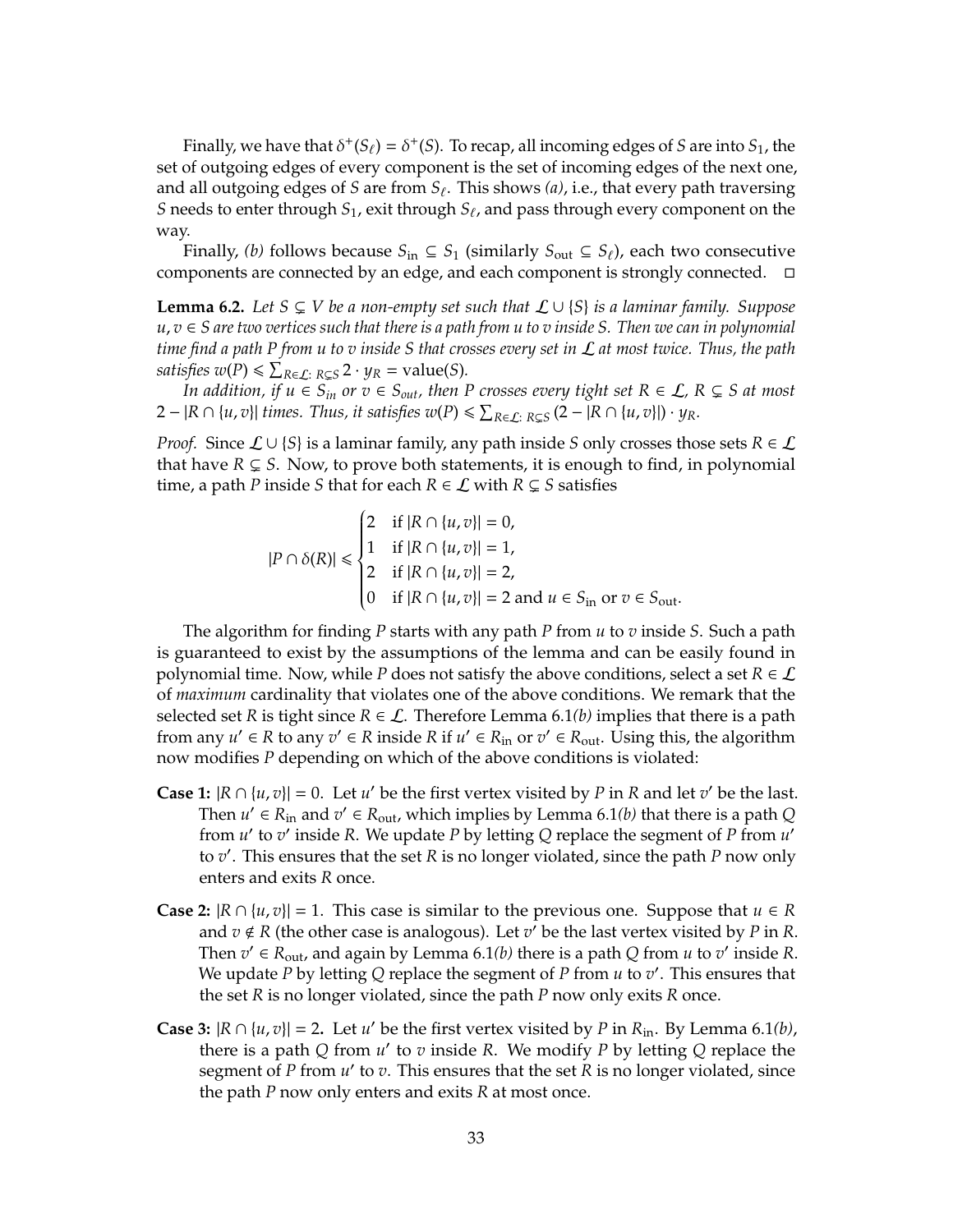**Case 4:**  $|R \cap \{u, v\}| = 2$  and  $u \in S_{\text{in}}$  or  $v \in S_{\text{out}}$ . Suppose that  $u \in S_{\text{in}}$  (the case  $v \in S_{\text{out}}$  is analogous). Then, as  $R \subseteq S$ ,  $R \cap S_{in} \subseteq R_{in}$ . So, by Lemma 6.1(*b*), there is a path Q from *u* to *v* inside *R*. We replace *P* by *Q* and the set *R* is no longer violated.

At termination, the above algorithm returns a path satisfying all the desired conditions and thus the lemma. It remains to argue that the algorithm terminates in polynomial time. A laminar family contains at most 2*n*−1 sets, so it is easy to efficiently identify a violated set *R* of maximum cardinality. The algorithm then, in polynomial time, modifies *P* by simple path computations so that the set *R* is no longer violated. Moreover, since the modifications are such that new edges are only added within the set *R*, they may only introduce new violations to sets contained in *R* – sets of smaller cardinality. It follows, since we always select a violated set of maximum cardinality, that any set R in  $\mathcal L$  is selected in at most one iteration. Hence, the algorithm runs for at most  $|\mathcal{L}|$  ≤ 2*n* − 1 iterations (and so it terminates in polynomial time).

The next lemma asserts that the strongly connected components of  $S \in \mathcal{L}$  form a laminar family together with  $\mathcal{L}$ , a property that will be needed in Section 7.2 in order to apply Lemma 6.2.

**Lemma 6.3.** *For a set*  $S \in \mathcal{L}$ , let S be the set of strongly connected components of S. Then L ∪ S *is a laminar family.*

*Proof.* Let  $S = \{S_1, S_2, \ldots, S_\ell\}$ , indexed in a topological order. Towards a contradiction, suppose there exists a component  $S_i$  and a set  $R \in \mathcal{L}$  such that  $R \setminus S_i$ ,  $S_i \setminus R$ , and  $S \cap R$ are all non-empty. Furthermore, since  $\mathcal L$  is a laminar family and  $S_i \subseteq S \in \mathcal L$ , we must have  $R \subsetneq S$ . We can thus partition  $R$  into the three sets

$$
R_{i} = R \cap (S_{i+1} \cup \cdots \cup S_\ell).
$$

In words, *R*<*<sup>i</sup>* is the part of*R*that intersects vertices of the strongly connected components that are ordered topologically before *S<sup>i</sup>* . Similarly, *R*>*<sup>i</sup>* is the part of *R* that intersects vertices of the strongly connected components that are ordered topologically after *S<sup>i</sup>* . Note that since *R* is not contained in  $S_i$ , we have that either  $R_{< i}$  or  $R_{> i}$  is non-empty. We suppose  $R_{\leq i} \neq \emptyset$  (the case  $R_{\geq i} \neq \emptyset$  is analogous).

As *x* is a feasible solution to LP(*G*, **0**), we have  $x(\delta^{-}(R_{\leq i})) \geq 1$ . Moreover, since  $\delta(R_i \cup R_{>i}, R_{*i*}) = \emptyset$  due to the topological ordering, we have  $\delta^-(R_{*i*}) \subseteq \delta^-(R)$  and thus

$$
1 = x(\delta^-(R)) \ge x(\delta^-(R_{
$$

where the first equality follows since  $R \in \mathcal{L}$  is a tight set. However, this is a contradiction because  $x(\delta(S_i \setminus R_i, R_i)) > 0$ ; that holds since  $S_i \setminus R_i = S_i \setminus R \neq \emptyset$  and  $R_i \neq \emptyset$ ,  $S_i$  is a strongly connected component, and *G* only contains edges with strictly positive *x*-value.

## **7 Contracting and Inducing on a Tight Set**

In this section we generalize two natural graph-theoretic constructions that allow one to decompose the problem of finding a tour with respect to a vertex set *S*. The first relies on contracting *S* (see Definition 7.2 in Section 7.1) and the second relies on inducing on *S* (see Definition 7.6 in Section 7.2).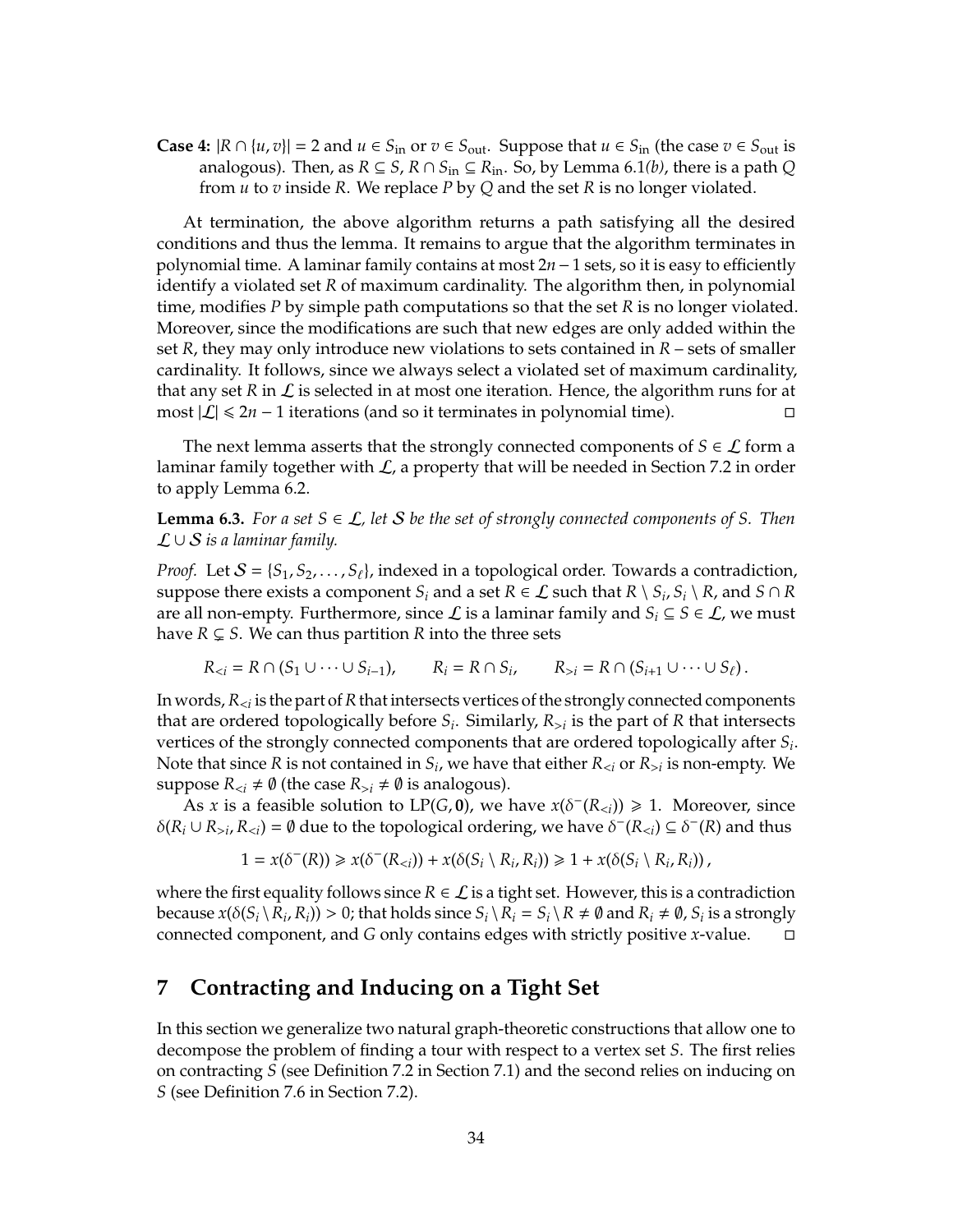

**Figure 5:** An example of the contraction of a tight set *S* and the lift of a tour. Only *y*-values of the sets  $R \in \mathcal{L} : R \subseteq S$  are depicted. On the left, only edges that have one endpoint in *S* are shown. These are exactly the edges that are incident to *s* in the contracted instance. In the center, a tour of I/*S* is illustrated, and on the right we depict the lift of that tour.

#### **7.1 Contracting a Tight Set**

Consider an instance  $I = (G, \mathcal{L}, x, y)$ . Before defining the contraction of a set  $S \in \mathcal{L}$ , we need to define the "distance" functions  $d_S$  and  $D_S$ . For  $S \in \mathcal{L}$  and  $u, v \in S$ , define  $d_S(u, v)$  to be the minimum weight of a path inside *S* from *u* to *v* (if no such path exists,  $d_S(u, v) = \infty$ ). We also let

$$
D_S(u,v) = \sum_{R \in \mathcal{L}: u \in R \subsetneq S} y_R + d_S(u,v) + \sum_{R \in \mathcal{L}: v \in R \subsetneq S} y_R,
$$

which equals  $d_S(u, v) + \sum_{R \in \mathcal{L}: R \subsetneq S} |R \cap \{u, v\}| \cdot y_R$  if  $u \neq v$ , and  $\sum_{R \in \mathcal{L}: u \in R \subsetneq S} 2y_R$  if  $u = v$ . We remark that  $D_S(u, u)$  might be strictly positive.

The intuition of the definition of *D<sup>S</sup>* is as follows. After contracting *S*, all sets of the laminar family are still present in the contracted instance, except for the sets strictly contained in *S*. Now, after finding a tour in the contracted instance, we need to lift it back to a subtour in the original instance. This is done as depicted in Figure 5: for each visit of the tour to *s* (the vertex corresponding to the contraction of *S*) on the edges  $(u_{in}^i, s)$ ,  $(s, v_{out}^i)$ , we obtain a subtour of the original instance by replacing  $(u_{in}^i, s)$ ,  $(s, v_{out}^i)$ by the corresponding edges (i.e., by their preimages)  $(u_{\text{in}}^i, v_{\text{in}}^i)$ ,  $(u_{\text{out}}^i, v_{\text{out}}^i)$  of *G* together with the minimum-weight path inside *S* from  $v^i$ <sub>in</sub> to  $u^i_{\text{out}}$ . The value  $D_s(v^i_{\text{in}}, u^i_{\text{out}})$  is defined to capture the weight increase incurred by this operation. For example, in Figure 5 we have

$$
\underbrace{D_S(v_{\text{in}}^1, u_{\text{out}}^1)}_{=22} = \underbrace{\sum_{R \in \mathcal{L}: \ v_{\text{in}}^1 \in R \subsetneq S} y_R}_{=2} + \underbrace{d_S(v_{\text{in}}^1, u_{\text{out}}^1)}_{=2+2\cdot 2+4+3} + \underbrace{\sum_{R \in \mathcal{L}: \ u_{\text{out}}^1 \in R \subsetneq S} y_R}_{=3+4}.
$$

Before formally defining the notions of contraction and lift, we state the following useful bound on  $D_S(u, v)$ .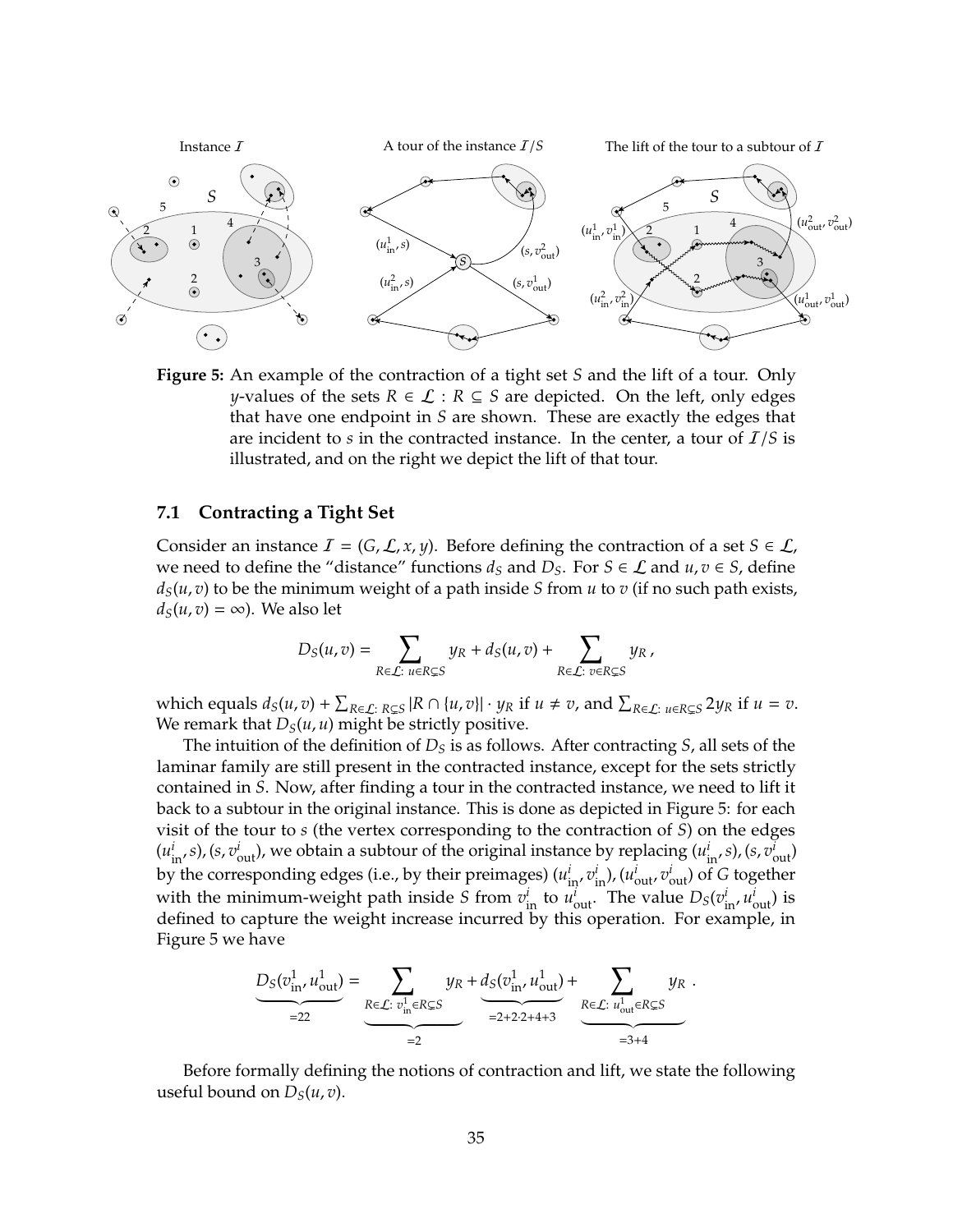**Fact 7.1.** *For any*  $u, v \in S$  *with*  $u \in S$ <sup>*in*</sup> *or*  $v \in S$ <sub>*out*</sub> *we have* 

$$
D_S(u, v) \le \text{value}(S).
$$

*Proof.* Lemma 6.1*(b)* says that there is a path from *u* to *v* inside *S*. Select *P* to be the path from *u* to *v* as guaranteed by Lemma 6.2. Since  $u \in S_{\text{in}}$  or  $v \in S_{\text{out}}$ , we have

$$
d_S(u,v) \leq w(P) \leq \sum_{R \in \mathcal{L}: R \subsetneq S} (2 - |R \cap \{u,v\}|) \cdot y_R
$$

and thus

$$
D_S(u,v) = d_S(u,v) + \sum_{R \in \mathcal{L}: R \subsetneq S} |R \cap \{u,v\}| \cdot y_R \leq \sum_{R \in \mathcal{L}: R \subsetneq S} 2 \cdot y_R = \text{value}(S).
$$

 $\Box$ 

We now define the notion of contracting a tight set for an ATSP instance. In short, the *contraction* is the instance obtained by performing the classic graph contraction of *S*, modifying  $\mathcal L$  to remove the sets contained in *S*, and increasing the *y*-value of the new singleton {*s*} corresponding to *S* so as to become  $y_S + \frac{1}{2} \max_{u \in S_{\text{in}} , v \in S_{\text{out}}} D_S(u, v)$ . This increase is done in order to pay for the maximum possible weight increase incurred when lifting a tour in the contraction back to a subtour in the original instance (as depicted in Figure 5, defined in Definition 7.4, and analyzed in Lemma 7.5).

**Definition 7.2** (Contracting a tight set). The instance  $(G', L', x', y')$  obtained from  $I = (G, \mathcal{L}, x, y)$  by *contracting*  $S \in \mathcal{L}$ , denoted by  $I/S$ , is defined as follows:

- $-$  The graph *G'* equals *G*/*S*, i.e., the graph obtained from *G* by contracting *S*. Let *s* denote the new vertex of *G*<sup>'</sup> that corresponds to the set *S*.
- *−* For each edge  $e'$  ∈  $E(G')$ ,  $x'(e')$  equals  $x(e)$ , where  $e \in E(G)$  is the preimage of  $e'$  in *G*. 7
- The laminar family  $\mathcal{L}'$  contains all remaining sets of  $\mathcal{L}$ :

$$
\mathcal{L}' = \{(R \setminus S) \cup \{s\} : R \in \mathcal{L}, S \subseteq R\} \cup \{R : R \in \mathcal{L}, S \cap R = \emptyset\}.
$$

- The vector *y'* equals *y* (via the natural mapping) on all sets but {*s*}. For {*s*} we define

$$
y'_{s} = y_{S} + \frac{1}{2} \max_{u \in S_{\text{in}} , v \in S_{\text{out}}} D_{S}(u, v).
$$

We remark that  $I/S$  as defined above is indeed an instance:  $\mathcal{L}'$  is a laminar family of tight sets (since for each  $R \in \mathcal{L}'$  we have  $x'(\delta(R')) = x(\delta(R))$ , where  $R$  is the preimage of  $\overline{R'}$  in  $\mathcal L$  via the natural mapping),  $y'_h$  $R \geq 0$  is defined only for  $R \in \mathcal{L}'$ , and  $x'$  is a feasible solution to  $LP(G', 0)$  that is strictly positive on all edges.

The way we defined the new dual weight  $y_s$ *s* implies the natural property that the value of the linear programming solution does not increase after contracting a tight set:

<sup>7</sup>Recall that for notational convenience we allow parallel edges in *G*/*S* and therefore the preimage is uniquely defined.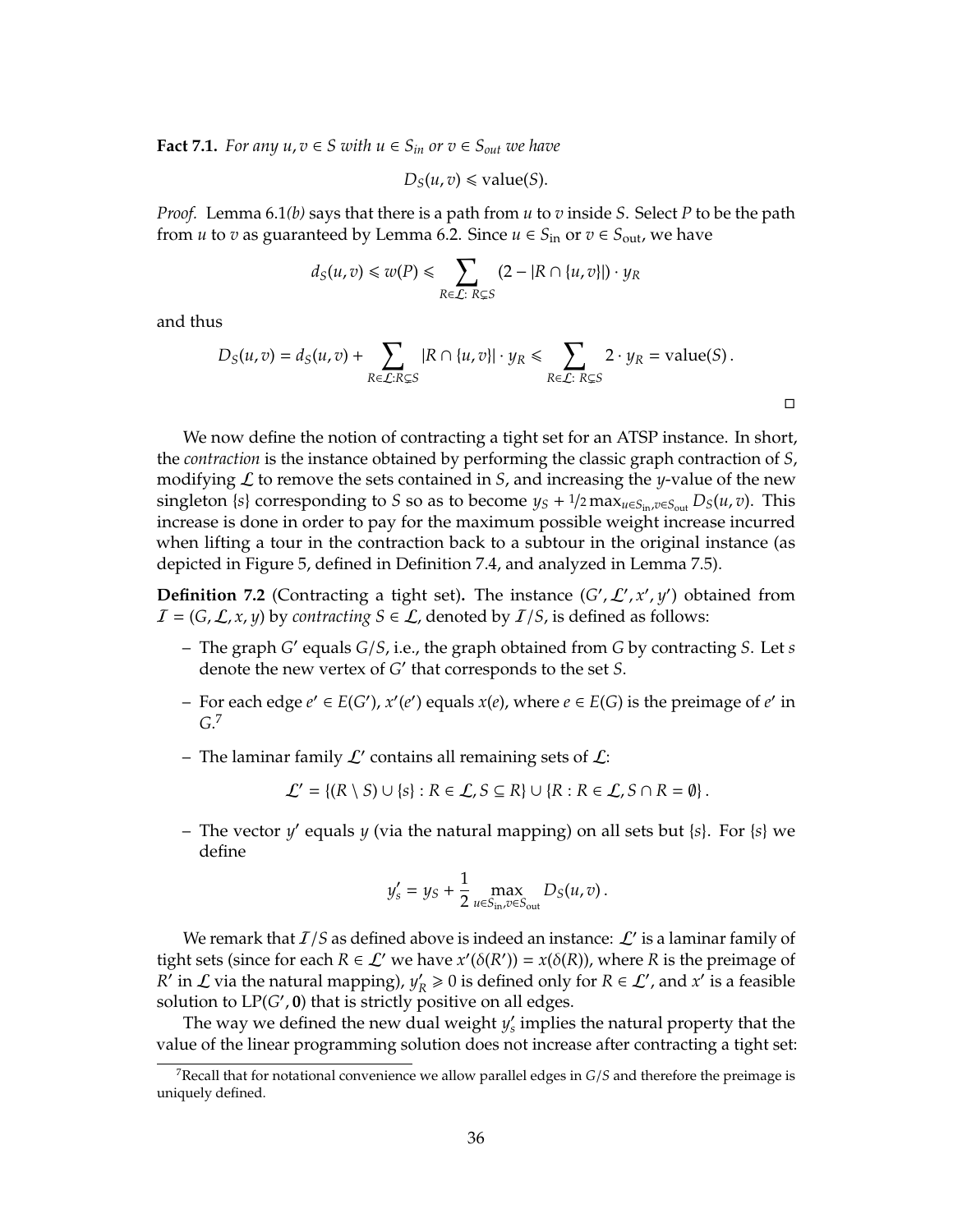**Fact 7.3.** value( $I/S$ ) = value( $I$ ) − (value<sub>*I*</sub>(*S*) − max<sub>*u*∈*S<sub>in</sub>,v*∈*S<sub>out</sub>*  $D_S(u, v)$ ) ≤ value( $I$ ).</sub> *Proof.* By definition,

value(
$$
T/S
$$
) = 2 ·  $\sum_{R \in \mathcal{L'}} y'_R$  = 2 ·  $y'_s$  + 2 ·  $\sum_{R \in \mathcal{L}: R \nsubseteq S} y_R$   
\n=  $\max_{u \in S_{\text{in}}, v \in S_{\text{out}}} D_S(u, v) + 2 \cdot y_S + 2 \cdot \sum_{R \in \mathcal{L}: R \nsubseteq S} y_R$   
\n=  $\max_{u \in S_{\text{in}}, v \in S_{\text{out}}} D_S(u, v) + 2 \cdot \sum_{R \in \mathcal{L}} y_R - 2 \cdot \sum_{R \in \mathcal{L}: R \nsubseteq S} y_R$   
\n=  $\max_{u \in S_{\text{in}}, v \in S_{\text{out}}} D_S(u, v) + \text{value}(I) - \text{value}_I(S)$ 

and so the equality of the statement holds. Finally, the inequality of the statement follows from Fact 7.1, which implies that  $\max_{u \in S_{\text{in}} , v \in S_{\text{out}}} D_S(u, v) \leq \text{value}_I(S)$ . □

Having defined the contraction of a tight set  $S \in \mathcal{L}$ , we define the aforementioned operation of lifting a tour of the contracted instance  $I/S$  to a subtour in the original instance  $\mathcal{I}$ . When considering a tour (or a subtour), we order the edges according to an arbitrary but fixed Eulerian walk. This allows us to talk about consecutive edges.

**Definition 7.4.** For a tour *T* of  $I/S$ , we define its *lift* to be the subtour of *I* obtained from *T* by replacing each consecutive pair (*u*in,*s*),(*s*, *v*out) of incoming and outgoing edges incident to *s* by their preimages ( $u_{\rm in}$ ,  $v_{\rm in}$ ) and ( $u_{\rm out}$ ,  $v_{\rm out}$ ) in *G*, together with a minimum-weight path from  $v_{\text{in}}$  to  $u_{\text{out}}$  inside  $S$ .<sup>8</sup>

See Figure 5 for an illustration. It follows that the lift is a subtour (i.e., an Eulerian multiset of edges that forms a single component), because we added paths between consecutive edges in the tour of I/*S*. However, the lift is usually not a tour of the instance  $I$ , as it is not guaranteed to visit all the vertices in  $S$ . To extend the lift to a tour, we use the concept of inducing on the tight set *S*, which we introduce in Section 7.2.

We complete this section by bounding the weight of the lift of *T*.

**Lemma 7.5.** Let T be a tour of the instance  $I/S$ . Then the lift F of T satisfies  $w_I(F) \le w_{I/S}(T)$ .

*Proof.* Consider the tour *T* and let  $(u_{\text{in}}^{(1)}, s)$ ,  $(s, v_{\text{out}}^{(1)})$ , . . . ,  $(u_{\text{in}}^{(k)}, s)$ ,  $(s, v_{\text{out}}^{(k)})$  be the edges that *T* uses to visit the vertex *s* (which corresponds to the contracted set *S*). That is,  $(u_{in}^{(i)}, s)$ and  $(s, v_{\text{out}}^{(i)})$  are the incoming and outgoing edge of the *i*-th visit of *T* to *s*. By the definition of contraction, we can write the weight of *T* as

$$
\begin{split} w_{I/S}(T) &= \sum_{R \in \mathcal{L}: \ R \not\subseteq S} \alpha_R y_R + 2k \cdot y_s' \\ &= \sum_{R \in \mathcal{L}: \ R \not\subseteq S} \alpha_R y_R + k \cdot \left( 2 \cdot y_S + \max_{u \in S_{\text{in}}, v \in S_{\text{out}}} D_S(u, v) \right), \end{split}
$$

 $8$ We remark that it is not crucial that the minimum-weight path from  $v_{\rm in}$  to  $u_{\rm out}$  is selected to be inside *S*; a minimum-weight path without this restriction would also work. We have chosen this definition as we find it more intuitive and it simplifies some arguments.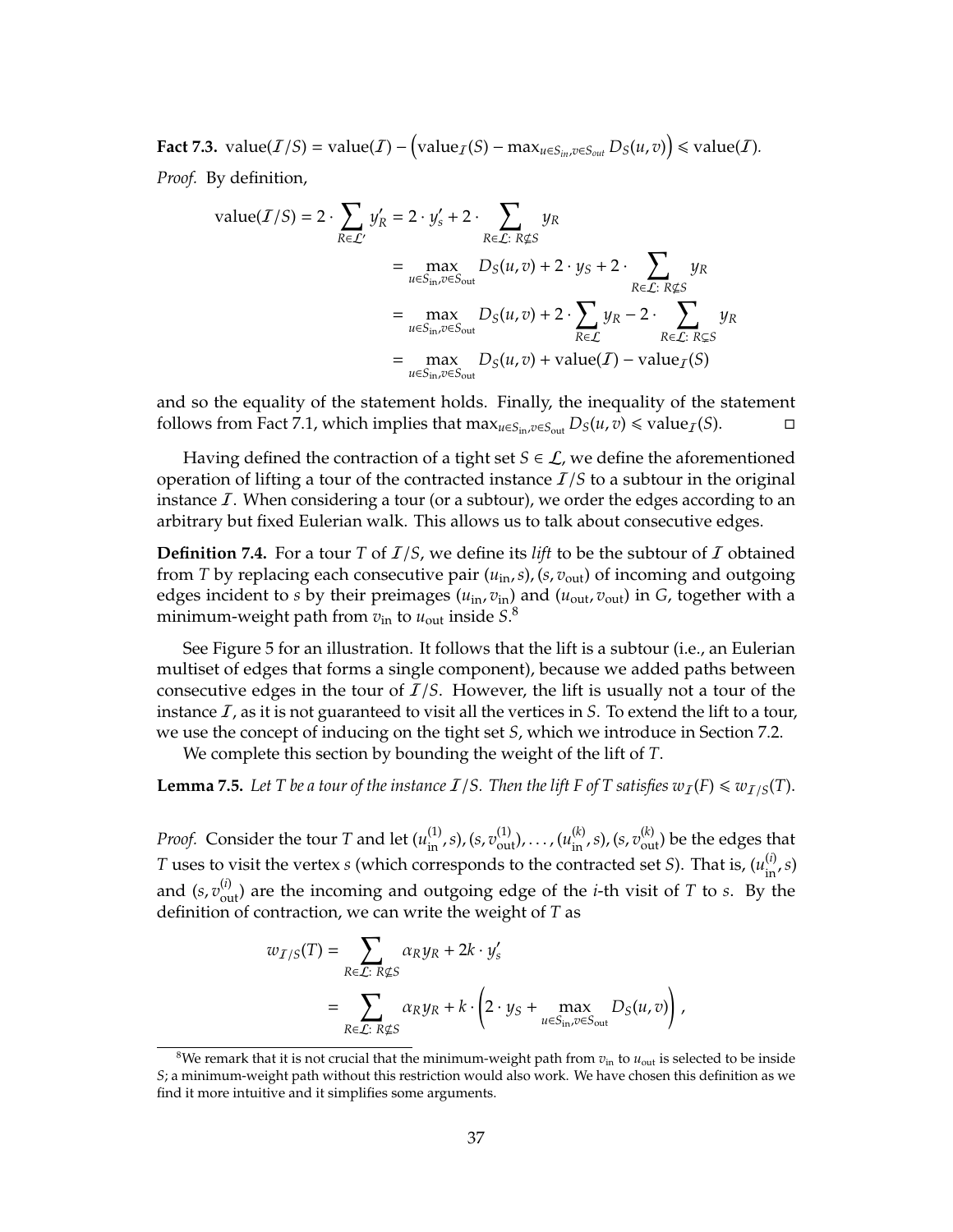where  $\alpha_R = |\delta(R) \cap T|$ . We now compare this weight to that of the lift *F*. Let  $(u_{in}^{(i)}, v_{in}^{(i)})$ and  $(u_{out}^{(i)}, v_{out}^{(i)})$  be the edges of *G* that are the preimages of  $(u_{in}^{(i)}, s)$  and  $(s, v_{out}^{(i)})$ . The lift *F* is obtained from *T* by replacing  $(u_{in}^{(i)}, s)$ ,  $(s, v_{out}^{(i)})$  by  $(u_{in}^{(i)}, v_{in}^{(i)})$ ,  $(u_{out}^{(i)}, v_{out}^{(i)})$  and adding a minimum-weight path inside *S* from  $v_{\text{in}}^{(i)}$  to  $u_{\text{out}}^{(i)}$ . So *F* crosses every  $R \in \mathcal{L} : R \nsubseteq S$  the same number of times  $\alpha_R$  as *T*. To bound the weight incurred by crossing the tight sets "inside" *S*, note that the *i*-th visit to the set *S* incurs a weight from crossing sets  $R \in \mathcal{L} : R \subseteq S$  that equals

$$
2y_S+\sum_{R\in\mathcal{L}:\ v_{\text{in}}^{(i)}\in R\subsetneq S}y_R+d_S(v_{\text{in}}^{(i)},u_{\text{out}}^{(i)})+\sum_{R\in\mathcal{L}:\ u_{\text{out}}^{(i)}\in R\subsetneq S}y_R=2y_S+D_S(v_{\text{in}}^{(i)},u_{\text{out}}^{(i)})\,.
$$

Hence

$$
w_{\mathcal{I}}(F) = \sum_{R \in \mathcal{L}: R \nsubseteq S} \alpha_R y_R + \sum_{i=1}^k \left( 2 \cdot y_S + D_S(v_{\text{in}}^{(i)}, u_{\text{out}}^{(i)}) \right)
$$
  
\$\leqslant \sum\_{R \in \mathcal{L}: R \nsubseteq S} \alpha\_R y\_R + \sum\_{i=1}^k \left( 2 \cdot y\_S + \max\_{u \in S\_{\text{in}}, v \in S\_{\text{out}}} D\_S(u, v) \right)\$  
=  $w_{\mathcal{I}/S}(T)$ .

#### **7.2 Inducing on a Tight Set**

In this section we introduce our notion of induced instances. This concept will be used for completing a lift of a tour of a contracted instance into a tour of the original instance (see Definition 7.8 of "contractible" below). Inducing on a tight set *S* is similar to contracting its complement *V*  $\setminus$  *S* into a single vertex *s* (see Definition 7.2), though the resulting laminar family and dual values are somewhat different: namely, we let  $y'_{\overline{s}}$  = value(*S*)/2 and we remove *S* (as well as all supersets of *S*) from  $\mathcal{L}'$ . The intuitive reason for the setting of  $y'_{\bar{s}}$  $\frac{\prime}{\overline{s}}$  is that each visit to  $\overline{s}$  should pay for the most expensive shortest paths in the strongly connected components of *S* (see Figure 6 and the proof of Lemma 7.9).

We remark that the notion of inducing on *S* for ATSP instances differs compared to the graph obtained by inducing on *S* (in the usual graph-theoretic sense), as here we also have the vertex *s*¯ corresponding to the contraction of the vertices not in *S*. This is needed to make sure that we obtain an ATSP instance (in particular, that we obtain a feasible solution  $x'$  to the linear programming relaxation).

**Definition 7.6.** The instance  $(G', \mathcal{L}', x', y')$  obtained from  $I = (G, \mathcal{L}, x, y)$  by *inducing* on a tight set  $S \in \mathcal{L}$ , denoted by  $\mathcal{I}[S]$ , is defined as follows:

 $\bar{S}$  =  $V \setminus S$ . The graph *G'* equals *G*/*S*, i.e., the graph obtained from *G* by contracting  $\bar{S} = V \setminus S$ . Let  $\overline{s}$  denote the new vertex of  $G'$  that corresponds to the set  $\overline{S}$ .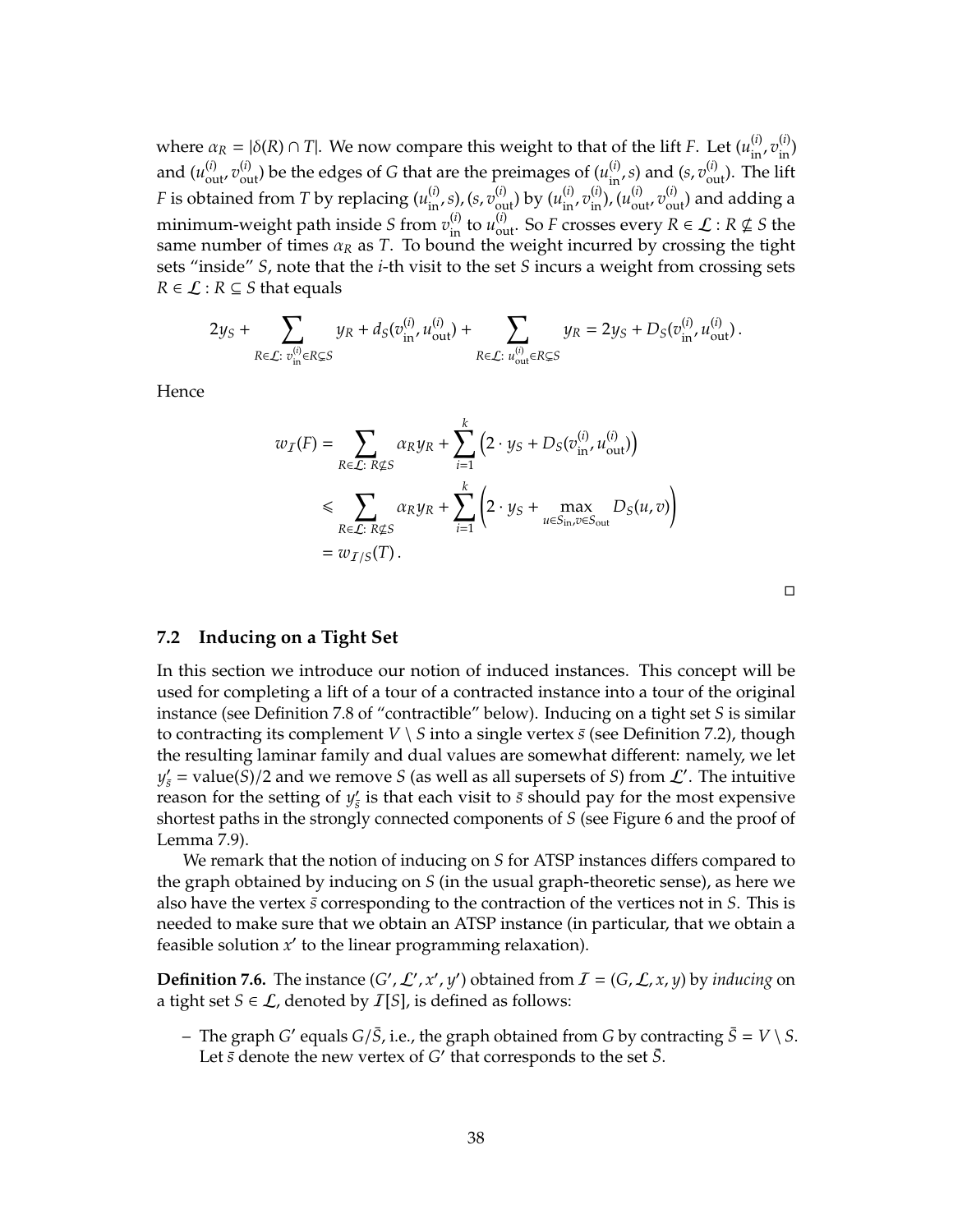

**Figure 6:** In the left figure we depict a tight set  $S \in \mathcal{L}$  with two strongly connected components  $S_1$  and  $S_2$ . The induced instance (center figure) is obtained by contracting  $\bar{S} = V \setminus S$  into a vertex  $\bar{s}$  and removing the tight set *S* from  $\mathcal{L}$ . The solid edges are paths and edges of a tour in the induced instance. In Lemma 7.9 we obtain a collection of subtours in the original instance (right figure) by adding the dashed paths, resulting in a tour of each strongly connected component.

- − For each edge  $e' \in E(G')$ ,  $x'(e')$  equals  $x(e)$ , where  $e \in E(G)$  is the preimage of  $e'$  in *G*. 9
- $-$  The laminar family  $\mathcal{L}'$  contains  $\{\bar{s}\}$  and all sets that are strict subsets of *S*:

$$
\mathcal{L}' = \{ R \in \mathcal{L} : R \subsetneq S \} \cup \{ \{ \bar{s} \} \}.
$$

 $-$  The vector *y'* equals *y* on the sets common to  $\mathcal{L}'$  and  $\mathcal{L}$ . For the new set  $\{\bar{s}\}$  we define  $y'_{\overline{s}} = \text{value}(S)/2$ .

We remark that  $I[S]$  in an instance:  $\mathcal{L}'$  is a laminar family of tight sets,  $y'_{k}$  $'_{R} \geq 0$  is defined only for  $R \in \mathcal{L}'$ , and  $x'$  is a feasible solution to  $LP(G', 0)$  that is strictly positive on all edges.

As for the value of I[*S*], it is comprised of the *y*-values of sets strictly inside *S*, which contribute value(*S*), and that of  $\{\bar{s}\}$ , which also contributes  $2y'_{\bar{s}}$  = value(*S*). Thus we have

**Fact 7.7.** value( $I[S]$ ) = 2 value(*S*).

As alluded to above, we will use the instance  $I[S]$  to find a collection *F* of subtours in the original instance  $\bar{I}$  such that  $\bar{F}$  plus a lift of a tour in  $\bar{I}/S$  form a tour of the instance I. We say that such a set *F* makes *S contractible*:

**Definition 7.8.** We say that *S* ∈  $\mathcal{L}$  is *contractible* with respect to a collection *F* ⊆ *E* of subtours (i.e., *F* is an Eulerian multiset of edges) if the lift of any tour of I/*S* plus the edge set  $F$  is a tour of  $\overline{I}$ .

As an example, if *F* were a subtour visiting every vertex of *S*, then *S* would be contractible with respect to *F*. The following lemma shows that, in general, it is sufficient to find a tour of I[*S*] in order to make *S* contractible (see also Figure 6).

 $9$ We again recall that parallel edges are allowed in  $G/\overline{S}$ , and thus the preimage of an edge is uniquely defined.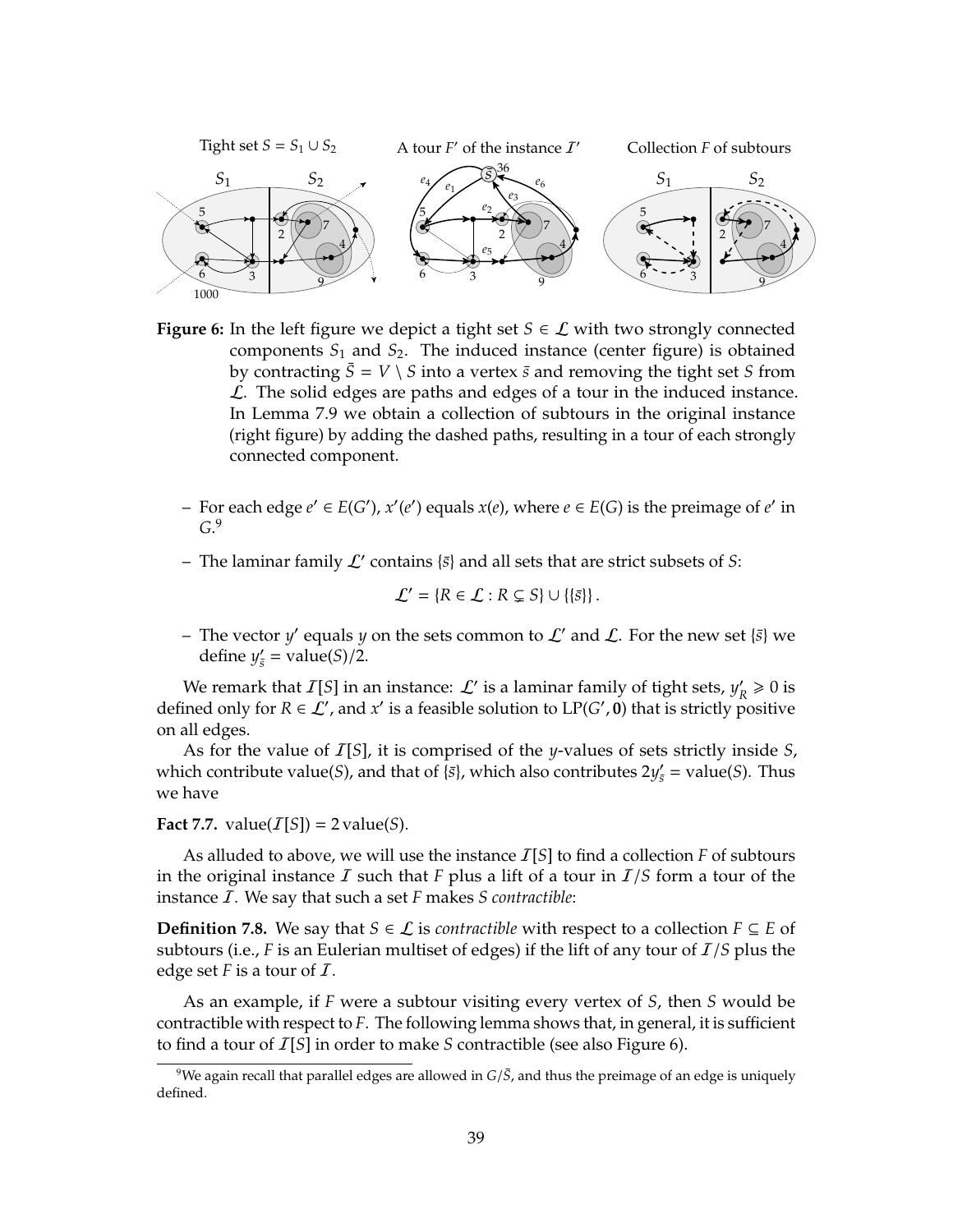**Lemma 7.9.** *Given a tour T of I*[*S*]*, we can in polynomial time find a collection*  $F ⊆ E$  *of subtours such that S is contractible with respect to F and*  $w_I(F) \leq w_{I[S]}(T)$ *.* 

*Proof.* Let  $S_1, \ldots, S_\ell$  be the strongly connected components of *S* indexed using a topological ordering. We will use *T* to obtain a low-weight tour *F<sup>i</sup>* inside each *S<sup>i</sup>* , and define *F* to be the union of these tours. Then *S* is contractible with respect to *F*. Indeed, the lift of any tour of I/*S* must contain a path traversing *S*, and any such path visits every connected component by Lemma 6.1*(a)*.

Let us fix one component  $S_i$ . We obtain the tour  $F_i$  of  $S_i$  by reproducing the movements of *T* inside *S<sup>i</sup>* (recall that we think of *T* as a cyclically ordered Eulerian walk). More precisely, we retain those edges of *T* that are inside *S<sup>i</sup>* and, every time *T* exits  $S_i$  on an edge  $(u_{out}, v_{out}) \in \delta^+(S_i)$  and then returns to  $S_i$  on an edge  $(u_{in}, v_{in}) \in \delta^-(S_i)$ , we also insert a minimum-weight path from *u*out to *v*in inside *S<sup>i</sup>* . Such a path exists because *S<sup>i</sup>* is strongly connected. (This step corresponds to adding the dashed paths in Figure 6.) Then we set  $F = F_1 \cup ... \cup F_\ell$ .

It remains to show that *F* has low weight, i.e., that  $w_I(F) \leq w_{I[S]}(T)$ . For this, let *k* be the number of times the tour *T* visits the auxiliary vertex *s*<sup> $\overline{s}$ </sup>. The weight incurred by every such visit is at least  $2y'_{\bar{s}}$  = value(*S*) (since the set {*s*} is crossed twice in each visit). Thus we have

$$
w_{T[S]}(T) \geq k \cdot \mathrm{value}(S) + \sum_{i=1}^{\ell} w_{T[S]}(T \cap E(S_i)) = k \cdot \mathrm{value}(S) + \sum_{i=1}^{\ell} w_T(T \cap E(S_i)).
$$

On the other hand, each tour *F<sup>i</sup>* consists of all those edges of *T* that are inside *S<sup>i</sup>* , as well as *k* shortest paths between some pairs of vertices in *S<sup>i</sup>* . Indeed, if *T* makes *k* visits to the auxiliary vertex  $\bar{s}$ , then we add exactly  $k$  paths inside  $S_i$  due to the path-like structure of the strongly connected components of a tight set *S* (Lemma 6.1).

By Lemma 6.3, L∪ {*Si*} is a laminar family. Consequently, Lemma 6.2 is applicable to obtain that a shortest path between two vertices inside *S<sup>i</sup>* has weight at most value(*Si*). Recall that *F<sup>i</sup>* consists of all those edges of *T* that are inside *S<sup>i</sup>* , as well as *k* shortest paths between some pairs of vertices in *S<sup>i</sup>* . Therefore, the weight of *F* is

$$
w_{\mathcal{I}}(F) = \sum_{i=1}^{\ell} w_{\mathcal{I}}(F_i)
$$
  
\n
$$
\leq \sum_{i=1}^{\ell} [k \cdot \text{value}(S_i) + w_{\mathcal{I}}(T \cap E(S_i))]
$$
  
\n
$$
\leq k \cdot \text{value}(S) + \sum_{i=1}^{\ell} w_{\mathcal{I}}(T \cap E(S_i))
$$
  
\n
$$
\leq w_{\mathcal{I}[S]}(T),
$$

as required.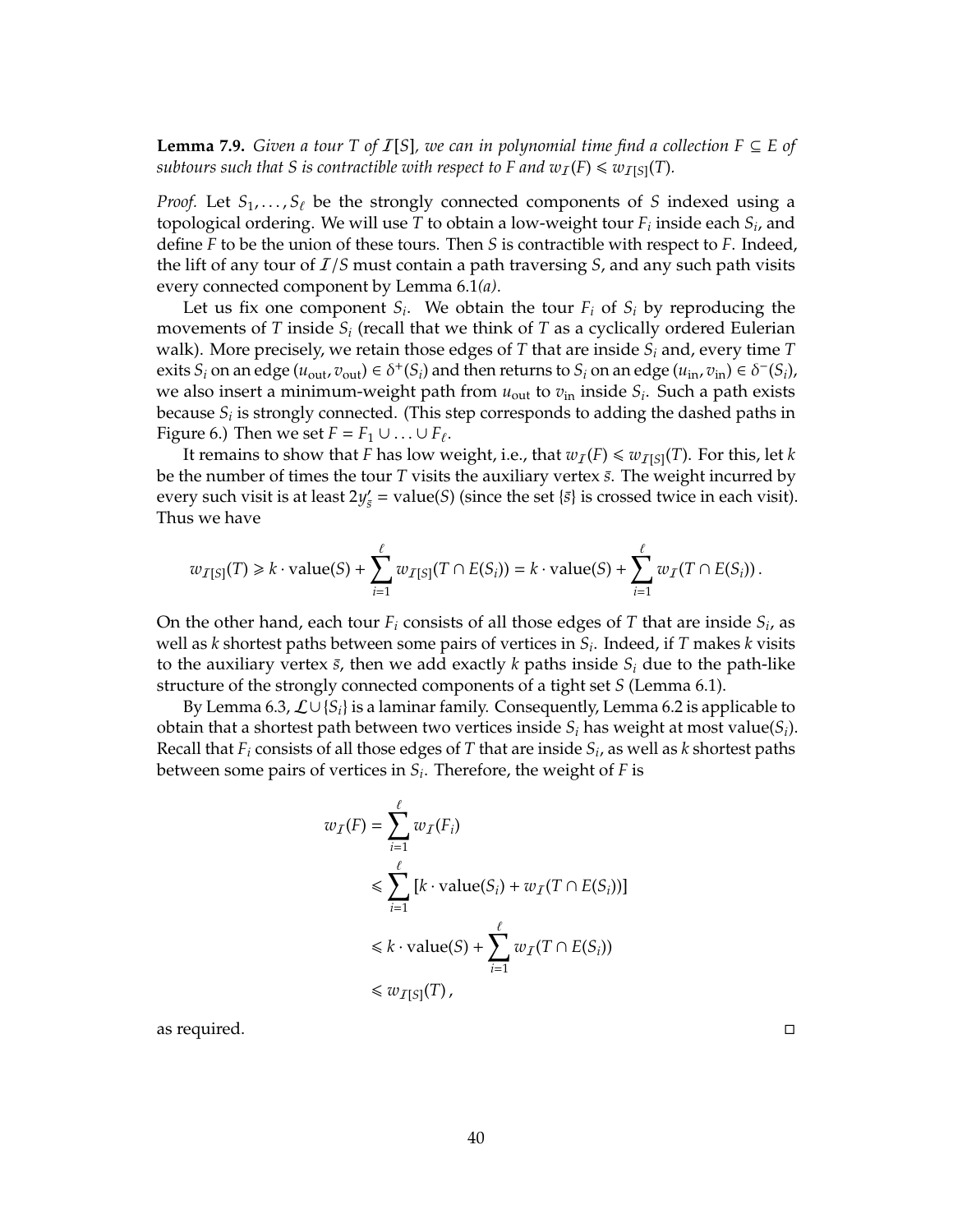## **8 Reduction to Irreducible Instances**

In this section we reduce the problem of approximating ATSP on general (laminarlyweighted) instances to that of approximating ATSP on irreducible instances. Specifically, Theorem 8.3 says that any approximation algorithm for irreducible instances can be turned into an algorithm for general instances while losing only a constant factor in the approximation guarantee.

We now define the notions of *reducible sets* and *irreducible instances*. The intuition behind them is as follows. The operations of contracting and inducing on a tight set *S* introduced in the last section naturally lead to the following recursive algorithm:

- 1. Select a tight set  $S \in \mathcal{L}$ .
- 2. Find a tour  $T<sub>S</sub>$  in the induced instance  $T[S]$ . Via Lemma 7.9,  $T<sub>S</sub>$  yields a set  $F<sub>S</sub>$ that makes *S* contractible.
- 3. Recursively find a tour *T* in the contraction I/*S*.
- 4. Output *F<sup>S</sup>* plus the lift of *T*.

For this scheme to yield a good approximation guarantee, we need to ensure that we can find a good approximate tour  $T<sub>S</sub>$  in  $\overline{I}[S]$  and that contracting the set *S* results in a "significant" decrease in the value of the LP solution. If it does, we refer to the set *S* as *reducible*:

**Definition 8.1.** We say that a set *S*  $\in$  *L* is *reducible* if

$$
\max_{u \in S_{\text{in}}, v \in S_{\text{out}}} D_S(u, v) < \delta \cdot \text{value}(S),
$$

otherwise we say that *S* is *irreducible*. We also say that the instance I is *irreducible* if no set *S* ∈  $\mathcal{L}$  is reducible.

We will use the value  $\delta = 0.78$ ; however, we keep it as a parameter  $\delta \in (1/2, 1)$  to exhibit the dependence of the approximation ratio on this value.

Note that singleton sets are never reducible. Moreover, we have the following observation:

**Fact 8.2.** *Consider an instance*  $\mathcal{I} = (G, \mathcal{L}, x, y)$  *and a set*  $S \in \mathcal{L}$ *. If every set*  $R \in \mathcal{L}$ *:*  $R \subsetneq S$  *is irreducible, then* I[*S*] *is irreducible. In particular, if* I *is an irreducible instance, then* I[*S*] *is irreducible for every*  $S \in \mathcal{L}$ .

*Proof.* Let  $I[S] = (G', \mathcal{L}', x', y')$ . By definition,  $\mathcal{L}' = \{R \in \mathcal{L} : R \subsetneq S\} \cup \{\{\bar{s}\}\}\.$  Clearly, the singleton set  $\{\bar{s}\}$  is irreducible. Now consider a set  $R \in \mathcal{L} : R \subsetneq S$ ; we need to show that *R* is irreducible in  $I[S]$ . Note that *R* is also present in *I* and that the sets { $Q \in L : Q \subsetneq R$ } and { $Q \in L' : Q \subsetneq R$ } are identical. This implies that the distance function  $D_R$  is identical in the instances *I* and *I*[*S*]. Moreover, the sets  $R_{in}$  and  $R_{out}$  are also the same in the two instances. Therefore, as  $R$  is irreducible in  $I$  by assumption, we have that *R* is also irreducible in I[*S*].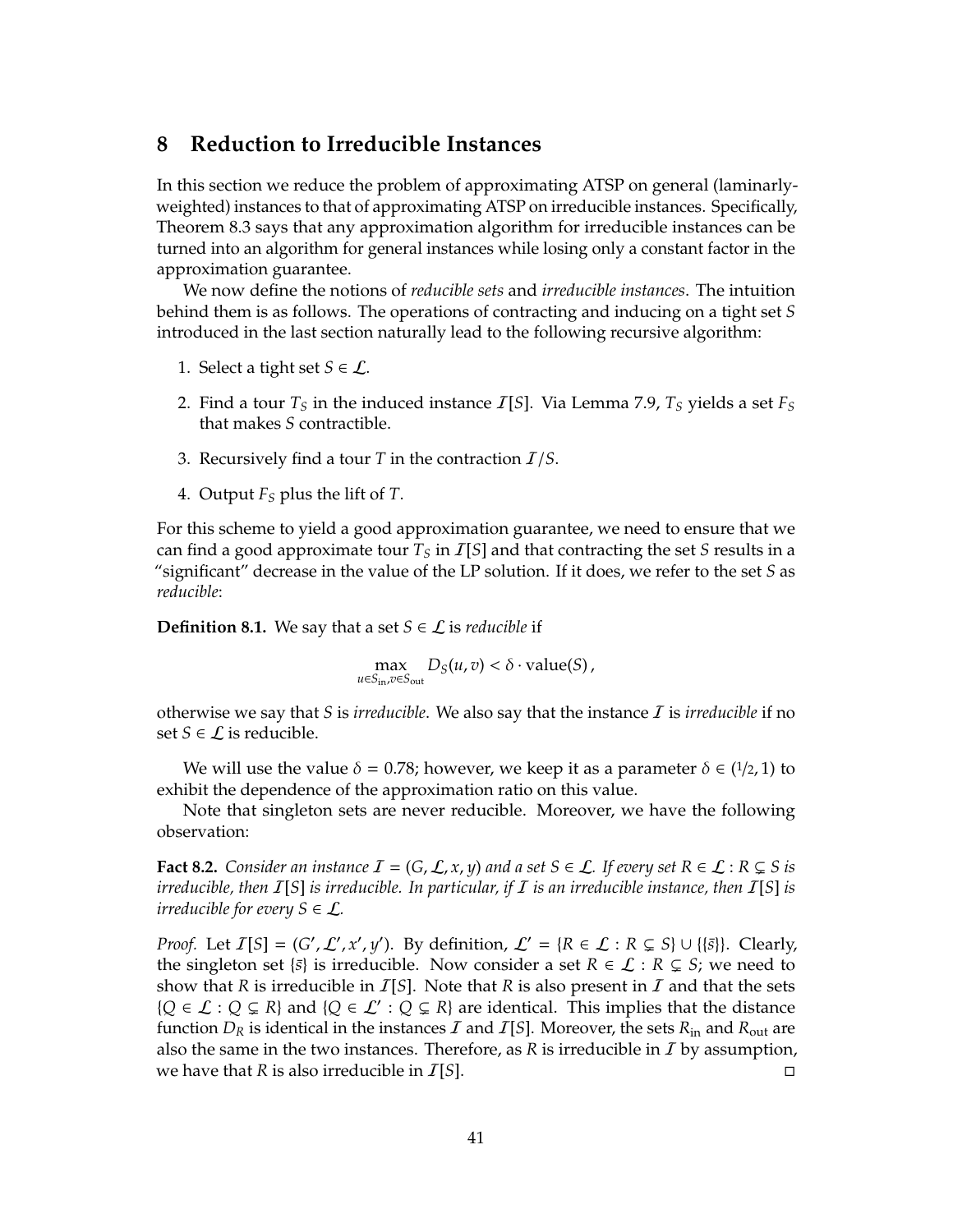The above fact implies that if we select  $S \in \mathcal{L}$  to be a *minimal* reducible set, then the instance I[*S*] is irreducible. Hence, we only need to be able to find an approximate tour *T<sup>S</sup>* for *irreducible* instances (in Step 2 of the above recursive algorithm). This is the idea behind the following theorem, and its proof is based on formally analyzing the aforementioned approach.

**Theorem 8.3.** *Let* A *be a polynomial-time* ρ*-approximation algorithm (with respect to the Held– Karp lower bound) for irreducible instances. Then there is a polynomial-time*  $\frac{2ρ}{1−δ}$ *-approximation algorithm (with respect to the Held–Karp lower bound) for general instances.*

*Proof.* Consider a general instance  $\mathcal{I} = (G, \mathcal{L}, x, y)$ . If it is irreducible, we can simply return the result of a single call to  $\mathcal A$ . So assume that  $I$  is not irreducible, i.e., that  $\mathcal L$ contains a reducible set. Let  $S \in \mathcal{L}$  be a minimal (inclusion-wise) reducible set, i.e., one such that all subsets  $R \in \mathcal{L} : R \subsetneq S$  are irreducible.

We will work with the induced instance  $I[S]$ . Recall that value( $I[S]$ ) = 2 value(S) (Fact 7.7). Moreover,  $I[S]$  is irreducible by Fact 8.2. We can therefore use  $\mathcal A$  to find a tour  $T_S$  of  $\mathcal{I}[S]$ . Since  $\mathcal{A}$  is a  $\rho$ -approximation algorithm, we have

$$
w_{I[S]}(T_S) \le \rho \cdot value(I[S]) = 2\rho value(S).
$$

Next, we invoke the algorithm of Lemma 7.9 to obtain a collection  $F_S \subseteq E$  of subtours such that *S* is contractible with respect to *F<sup>S</sup>* and

$$
w_{\mathcal{I}}(F_S) \leq w_{\mathcal{I}[S]}(T_S) \leq 2\rho \text{ value}(S). \tag{8.1}
$$

Now we recursively solve the contraction  $I/S$ . (This is a smaller instance than  $I$ , because  $|I/S| = |I| - |S| + 1$  and  $|S| \ge 2$  since a singleton set *S* would not have been reducible.) Let *T* be the tour obtained from the recursive call, and let *F* be the lift of *T* to *I*. We finally return  $F_S ∪ F$ . This is a tour of *I*, as *S* is contractible with respect to  $F_S$ .

The running time of this algorithm is polynomial since each recursive call consists at most of: one call to  $A$ , the algorithm of Lemma 7.9, simple graph operations and one recursive call (for a smaller instance).

Finally, let us show that this is a  $\frac{2\rho}{1-\delta}$ -approximation algorithm by induction on the instance size. We have

$$
w_I(F \cup F_S) = w_I(F) + w_I(F_S)
$$
  
\n
$$
\leq w_{I/S}(T) + w_I(F_S)
$$
  
\n
$$
\leq \frac{2\rho}{1-\delta} \text{ value}(I/S) + 2\rho \text{ value}(S)
$$
  
\n
$$
< \frac{2\rho}{1-\delta} [\text{value}(I) - (1-\delta) \text{ value}(S)] + 2\rho \text{ value}(S)
$$
  
\n
$$
= \frac{2\rho}{1-\delta} \text{ value}(I),
$$

where the first inequality is by Lemma 7.5, the second follows since *T* is a  $\frac{2\rho}{1-\delta}$ approximate solution for I/*S* and by (8.1), and the strict inequality is by Fact 7.3 and the reducibility of *S*. This shows that  $F \cup F_S$  is a  $\frac{2\rho}{1-\delta}$ -approximate solution for *I*. □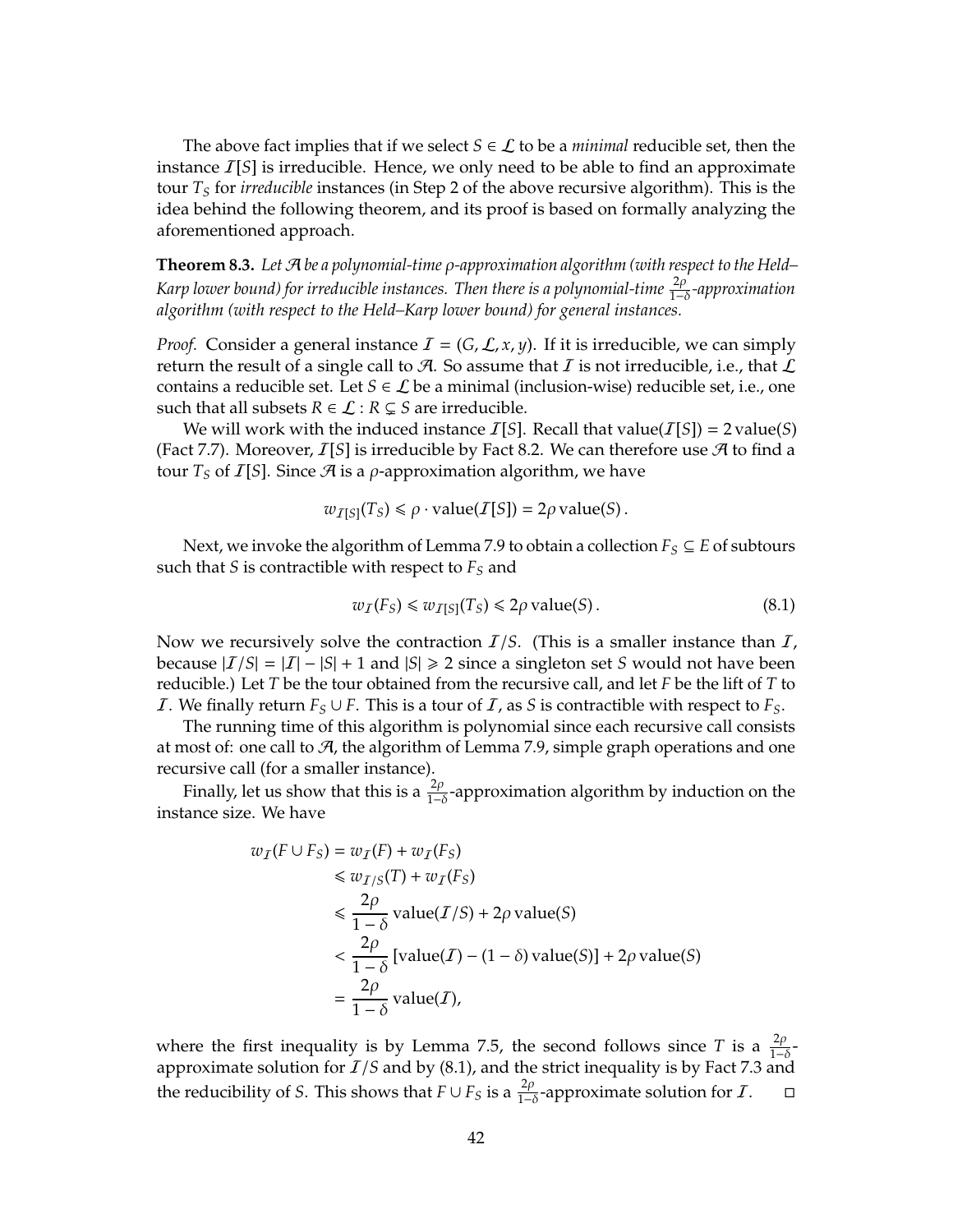The rerouting inside *S* when obtaining the quasi-backbone *B* from a lift  $B'$  of a tour *T* of the instance  $I'$  obtained by contracting maximal sets in L.

The lift  $F$  of the tour  $T'$  found in the vertebrate pair  $(I', B)$ , where  $I'$  was obtained by contracting *R*<sup>1</sup> and *R*2.

The final tour *T* obtained by adding results of recursive calls on  $R_1$  and  $R_2$  (i.e., on  $I[R_1]$  and  $I[R_2]$ ).



**Figure 7:** An illustration of the steps in the proofs of Lemma 9.3 (left) and Theorem 9.4 (center and right). Only one maximal set  $S \in \mathcal{L}$  is shown.

## **9 Backbones and Reduction to Vertebrate Pairs**

In this section we further reduce the task of approximating ATSP to that of finding a tour in instances with a *backbone*. For an example of such an instance see the right part of Figure 1 on page 6.

**Definition 9.1.** We say that an instance  $\mathcal{I} = (G, \mathcal{L}, x, y)$  and a subtour *B* form a *vertebrate pair* if every  $S \in \mathcal{L}$  with  $|S| \ge 2$  is visited by *B*, i.e.,  $S \cap V(B) \ne \emptyset$ . The set *B* is referred to as the *backbone* of the vertebrate pair.

The main result of this section, Theorem 9.4, takes as input an algorithm for vertebrate pairs that returns a tour with a weight bound depending on the backbone, and shows that this implies a constant-factor approximation algorithm for irreducible instances. Combining this with Theorem 8.3 allows us to reduce the problem of approximating ATSP on general instances to that of approximating ATSP on vertebrate pairs.

The proof of Theorem 9.4 is done in two steps. First, in Section 9.1, we give an efficient algorithm for finding a *quasi-backbone B* of an irreducible instance – a subtour that visits a large (weighted) fraction of the sets in L. We use the term *quasi-backbone* as *B* might not visit *all* non-singleton sets, as would be required for a backbone. Then, in Section 9.2, we give the reduction to vertebrate pairs via a recursive algorithm (similar to the proof of Theorem 8.3 in the previous section).

#### **9.1 Finding a Quasi-Backbone**

We give an efficient algorithm for calculating a low-weight *quasi-backbone* of an irreducible instance.

**Definition 9.2.** For an instance  $I = (G, \mathcal{L}, x, y)$ , we call a subtour *B* a *quasi-backbone* if

$$
2\sum_{S\in\mathcal{L}^*} y_S \leq (1-\delta) \operatorname{value}(I),
$$

where  $\mathcal{L}^* = \{S \in \mathcal{L} : S \cap V(B) = \emptyset\}$  contains those laminar sets that *B* does *not* visit.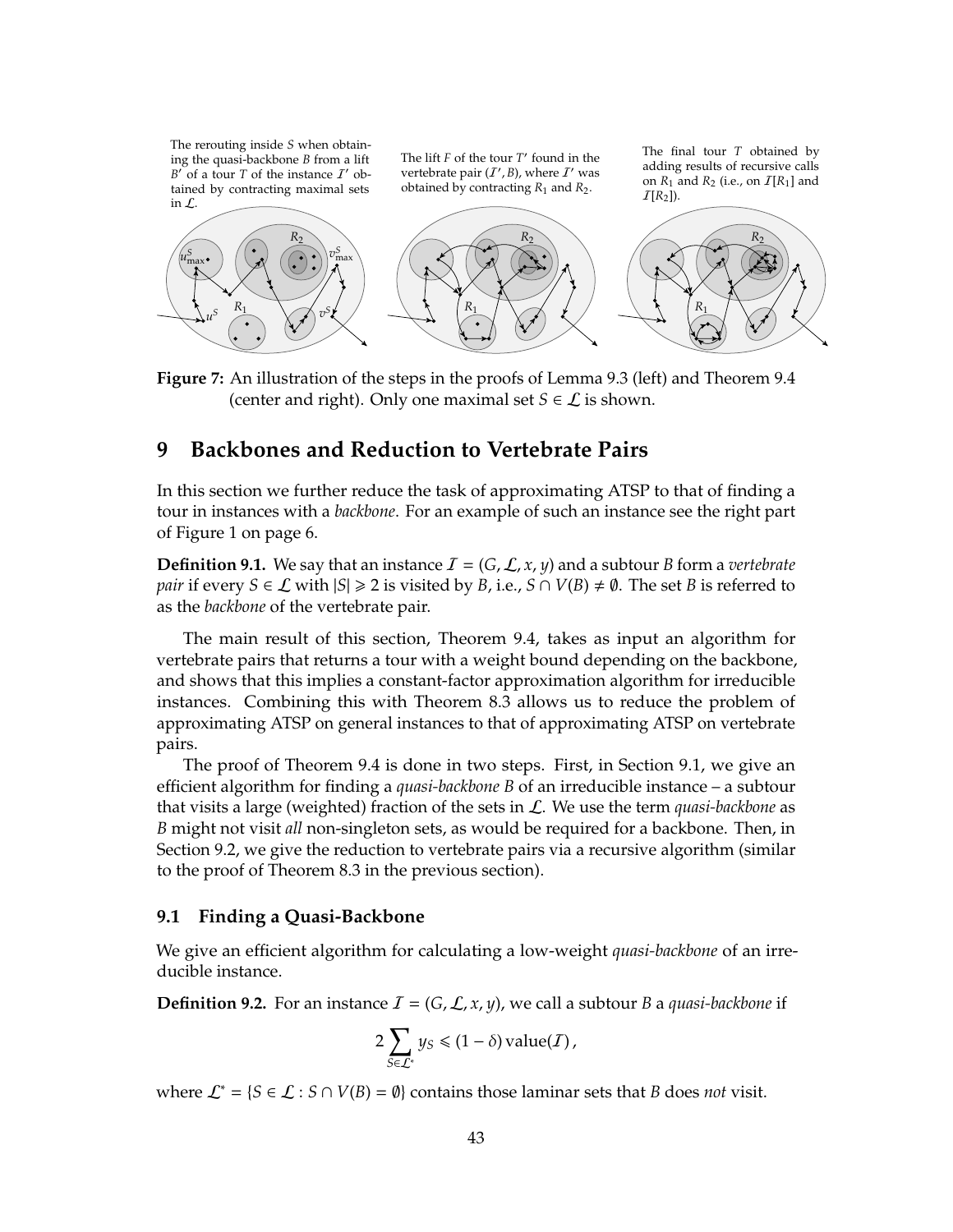Recall that  $\delta = 0.78$  is the parameter in Definition 8.1 (of irreducible instances). Also note that a backbone is not necessarily a quasi-backbone, as it may not satisfy the above inequality if much *y*-value is on singleton sets. Recall that  $\alpha_s = 18 + \varepsilon$  denotes the approximation guarantee for singleton instances as in Corollary 5.2.

**Lemma 9.3.** *There is a polynomial-time algorithm that, given an irreducible instance*  $I =$  $(G, \mathcal{L}, x, y)$ , constructs a quasi-backbone *B* such that  $w(B) \leq (a_s + 3)$  value(*I*).

*Proof.* Let  $\mathcal{L}_{\text{max}}$  be the family of all maximal sets in  $\mathcal{L}$ . We define  $I'$  to be the instance obtained from  $I$  by contracting all sets in  $\mathcal{L}_{\text{max}}$ ; recall the definition of the contraction operation from Section 7.1. By Fact 7.3, the LP value does not increase, i.e., value(*I'*)  $\le$  value(*I*). In *I'*, all sets in the laminar family are singletons, therefore the new instance is a singleton instance and we can use the  $\alpha_{\rm s}$ -approximation algorithm (Corollary 5.2) to find a tour *T* in *I'* with  $w_{I'}(T) \le \alpha_s$  value(*I'*)  $\le \alpha_s$  value(*I*).

Now, to obtain a subtour *B* of the original instance  $\overline{I}$ , we consider the lift *B*<sup>*'*</sup> of *T* back to *I* (see Definition 7.4). The lift *B*' is a subtour of low weight. Indeed,  $w_I(B') \leq w_{I'}(T) \leq \alpha_s$  value(*I*) by Lemma 7.5. It also visits every maximal set  $S \in \mathcal{L}_{\text{max}}$ . However, it might not yet satisfy the inequality of Definition 9.2. We therefore slightly modify the subtour *B*<sup> $\prime$ </sup> to obtain *B* as follows. For each set  $S \in \mathcal{L}_{\text{max}}$ :

- 1. Suppose the first visit<sup>10</sup> to *S* in the subtour *B*' arrives at a vertex  $u^S \in S_{\text{in}}$  and departs from a vertex  $v^S \in S_{\text{out}}$ .
- 2. Replace the segment of *B*<sup> $\prime$ </sup> from  $u^S$  to  $v^S$  by the union of:
	- $-$  a shortest path from  $u^S$  to  $u^S_{\text{max}}$ ,
	- $-$  a path from  $u_{\text{max}}^S$  to  $v_{\text{max}}^S$  inside *S* as given by Lemma 6.2,
	- $-$  and a shortest path from  $v_{\text{max}}^S$  to  $v^S$ ,

where  $u_{\max}^S \in S_{\text{in}}$  and  $v_{\max}^S \in S_{\text{out}}$  are selected to maximize  $D_S(u_{\max}^S, v_{\max}^S)$ .

See the left part of Figure 7 for an illustration. The existence of the second path above is guaranteed by Lemma 6.1*(b)* since  $u_{\text{max}}^S \in S_{\text{in}}$ . It is clear that the obtained multiset *B* is a subtour (since *B'* is a subtour) and that the algorithm for finding *B* runs in polynomial time. It remains to bound the weight of *B* and to show that *B* satisfies the property of a quasi-backbone, i.e., the inequality of Definition 9.2.

For the former, note that the weight of *B* is at most the weight of the lift *B'* plus the weight of the three paths added for each set *S*  $\in$   $\mathcal{L}_{max}$ . For such a set *S*  $\in$   $\mathcal{L}_{max}$ , the weight of the path from  $u^S$  to  $u_{\text{max}}^S$  is at most value(*S*) since there is a path from  $u^S \in S_{\text{in}}$ to  $u_{\max}^S$  *inside S* by Lemma 6.1(*b*) and such a path can be selected to have weight at most value(*S*) by Lemma 6.2. By the same argument, we have that the weight of the path from  $v_{\text{max}}^S$  to  $v^S \in S_{\text{out}}$  is at most value(*S*). Finally, by applying Lemma 6.2 again, we have that the weight of the path added from  $u_{\max}^S$  to  $v_{\max}^S$  is also bounded by value(*S*). It follows that

$$
w(B) \leq w(B') + 3 \cdot \sum_{S \in \mathcal{L}_{\text{max}}} \text{value}(S) \leq w(B') + 3 \text{ value}(I) \leq (\alpha_S + 3) \text{ value}(I),
$$

 $10$ Recall that the edges of the subtour  $B'$  are ordered by an Eulerian walk.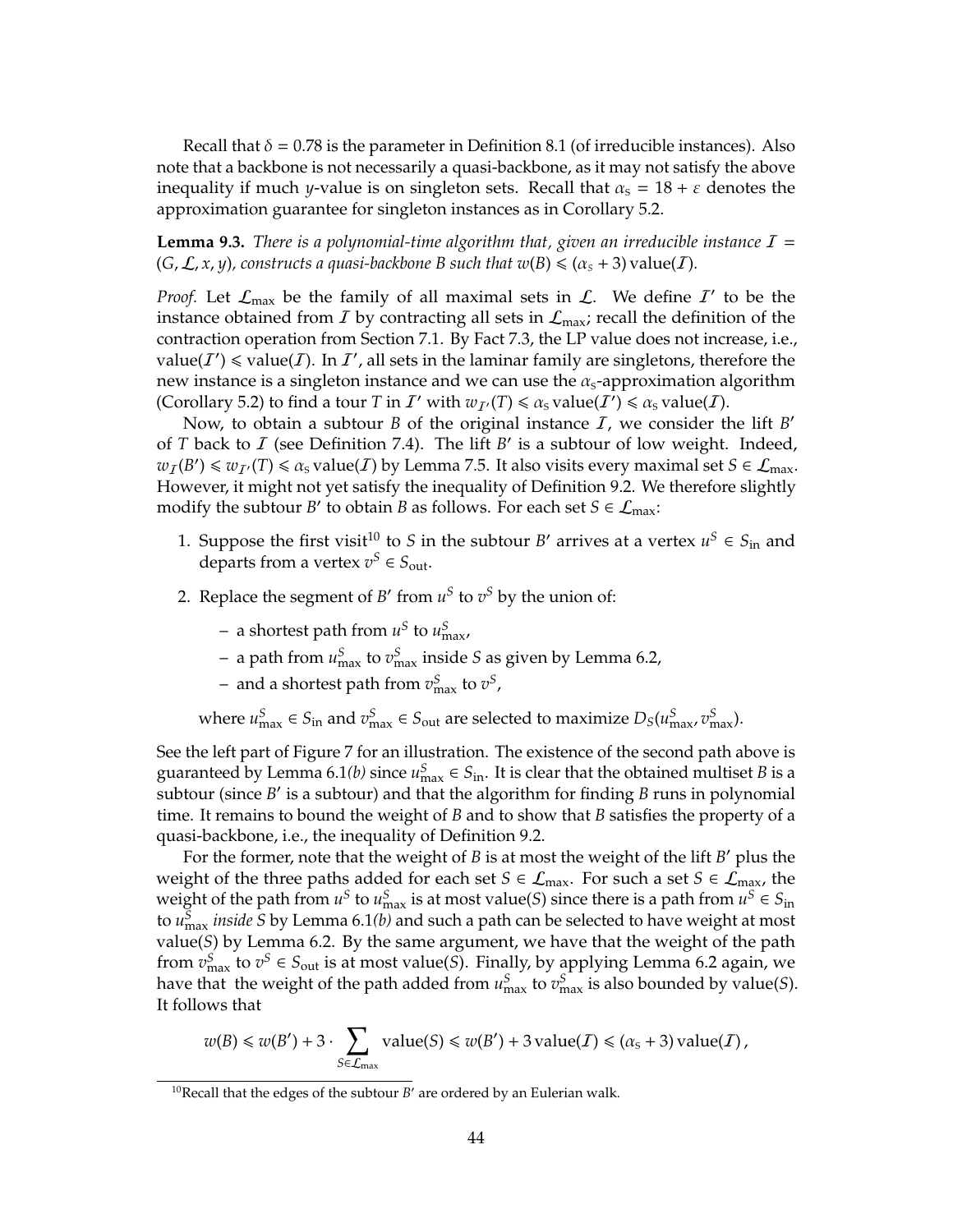as required. (In the second inequality we used that the sets  $S \in \mathcal{L}_{max}$  are disjoint.)

We proceed to prove that *B* satisfies the inequality of Definition 9.2. Recall that  $\mathcal{L}^*$  = {*S* ∈  $\mathcal{L}$  : *S* ∩ *V*(*B*) =  $\emptyset$ } contains those sets in  $\mathcal{L}$  that *B* does not visit. As *B* visits every *S* ∈  $\mathcal{L}_{\text{max}}$  (i.e.,  $\mathcal{L}_{\text{max}} \cap \mathcal{L}^* = \emptyset$ ), it is enough to show the following: *Claim.* For every  $S \in \mathcal{L}_{\text{max}}$  we have

$$
\sum_{R\in\mathcal{L}^*\colon R\subsetneq S} 2y_R \leq (1-\delta) \,\mathrm{value}(S)\,.
$$

Once we have this claim, the property of a quasi-backbone indeed follows:

$$
2\sum_{R\in\mathcal{L}^*}y_R=\sum_{S\in\mathcal{L}_{\max}}\sum_{R\in\mathcal{L}^*: R\subsetneq S}2y_R\leq \sum_{S\in\mathcal{L}_{\max}}(1-\delta)\,\mathrm{value}(S)\leq (1-\delta)\,\mathrm{value}(I)\,.
$$

*Proof of Claim.* The intuition behind the claim is that, when forming *B*, we have added a path *P* from  $u_{\text{max}}^S$  to  $v_{\text{max}}^S$ . Since *S* is irreducible, this path *P* has a large weight. However, it is chosen so that it crosses each set in  $\mathcal L$  at most twice. Thus it must cross most (weighted by value) sets of L contained in *S*.

Now we proceed with the formal proof. As  $u_{\text{max}}^S \in S_{\text{in}}$ , the path *P* inside *S* from  $u_{\text{max}}^S$  to  $v_{\text{max}}^S$  that we have obtained from Lemma 6.2 crosses every tight set *R*  $\in \mathcal{L}$  at most 2 –  $|R \cap \{u_{\max}^S, v_{\max}^S\}|$  times. Moreover, *P* (a subset of *B*) does not cross any set  $R \in \mathcal{L}^*$ . Therefore

$$
d_S(u_{\max}^S, v_{\max}^S) \leq w(P) \leq \sum_{R \in \mathcal{L} \setminus \mathcal{L}^*: R \subsetneq S} \left(2 - |R \cap \{u_{\max}^S, v_{\max}^S\}|\right) \cdot y_R.
$$

Furthermore, we have that the quasi-backbone *B* visits all sets in  $\mathcal{L}_{\text{max}}$  and visits both vertices  $u_{\max}^S$  and  $v_{\max}^S$ . Therefore it must visit all sets  $R \in \mathcal{L}$  for which  $R \cap \{u_{\max}^S, v_{\max}^S\}$ is non-empty; i.e., for all  $R \in \mathcal{L}^*$  we have  $|R \cap \{u_{\max}^S, v_{\max}^S\}| = 0$ . It follows that that the quasi-backbone visits most (weighted by value) laminar sets. If  $u_{\text{max}}^S = v_{\text{max}}^S$ , then we have

$$
\sum_{R\in\mathcal{L}\setminus\mathcal{L}^*: R\subsetneq S} 2y_R = D_S(u_{\text{max}}^S, v_{\text{max}}^S),
$$

and if  $u_{\text{max}}^S \neq v_{\text{max}}^S$ , then

$$
\sum_{R \in \mathcal{L} \setminus \mathcal{L}^*:} \sum_{R \in \mathcal{L} \setminus \mathcal{L}^*:} 2y_R = \sum_{R \in \mathcal{L} \setminus \mathcal{L}^*:} (2 - |R \cap \{u_{\text{max}}^S, v_{\text{max}}^S\}|) \cdot y_R + \sum_{R \in \mathcal{L} \setminus \mathcal{L}^*:} |R \cap \{u_{\text{max}}^S, v_{\text{max}}^S\}| \cdot y_R
$$
\n
$$
\geq d_S(u_{\text{max}}^S, v_{\text{max}}^S) + \sum_{R \in \mathcal{L}:} R \subseteq S} |R \cap \{u_{\text{max}}^S, v_{\text{max}}^S\}| \cdot y_R
$$
\n
$$
= D_S(u_{\text{max}}^S, v_{\text{max}}^S)
$$

In both cases, we have  $D_S(u_{\max}^S, v_{\max}^S) \ge \delta$  value(*S*) by the choice of  $u_{\max}^S, v_{\max}^S$  and by the irreducibility of *S*. The claim now follows:

$$
\sum_{R\in\mathcal{L}^*: R\subsetneq S} 2y_R = \text{value}(S) - \sum_{R\in\mathcal{L}\setminus\mathcal{L}^*: R\subsetneq S} 2y_R \leq \text{value}(S) - \delta \text{ value}(S) = (1 - \delta) \text{value}(S).
$$

45

The proof of the above claim completes the proof of Lemma 9.3.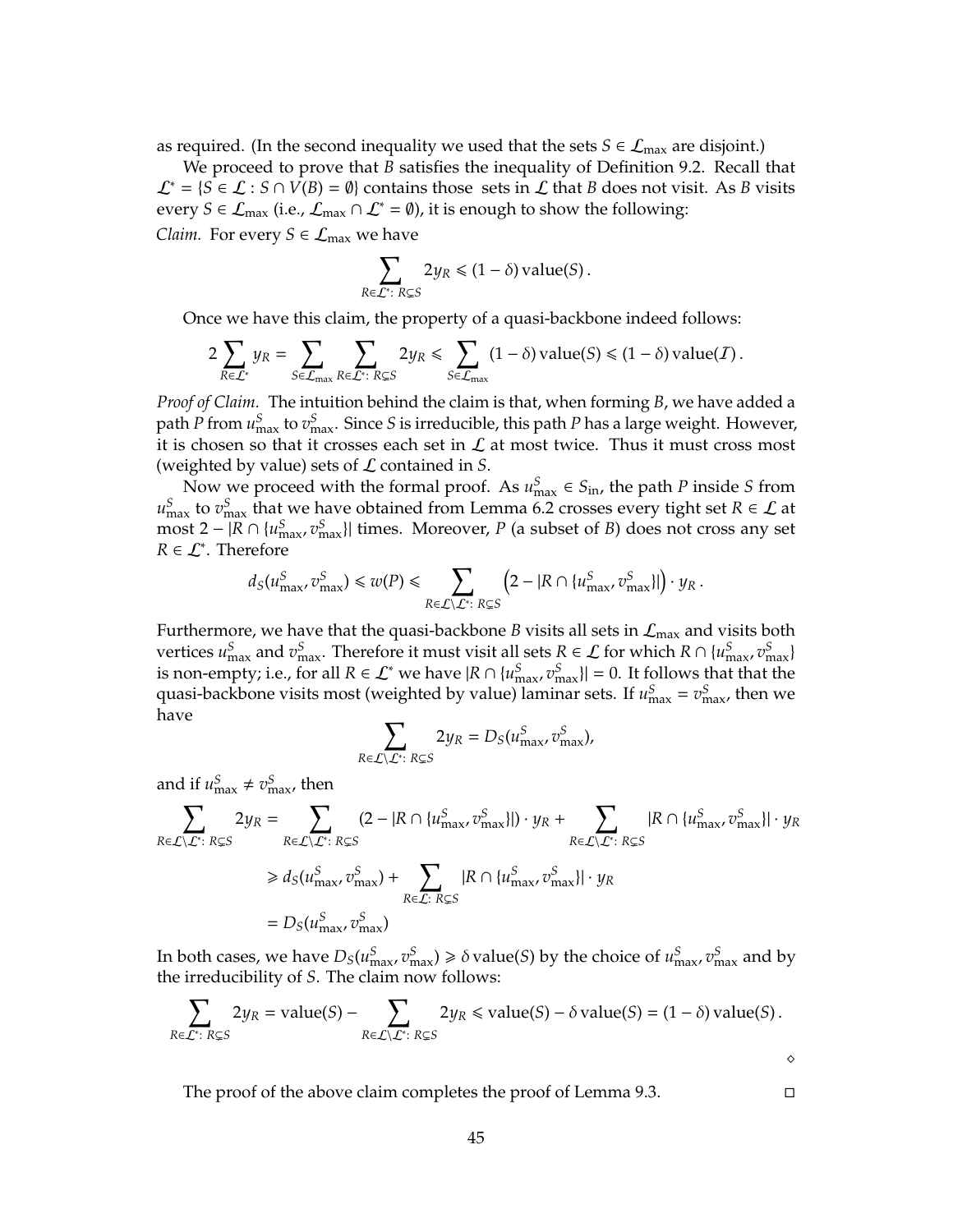#### **9.2 Obtaining a Vertebrate Pair via Recursive Calls**

We now prove the main result of Section 9. Recall the notation  $lb<sub>I</sub>( $\bar{B}$ )$  introduced in (5.1) on page 16.

**Theorem 9.4.** Let  $\mathcal{A}$  be a polynomial-time algorithm that, given a vertebrate pair  $(I', B)$ , *returns a tour of* I <sup>0</sup> *with weight at most*

$$
\kappa \operatorname{value}(T') + \eta \operatorname{lb}_{T'}(\bar{B}) + w_{T'}(B)
$$

*for some* κ, η ≥ 0. Then there is a polynomial-time *ρ*-approximation algorithm (with respect to *the Held–Karp relaxation) for ATSP for irreducible instances, where*

$$
\rho = \frac{\kappa + \eta(1-\delta) + \alpha_s + 3}{2\delta - 1}.
$$

The essence of the theorem is that if we have an algorithm for vertebrate pairs where the approximation factor is bounded by a constant factor of the value of the instance and the weight of the backbone, then this translates to a constant-factor approximation for ATSP in arbitrary irreducible instances (with no backbone given). The proof of this theorem is somewhat similar to that of Theorem 8.3, in that the algorithm presented here will call itself recursively on smaller instances, as well as invoking the black-box algorithm  $\mathcal{A}$  (once per recursive call). The complicated dependence on the parameters is due to the recursive arguments. We will optimize the parameters  $\kappa$  and  $\eta$  in Section 11.

*Proof.* We briefly discuss the intuition first. Consider an irreducible instance  $I =$  $(G, \mathcal{L}, x, y)$ . By Lemma 9.3, we can find a quasi-backbone  $B - a$  subtour such that  $2\sum_{S\in\mathcal{L}^*} y_S \le (1 - \delta)$  value(*I*), where as before  $\mathcal{L}^* = \{S \in \mathcal{L} : S \cap V(B) = \emptyset\}$  contains the laminar sets that the quasi-backbone does *not* visit. This is a small fraction of the entire optimum value(*I*), so we can afford to run an expensive procedure (say, a 2ρ-approximation) on the unvisited sets (using recursive calls) so as to make them contractible. Once we contract all these sets, *B* will become a backbone in the contracted instance and we will have thus obtained a vertebrate pair, on which the algorithm  $\mathcal{A}$ can be applied.<sup>11</sup> See Figure 7 for an illustration.

We now formally describe the  $\rho$ -approximation algorithm  $\mathcal{A}_{irr}$  for irreducible instances. Given an irreducible instance  $\mathcal{I} = (G, \mathcal{L}, x, y)$ , it proceeds as follows:

- 1. Invoke the algorithm of Lemma 9.3 to obtain a quasi-backbone *B* with  $w_I(B) \le$  $(\alpha_{s} + 3)$  value(*I*). Denote by  $\mathcal{L}_{\max}^{*}$  the family of maximal (inclusion-wise) *nonsingleton* sets in  $\mathcal{L}^* = \{S \in \mathcal{L} : S \cap V(B) = \emptyset\}$ . (For example, in Figure 7,  $R_1$  and  $R_2$ ) are two such sets.)
- 2. For each  $S \in \mathcal{L}_{\max}^*$ , recursively call  $\mathcal{A}_{\text{irr}}$  to find a tour  $T_S$  in the instance  $I[S]$ (which is irreducible by Fact 8.2). Then use *T<sup>S</sup>* and the algorithm of Lemma 7.9 to find a collection *F<sup>S</sup>* of subtours such that *S* is contractible with respect to *F<sup>S</sup>* and  $w_I(F_S) \leq w_{I[S]}(T_S).$

 $11$ Note that we never actually find a backbone of the original, uncontracted instance.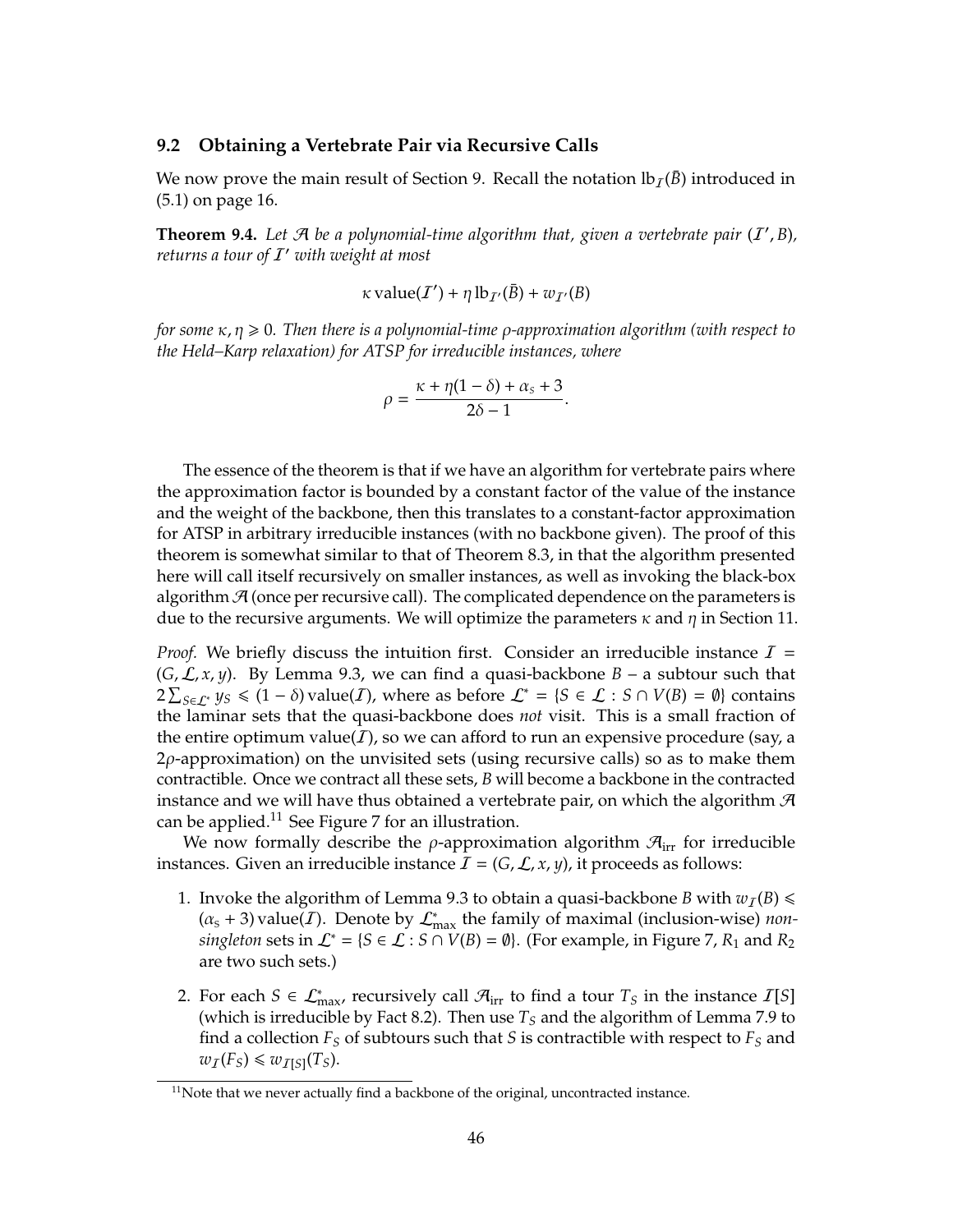3. Let  $I' = (G', L', x', y')$  be the instance obtained from *I* by contracting all the maximal sets  $S \in \mathcal{L}_{\text{max}}^*$ ; let *V'* denote the contracted ground set. We have that  $(I', B)$  is a vertebrate pair by construction: we have contracted all sets in  $\mathcal L$  that were not visited by  $\overline{B}$  into single vertices, and so  $\overline{B}$  is a backbone of  $\overline{I}$ . Note that

$$
\mathrm{lb}_{\mathcal{I}'}(\bar{B}) = 2 \sum_{v \in V' \setminus V(B)} y'_v \le 2 \sum_{S \in \mathcal{L}^*} y_S \le (1 - \delta) \mathrm{value}(\mathcal{I}).
$$

The first inequality follows by the definition of contraction, using Fact 7.1. We can invoke the algorithm  $\mathcal A$  on the vertebrate pair  $(I', B)$ ; by the hypothesis of the theorem, it returns a tour  $T'$  of  $I'$  such that

$$
w_{\mathcal{I}'}(T') \le \kappa \operatorname{value}(T') + \eta(1 - \delta) \operatorname{value}(T) + w_{\mathcal{I}'}(B). \tag{9.1}
$$

4. Finally, return the tour *T* consisting of the lift *F* of *T*' to *I* together with  $\bigcup_{S \in \mathcal{L}_{\max}^*} F_S$ . (See the center and right parts of Figure 7 for an illustration.)

We remark that *T* is indeed a tour of *I* since all sets  $S \in \mathcal{L}_{\max}^*$  are contractible with respect to  $\bigcup_{S \in \mathcal{L}^*_{\text{max}}} F_S$ .

Having described the algorithm, it remains to show that  $\mathcal{A}_{irr}$  runs in polynomial time and that it has an approximation guarantee of  $\rho$ .

For the former, we bound the total number of recursive calls that  $\mathcal{A}_{irr}$  makes. We claim that the total number of recursive calls on input  $I = (G, \mathcal{L}, x, y)$  is at most the cardinality of  $\mathcal{L}_{\geq 2} = \{S \in \mathcal{L} : |S| \geq 2\}$ . The proof is by induction on  $|\mathcal{L}_{\geq 2}|$ . For the base case, i.e., when  $|\mathcal{L}_{\geq 2}| = 0$ , there are no recursive calls since there are no non-singleton sets in  $\mathcal{L}^* \subseteq \mathcal{L}$  and so  $\mathcal{L}^*$  =  $\emptyset$ . For the inductive step, suppose that  $\mathcal{L}^*_{\text{max}} = \{S_1, S_2, \ldots, S_\ell\} \subseteq \mathcal{L}^*$  and so there are  $\ell$  recursive calls in this iteration – on the instances  $I[S_1], I[S_2], \ldots, I[S_\ell]$ . If we let  $\mathcal{L}_{\geq 2}^i$  denote the non-singleton laminar sets of  $I[S_i]$  then, by the definition of inducing on a tight set, for every  $R \in \mathcal{L}_{\geq 2}^i$  we have  $R \subsetneq S_i$  and  $R \in \mathcal{L}_{\geq 2}$ . It follows by the induction hypothesis that the total number of recursive calls that  $\mathcal{A}_{irr}$  makes is

$$
\ell + \sum_{i=1}^{\ell} |\mathcal{L}_{\geq 2}^i| \leq \ell + |\mathcal{L}_{\geq 2}| - \ell = |\mathcal{L}_{\geq 2}|,
$$

where the inequality holds because the sets  $\mathcal{L}^i_{\geq 2}$  are disjoint and  $\mathcal{L}^1_{\geq 2} \cup \mathcal{L}^2_{\geq 2} \cup \cdots \cup \mathcal{L}^{\ell}_{\geq 2} \subseteq$  $\mathcal{L}_{\geq 2} \setminus \{S_1, S_2, \ldots, S_\ell\}.$  Hence, the total number of recursive calls  $\mathcal{A}_{irr}$  makes is  $|\mathcal{L}_{\geq 2}| \leq |\mathcal{L}|$ , which is at most linear in |*V*|. The fact that  $\mathcal{A}_{irr}$  runs in polynomial time now follows because each call runs in polynomial time. Indeed, the algorithm of Lemma 9.3, the algorithm of Lemma 7.9, and  $A$  all run in polynomial time.

We now complete the proof of the theorem by showing that  $\mathcal{A}_{irr}$  is a  $\rho$ -approximation algorithm. From (9.1) and by Lemma 7.5 we have that the weight  $w_I(F)$  of the lift *F* of *T* 0 is at most

$$
w_{\mathcal{I}'}(T') \le \kappa \operatorname{value}(T') + \eta(1-\delta) \operatorname{value}(T) + w_{\mathcal{I}'}(B) \le (\kappa + \eta(1-\delta) + \alpha_{s} + 3) \operatorname{value}(T),
$$

where the second inequality follows by Fact 7.3 and since  $w_{I}(B) = w_I(B)$  (*I'* arises by contracting only sets not visited by *B*, which preserves the weight of *B*) and  $w_I(B) \leq (\alpha_s + 3)$  value(*I*).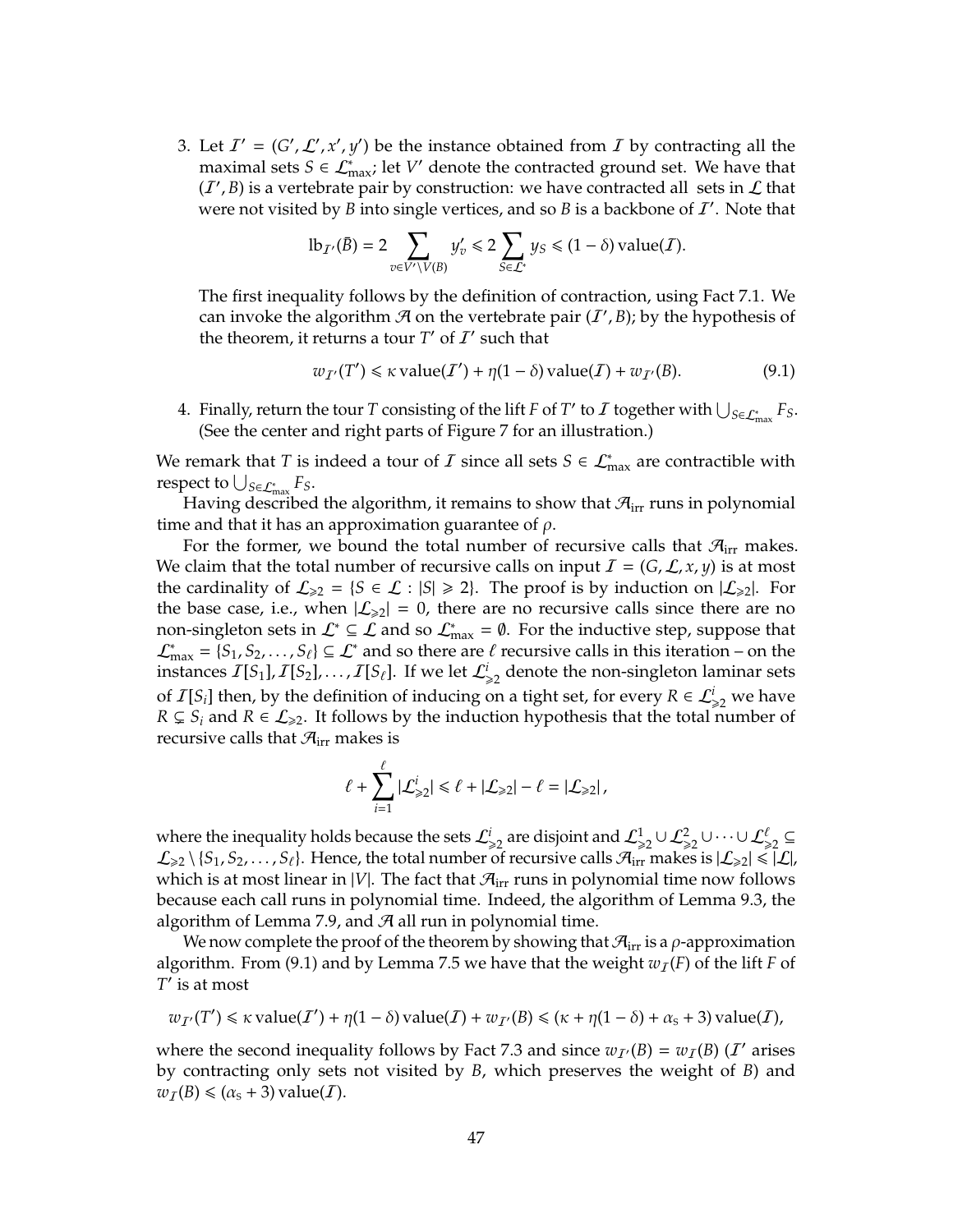Now, to show that  $w(T) = w(F) + w\left(\bigcup_{S \in \mathcal{L}^*_{\text{max}}} F_S\right) \leqslant \rho \text{ value}(I)$ , we proceed by induction on the total number of recursive calls. In the base case, when no recursive calls are made, we have  $w(T) = w(F) \le w_V(T') \le (\kappa + \eta(1 - \delta) + \alpha_s + 3)$  value(*I*)  $\le \rho$  value(*I*). For the inductive step, the induction hypothesis yields that for each  $S \in \mathcal{L}_{\max}^*$  we have

$$
w(F_S) \leq w_{I[S]}(T_S) \leq \rho
$$
 value $(I[S]) = 2\rho$  value $(S)$ ,

where the equality is by Fact 7.7. Hence

$$
w\left(\bigcup_{S\in\mathcal{L}_{\max}^*} F_S\right) = \sum_{S\in\mathcal{L}_{\max}^*} w(F_S) \le \sum_{S\in\mathcal{L}_{\max}^*} 2\rho \text{ value}(S)
$$
  
= 
$$
\sum_{S\in\mathcal{L}_{\max}^*} 2\rho \sum_{R\in\mathcal{L}^*: R \subsetneq S} 2y_R \le 2\rho \sum_{R\in\mathcal{L}^*} 2y_R \le 2\rho(1-\delta) \text{ value}(I).
$$

The second equality uses that value(*S*) =  $\sum_{R\in\mathcal{L}: R\subsetneq S} 2y_R = \sum_{R\in\mathcal{L}^*: R\subsetneq S} 2y_R$  for all  $S\in\mathcal{L}^*_{\text{max}}$ : as  $S \cap V(B) = \emptyset$ , any  $R \in \mathcal{L}$  with  $R \subsetneq S$  also has  $R \cap V(B) = \emptyset$  and thus  $R \in \mathcal{L}^*$ . The last inequality holds because *B* is a quasi-backbone of  $I$  (see Definition 9.2). Summing up the weight of the lift *F* of *T'* and of  $\bigcup_{S \in \mathcal{L}_{\max}^*} F_S$  we get

$$
w(T) \le ( \kappa + \eta(1 - \delta) + \alpha_s + 3 + 2\rho(1 - \delta) ) \text{ value}(I) = \rho \text{ value}(I),
$$

by the selection of  $\rho$  to equal  $(\kappa + \eta(1-\delta) + \alpha_s + 3)/(2\delta - 1)$ . This concludes the inductive step and the proof of the theorem.

# **Part III Solving Subtour Partition Cover**

In this part we solve Subtour Partition Cover on vertebrate pairs. Recall the definition of Subtour Partition Cover given in Section 3: we are given an instance  $I = (G, \mathcal{L}, x, y)$ with a subtour *B* in *G*, and a partition  $(V_1, V_2, \ldots, V_k)$  of  $V \setminus V(B)$ , where each  $V_i$  is strongly connected. Our goal is to find a collection *F* of subtours of *E* crossing each of the sets *V<sup>i</sup>* , and satisfying certain "local" and "global" cost bounds. The main technical concept in the argument is that of *witness flows*. On a high level, we want every subtour *T* in our solution to Subtour Partition Cover to be forced to intersect the backbone *B* if *T* crosses a non-singleton set in the laminar family  $\mathcal{L}$ . Every subtour that does not cross any such set locally behaves as in a singleton instance with regard to its cost, and it is easy to account for those subtours. On the other hand, we are able to take care of the cost of all subtours that do cross some such set (and thus also intersect *B*), together with *B*, using a global cost argument. The witness flow is a tool that allows us to enforce this crucial property in our solution to Subtour Partition Cover. It is inspired by a general method of ensuring connectivity in integer/linear programming formulations for graph problems, which requires the existence of a flow (supported on the LP solution) between the pairs of vertices that should be connected.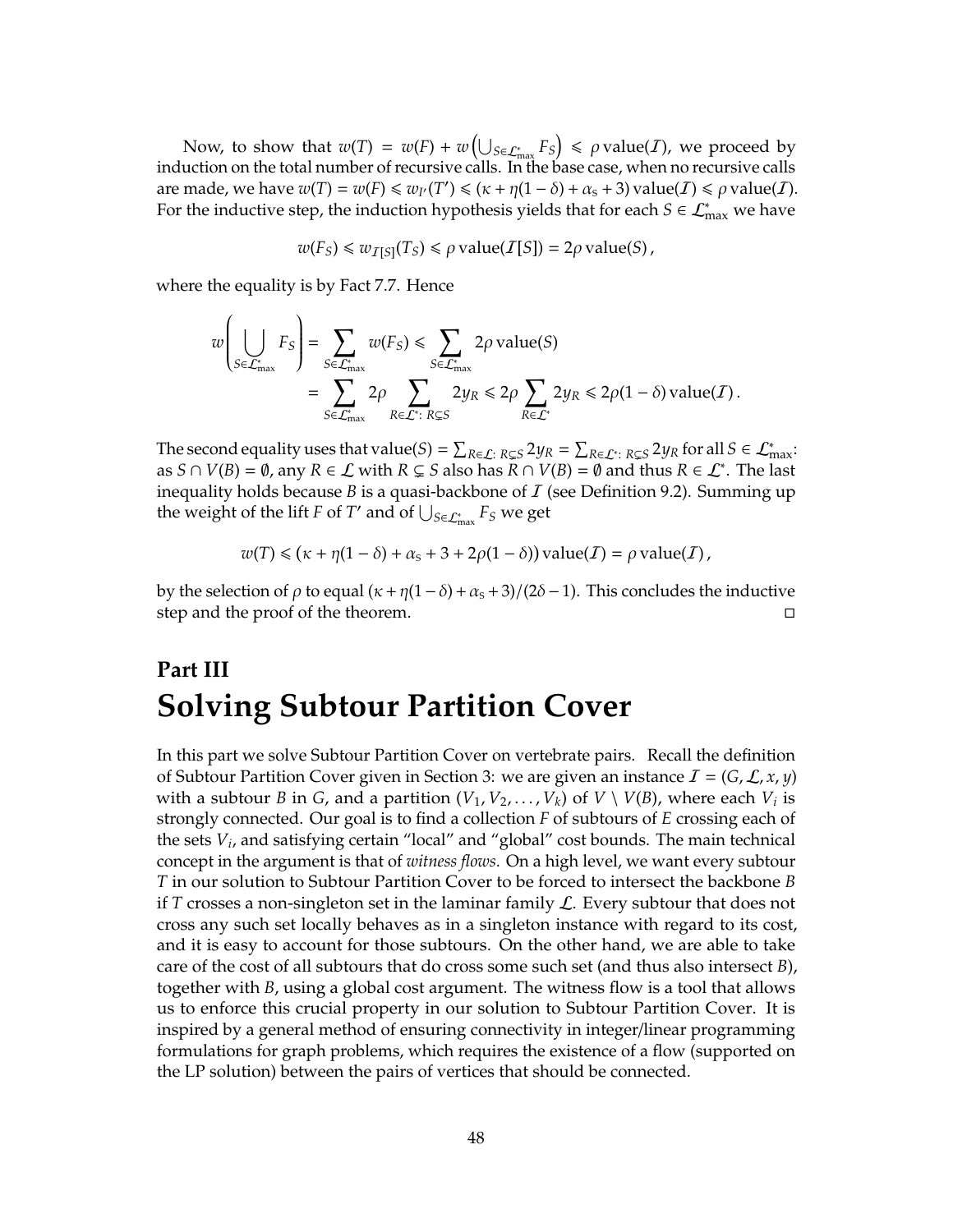We note that witness flows used in this paper can be seen as a more concise variant of a previous argument using split graphs in the conference version [STV18a]. Split graphs have been first used in a similar role in [STV18b].

By the reductions in the previous parts, this is sufficient for obtaining a constantfactor approximation algorithm. We combine all the ingredients and calculate the obtained ratio in Section 11.

## **10 Algorithm for Vertebrate Pairs**

In this section we consider a vertebrate pair  $(I, B)$  and prove the following theorem and corollary. This provides the algorithm required in Theorem 9.4.

**Theorem 10.1.** *There exists a*  $(4, 2 \text{ value}(I) + \mathbb{I}b_I(\overline{B}))$ *-light algorithm for Subtour Partition Cover for vertebrate pairs* (I, *B*)*.*

(Refer to Definition 3.1 of a light algorithm on page 13.) Combined with Theorem 5.1, we immediately obtain the following.

**Corollary 10.2.** *For every* ε > 0 *there is a polynomial-time algorithm that, given a vertebrate pair* (*I*, *B*), *returns a tour T of I with*  $w(T) \le 2$  value(*I*) + (37 + 36 $\varepsilon$ )  $\text{lb}_T(B)$  +  $w(B)$ .

Throughout this section we will assume that  $B \neq \emptyset$ . In the special case when  $B = \emptyset$ , it must be the case that  $\mathcal{L}_{\geq 2} = \emptyset$  and thus the instance is singleton; in that case, we simply apply the strictly better (2, 0)-light algorithm of Theorem 4.1.

We now formulate our main technical lemma. Let  $\mathcal{L}_{\geq 2}$  denote the family of non-singleton sets in L.

**Lemma 10.3.** *There is a polynomial-time algorithm that solves the following problem. Let* (*I*, *B*) *be a vertebrate pair, and let*  $U_1, \ldots, U_\ell \subseteq V \setminus V(B)$  *be disjoint non-empty vertex sets such that the subgraphs*  $G[U_1]$ , ...,  $G[U_\ell]$  *are strongly connected and for every*  $S \in \mathcal{L}_{\geq 2}$  *and i* = 1,...,  $\ell$  *we have either*  $U_i$  ∩ *S* =  $\emptyset$  *or*  $U_i$  ⊆ *S. Then the algorithm finds a collection of subtours*  $F \subseteq E$  *such that:* 

- (a)  $w(F) \leq 2$  value(*I*) + lb<sub>*T*</sub>( $\bar{B}$ ),
- (b)  $|\delta_F^ \mathcal{F}_F^{-1}(U_i) \geq 1$  for every  $i = 1, \ldots, \ell$ ,
- (c)  $|\delta_F^ \vert F(\mathbf{v}) \vert \leq 4$  *whenever*  $x(\delta^-(v)) = 1$ *,*
- (d) any subtour in F that crosses a set in  $\mathcal{L}_{\geq 2}$  visits a vertex of the backbone.

Notice that the requirements on the disjoint sets  $U_1, \ldots, U_\ell$  imply that  $\mathcal{L}_{\geq 2} \cup$  ${U_1, \ldots, U_\ell}$  is a laminar family in which the sets  $U_1, \ldots, U_\ell$  are minimal (see the left part of Figure 8). We also remark that property *(d)* will be important for analyzing the lightness of our tour. Indeed, it will imply that any subtour in our solution *F* ? to Subtour Partition Cover that is disjoint from the backbone does not cross a set in  $\mathcal{L}_{\geq 2}$ . Thus any edge  $(u, v)$  in such a subtour will have weight equal to  $y_u + y_v$ . Intuitively, this (almost) reduces the problem to the singleton case.

The proof will be given in Section 10.1, using the concept of *witness flows* that allow us to enforce the crucial property *(d)*.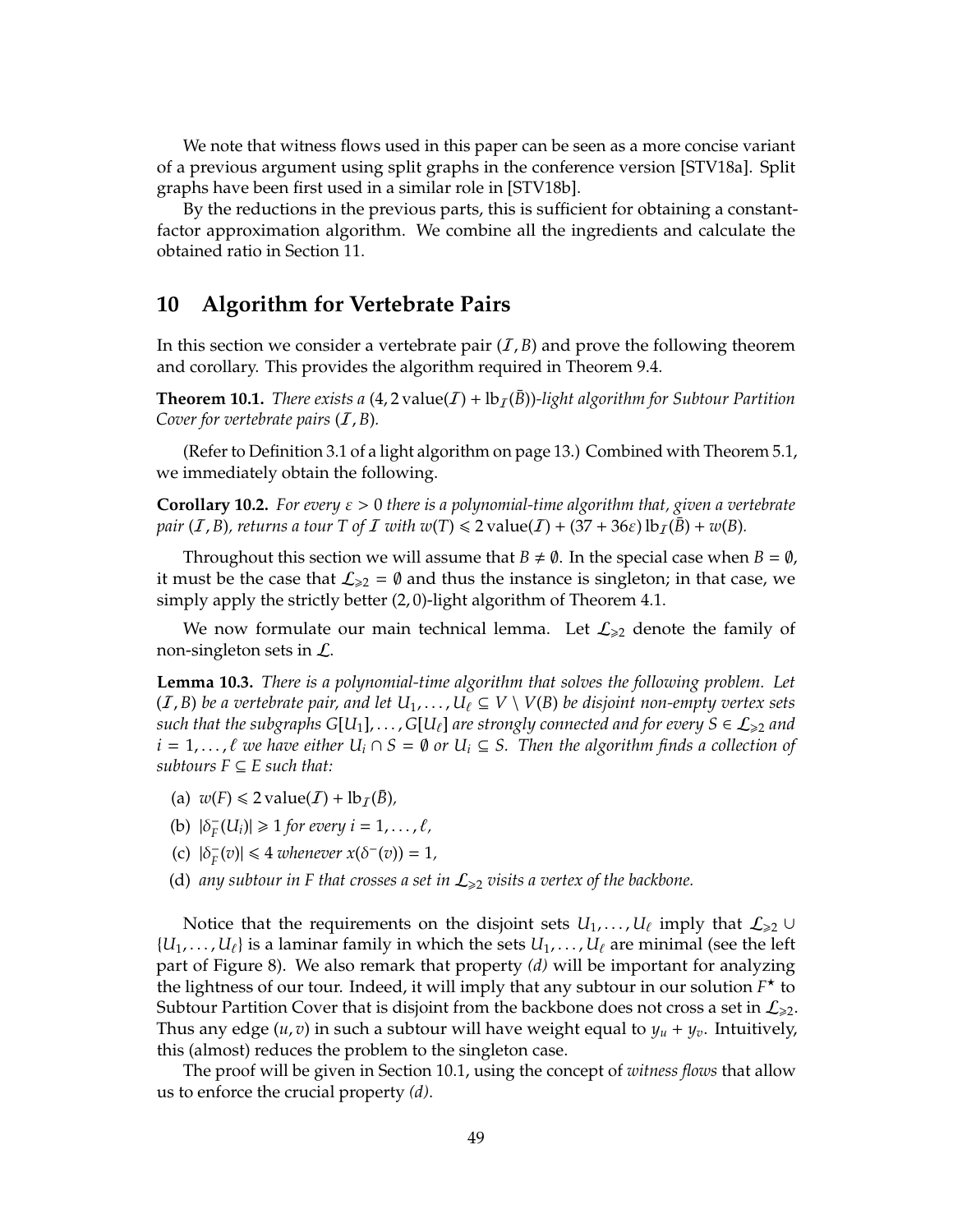

**Figure 8:** On the left, the "dotted" sets  $U_1, \ldots, U_\ell$  of Lemma 10.3 are depicted. On the right, we show how the set  $U_i$  is obtained by the algorithm for Subtour Partition Cover in the proof of Theorem 10.1: *V<sup>i</sup>* is intersected with a minimal non-singleton set *S* to obtain  $V_i'$  $\frac{1}{i}$  (the striped area). Then,  $U_i$  is a source component in the decomposition of  $V_i'$ *i* into strongly connected components. This implies that there are no edges from  $V_i'$  $\mathcal{U}_i' \setminus U_i$  to  $U_i$  and so any edge in  $\delta(V_i \setminus U_i, U_i)$  must come from outside of  $V_i'$ *i* and thus cross the tight set *S*.

*Proof of Theorem 10.1.* Let  $(V_1, V_2, \ldots, V_k)$  be the input partition of  $V\setminus V(B)$  in the Subtour Partition Cover problem. We will apply Lemma 10.3 for a collection (*U*1, *U*2, . . . , *U<sup>k</sup>* ) of disjoint subsets with  $U_i \subseteq V_i$ , defined as follows. For  $i = 1, ..., k$ , let  $V_i'$  $i<sub>i</sub>$  be the intersection of *V<sub>i</sub>* with a minimal set *S*  $\in$   $\mathcal{L}_{\geq 2}$   $\cup$  {*V*} with *S*  $\cap$  *V<sub>i</sub>*  $\neq$   $\emptyset$ . Then consider a decomposition of  $V_i'$  $C_i$ <sup>2</sup> into strongly connected components (with respect to  $G[V_i]$ *i* ]). Let  $U_i \subseteq V_i'$  $i<sub>i</sub>$  be the vertex set of a source component in this decomposition. That is, there is no edge from  $V_i'$  $\mathcal{U}_i \setminus U_i$  to  $U_i$  in *G* (see also the right part of Figure 8). By construction, the sets  $\overline{U_1}, \ldots, \overline{U_k}$  satisfy the conditions of Lemma 10.3; in particular, since  $V_i'$ *i* (and thus *U*<sup>*i*</sup>) is a subset of the minimal set *S* chosen above, it follows that  $\mathcal{L}_{\geq 2} \cup \{U_i\}$  is a laminar family, and there are no subsets  $S' \subsetneq U_i$ ,  $S' \in \mathcal{L}_{\geq 2}$ . We let *F* be the Eulerian multiset guaranteed by Lemma 10.3.

The rest of the proof is dedicated to showing that *F* satisfies the requirement of an  $(4, 2$  value $(I)$  + lb<sub>I</sub>(*B*))-light algorithm. Let us start with the connectivity requirement. *Claim* 10.4. We have  $|\delta_F|$  $\mathcal{F}_F^{-}(V_i) \geq 1$  for  $i = 1, 2, ..., k$ .

*Proof.* By property *(b)* of Lemma 10.3, there exists an edge  $e \in \delta_F^ \overline{F}(U_i)$ . Then either  $e \in \check{\delta}_F^ F_F(V_i)$  (in which case we are done), or  $e \in \delta_F(V_i \setminus U_i, U_i)$ . Assume the latter case.

Using that  $U_i$  was a source component in the decomposition of  $V_i$  $\int_{i}$  into strongly connected components,  $e$  must enter a set in  $\mathcal{L}_{\geq 2}$ . Indeed, recall that  $U_i$  was selected so that there is no edge from  $V_i'$  $\int_{i}^{t} \setminus U_i$  to  $U_i$ . Since  $e \in \delta_F(V_i \setminus U_i, U_i)$  and  $\delta(V_i)$  $\mathcal{U}_i \setminus U_i$ ,  $U_i$ ) = Ø, we must have  $e \in \delta(V_i \setminus V'_i)$  $\left\{V_i, U_i\right\} \subseteq \delta(V_i \setminus V'_i)$  $V_i$ <sup>*v*</sup>  $\mathbf{f}_i'$ ). However,  $V_i'$  was obtained by intersecting *V*<sub>*i*</sub> with a minimal set  $S \in \mathcal{L}_{\geq 2} \cup \{V\}$  with  $S \cap V_i \neq \emptyset$ . Thus we must have  $e \in \delta_F^-$ *F* (*S*) (and  $S \neq V$ ). Now, property *(d)* of Lemma 10.3 guarantees that the connected component (i.e., the subtour) of *F* containing *e* must visit  $V(B)$ . This subtour thus visits both  $V_i$  (the head of  $e$  is in  $U_i \subseteq V_i$ ) and  $V(B)$ , which is disjoint from  $V_i$ . As such, the subtour must cross  $V_i$ , i.e., we have  $|\delta_F^-|$  $\Gamma_F(V_i) \geq 1$  as required.

Next, let us consider subtours in *F* that are disjoint from *B*. *Claim* 10.5*.* Let *T* be a subtour in *F* with  $V(T) \cap V(B) = \emptyset$ . Then  $w(T) \le 4 \text{ lb}(T)$ .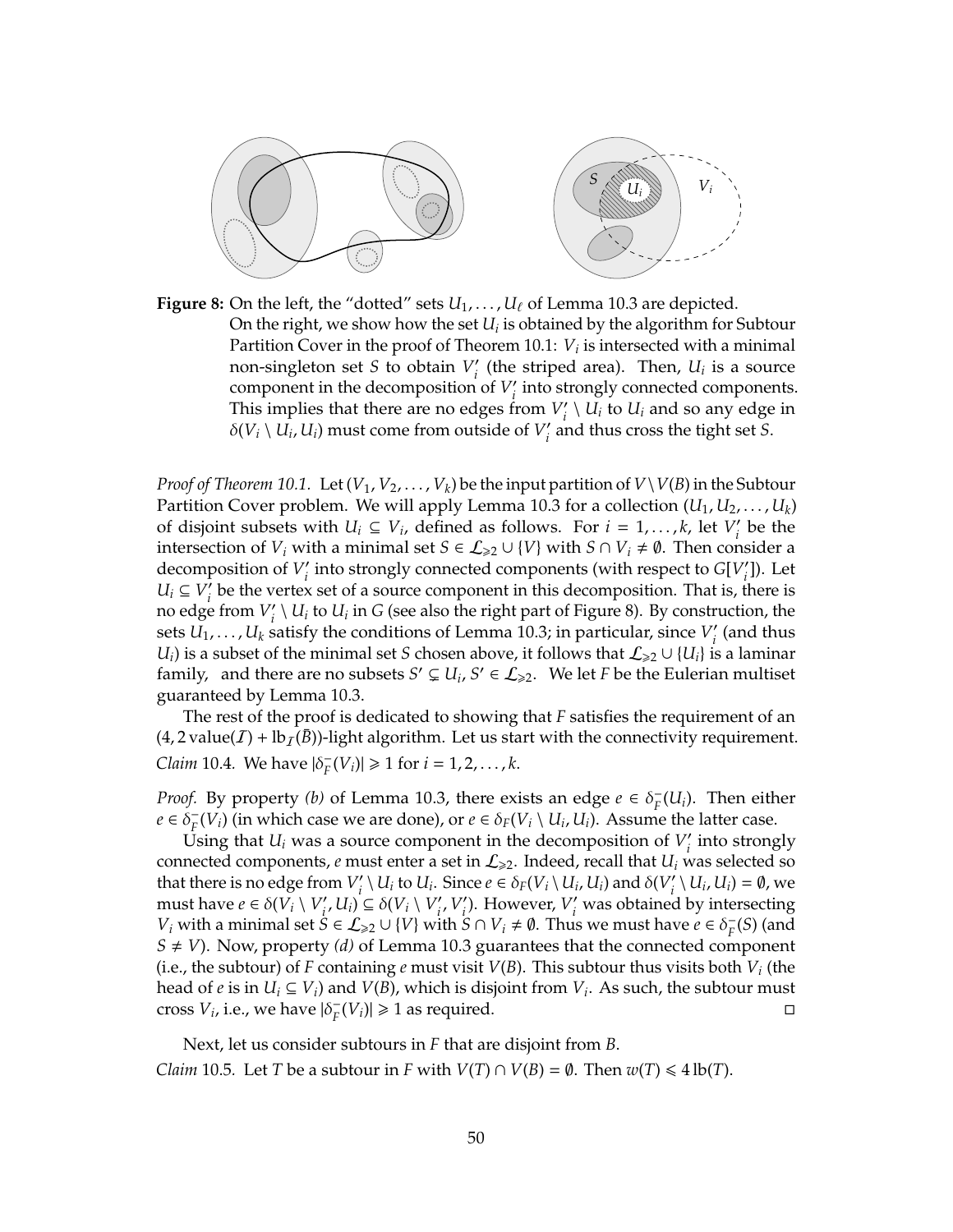*Proof.* Recall that the lower bound is

$$
\mathrm{lb}(T)=2\sum_{v\in V(T)}y_v.
$$

To bound the weight of *T*, note that by property *(d)* of Lemma 10.3, the edges of *T* do not cross any tight set in  $\mathcal{L}_{\geq 2}$ . Therefore any edge  $(u, v)$  in *T* has weight  $y_u + y_v$  and so

$$
w(T) = \sum_{e \in T} w(e) = \sum_{v \in V(T)} |\delta_F(v)| y_v \le 8 \sum_{v \in V(T)} y_v = 4 \operatorname{lb}(T),
$$

where for the inequality we used that  $y_v$  is only strictly positive if  $x(\delta^-(v)) = 1$  (see Definition 2.3), in which case  $|\delta_F(v)| = 2|\delta_F^{\sim}$  $\frac{1}{F}(v) \le 8$  using property *(c)* of Lemma 10.3.  $\Box$ 

Finally, let  $F_B \subseteq F$  be the collection of subtours in *F* that intersect *B*. Then,  $w(F_B) \le w(F) \le 2$  value(*I*) + lb<sub>*I*</sub>( $\bar{B}$ ) by property (*a*) of Lemma 10.3. This completes the proof that *F* is a  $(4, 2 \text{ value}(T) + \text{lb}_T(\bar{B}))$ -light edge set.

The rest of this section is devoted to the proof of the main technical Lemma 10.3.

#### **10.1 Witness flows**

Recall that  $\mathcal{L}_{\geq 2}$  denotes the family of non-singleton sets in  $\mathcal{L}$ . Let us use an indexing  $\mathcal{L}_{\geq 2} \cup \{V\} = \{S_1, S_2, \ldots, S_\ell\}$  such that  $2 \leq |S_1| \leq |S_2| \leq \cdots \leq |S_\ell| = |V|$ . For a vertex  $v \in V$ let

$$
\operatorname{level}(v) = \min\{i : v \in S_i\}
$$

be the index of the first (smallest) set that contains *v*. We use these levels to define a partial order < on the vertices: let  $v \lt v'$  if level(*v*) < level(*v*'). This partial order is used to classify the edges as follows. An edge  $(u, v) \in E$  is a

- $-$  *forward* edge if  $v \lt u$ ,
- *backward* edge if *u* ≺ *v*,

and otherwise it is a *neutral* edge. Let *E<sup>f</sup>* , *E<sup>b</sup>* and *E<sup>n</sup>* denote the sets of forward, backward, and neutral edges respectively.

**Definition 10.6.** Let  $z : E \to \mathbb{R}$  be a circulation. We say that  $f : E \to \mathbb{R}$  is a *witness flow* for *z* if

- $(a)$   $0 \leq f \leq z$ ,
- *(b)*  $f(\delta^+(v)) \ge f(\delta^-(v))$  for every  $v \in V \setminus V(B)$ ,
- *(c)*  $f(e) = 0$  for each backward edge  $e ∈ E_b$ ,
- *(d)*  $f(e) = z(e)$  for each forward edge  $e \in E_f$ .

We say that a circulation *z* is *witnessed* if there exists a witness flow for *z*.

The following lemma reveals the importance of witness flows. By a component of a circulation *z* we mean a connected component of the edge set supp(*z*) = { $e \in E : z_e > 0$  }.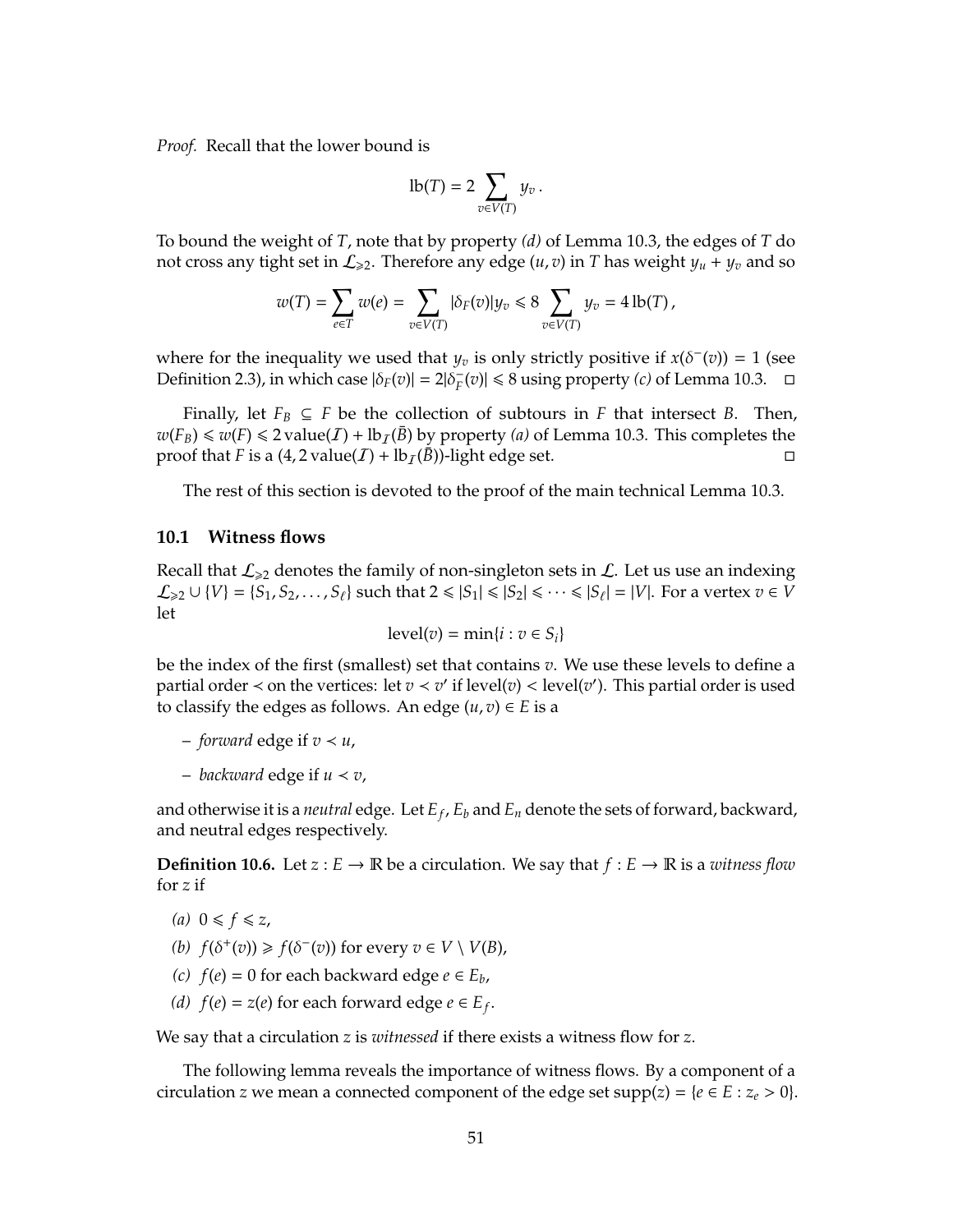**Lemma 10.7.** Let *z* be a witnessed circulation. Any component C of *z* that crosses a set in  $\mathcal{L}_{\geq 2}$ *must intersect B.*

*Proof.* Let *f* be a witness flow for *z*. Take *i* to be the smallest value such that  $S_i \cap V(C) \neq \emptyset$ . Then we must also have  $V(C) \setminus S_i \neq \emptyset$ , as otherwise  $\mathcal{L}_{\geq 2} \cup \{V(C)\}$  would be laminar, contradicting the choice of *C*. So, *C* must have an edge entering *S<sup>i</sup>* ; moreover, all edges of *C* entering *S<sup>i</sup>* are forward edges, and all edges of *C* exiting *S<sup>i</sup>* are backward edges. Let  $U = S_i \cap V(C)$ . Then  $f(\delta^{-}(U)) > 0$  and  $f(\delta^{+}(U)) = 0$ . If we had  $U \cap V(B) = \emptyset$ , then *(b)* would imply that

$$
0 > f(\delta^+(U)) - f(\delta^-(U)) = \sum_{v \in U} f(\delta^+(v)) - f(\delta^-(v)) \ge 0,
$$

a contradiction.

The edge set *F* in Lemma 10.3 will be obtained from a witnessed integer circulation; in particular, we will use the witness flow to derive property *(d)* in Lemma 10.3. We start by showing that the Held-Karp solution *x* is a witnessed circulation.

#### **Lemma 10.8.** *The Held-Karp solution x is a witnessed circulation.*

Before giving the full proof, let us motivate the existence of a witness flow *f* in a simple example scenario where there is only one non-singleton set  $S \in \mathcal{L}_{\geq 2}$ . Then we have  $E_f = \delta^-(S)$  and  $E_b = \delta^+(S)$ , i.e., the forward/backward edges are exactly the incoming/outgoing edges of *S*. The subtour elimination constraints imply (via the min-cut max-flow theorem) that *x* supports a unit flow between any pair of vertices. Let *f* be such a flow from any vertex outside *S* to a vertex  $v \in S \cap V(B)$  (such a *v* exists by the backbone property). It is easy to see that *f* satisfies the conditions of the claim. Indeed, since *S* is a tight set, *f* saturates all incoming (forward) edges. It also does not leave *S*, i.e., use any backward edges. The proof of the general case uses an argument based on LP duality to argue the existence of *f*.

*Proof of Lemma 10.8.* We find a witness flow *f* in polynomial time by solving the following linear program:

maximize 
$$
\sum_{e \in E_f} f(e)
$$
  
subject to 
$$
f(\delta^+(v)) \ge f(\delta^-(v)) \text{ for } v \in V \setminus V(B),
$$

$$
f(e) = 0 \qquad \text{ for } e \in E_b,
$$

$$
0 \le f \le x.
$$

By the constraints of the linear program, we have that *f* satisfies *(a)*, *(b)*, and *(c)*. It remains to verify *(d)*, or equivalently, to show that the optimum value of this program equals *x*(*E<sup>f</sup>* ).

This will be shown using the dual linear program. The variables  $(\pi_v)_{v \in V}$  correspond to the first set of constraints, and (*z*(*e*))*e*∈*Ef*∪*E<sup>n</sup>* to the capacity constraints on forward and neutral edges. No such variables are needed for backward edges. For notational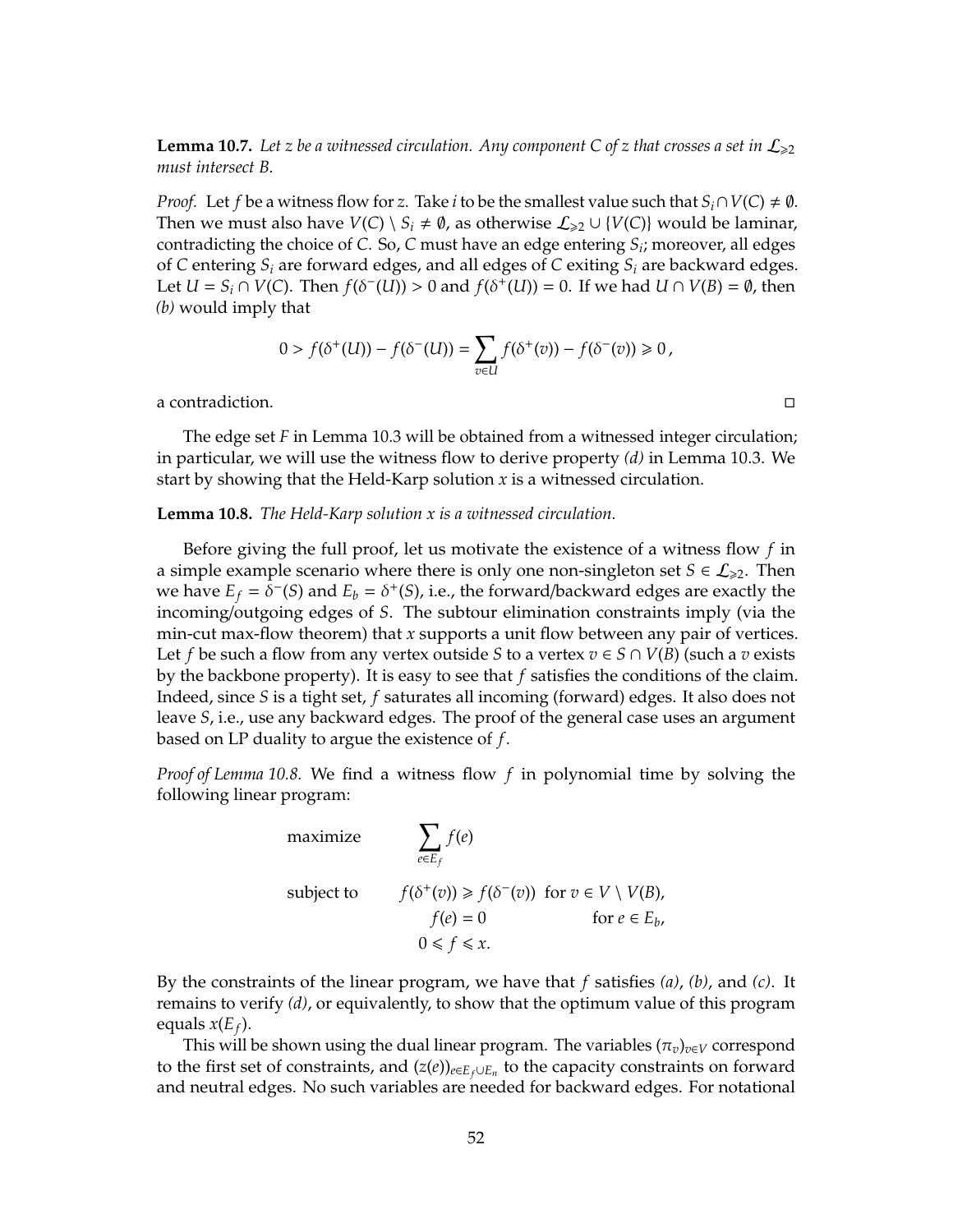simplicity, we introduce  $\pi_v$  also for  $v \in V(B)$ , and set  $\pi_v = 0$  in this case. The dual program can be written as follows.

minimize  
\n
$$
\sum_{e \in E_f \cup E_n} x(e)z(e)
$$
\nsubject to  
\n
$$
\pi_v - \pi_u + z(u, v) \ge 1 \text{ for } (u, v) \in E_f,
$$
\n
$$
\pi_v - \pi_u + z(u, v) \ge 0 \text{ for } (u, v) \in E_n,
$$
\n
$$
\pi_v = 0 \text{ for } v \in V(B),
$$
\n
$$
\pi, z \ge 0.
$$

Note that setting  $\pi = 0$ ,  $z(e) = 1$  if  $e \in E_f$ , and  $z(e) = 0$  if  $e \in E_n$  is a feasible solution with objective value *x*(*E<sup>f</sup>* ). We complete the proof by showing that this is an optimal dual solution.

Let us select a dual optimal solution  $(\pi, z)$  that minimizes  $\pi(V)$ . We show that this minimum value is 0, that is, there exists a dual optimal solution with  $\pi = 0$ . This immediately implies that the above solution is a dual optimal one, because given  $\pi = 0$ we get a constraint  $z(u, v) \ge 1$  for all  $(u, v) \in E_f$ , making the objective value at least  $x(E_f)$ .

Towards a contradiction, assume that  $\pi$  is not everywhere zero. Let us select a vertex *t*  $\in$  *V* such that  $\pi$ <sub>*t*</sub> > 0, and level(*t*) = *i*<sup>\*</sup> is minimal among all such vertices. Let  $S = S_{i^*}$ , and define  $T = \{u \in S : \pi_u > 0\}$ . Since  $S \cap V(B) \neq \emptyset$ , and  $\pi_u = 0$  for all  $u \in V(B)$ , we see that *T* is a proper subset of *S*. Let  $F = \delta(V \setminus S, T)$  and  $F' = \delta(T, S \setminus T)$ . A depiction of the sets is as follows:



Let us show that the edges between *T* and *S*  $\setminus$  *T* can be only of certain types.  $C$ *laim.*  $F' = \delta(T, S \setminus T) \subseteq E_f \cup E_n$  and  $\delta(S \setminus T, T) \subseteq E_b \cup E_n$ .

*Proof of Claim.* By the choice of *i*<sup>\*</sup>, for any  $S_i \subsetneq S$  we have that  $\pi_v = 0$  for all  $v \in S_i$ ; thus  $S_i \cap T = \emptyset$ , and so for every  $u \in T$  we have level(*u*) = *i*<sup>\*</sup>. Therefore, for every  $(u, v)$  ∈ *F'*, we must have level $(u) = i^*$  ≥ level $(v)$ , and for every  $(u, v) \in \delta(S \setminus T, T)$ ,  $\text{level}(v) = i^* \geq \text{level}(u).$ 

Let us construct another dual solution  $(\pi', z')$  as follows. Let  $\varepsilon = \min{\lbrace \pi_u : u \in T \rbrace}$ , and let

$$
\pi'_u = \begin{cases} \pi_u - \varepsilon & \text{if } u \in T, \\ \pi_u & \text{otherwise,} \end{cases} \quad \text{and} \quad z'(e) = \begin{cases} z(e) + \varepsilon & \text{if } e \in F \cap (E_f \cup E_n), \\ z(e) - \varepsilon & \text{if } e \in F', \\ z(e) & \text{otherwise.} \end{cases}
$$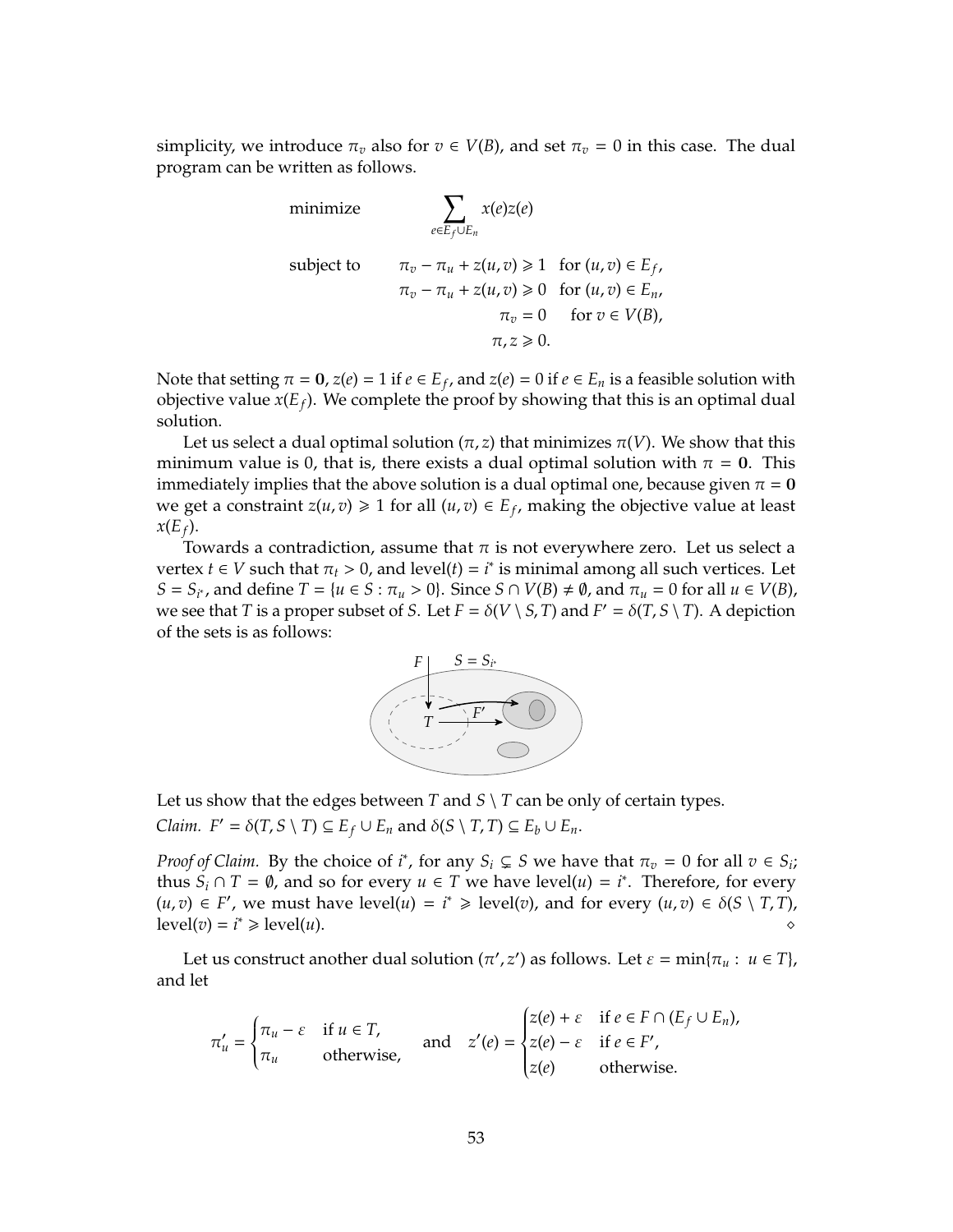We show that  $(\pi', z')$  is another optimal solution. Then,  $\pi'(V) < \pi(V)$  gives a contradiction to the choice of  $(\pi, z)$ . The proof proceeds in two steps: first we show feasibility and then optimality.

**Feasibility.** We have  $\pi' \geq 0$  by the choice of  $\varepsilon$ . To show  $z' \geq 0$ , note that for *e* =  $(u, v)$  ∈ *F*', by the Claim and the dual constraints for *e* ∈ *E<sub>f</sub>* ∪ *E<sub>n</sub>* we have  $0 \le \pi_v - \pi_u + z(u, v) \le z(u, v) - \varepsilon$ , where for the second inequality we used that  $\pi_u \ge \varepsilon$ and  $\pi_v = 0$ . Thus,  $z(e) \ge \varepsilon$  and  $z'(e) = z(e) - \varepsilon \ge 0$  for every  $e \in F'$ . For an edge  $e \notin F'$ , we have  $z'(e) \geq z(e) \geq 0$  and so we can conclude that  $z' \geq 0$ . We also have  $\pi'_v = 0$  for *v* ∈ *V*(*B*) since *T* ∩ *V*(*B*) =  $\emptyset$ .

It remains to verify the constraints for  $(u, v) \in E_f \cup E_n$ . For every  $(u, v) \in (F \cup F') \cap E_n$  $(E_f \cup E_n)$ , as well as for edges not in  $\delta(T)$ , we have  $\pi'_v - \pi'_u + z'(u, v) = \pi_v - \pi_u + z(u, v)$ , and therefore the constraint remains valid. Thus we may have  $\pi'_v - \pi'_u + z'(u, v) \neq$  $\pi_v - \pi_u + z(u, v)$  in only two cases: either (i) if  $(u, v) \in \delta(T, V \setminus S)$ , or (ii) if  $(u, v) \in \delta(S \setminus T, T)$ .

In case (i), the constraint on  $(u, v)$  remains valid since  $\pi'_v - \pi'_u + z'(u, v) = \pi_v \pi_u + z(u, v) + \varepsilon$ . In case (ii),  $\pi'_u = 0$ ,  $\pi'_v \ge 0$ , and  $z'(u, v) \ge 0$ . Further, we have shown in the above Claim that  $(u, v) \in E_b \cup E_n$ . There is no constraint for  $(u, v) \in E_b$ , and  $\pi'_v - \pi'_u + z'(u, v) \ge 0$  holds if  $(u, v) \in E_n$ .

**Optimality.** When changing  $(\pi, z)$  to  $(\pi', z')$ , the objective value increases by  $\varepsilon(x)$  $(E_f \cup E_n) - x(F' \cap (E_f \cup E_n))) = \varepsilon(x(F \setminus E_b) - x(F'))$ ; we will show that this is nonpositive. Recall that *S* is either a tight set or *V*, so that  $x(\delta^-(S)) \le 1$ . Since  $T \subsetneq S$ , we have  $1 \le x(\delta^-(S \setminus T)) = x(\delta^-(S)) - x(F) + x(F') \le 1 - x(F) + x(F')$ , and therefore  $x(F') \ge x(F) \ge x(F \setminus E_b)$ . Thus, the objective value does not increase, therefore  $(\pi', z')$ must be optimal.

The existence of the optimal solution  $(\pi', z')$  with  $\pi'(V) < \pi(V)$  contradicts the choice of  $(\pi, z)$ , which completes the proof of Lemma 10.8.

Let us state one more lemma that enables rounding fractional witness flows to integer ones. Recall that in the proof of Theorem 4.1 for singleton instances a key step was to round a fractional circulation to an integer one, a simple corollary of the integrality of the network flow polyhedron. We will now need a stronger statement as we need to round a circulation *z* along with a witness flow *f* consistently. We formulate the following general statement (which does not assume that we have a vertebrate pair or that *f* is a witness flow).

**Lemma 10.9.** For a digraph  $G = (V, E)$  and edge weights  $w : E \to \mathbb{R}$ , consider  $z, f : E \to \mathbb{R}$ + such that z is a circulation and  $f\leqslant z.$  Then there exist integer-valued vectors  $\bar{z},\bar{f}:E\to \mathbb{Z}_+$  $\overline{w}$ ith  $w^\top \bar{z} \leqslant w^\top z$  satisfying the following properties:

- $(a)$   $\bar{z}$  *is a circulation,*
- (b)  $\bar{f}(\delta^+(v)) \geq \bar{f}(\delta^-(v))$  *whenever*  $f(\delta^+(v)) \geq f(\delta^-(v))$ *,*
- *(c)*  $[f(\delta^-(v))] \leq \bar{f}(\delta^-(v)) \leq [f(\delta^-(v))]$  for every node  $v \in V$ ,
- $(d)$   $[g(\delta^-(v))] \leq \bar{g}(\delta^-(v)) \leq [g(\delta^-(v))]$  for every node  $v \in V$ , where  $g = z f$  and  $\bar{g} = \bar{z} \bar{f}$ .
- (e)  $\bar{f} \leq \bar{z}$ ;  $\bar{f}_e = \bar{z}_e$  whenever  $f_e = z_e$ , and  $\bar{f}_e = 0$  whenever  $f_e = 0$ .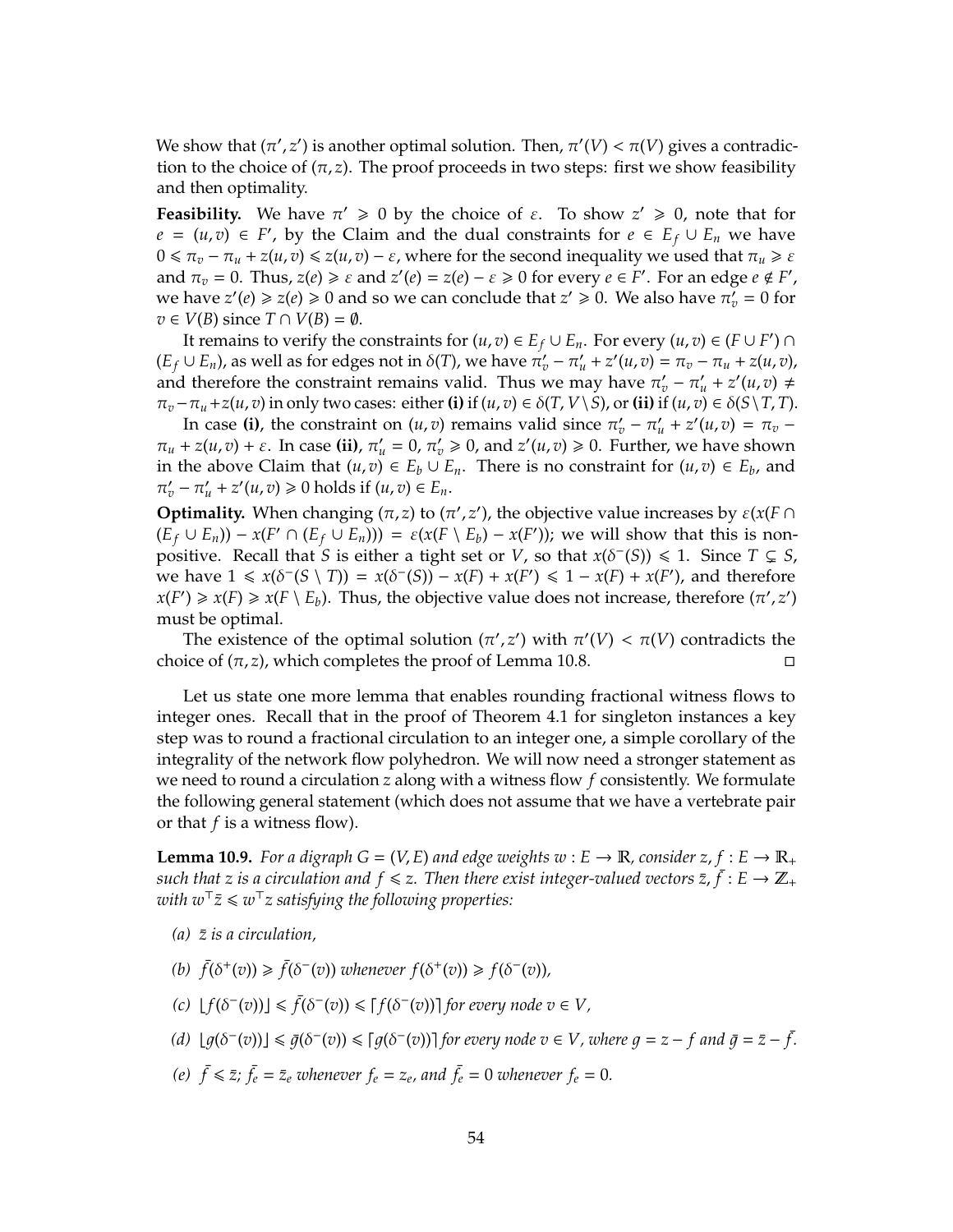The proof relies on the total unimodularity of network matrices. Let (*V*, *E*) be a directed graph and  $T = (V, E_T)$  a directed tree on the same node set. These define a *network matrix*  $B \in \mathbb{Z}^{|E_T| \times |E|}$  as follows. For every  $e = (u, v) \in E$ , let  $P_e$  be the unique undirected *u*−*v* path in the tree *T*. Then we set  $B_{e_T,e} = 1$  if  $e_T$  occurs in forward direction in  $P_e$ ,  $B_{e_T,e} = -1$  if  $e_T$  occurs in the backward direction in  $P_e$ , and  $B_{e_T,e} = 0$  if  $e_T$  does not occur in *P<sup>e</sup>* . We will use the following result (see e.g. [Sch98, (34) in Sec 19.3]):

**Theorem 10.10** ([Tut65])**.** *Every network matrix is totally unimodular.*

Together with [Sch98, Theorem 19.1 and (4) in Sec 19.1], it follows that any LP of the form  $\min\{c^\top x : b^{\text{lower}} \leq Bx \leq b^{\text{upper}}, \ell \leq x \leq u\}$  has an integer optimal solution for any integer vectors  $b^{\text{lower}}$ ,  $b^{\text{upper}} \in \mathbb{Z}^{|E_T|}$  and  $\ell, u \in \mathbb{Z}^{|E|}$ . A fundamental example of network matrices is the incidence matrix of a directed graph  $G = (V, E)$ . Consider the digraph  $(V \cup \{r\}, E)$  obtained by adding a new vertex *r* and the tree  $T = (V \cup \{r\}, \{(r, u) : u \in V\})$ that forms a star. The associated network matrix is identical to the incidence matrix of *G*. The proof below extends this simple construction to capture all degree requirements.

*Proof of Lemma 10.9.* Let us introduce new variables  $\bar{g} = \bar{z} - \bar{f}$  (the notation already used in property (d)). The integrality of  $\bar{z}$  is equivalent to the integrality of  $\bar{f}$  and  $\bar{g}$ .

Let us construct a network matrix  $B \in \mathbb{Z}^{4|V| \times 2|E|}$  as follows. We define a tree  $T = (V', E_T)$ , where *V*<sup> $\prime$ </sup> contains a root node *r*, and for each  $v \in V$ , we include four nodes  $v^g$ ,  $v^f$ ,  $v^{g'}$ ,  $v^{f'}$  and four edges  $(r, v^g)$ ,  $(v^g, v^f)$ ,  $(v^f, v^{f'})$  and  $(v^g, v^{g'})$  in  $E_T$ . Let us define the directed graph (*V'*, *E'*), where  $E' = E'$ *f* ∪  $E'_g$  $\mathcal{L}_q$  is obtained as follows: for each  $(u, v) \in E$ , we add an edge  $(u^f, v^{f'})$  to  $E'$  $f_f$  and an edge  $(u^g,v^{g'})$  to  $E'_g$  $\zeta_g.$  Let  $B$  be the network matrix corresponding to (V', E') and  $T$  (see Figure 9 for an example). That is,  $B$  is an  $|E_T|\times |E'|$ matrix such that

- − the column corresponding to  $(u^f, v^{f'})$  ∈ *E*<sup> $\prime$ </sup> *f* has a −1 entry in the rows corresponding to the edges  $(r, u^g)$  and  $(u^g, u^f)$ , and +1 entries corresponding to the edges  $(r, v^g)$ ,  $(v^g, v^f)$ , and  $(v^f, v^{f'})$ ; all other entries are 0;
- − the column corresponding to  $(u^g, v^{g'}) \in E'_g$  has a −1 entry in the row corresponding to the edge  $(r, u^g)$ , and +1 entries corresponding to the edges  $(r, v^g)$  and  $(v^g, v^{g'})$ ; all other entries are 0.

Then *B* is a totally unimodular matrix according to Theorem 10.10. Using the variables  $\bar{f}$  and  $\bar{g}$ , the system (a)-(e) can be equivalently written in the form

$$
b^{\text{lower}} \leq B(\bar{f}, \bar{g}) \leq b^{\text{upper}}
$$

$$
d^{\text{lower}} \leq (\bar{f}, \bar{g}) \leq d^{\text{upper}},
$$

where  $b^{\text{lower}}$ ,  $b^{\text{upper}}$ ,  $d^{\text{lower}}$ ,  $d^{\text{upper}}$  are vectors with integer or infinite entries. (Here,  $(\bar{f}, \bar{g}) \in \mathbb{R}^{|E|+|E|}$  is a column vector, and  $B(\bar{f}, \bar{g})$  the matrix-vector product.) Namely, the variable  $\bar{f}(u, v)$  corresponds to the column for  $(u^f, v^{f'}) \in E'$  $f'$ , and the variable  $\bar{g}(u, v)$ corresponds to the column for  $(u^g, v^{g'}) \in E'_g$  $\zeta_g$ . See also Figure 9.

 $-$  The rows for  $(r, v^g)$  ∈  $E_T$  describe the flow conservation constraints as in (a) with  $b^{\text{lower}}(r, v^g) = b^{\text{upper}}(r, v^g) = 0.$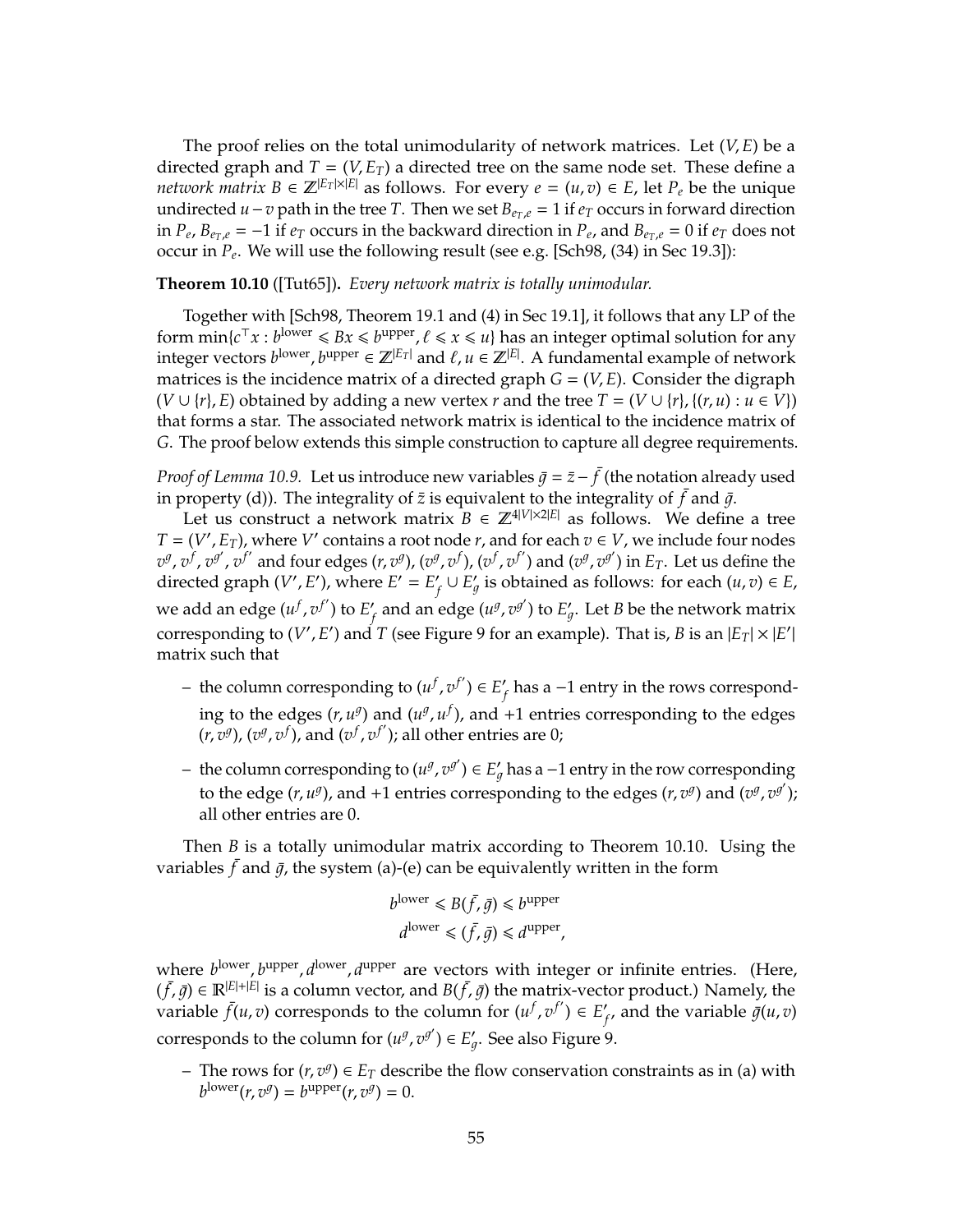

| part of $v's$ :         | inc. $f$ -flow<br>$(u^f, v^{f'})$ | $(u^g, v^{g'})$ | inc. $g$ -flow out. $f$ -flow<br>$(v^f, w^{f'})$ | out. <i>g</i> -flow<br>$(v^g, w^{g'})$ | corresponds to<br>$v$ 's constraint: |
|-------------------------|-----------------------------------|-----------------|--------------------------------------------------|----------------------------------------|--------------------------------------|
| $(r, v^g)$              |                                   |                 | -1                                               |                                        | (a)                                  |
| $(v^g, v^f)$            |                                   |                 | $\overline{\phantom{a}}$                         |                                        | (b)                                  |
| $(v^f, v^f)$            |                                   |                 |                                                  |                                        | (c)                                  |
| $(v^g, v^{g'})$         |                                   |                 |                                                  |                                        | $\left( \mathrm{d}\right)$           |
| $(r, u^g)$              | $-1$                              |                 |                                                  |                                        |                                      |
| $(u^g, u^f)$            |                                   |                 | 0                                                |                                        |                                      |
| $(u^f, u^{f^{\prime}})$ | $\theta$                          |                 | $\theta$                                         |                                        |                                      |
| $(u^g, u^{g'})$         | $\mathcal{O}$                     |                 |                                                  |                                        |                                      |

**Figure 9:** The network matrix in the proof of Lemma 10.9.

**Top:** fragment of the tree  $\overline{T} = (V', E_T)$  corresponding to three vertices *u*, *v*, *w* and two edges (*u*, *v*), (*v*, *w*) (whose images are dashed).

**Bottom:** fragment of the network matrix *B* corresponding to vertices *u*, *v* and edges (*u*, *v*), (*v*, *w*), illustrating how rows of *B* encode the degree requirements on vertex *v*.

- − The rows for  $(v^g, v^f) \in E_T$  describe the constraints as in (b), with  $b^{\text{lower}}(r, v^f) = -\infty$ and  $b^{upper}(r, v^f) = 0$  for those  $v \in V$  with  $f(\delta^+(v)) \ge f(\delta^-(v))$ , and  $b^{upper}(r, v^f) = +\infty$ for other  $v \in V$ .
- − The rows for  $(v^f, v^{f'})$  ∈ *E*<sub>*T*</sub> describe the constraints as in (c) with *b*<sup>lower</sup> $(v^f, v^{f'})$  =  $[f(\delta^-(v))]$  and  $b^{\text{upper}}(v^f, v^{f'}) = [f(\delta^-(v))]$ .
- − The rows for  $(v^g, v^{g'}) \in E_T$  describe the constraints as in (d) with  $b^{\text{lower}}(v^g, v^{g'})$  =  $[g(\delta^-(v))]$  and  $b^{\text{upper}}(v^f, v^{f'}) = [g(\delta^-(v))]$  (recall that  $g = z - f$ ).
- The capacity constraints  $d^{\text{lower}} \leq (\bar{f}, \bar{g}) \leq d^{\text{upper}}$  are used to describe (e).

With  $g = z - f$ , the vector  $(f, g)$  is a feasible solution to the system. Consider the cost function  $(w, w) \in \mathbb{R}^{2|E|}$ . Using total unimodularity, there must be an integer solution  $(f, \bar{g})$  with  $(w, w)^{\top} (f, \bar{g}) \leqslant (w, w)^{\top} (f, g) = w^{\top} z$ . Thus,  $\bar{z} = \bar{f} + \bar{g}$  and  $\bar{f}$  satisfy the statement of the lemma.  $\Box$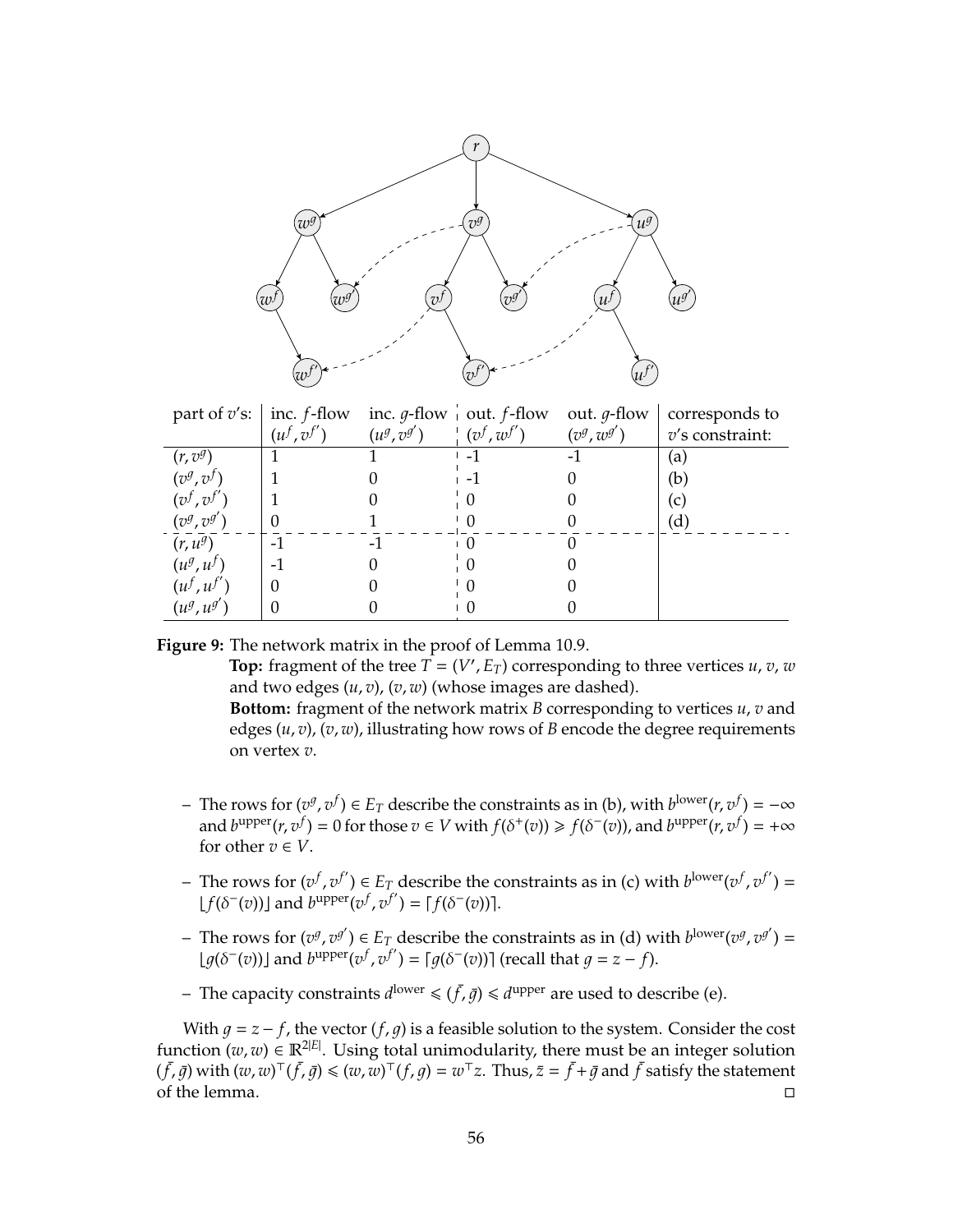Equipped with the above lemmas, we are ready to prove Lemma 10.3.

*Proof of Lemma 10.3.* We are given a vertebrate pair (*I, B*) and disjoint non-empty vertex sets  $U_1, \ldots, U_\ell \subseteq V \setminus V(B)$  such that the subgraphs  $G[U_1], \ldots, G[U_\ell]$  are strongly connected and for every  $S \in \mathcal{L}_{\geq 2}$  and  $i = 1, \ldots, \ell$ , we have either  $U_i \cap S = \emptyset$  or  $U_i \subseteq S$ . For the Held-Karp solution *x*, let *f* be the witness flow guaranteed by Lemma 10.8.

We can assume that each edge *e* has either  $f(e) = 0$  or  $f(e) = x(e)$  without loss of generality, by breaking *e* up into two parallel copies and dividing its *x* and *f* values between them appropriately. We say that an edge *e* is *marked* if  $f(e) = x(e)$  and *unmarked* otherwise.

Let us now introduce a convenient decomposition of *x* that we will obtain and utilize in our algorithm. By a *2-cycle* we mean a closed walk that visits every vertex at most twice and contains every edge at most once. A 2-cycle *C* ⊆ *E* is *consistent* if, for any two consecutive edges  $(u, v), (v, v') \in C$  with  $v \notin V(B)$ , if  $(u, v)$  is marked then  $(v, v')$ is also marked.

*Claim* 10.11*.* We can in polynomial time decompose *x* into consistent 2-cycles. That is, there is a polynomial-time algorithm that outputs consistent 2-cycles  $C_1, C_2, \ldots, C_\ell$  and multipliers  $\lambda_1, \lambda_2, ..., \lambda_\ell \geq 0$  such that  $x = \sum_{i=1}^\ell \lambda_i \mathbb{1}_{C_i}$ , where  $\mathbb{1}_C \in \{0,1\}^E$  denotes the indicator vector of a 2-cycle *C*.

*Proof.* The proof uses a variant of the standard cycle decomposition argument. We identify 2-cycles by constructing walks on edges in the support of *x*. The algorithm identifies and removes 2-cycles one by one. After the removal of every cycle, we maintain property *(b)* of witness flows: for every  $v \in V \setminus V(B)$  the outgoing flow amount on marked edges is greater or equal to the incoming flow amount on marked edges.

We find walks using the following procedure. We start on an arbitrary (marked or unmarked) edge. If the walk uses a marked edge then let us select the next edge as a marked edge whenever possible, and after an unmarked edge let us continue on an unmarked edge if possible. We terminate according to the following rules:

- 1. If we visit a node  $v \in V(B)$  the second time, then we terminate the current walk. We select *C* as the segment of the walk between the first and second visits to *v*. (If we started the walk from *v*, we also count this as a visit.)
- 2. When visiting a node  $v \in V \setminus V(B)$  for the second time, we terminate if the outgoing edge of the first visit and the incoming edge of the second visit are of the same type (marked or unmarked). We also terminate if every outgoing edge of *v* is marked. We select *C* as the segment of the walk between the first and second visits to *v*.
- 3. If we visit a node in  $v \in V \setminus V(B)$  the third time, then we always terminate. Let  $(v, u_1)$  and  $(v, u_2)$  be the edges where the walk left *v* for the first and second time, and let  $(z_1, v)$  and  $(z_2, v)$  be the edges where we arrived to v the second and third times. If  $(v, u_2)$  and  $(z_2, v)$  are both unmarked or both marked, then we let *C* be the segment of the walk between  $(v, u_2)$  and  $(z_2, v)$ . Otherwise, we let C be the segment of the walk between  $(v, u_1)$  and  $(z_2, v)$  (visiting *v* twice). (These edges are of the same type, and so are  $(z_1, v)$  and  $(v, u_2)$ .)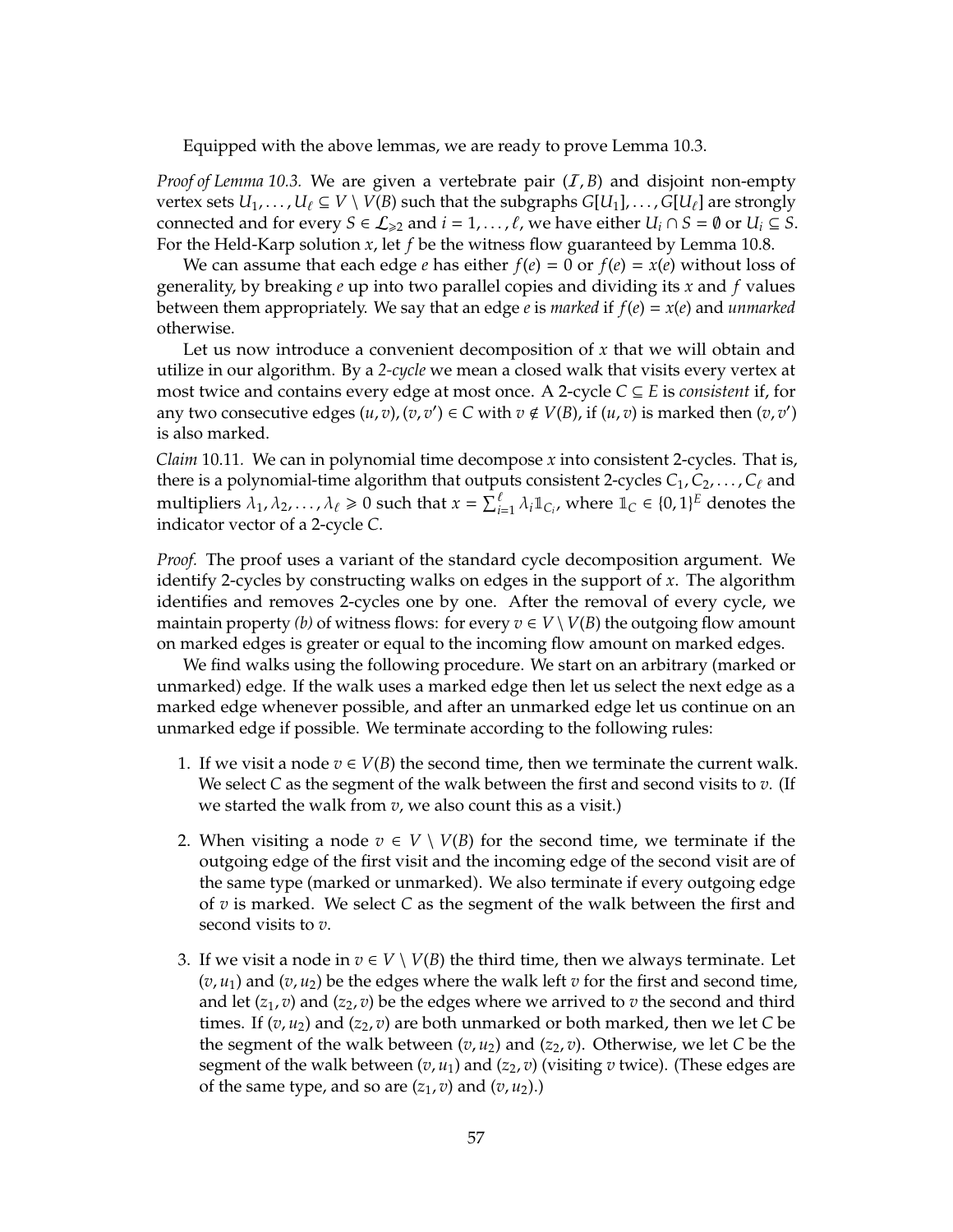|                      | graph | integral | obtained from the previous by                                            |
|----------------------|-------|----------|--------------------------------------------------------------------------|
|                      | G     | no       | input to Lemma 10.3                                                      |
| x, t                 | G     | no       | finding a witness flow (Lemma 10.8)                                      |
| x', f'               | G'    | no       | introducing $a_i$ , redirecting edges, subtracting $x_i$ and $f_i$       |
| $\bar{z}', \bar{f}'$ | G'    | yes      | rounding (Lemma 10.9 applied to $z = 2x'$ and $2f'$ )                    |
| $\bar{z}, \bar{f}$   | G     | yes      | un-redirecting edges, mapping back to G                                  |
| $z^*$ , $f^*$        | G     | ves      | adding walks $P_i$ (to $\bar{f}$ only if $\bar{f}'(\delta^-(a_i)) = 1$ ) |

**Figure 10:** This table summarizes the various circulations and flows that appear in our algorithm, in order.

Given *C*, we let λ denote the minimum flow value on any edge of *C*. We decrease the value of *x* on every edge of *C* by λ (deleting an edge if its *x*-value becomes zero), and also the value of *f* on every marked edge of *C*. We add *C* to the decomposition with coefficient  $\lambda$  and proceed to finding the next 2-cycle.

Assume property *(b)* of witnessed flows holds when we start the walk. Thus, whenever the walk enters a node  $v \in V \setminus V(B)$  on a marked edge, it can continue on a marked edge (or terminate, if it is the second visit, and the first outgoing edge was marked). The above rules guarantee that *C* will be a consistent 2-cycle: if we close *C* in a node  $v \in V \setminus V(B)$ , then if the incoming edge is marked, the outgoing edge will also be marked. Moreover, if the walk is not terminated, then it can continue on a yet-unused edge.

It remains to show that property *(b)* is maintained after removing *C*. Assume we decrease the outgoing flow at a node  $v \in V \setminus V(B)$  on a marked edge. First, notice that there can be at most one outgoing marked edge from *v* on *C*. If there was also an incoming marked edge on *C*, then the marked flow decreases by the same amount on these two edges. If all incoming edges were unmarked, then our rules implies that all outgoing edges at *v* are marked. In this case, *(b)* is trivially maintained (as *x* is, and remains, a circulation).

The proof can be immediately turned into a polynomial-time algorithm. Notice that the number of edges decreases by at least one at the removal of every cycle.

We will construct an auxiliary graph  $G' = (V', E')$  similarly as in the proof of Theorem 4.1. For convenience, Figure 10 gives an overview of the different steps, graphs and flows used by our algorithm. We select edge sets X<sup>-</sup>  $\frac{1}{i}$ ,  $X_i^+$  $\frac{1}{i}$  and flows  $x_i$  and *f<sup>i</sup>* as follows:

- For every *U<sup>i</sup>* we can select (possibly by subdividing edges as above) a subset of incoming edges *X* −  $\overline{f}_i \subseteq \delta^{-1}(U_i)$  with  $x(X_i)$  $\overline{f}_i$ ) = <sup>1</sup>/2 such that either all edges *e* ∈ *X*<sup>-</sup><sub>*i*</sub> *i* are marked or all are unmarked. This is possible since  $x(\delta^-(U_i)) \geq 1$  (and all edges are either marked or unmarked).
- Take the decomposition of *x* into 2-cycles as guaranteed by Claim 10.11, and follow the incoming edges in  $X_i^ \overline{i}$  in the decomposition. We let  $X_i^+$  $\frac{1}{i}$  be the set of edges on which these walks first leave  $U_i$  after entering on an edge in  $X_i^ \frac{1}{i}$ . We let *x<sup>i</sup>* denote the respective *x*-flow on the segments of these walks connecting the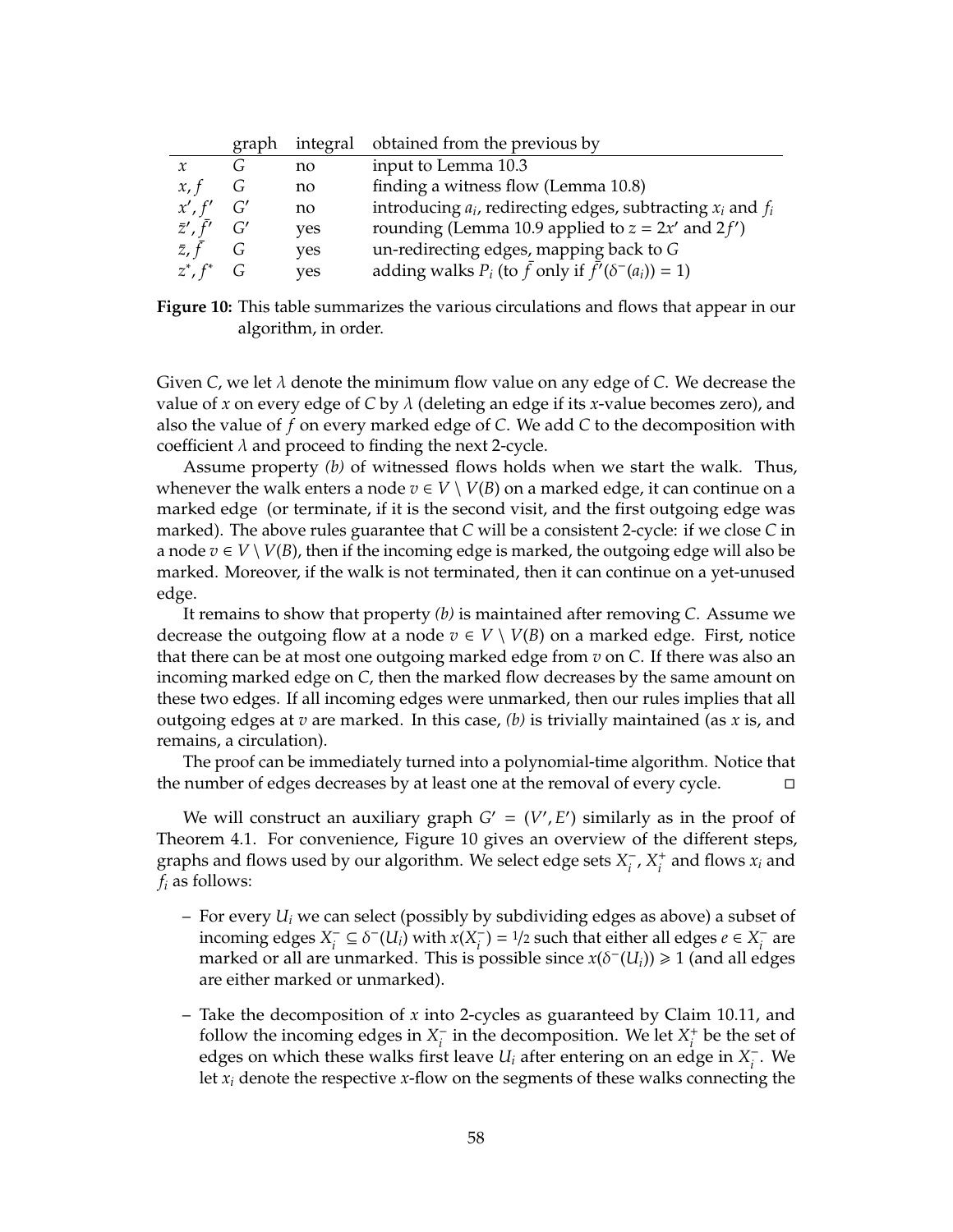heads of edges in *X* −  $\overline{i}$  and the tails of edges in  $X_i^+$ *i* . On the same edges, we define *f*<sub>*i*</sub> by *f*<sub>*i*</sub>(*e*) = *x*<sub>*i*</sub>(*e*) for every marked edge and *f*<sub>*i*</sub>(*e*) = 0 for every unmarked edge.

Note that we have  $0 \le f - f_i \le x - x_i$ . We further claim that  $(f - f_i)(\delta^+(v)) \ge$  $(f - f_i)(\delta^-(v) \setminus X_i^-)$ *i*) for every *v* ∈ *V* \ *V*(*B*). To see this, consider the consistent 2-cycles in the decomposition. In each of these 2-cycles an incoming marked edge must be followed by an outgoing marked edge when considering a vertex  $v \in V \setminus V(B)$ . This gives a (fractional) pairing of incoming and outgoing edges of *v* such that each incoming marked edge is paired with an outgoing marked edge. By our selection of *X* −  $\sum_{i}$  and  $x_i$ using the consistent 2-cycles, we have that the marked incoming edges that were not used by  $x_i$  or  $X_i^$ *i* are still paired with marked outgoing edges that were not used by *x<sup>i</sup>* . We thus have  $(f - f_i)(\delta^+(v)) \ge (f - f_i)(\delta^-(v) \setminus X_i^-)$  $\overline{V}_i$  for every  $v \in V \setminus V(B)$  as claimed.

We now transform *G* into a new graph *G'*, *x* into a new circulation *x'*, and *f* into a new *f'*, as follows. For every  $i = 1, ..., \ell$ , we introduce a new auxiliary vertex  $a_i$  and redirect all edges in *X* −  $\overline{a_i}$  to point to  $a_i$ , and those in  $X_i^+$ <sup> $+$ </sup>
to point from  $a_i$ . We subtract the flow  $x_i$  from  $\overline{x}$  and  $f_i$  from  $\overline{f}$  inside  $U_i$ ; hence the resulting vector  $x'$  will be a circulation in *G'*, and  $f' \le x'$ . We now have  $f'(\delta^+(v)) \ge f'(\delta^-(v))$  for all  $v \in V \setminus V(B)$  (using that  $(f - f_i)(\delta^+(v)) \ge (f - f_i)(\delta^-(v)) \setminus X_i^$ *i*) for every *v* ∈ *V* \ *V*(*B*) as explained above). We also have  $x'(\delta^-(a_i)) = x'(\delta^+(a_i)) = 1/2$ , and either  $f'(\delta^-(a_i)) = 0$  (in the case when *f*(*X* −  $f'(\delta^-(a_i)) = f'(\delta^+(a_i)) = 1/2$  (in the case when  $f(X_i^-)$  $i<sub>i</sub><sup>-</sup>$ ) =  $1/2$ : since in this case all edges in  $X_i^+$  must also be marked due to the facts that the 2-cycles are consistent and  $\overline{U_i} \cap V(B) = \emptyset$ ). We define the weights  $w'(e) = w(e)$  if *e* was not modified, and for every redirected edge *e*, we set  $w'(e)$  as the weight of the edge it was redirected from. Thus, the total weight may only decrease:  $\sum_{e \in E'} w'(e) x'(e) \le \sum_{e \in E} w(e) x(e) = \text{value}(I)$  (it decreases if the flows *x<sup>i</sup>* are nonzero on edges with positive weight).

Let us now apply Lemma 10.9 in the graph *G*' with weights  $w'$  and  $z = 2x'$  and  $2f'$ in place of *f*. We thus obtain the integer vectors  $\bar{z}'$  and  $\bar{f}'$  with  $w'^{\top} \bar{z}' \leq w'^{\top} z$ . Note in particular that properties (c), (d) imply that  $\bar{z}'(\delta^-(a_i)) = 1$  for every auxiliary vertex  $a_i$ ; this is because  $z(\delta^{-}(a_i)) = 1$  and  $2f'(\delta^{-}(a_i)) \in \{0, 1\}.$ 

Now we map  $\bar{z}$  and  $\bar{f}$  back to the vectors  $\bar{z}$  and  $\bar{f}$  in the original graph *G*. Namely, if *e* is incident to an auxiliary vertex *a<sup>i</sup>* , then we reverse the redirection of this edge, and move  $\bar{z}$  and  $\bar{f}$  to the original graph.

The vector  $\bar{z}$  may not be a circulation. Specifically, since the in- and out-degree of  $a_i$ were exactly 1 in  $\bar{z}'$ , in each component  $U_i$  there is a pair of vertices  $u_i$ ,  $v_i$  which are the head and tail, respectively, of the mapped-back edges adjacent to *a<sup>i</sup>* . These are the only vertices whose in-degree may differ from their out-degree. (They differ unless  $u_i = v_i$ .) To repair this, for each  $i = 1, ..., \ell$  with  $u_i \neq v_i$ , we route a path  $P_i$  from  $u_i$  to  $v_i$  in  $U_i$ ; this is always possible as we assumed that  $U_i$  is strongly connected.

We obtain a circulation  $z^*$  from  $\bar{z}$  by increasing the value by 1 on every edge of every such path  $P_i$ . Further, we obtain  $f^*$  from  $\bar{f}$  as follows. If  $\bar{f}'(\delta^-(a_i)) = 0$ , then we let  $f^*$  be identical to  $\bar{f}$  inside  $U_i$ . If  $\bar{f}'(\delta^-(a_i)) = 1$ , then we increase the value of  $\bar{f}$  by 1 on every edge of *P<sup>i</sup>* .

*Claim* 10.12. We have  $w^{\top}z^* \le 2$  value(*I*) + lb<sub>*I*</sub>( $\bar{B}$ ), and  $f^*$  is a witness flow for  $z^*$ .

*Proof.* By the construction,  $w^{\top} \bar{z} = w'^{\top} \bar{z}' \leq w'^{\top} z = 2w'^{\top} x' \leq 2w^{\top} x = 2 \text{ value}(I)$ . We obtained  $z^*$  from  $\bar{z}$  by increasing it on a set of disjoint paths  $P_i$  in  $V\setminus V(B)$ , and these paths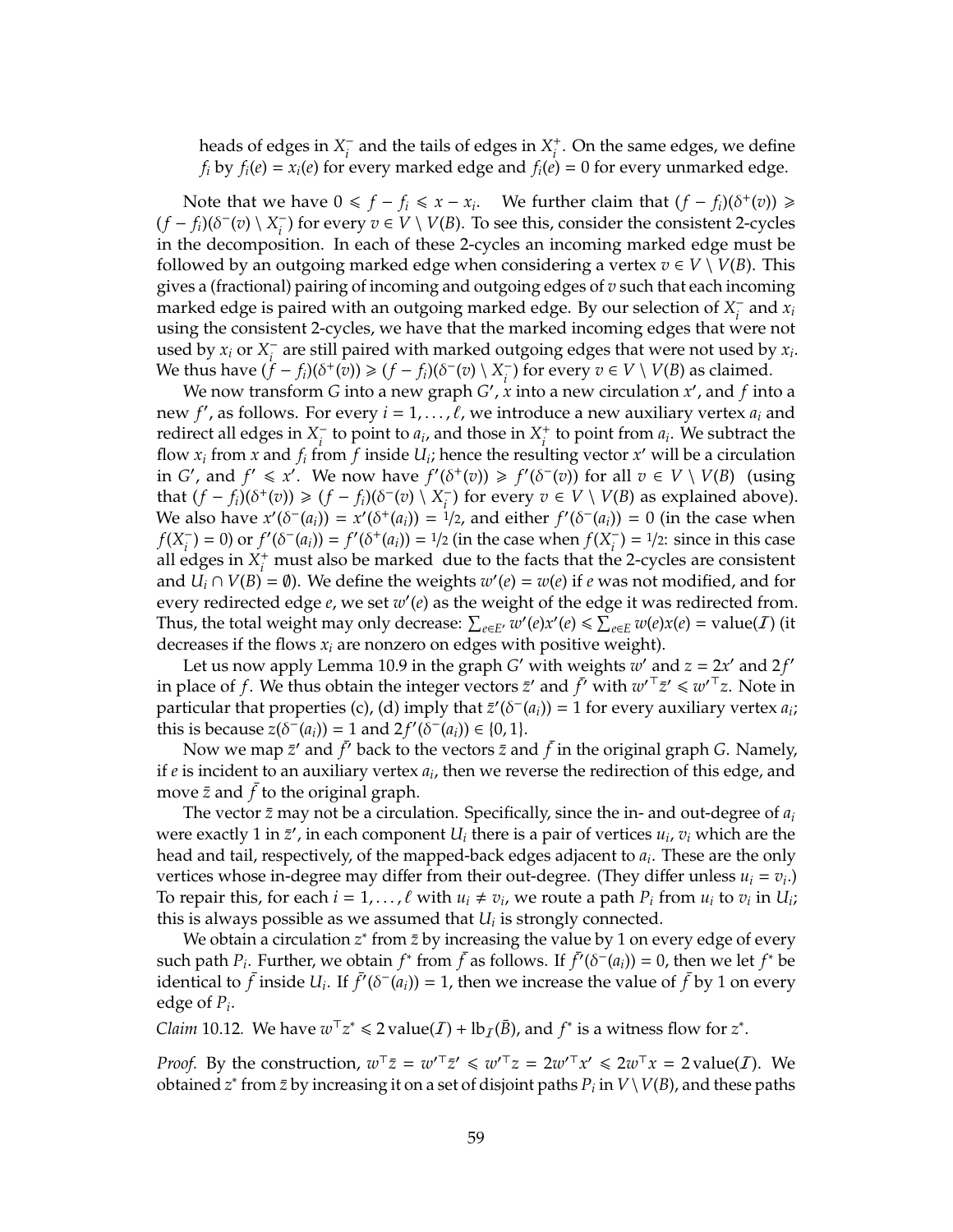do not cross any set in  $\mathcal{L}_{\geq 2}$ . Thus, their total cost is bounded by  $lb_{\mathcal{I}}(\bar{B}) = 2 \sum_{v \in V \setminus V(B)} y_v$ .

We next verify that  $f^*$  is a witness flow for  $z^*$ . Property *(a)*, i.e., that  $f^* \leq z^*$  is clear from the construction. We proceed to verify properties *(c)* and *(d)*, which state that  $f^*(e) = 0$  for each backward edge *e* and  $f^*(e) = z^*(e)$  for each forward edge, respectively. This holds for the initial witness flow *f*. We are now going to use that all edges in *G*[*U<sub>i</sub>*] are neutral since for every  $S \in \mathcal{L}_{\geq 2}$  either  $U_i \cap S = \emptyset$  or  $U_i \subseteq S$ . It follows that  $f'$ and  $f$  only differ in neutral edges and hence  $f'$  also satisfies properties  $(c)$  and  $(d)$ . By Lemma 10.9, we thus have that  $\bar{f}'$  also satisfies these properties. Finally,  $f^*$  is obtained from  $\bar{f}$  by reversing the redirection of the edges incident to the auxiliary vertices and potentially increasing the flow value on neutral edges. As these operations maintain the properties, we have that *f* ∗ satisfies properties *(c)* and *(d)*.

Finally, for *(b)*, recall that we had  $f'(\delta^+(v)) \ge f'(\delta^-(v))$  for every  $v \in V \setminus V(B)$ , and hence the same holds for  $\bar{f}'$  by Lemma 10.9. For  $\bar{f}$ , this condition can be violated only at some nodes  $u_i$  for some values of  $i = 1, 2, ..., \ell$  for which  $\bar{f}'(\delta^-(a_i)) = \bar{f}'(\delta^+(a_i)) = 1$ and  $u_i \neq v_i$ . We obtain  $f^*$  from  $\bar{f}$  by increasing the flow value on the path  $P_i$  from  $u_i$  to  $v_i$  for such *i*; this increases  $f^*(\delta^+(u_i))$  so that  $f^*(\delta^+(u_i)) \geq f^*(\delta^-(u_i))$ , while not violating  $f^*(\delta^+(v_i)) \geq f^*(\delta^-(v_i))$  since  $\bar{f}'(\delta^-(a_i)) = \bar{f}'(\delta^+(a_i)) = 1$  implies  $\bar{f}(\delta^+(v_i)) \geq \bar{f}(\delta^-(v_i)) + 1$ .

Let *F* be the Eulerian edge multiset obtained by taking *z* ∗ *e* copies of edge *e*. The proof concludes by showing that *F* satisfies all requirements of Lemma 10.3. The cost bound *(a)* follows by Claim 10.12 since  $w(F) = w^T z^*$ . The connectivity requirement *(b)*, namely that  $|\delta_F^-|$  $F<sub>F</sub>(U<sub>i</sub>)$   $\geq 1$  for every  $i = 1, ..., \ell$ , is immediate by the construction.

Let us now show *(c)*, that is,  $|\delta_{\vec{r}}$  $\sigma_F^-(v) = z^*(\delta^-(v)) \leq 4$  for every  $v \in V$  such that  $x(\delta^-(v)) = 1$ . Note that we have  $x'(\delta^-(v)) \le 1$ . Denote  $g' = x' - f'$  and  $\bar{g}' = \bar{x}' - \bar{f}'$ . By properties (c), (d) of Lemma 10.9 we have

$$
\bar{z}'(\delta^-(v)) = \bar{f}'(\delta^-(v)) + \bar{g}'(\delta^-(v)) \leq [2f'(\delta^-(v))] + [2g'(\delta^-(v))] \leq 3,
$$

as the maximum value of the function  $[2p] + [2q]$  subject to  $p + q \le 1$  is 3. Adding the paths  $P_i$  and reversing the redirection of edges incident to auxiliary vertices  $a_i$  may further increase  $z^*(\delta^-(v))$  over  $\bar{z}'(\delta^-(v))$  by 1.

Property *(d)* requires that every subtour in *F* that crosses a tight set in  $\mathcal{L}_{\geq 2}$  visit a vertex of the backbone. This follows from Lemma 10.7 since  $z^*$  is a witnessed circulation.

### **11 Completing the Puzzle: Proof of Theorem 1.1**

We now combine the techniques and algorithms of the previous sections to obtain a constant-factor approximation algorithm for ATSP. In multiple steps, we have reduced ATSP to finding tours for vertebrate pairs. Every reduction step was polynomial-time and increased the approximation ratio by a constant factor. Hence, together they give a constant-factor approximation algorithm for ATSP.

We now give an overview of these reductions and set the parameters. Throughout,  $\varepsilon > 0$  will be a fixed small value. We set  $\delta = 0.78$ . All approximation guarantees are with respect to the optimum value of the Held-Karp relaxation LP(*G*, *w*). The reduction proceeds using the following algorithmic subroutines.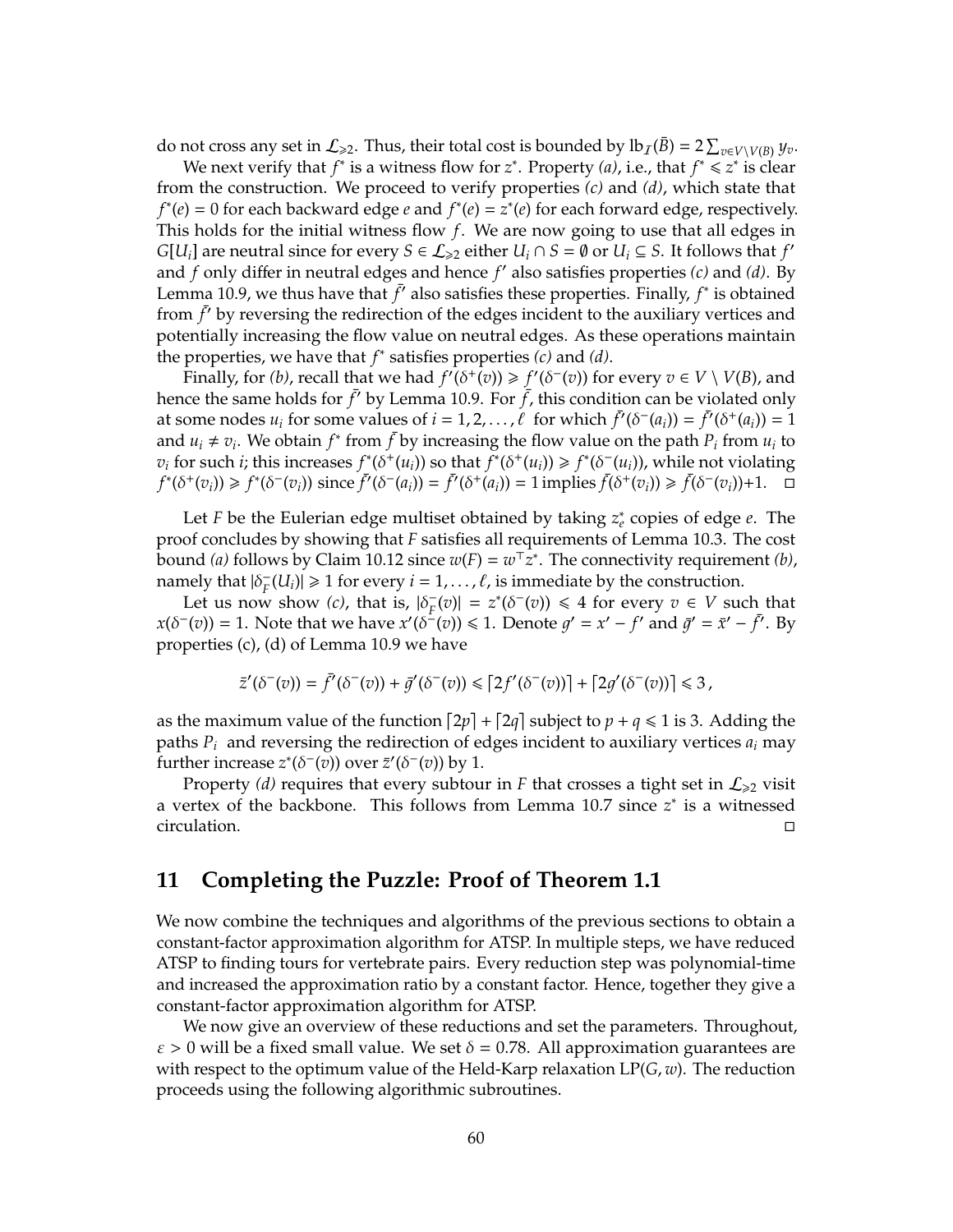- Corollary 5.2 provides a polynomial-time  $\alpha_s$ -approximation  $\mathcal{A}_s$  for singleton instances, with  $\alpha_s = 18 + \varepsilon$ . This will be used to find a (quasi-)backbone for irreducible instances (Lemma 9.3).
- Algorithm  $\mathcal{A}_{\text{ver}}$ , which, for a vertebrate pair  $(I, B)$ , finds a tour of cost  $\kappa$  value $(I)$  +  $\eta \, {\rm lb}_B(V) + w(B)$ , where  $\kappa = 2$  and  $\eta = 37 + 36\varepsilon$  (Corollary 10.2). Algorithm  $\mathcal{H}_{\rm ver}$ uses the reduction of Theorem 5.1 from Subtour Partition Cover to ATSP.
- Algorithm  $\mathcal{A}_{irr}$  which, provided  $\mathcal{A}_{ver}$  as above, obtains a polynomial-time  $\rho$ approximation algorithm for irreducible instances, where  $\rho = (\kappa + \eta(1 - \delta) + \alpha_{s} + \delta)$  $3/(2\delta - 1)$  < 55.61 for sufficiently small  $\varepsilon > 0$  (Theorem 9.4).
- Algorithm  $\mathcal{A}_{\text{lam}}$ , which converts the  $\rho$ -approximation algorithm  $\mathcal{A}_{\text{irr}}$  to a 2 $\rho/(1-\delta)$ approximation algorithm for an arbitrary laminarly-weighted instance  $I$ . Here, 2ρ/(1 – δ) < 506 (Theorem 8.3).
- Our final Algorithm  $\mathcal{A}_{\text{ATSP}}$ , which reduces an arbitrary input weighted digraph (*G*, *w*) to a laminarly-weighted instance, keeping the same approximation ratio (Theorem 2.4).

All in all we have thus obtained a polynomial-time algorithm for ATSP that returns a tour of value at most 506 times the Held-Karp lower bound.

**Integrality gap.** Theorem 1.1 of course implies an upper bound of 506 on the integrality gap of the Held-Karp relaxation. However, if we do not require a polynomial-time algorithm, then the loss factor of  $9(1 + \varepsilon)$  in the reduction of Theorem 5.1 can be decreased to 5. Therefore non-constructively we can have  $\alpha'_{s} = 10$  and  $\eta' = 1 + 5 \cdot 4$ (instead of  $\eta = 1 + 9 \cdot (1 + \varepsilon) \cdot 4$ ), which yields  $\rho' < 35.04$  and a final integrality gap of at most 319.

**Theorem 11.1.** *The integrality gap of the asymmetric Held-Karp relaxation is at most* 319*.*

**Asymmetric Traveling Salesman** *Path* **Problem.** In the Asymmetric Traveling Salesman Path Problem (ATSPP), in addition to the usual ATSP input, we are also given two special vertices  $s, t \in V$  and wish to find a walk that visits all vertices, starts from  $s$ , and ends at *t*. Feige and Singh [FS07] proved that if there is a β-approximation algorithm for ATSP, then there is a  $((2 + \varepsilon)\beta)$ -approximation algorithm for ATSPP for any  $\varepsilon > 0$ . Together with Theorem 1.1, this implies:

**Corollary 11.2.** *There is a polynomial-time algorithm for ATSPP that returns a tour of value at most* 1012 *times the integral optimum.*

Note that the approximation ratio here is not bounded in terms of the Held-Karp lower bound<sup>12</sup>. Köhne, Traub and Vygen [KTV19] give a similar reduction as Feige and Singh, but for integrality gaps, with a loss of  $\beta \mapsto 4\beta - 3$ . Together with Theorem 11.1, this implies:

<sup>&</sup>lt;sup>12</sup>For ATSPP, this is defined as the optimal value of a relaxation that is similar to  $LP(G, w)$ , with the differences that  $x(\delta^+(s)) - x(\delta^-(s)) = 1$ ,  $x(\delta^-(t)) - x(\delta^+(t)) = 1$ , and the cuts *S* with  $s \in S$  are only required to have at least one outgoing edge (but possibly no incoming edge).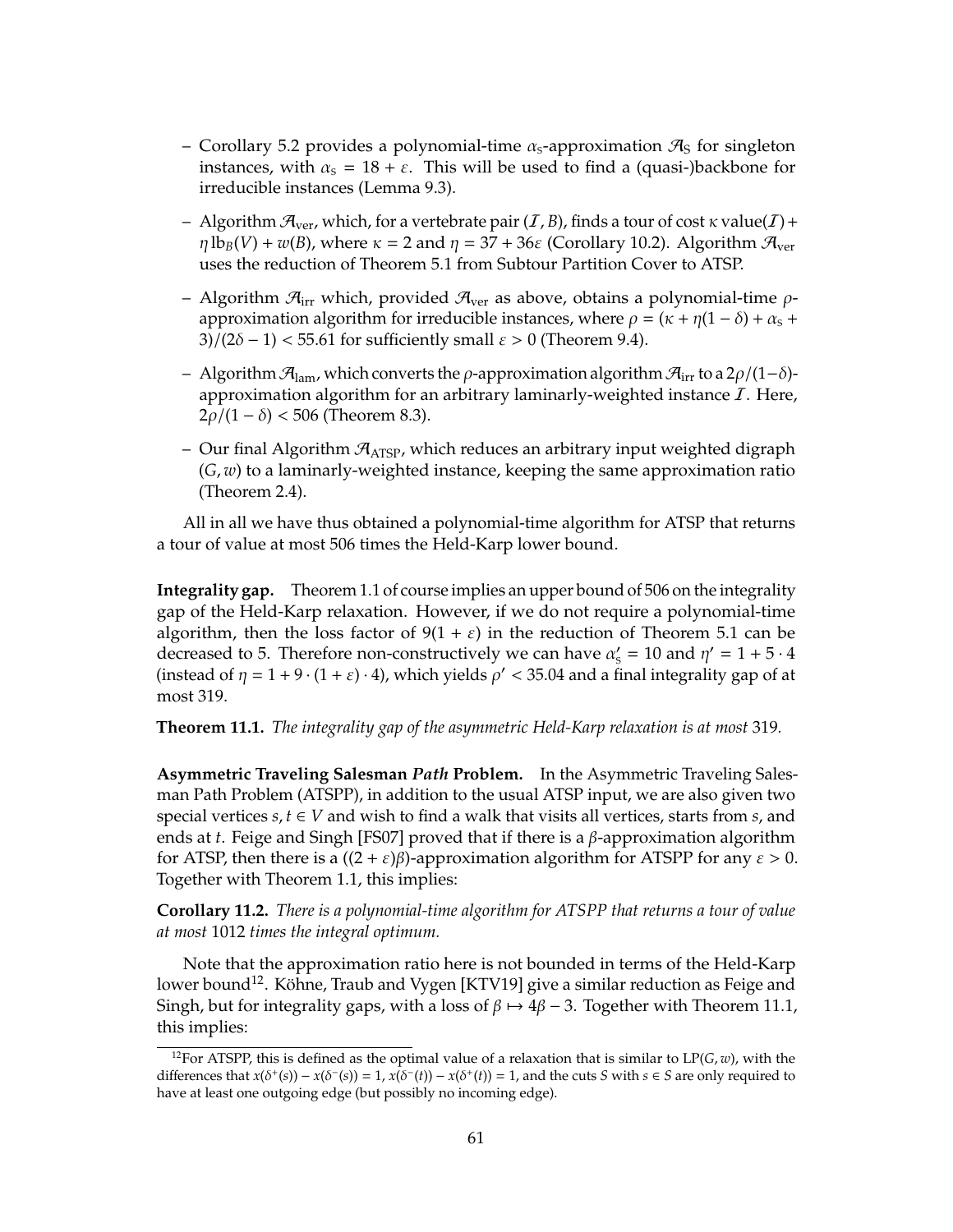**Corollary 11.3.** *The integrality gap of the asymmetric Held-Karp relaxation for ATSPP is at most* 1273*.*

Finally, since their reduction is constructive, together with Theorem 1.1 we get:

**Corollary 11.4.** *There is a polynomial-time algorithm for ATSPP that returns a tour of value at most* 2021 *times the Held-Karp lower bound.*

### **12 Conclusion**

In this paper we gave the first constant-factor approximation algorithm for ATSP. The result was obtained in three steps. First, we gave a generic reduction from ATSP to Subtour Partition Cover. Then, we showed how to simplify general ATSP instances to very structured instances (vertebrate pairs) by only incurring a constant-factor loss in the approximation guarantee. Finally, these instances were solved using the connection to Subtour Partition Cover.

Subsequent to our work, Traub and Vygen [TV20] have attained a substantially better approximation guarantee 22 +  $\varepsilon$ , with a matching integrality gap 22. The main improvement in the approximation factor is due to eliminating the reduction to irreducible instances, and using a variant of Subtour Partition Cover for arbitrary instances in a careful recursive framework. It remains open whether one can get an approximation algorithm (nearly) matching the integrality gap of the Held–Karp relaxation, and whether the current lower bound on the gap is tight.

**Open Question 12.1.** Is the integrality gap of the standard LP relaxation upper-bounded by 2?

We remark that the above question is also open for the simpler case of unweighted instances, where the best known upper bound is 13 [Sve15].

As mentioned in the introduction, Asadpour et al. [AGM+17] introduced a different approach for ATSP based on so-called thin spanning trees. Our algorithm does not imply a better construction of such trees and the *O*(poly log log *n*)-thin trees of [AG15] remain the best such (non-constructive) result. Whether trees of better thinness exist is an interesting question. Also, as shown in [AKS10], the construction of *O*(1)-thin trees would lead to a constant-factor approximation algorithm for the bottleneck ATSP problem. There, we are given a complete digraph with edge weights satisfying the triangle inequality, and we wish to find a Hamiltonian cycle that minimizes the maximum edge weight. A tight 2-approximation algorithm for bottleneck *symmetric* TSP was given already in [Fle74, Lau81, PR84], but no constant-factor approximation is known for bottleneck ATSP.

**Open Question 12.2.** Is there a *O*(1)-approximation algorithm for bottleneck ATSP?

We believe that this is an interesting open question in itself, and progress on it may shed light on the existence of *O*(1)-thin trees.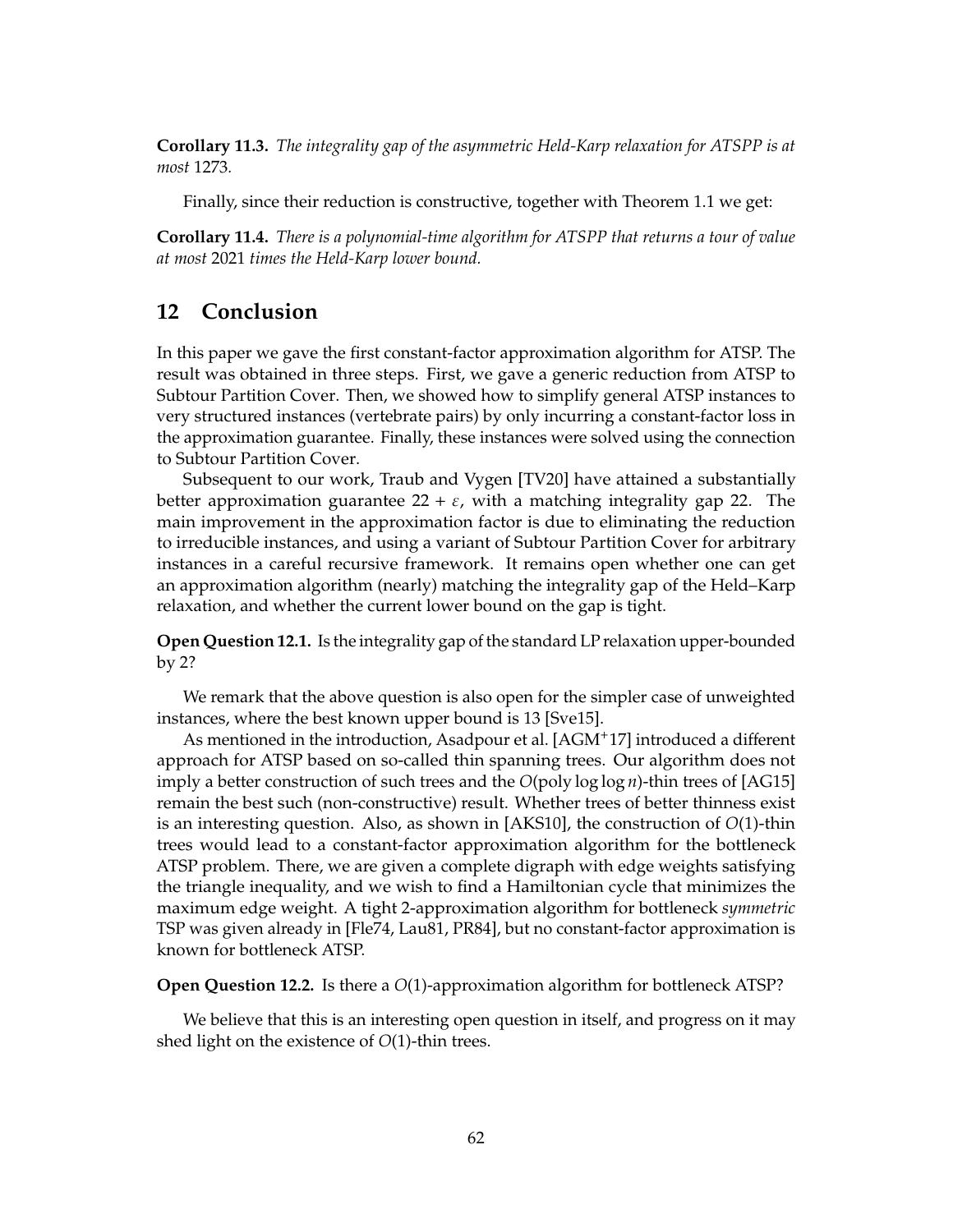## **Acknowledgments**

The authors are grateful to Johan Håstad and Hyung-Chan An for inspiring discussions and valuable comments that influenced this work, and to Jens Vygen for useful feedback on the manuscript. We are grateful to András Frank for pointing us to the reference [Kar96]. We are also grateful to the Simons Foundation which has sponsored several workshops and programs where numerous inspiring discussions have taken place.

## **References**

- [AG15] Nima Anari and Shayan Oveis Gharan. Effective-resistance-reducing flows, spectrally thin trees, and asymmetric TSP. In *Proceedings of the 56th Annual IEEE Symposium on Foundations of Computer Science (FOCS)*, pages 20–39, 2015.
- [AGM<sup>+</sup>17] Arash Asadpour, Michel X. Goemans, Aleksander Madry, Shayan Oveis Gharan, and Amin Saberi. An *O*(log *n*/log log *n*)-approximation algorithm for the asymmetric traveling salesman problem. *Operations Research*, 65(4):1043–1061, 2017.
- [AKS10] Hyung-Chan An, Robert D. Kleinberg, and David B. Shmoys. Approximation algorithms for the bottleneck asymmetric traveling salesman problem. In *Approximation, Randomization, and Combinatorial Optimization. Algorithms and Techniques (APPROX)*, pages 1–11, 2010.
- [AKS15] Hyung-Chan An, Robert D. Kleinberg, and David B. Shmoys. Improving Christofides' algorithm for the s-t path TSP. *J. ACM*, 62(5):34:1–34:28, 2015.
- [Art82] TS Arthanari. On the traveling salesman problem. In *XI Symposium on Mathematical Programming held at Bonn, West Germany*, 1982.
- [Blä08] Markus Bläser. A new approximation algorithm for the asymmetric TSP with triangle inequality. *ACM Transactions on Algorithms*, 4(4), 2008.
- [Car96] Robert Carr. Separating over classes of tsp inequalities defined by 0 node-lifting in polynomial time. In William H. Cunningham, S. Thomas McCormick, and Maurice Queyranne, editors, *Integer Programming and Combinatorial Optimization*, pages 460–474, Berlin, Heidelberg, 1996. Springer Berlin Heidelberg.
- [CFN85] Gérard Cornuéjols, Jean Fonlupt, and Denis Naddef. The traveling salesman problem on a graph and some related integer polyhedra. *Mathematical Programming*, 33(1):1–27, 1985.
- [CGK06] Moses Charikar, Michel X. Goemans, and Howard J. Karloff. On the integrality ratio for the asymmetric traveling salesman problem. *Math. Oper. Res.*, 31(2):245–252, 2006.
- [Chr76] Nicos Christofides. Worst-case analysis of a new heuristic for the travelling salesman problem. Technical report, Graduate School of Industrial Administration, CMU, 1976.
- [FGM82] Alan M. Frieze, Giulia Galbiati, and Francesco Maffioli. On the worst-case performance of some algorithms for the asymmetric traveling salesman problem. *Networks*, 12(1):23–39, 1982.
- [Fle74] Herbert Fleischner. The square of every two-connected graph is Hamiltonian. *Journal of Combinatorial Theory, Series B*, 16(1):29 – 34, 1974.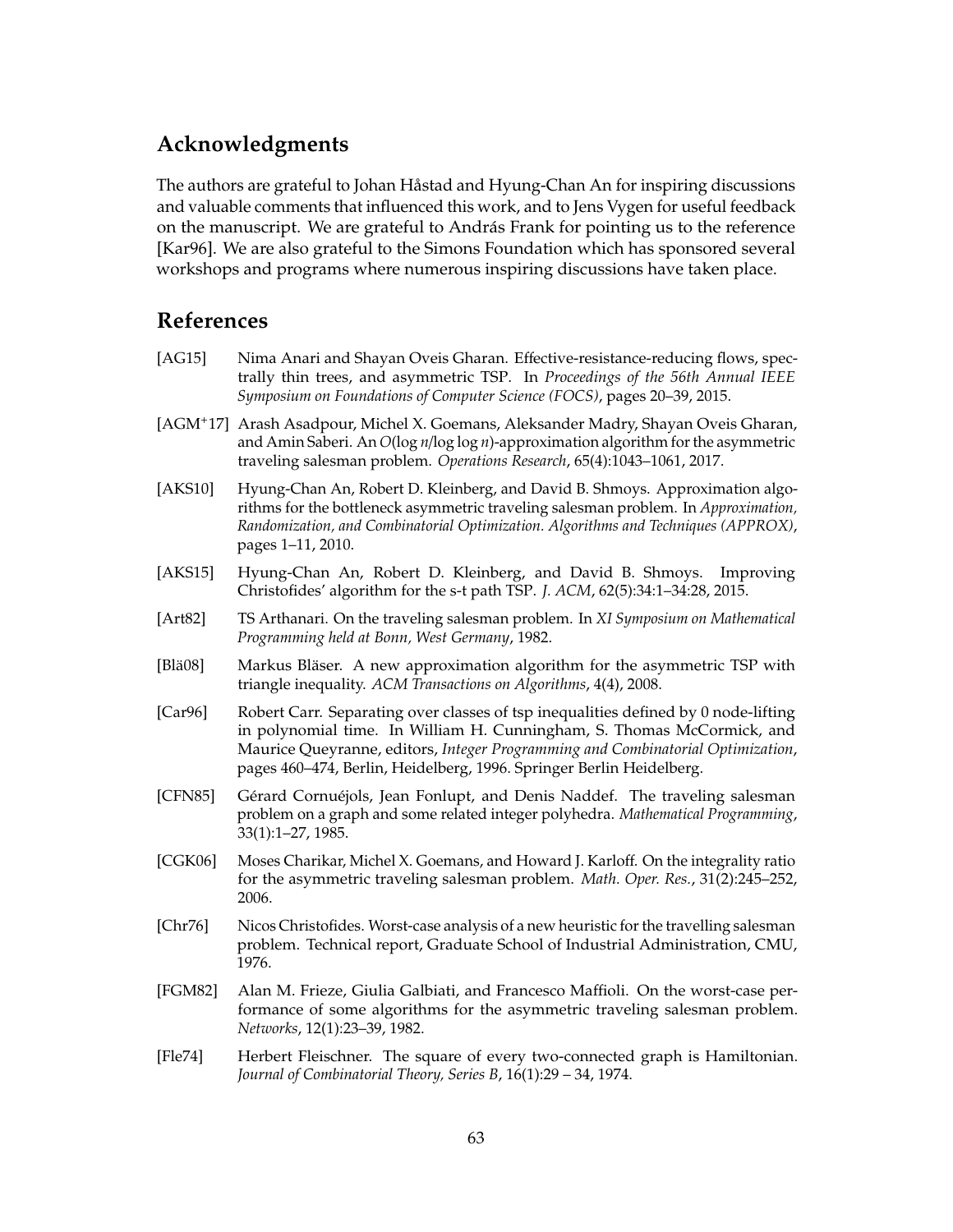- [FS07] Uriel Feige and Mohit Singh. Improved approximation ratios for traveling salesperson tours and paths in directed graphs. In *Approximation, Randomization, and Combinatorial Optimization. Algorithms and Technique (APPROX)*, pages 104–118, 2007.
- [GLS12] Martin Grötschel, László Lovász, and Alexander Schrijver. *Geometric algorithms and combinatorial optimization*, volume 2. Springer Science & Business Media, 2012.
- [GS11] Shayan Oveis Gharan and Amin Saberi. The asymmetric traveling salesman problem on graphs with bounded genus. In *Proceedings of the 22nd Annual ACM-SIAM Symposium on Discrete Algorithms (SODA)*, pages 967–975, 2011.
- [GSS11] Shayan Oveis Gharan, Amin Saberi, and Mohit Singh. A randomized rounding approach to the traveling salesman problem. In *Proceedings of the 52nd Annual IEEE Symposium on Foundations of Computer Science (FOCS)*, pages 550–559, 2011.
- [Kar96] Alexander Karzanov. How to tidy up a symmmetric set-system by use of uncrossing operations. *Theoretical Computer Science*, 157:215–225, 1996.
- [KLS13] Marek Karpinski, Michael Lampis, and Richard Schmied. New inapproximability bounds for TSP. In *Proceedings of the 24th International Symposium on Algorithms and Computation (ISAAC)*, pages 568–578, 2013.
- [KLSS05] Haim Kaplan, Moshe Lewenstein, Nira Shafrir, and Maxim Sviridenko. Approximation algorithms for asymmetric TSP by decomposing directed regular multigraphs. *J. ACM*, 52(4):602–626, 2005.
- [KTV19] Anna Köhne, Vera Traub, and Jens Vygen. The asymmetric traveling salesman path LP has constant integrality ratio. *Mathematical Programming*, 2019.
- [Lau81] H. T. Lau. Finding EPS-graphs. *Monatshefte für Mathematik*, 92(1):37–40, Mar 1981.
- [MS16] Tobias Mömke and Ola Svensson. Removing and adding edges for the traveling salesman problem. *J. ACM*, 63(1):2:1–2:28, 2016.
- [Muc12] Marcin Mucha. 13/9-approximation for graphic TSP. In *29th International Symposium on Theoretical Aspects of Computer Science, STACS 2012*, pages 30–41, 2012.
- [PR84] R.Gary Parker and Ronald L Rardin. Guaranteed performance heuristics for the bottleneck travelling salesman problem. *Operations Research Letters*, 2(6):269 – 272, 1984.
- [Sch98] Alexander Schrijver. *Theory of linear and integer programming*. John Wiley & Sons, New York, 1998.
- [Sch03] Alexander Schrijver. *Combinatorial Optimization Polyhedra and E*ffi*ciency*. Springer-Verlag, Berlin, 2003.
- [Ser78] Anatoliy I. Serdyukov. On some extremal tours in graphs (in russian). *Upravlyaemye systemy*, 17:76–79, 1978.
- [STV18a] Ola Svensson, Jakub Tarnawski, and László A. Végh. A constant-factor approximation algorithm for the asymmetric traveling salesman problem. In *Proceedings of the 50th Annual ACM SIGACT Symposium on Theory of Computing (STOC)*, pages 204–213, 2018.
- [STV18b] Ola Svensson, Jakub Tarnawski, and László A. Végh. Constant factor approximation for ATSP with two edge weights. *Mathematical Programming*, 172(1-2):371–397, 2018.